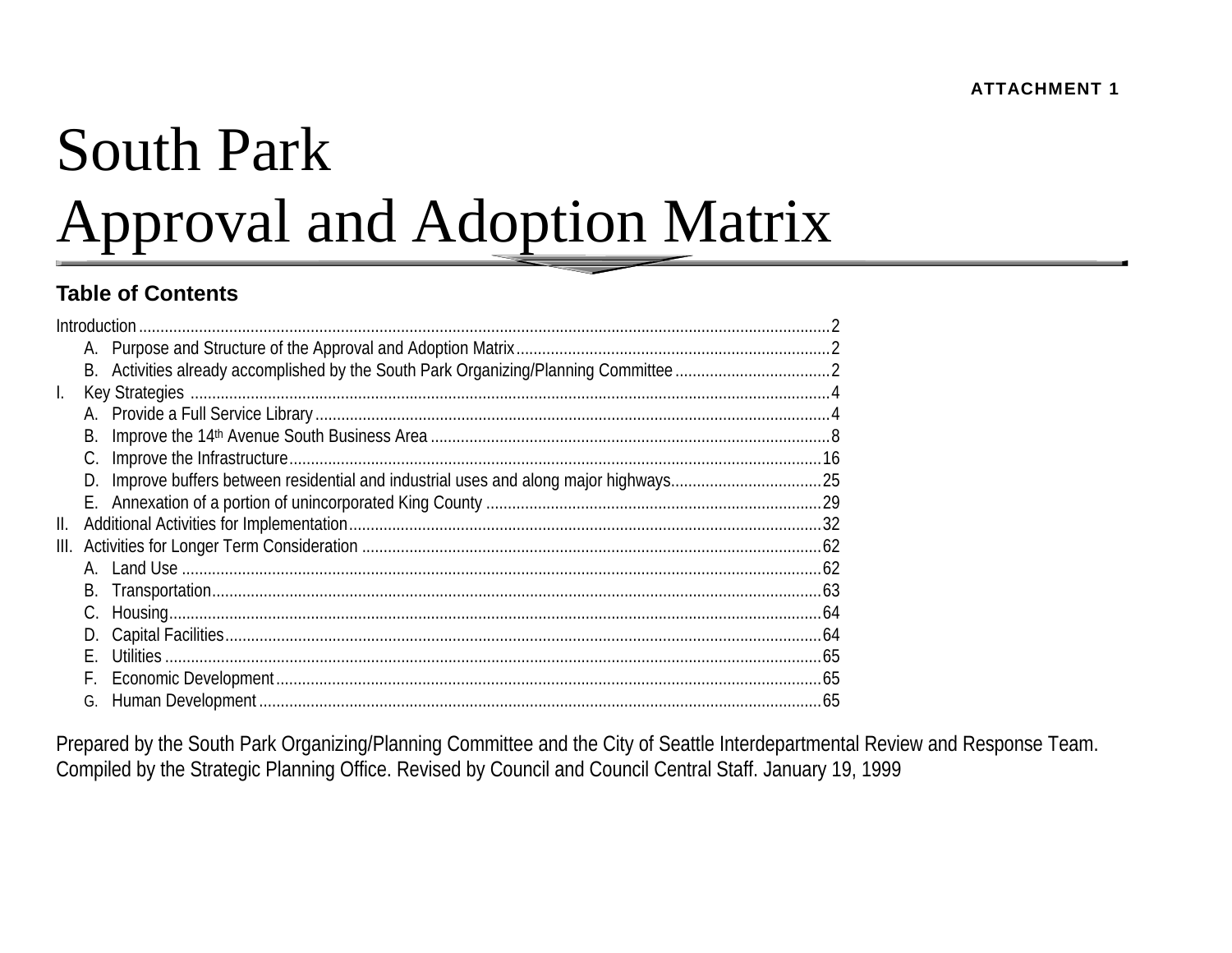### **Introduction**

### **PURPOSE AND STRUCTURE OF THE APPROVAL AND ADOPTION MATRIX**

Through the City of Seattle's Neighborhood Planning Program, 37 neighborhoods all over Seattle are preparing neighborhood plans. These plans enable people in neighborhoods to articulate a collective vision for growth and change over the next 20 years and identify activities to help them achieve that vision. The plans are also intended to flesh out the City's Comprehensive Plan. Because each plan is unique, this Approval and Adoption Matrix has been designed as a standard format for the City to establish its work program in response to the recommended activities proposed in the specific neighborhood plan.

The matrix is divided into three sections:

I. *Key Strategies*: usually complex projects or related activities that the neighborhood considers critical to the successful implementation of the neighborhood plan.

- II. *Additional Activities for Implementation:* clearly defined activities that are not directly associated with a Key Strategy, ranging from high to low in priority.
- III. *Activities for Longer Term Consideration:* activities that, for a variety of reasons, are not yet ready for a formal City response or are intended to be implemented several years in the future.

The neighborhood planning group or its consultant generally fill in the Activity, Priority, Time Frame, Cost Estimates and Implementor columns. The Executive Response and Executive Recommended Action columns are filled in by City departments. Staff from almost every City department have participated in these planning efforts and in the preparation of this Matrix. The Council Action Taken column is filled in by the City Council. Ultimately, the City Council will approve the Matrix and recognize the neighborhood plan by resolution.

### **ACTIVITIES ALREADY ACCOMPLISHED BY THE SOUTH PARK ORGANIZING/PLANNING COMMITTEE**

#### *South Park Business Association*

Business representatives on the South Park Organizing Committee initiated the South Park Business Association (SPBA) during Phase I of their Neighborhood Planning effort. The mission of the South Park Business Association is to promote a positive business environment in South Park that enhances the economic viability of the area businesses and creates jobs. The SPBA completed a survey of area businesses, meets monthly and publishes the bimonthly SPBA Business Bulletin.

### *South Park Resource Directory*

The Human Development Subcommittee of the South Park Planning Committee completed the South Park Resource Directory as part of their Phase II work. The Resource Directory includes information and listings for neighborhood and citywide services of relevance to the South Park community. The South Park Resource Directory is available for distribution to the community.

### *Cesar Chavez Park*

Members of the South Park Planning Committee collaborated with King County and SeaMar Community Health Center on the development of Cesar Chavez park on a County owned site at the intersection of 7<sup>th</sup> Avenue S. and S. Cloverdale Street. The King County Council approved a motion to name the property "Cesar Chavez Park" in 1997. The King County water pollution control division earmarked \$15,000 for landscaping the site. SeaMar entered into a stewardship agreement with King County for the maintenance of the park. Official dedication of Cesar Chavez Park occurred on September 13, 1997.

### *South Park Arts Council*

The Land Use Subcommittee of the South Park Planning Committee initiated the South Parks Arts Council during Phase II of neighborhood planning. The Arts Council developed a South Park Public Arts Plan identifying 16 potential sites for public art projects in the neighborhood. The South Park Arts Council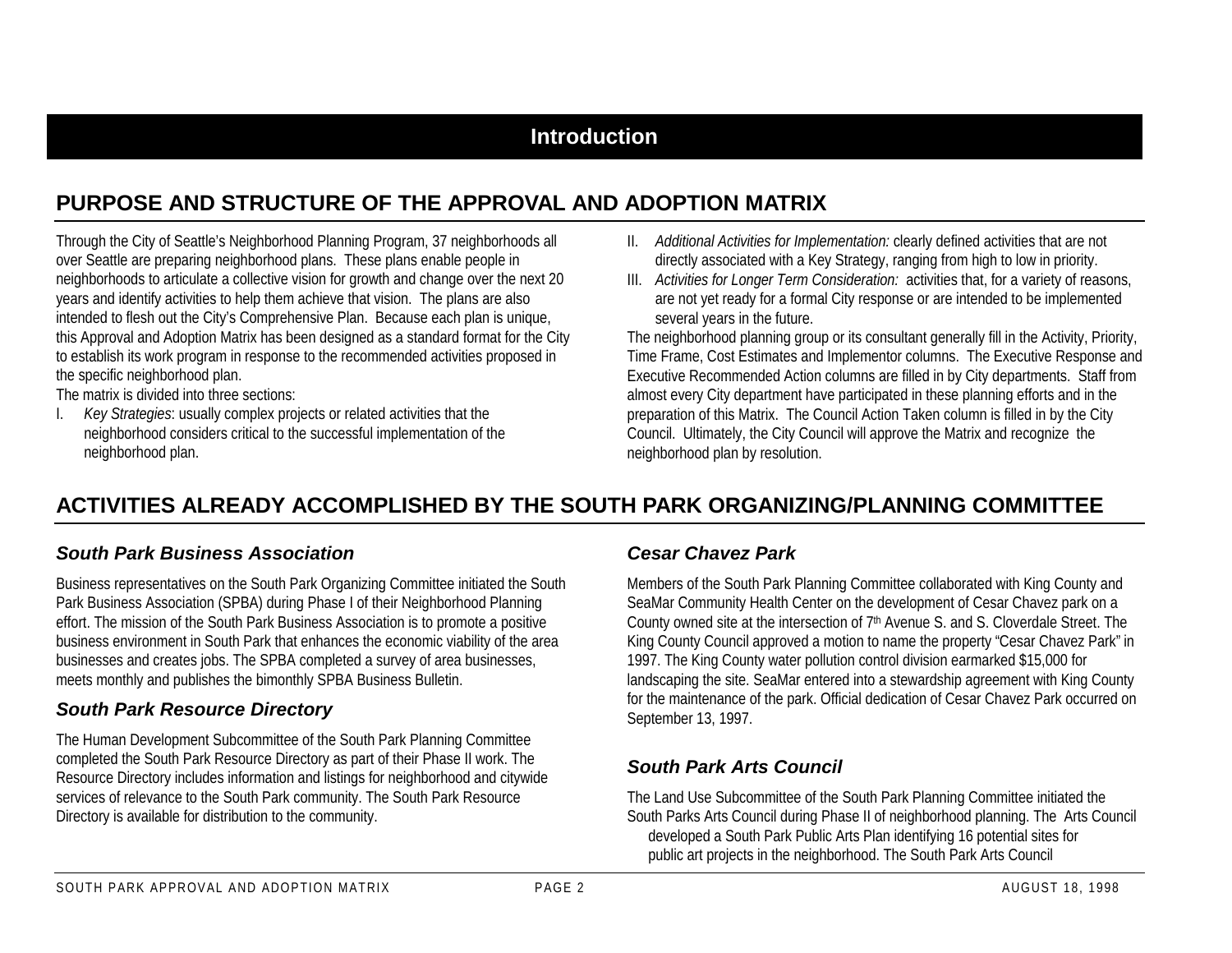participated on a panel of neighborhood arts organizations at the Neighborhood Arts Conference in June, 1998.

### *South Park - Southwest Special Objectives Area*

Through the effort of the South Park Planning Committee during Phase II, the South Park neighborhood was added to the Southwest Special Objectives Area (SOA). This will enable the neighborhood to qualify for selected homeowner assistance programs and other considerations that accompany the SOA designation.

### *South Park Community Policing Center*

The South Park Business Association and the South Park Crime Prevention Councilcollaborated on establishing the South Park Community Policing Center for Seattle and King County police officers at the Cloverdale Business Park

### *Affordable Housing Development*

Twenty units of affordable housing are either planned or being constructed in the neighborhood. Eight units are being built by Habitat for Humanity at a site on South Henderson Street, including a "blitz build" of 4 units in Fall, 1998. Twelve units on King County properties are being developed by Homesight.

### *Truck Route Signage*

Signage improvements will be made in 1998 to minimize truck traffic in residential areas of South Park.

### *Tree Canopy Enhancements*

Additional trees have been planted by volunteers throughout the South Park neighborhood. South Park youth and other volunteers partnered with the Seattle Parks and Recreation Department and People for Puget Sound on planting trees in Spring, 1997.

### *South Park Community Garden*

The South Park Community Garden was dedicated on June 26, 1997 in memory of the original South Park farming families. The 1/4 acre garden at South Director Street and 5th Avenue S. was developed by the Environmental Coalition of South Seattle (ECOSS) and South Seattle residents with a DON Matching Fund, use of the land donated by the Institute for Washington's Future, and other support from South Seattle organizations, businesses and individuals.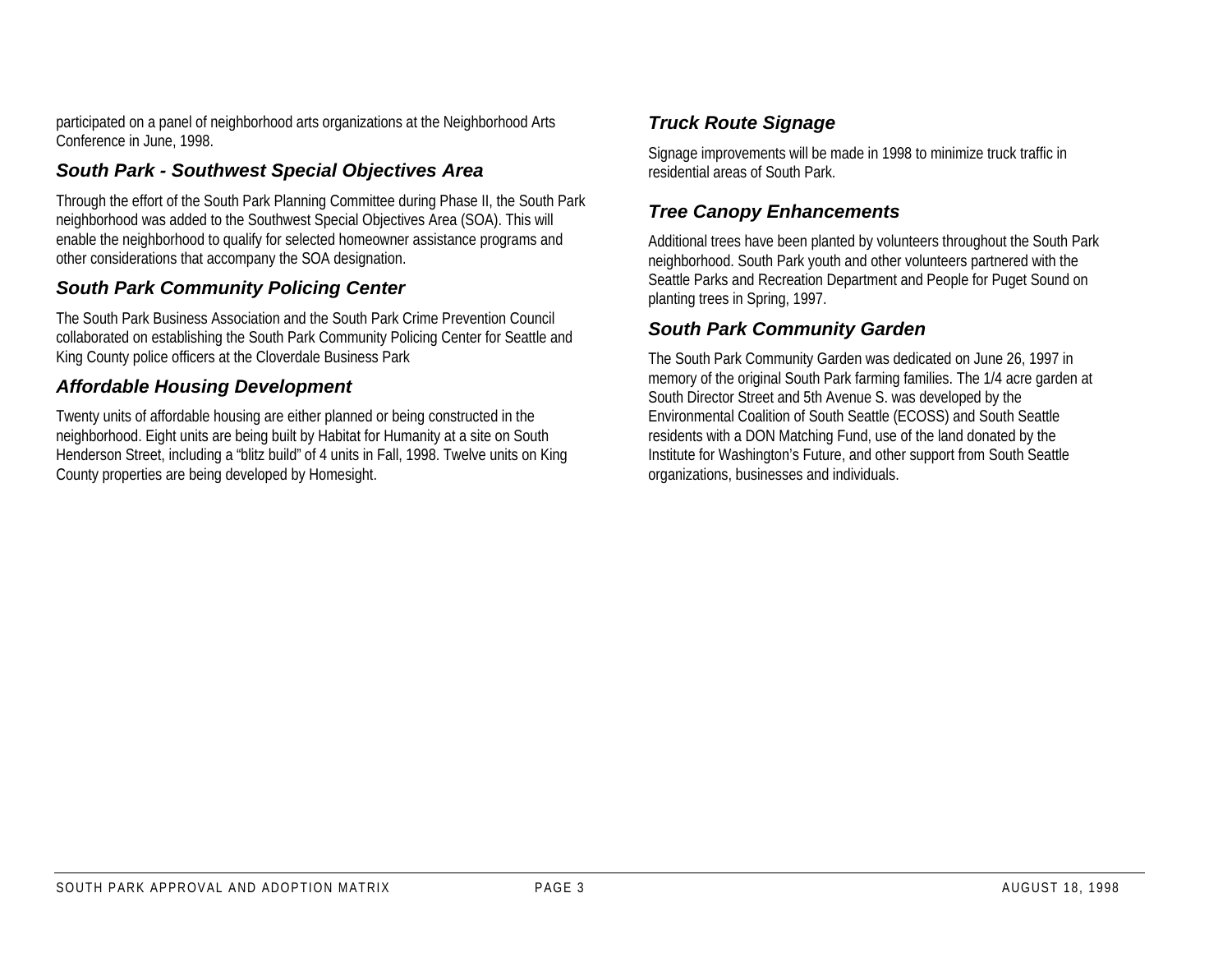### **I. Key Strategies**

Each Key Strategy consists of activities for a single complex project or theme that the neighborhood considers critical to achieving its vision for the future. While the Key Strategies are high priorities for the neighborhood, they are also part of a twenty-year plan, so the specific activities within each Key Strategy may be implemented over the span of many years.

The Executive recognizes the importance of the Key Strategies to the neighborhood that developed them. Given the number of Key Strategies that will be proposed from the 37 planning areas, priorities will have to be set and projects phased over time. The Executive will coordinate efforts to sort through the Key Strategies. During this sorting process, departments will complete the next level of feasibility analysis. This may include developing rough cost estimates for the activities within each Key Strategy; identifying potential funding sources and mechanisms; establishing priorities for the Key Strategies

within each plan, as well as priorities among plans; and developing phased implementation and funding strategies. The City will involve neighborhoods in a public process so that neighborhoods can help to establish citywide priorities. The results of these efforts will determine which strategies and activities are to be given priority for City response in 1998-2000 versus later implementation.

The department most involved with the activities for a Key Strategy is designated as the lead. Otherwise, DON is designated as the lead. Other participating departments are also identified.

The Executive Response lists activities already underway, and other tasks that the Executive has committed to commence during the remainder of this year or the next biennium.

### **A. PROVIDE A FULL SERVICE LIBRARY FACILITY**

### **Description**

The South Park Residential Urban Village is not in close proximity to public library services. Residents currently have to travel either to Southeast or West Seattle branch libraries for these services. It is difficult for those South Park residents, especially children and senior citizens, who are dependent on public transit to have convenient access to library services. The South Park area has a multicultural population in need of library, literacy and ESL resources to meet the challenges of the 21st century. A full service branch library facility will help strengthen a community where "people value the safety and education of children" and "residents of all cultures, incomes and ages are welcome".

### **Integrated Executive Response**

The vision for a library in South Park and improving literacy and education in South Park is a laudable one. As the neighborhood is aware, a library funding proposal will go before the City's voters this fall. The outcome of this election will, to some extent, frame how the City is able to respond to this proposal.

The Seattle Public Library would like to continue to work with the neighborhood to determine the best way to meet South Park's needs for library service. The neighborhood should be aware that this may not be through the provision of a full service library, and that a full service library may not be within the budget of the Opportunity Fund set aside within the proposed "Libraries for All" bond measure.

#### **Lead Department: Seattle Public Library**

#### **Participating Departments: ESD, DPR, SPO**

#### *Tasks to be Undertaken in 1998-2000*

- 1. With the passageof the Libraries for All BondSPL, will work with the South Park neighborhood to determine the level of programming that can meet the neighborhood's needs.
- 2. Prepare scope of work and preliminary cost estimates for programming.
- 3. The Library Board and "Libraries for All" Oversight Committee will evaluate the proposal for a South Park library in light of "Libraries for All" criteria and proposals from other neighborhood plans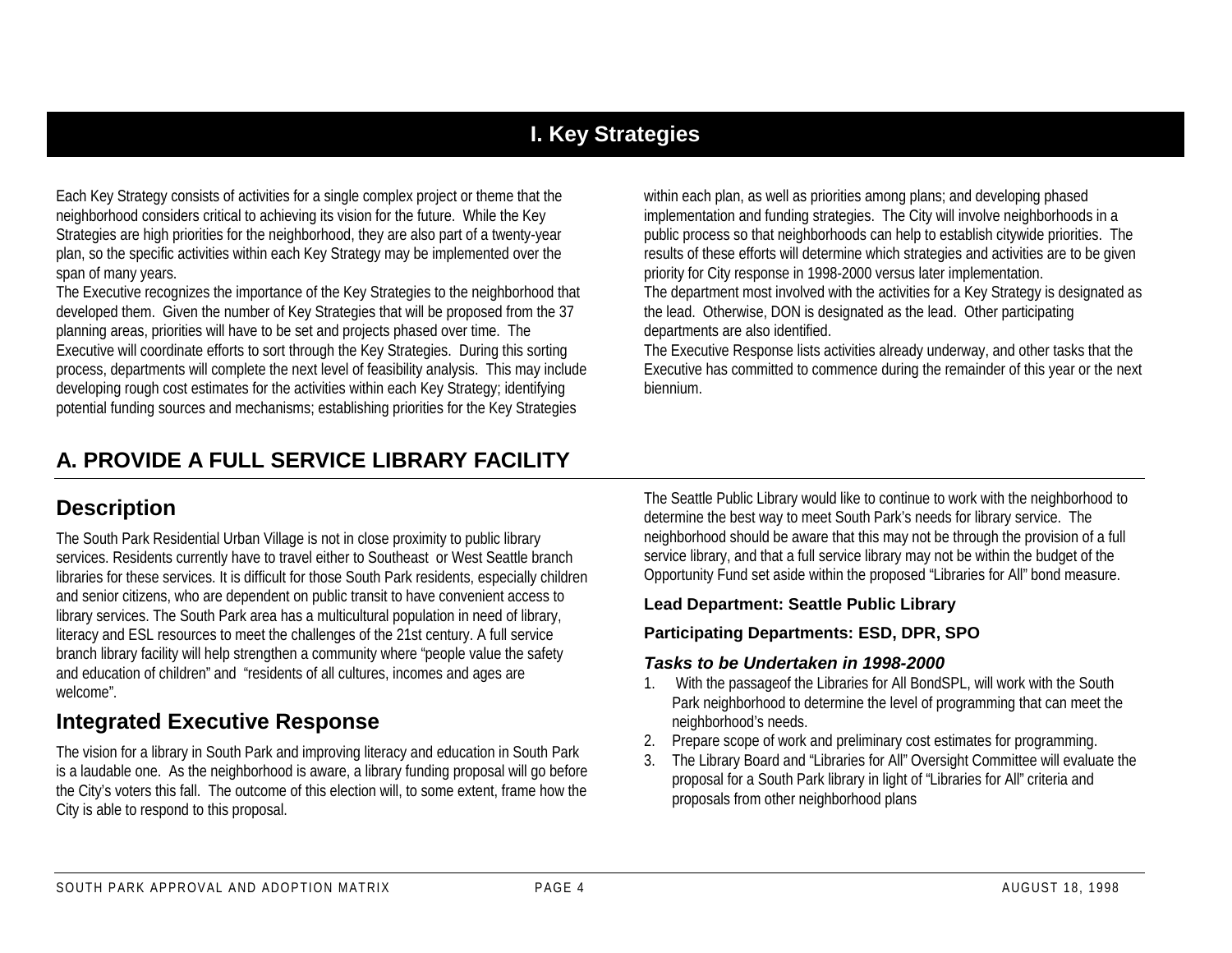**Council Action Taken:** Approve Exec.'s Rec. Action with the following additions to the Tasks to be Undertaken in 1998-2000.

1a. The City will request that the Library Board, as part of its process and criteria for allocating funds from the Libraries For All Opportunity Fund, strongly consider providing a library in the South Park community by the end of 2001. The facility should provide library services and the ancillary programs and services that the community would like to see located at a neighborhood library, such as adult literacy and English as a Second Language classes, a homework assistance program, computer access and other programs provided at neighborhood libraries. The City is committed to working closely with the Library Board on the sustainability of ongoing library operating costs.

1b. If a facility can not be identified to provide both library services and other requested programs, the Seattle Public Library and Executive will work with the South Park community to identify ways to provide library and other programs to South Park residents.

1C. At the request of the Neighborhoods, Growth Planning and Civic Engagement Committee the Library Board provided the Council with a cost estimate for an approx. 800 sf temporary library. Start up costs are estimated at \$150,000 and operating costs projected at \$246,750. Annual operating costs are estimated at \$246,750. Minimum costs for a full service library of approx. 5000 sf would increase to \$300,000. The

South Park Neighborhood Planning Comm. would like their \$50,000 Early Implementation Funds applied to a library in South Park. Council is not making a decision to site a temporary library at this time. However, they would like to seriously continue to review and consider the options for a temporary library or an expanded bookmobile service. The Library Board is requested to provide Council and the Executive a budget proposal for providing expanded bookmobile service. The Exec. and Library Board are requested to review the budget information on a temporary library and/or expanded bookmobile service and identify potential funding sources for a temporary library or expanded bookmobile service and provide a written report with recommendations to Council by the end of June 1999. At the end of July 1999, Council will review these options in either the Neighborhoods, Growth Planning and Civic Engagement Committee or Culture, Arts and Parks Committee.

1D. The Council will discuss with the Seattle Public Library and the Seattle School District the possibility of a joint library at Concord Elementary School.

|         | A. Provide a Full Service Library                                                                                                                                                                                                                                   |                 |                   |                      |                    |                                                                                                                                                                                                                                                                                                                                                                |  |  |  |  |
|---------|---------------------------------------------------------------------------------------------------------------------------------------------------------------------------------------------------------------------------------------------------------------------|-----------------|-------------------|----------------------|--------------------|----------------------------------------------------------------------------------------------------------------------------------------------------------------------------------------------------------------------------------------------------------------------------------------------------------------------------------------------------------------|--|--|--|--|
| #       | <b>Activity</b>                                                                                                                                                                                                                                                     | <b>Priority</b> | <b>Time Frame</b> | <b>Cost Estimate</b> | <b>Implementor</b> | <b>Executive Comment</b>                                                                                                                                                                                                                                                                                                                                       |  |  |  |  |
|         | Locate a full service library facility within the South Park Residential Urban Village Boundary.                                                                                                                                                                    |                 |                   |                      |                    |                                                                                                                                                                                                                                                                                                                                                                |  |  |  |  |
| KA 1.01 | Work with the Seattle Public Library in<br>using their \$6,000,000 "Opportunity Fund"<br>to establish a South Park Branch.<br>Preferred alternatives for siting of library<br>facility are as follows:<br>over SR 99 with pedestrian links to re-link<br>South Park |                 | 1 year            | To be<br>determined. | SPL                | See Integrated Executive Response, above.<br>Criteria for using the Opportunity Fund and for prioritizing capital<br>projects to be funded from it are as follows:<br>Correction of service deficiencies not identified in the<br>[Libraries for All] Plan<br>Targeting of specific user groups that have difficulty accessing<br>existing or planned services |  |  |  |  |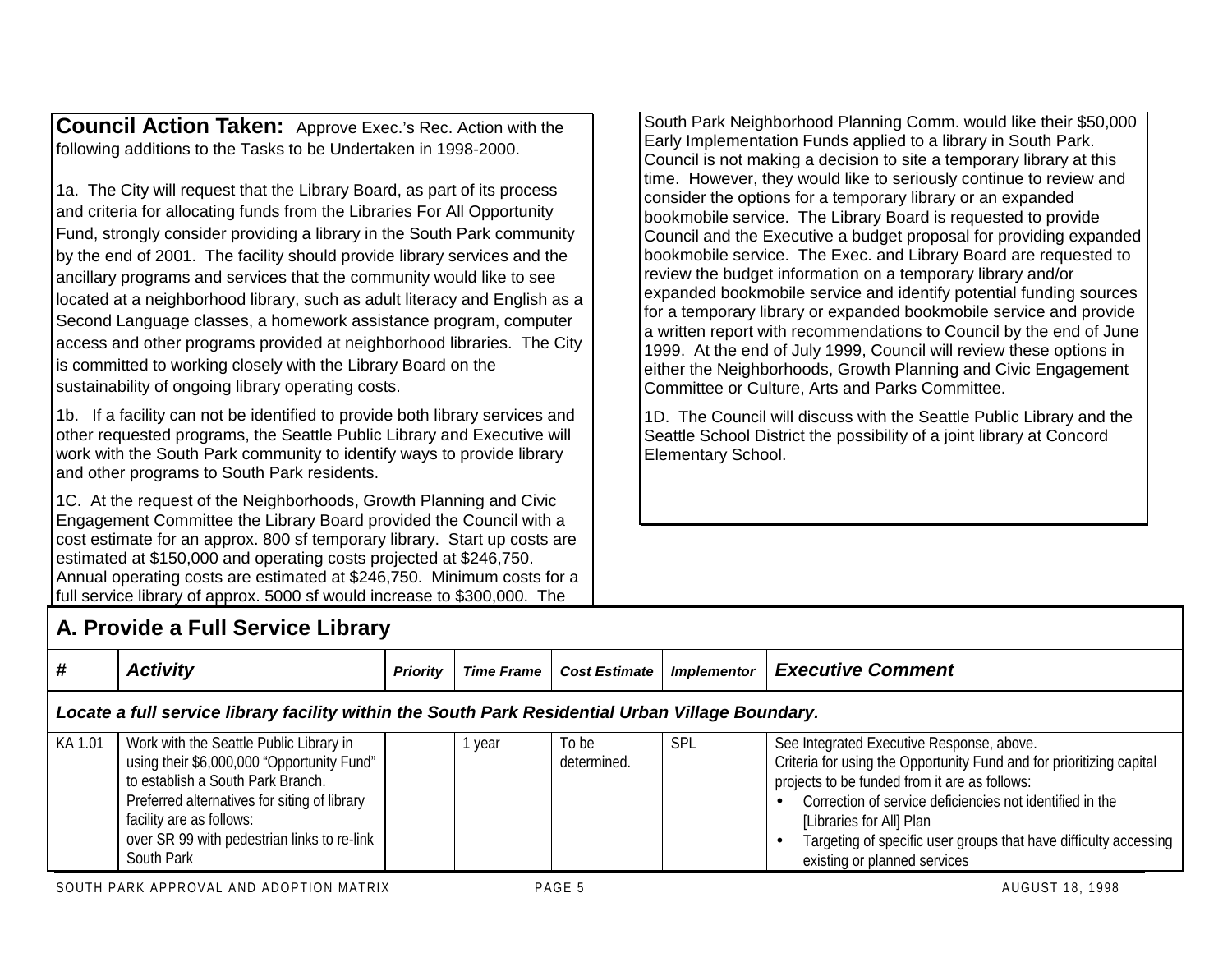|            | A. Provide a Full Service Library                                                                                                                                                                                 |                 |                   |                                                  |                                                 |                                                                                                                                                                                                                                                                                                                                                                                                                                                                                                                                                                                           |  |  |  |
|------------|-------------------------------------------------------------------------------------------------------------------------------------------------------------------------------------------------------------------|-----------------|-------------------|--------------------------------------------------|-------------------------------------------------|-------------------------------------------------------------------------------------------------------------------------------------------------------------------------------------------------------------------------------------------------------------------------------------------------------------------------------------------------------------------------------------------------------------------------------------------------------------------------------------------------------------------------------------------------------------------------------------------|--|--|--|
| $\pmb{\#}$ | <b>Activity</b>                                                                                                                                                                                                   | <b>Priority</b> | <b>Time Frame</b> | <b>Cost Estimate</b>                             | <b>Implementor</b>                              | <b>Executive Comment</b>                                                                                                                                                                                                                                                                                                                                                                                                                                                                                                                                                                  |  |  |  |
|            | storefront along 14th Avenue South<br>near Concord School<br>See Figure 1 in the Provide a Library Key<br>Activities Element of the Plan for potential<br>sites.                                                  |                 |                   |                                                  |                                                 | Improvement of geographic distribution of facilities and<br>$\bullet$<br>services<br>Response to neighborhood plans<br>$\bullet$<br>Improvement of operational efficiency<br>$\bullet$<br>Response to demonstration of substantial community support<br>$\bullet$<br>Enhancement of other City goals (for example, historic<br>$\bullet$<br>preservation or environmental stewardship)<br>For any proposed use of the Opportunity Fund, consideration<br>$\bullet$<br>must be given to ongoing operating and maintenance costs<br>that would be incurred as a result of the proposed use. |  |  |  |
| KA 1.02    | Establish a temporary "mini library" at the<br>South Park Community Center to<br>demonstrate demand for a full service<br>branch library facility.                                                                |                 | 1 year            | Staff time<br><b>Materials</b>                   | SPL<br><b>DPR</b><br><b>SPARC</b>               | Establishing a library facility on park property is not a service DPR<br>can provide to a community. After appropriate library programming<br>has been determined, SPL, the community, and DPR can discuss<br>how DPR may be able to assist with programming or, perhaps, a<br>library drop-off/pick-up at the community center. However, the<br>community should look at other sites for a temporary mini library,<br>DPR property is not appropriate for a library facility                                                                                                             |  |  |  |
| KA 1.03    | Establish an adult literacy program. Work<br>with existing programs. Temporarily<br>locate in the Community Center until the<br>branch library facility is built.                                                 |                 |                   | Staff time                                       | <b>SPARC</b><br>SeaMar<br><b>DPR</b><br>SPL     | The Executive recommends continuing to work through existing<br>programs for this service. The community center may not be an<br>appropriate location for this service.                                                                                                                                                                                                                                                                                                                                                                                                                   |  |  |  |
| KA 1.04    | Establish English-as-a-Second Language<br>(ESL) programs in South Park. Work with<br>existing programs. Temporarily locate this<br>program in the Community Center until<br>the branch library facility is built. |                 |                   | Staff time<br><b>Materials</b>                   | <b>SPARC</b><br>SeaMar<br><b>DPR</b><br>SPL     | The Executive recommends continuing to work through existing<br>programs for this service. The community center may not be an<br>appropriate location for this service.                                                                                                                                                                                                                                                                                                                                                                                                                   |  |  |  |
| KA 1.05    | Establish a homework assistance<br>program. Temporarily locate in the<br>Community Center until the branch library<br>facility is built.                                                                          |                 |                   | Staff time                                       | <b>SPARC</b><br>Concord<br>School<br><b>DPR</b> | The Executive recommends continuing to work through existing<br>programs for this service. The community center may not be an<br>appropriate location for this service.                                                                                                                                                                                                                                                                                                                                                                                                                   |  |  |  |
| KA 1.06    | Temporarily locate computers in the<br>Community Center, until the branch<br>library facility is built, to provide public<br>access to:                                                                           |                 |                   | Computer<br>equipment:<br>\$10,000<br>Staff time | <b>SPL</b><br><b>DPR</b>                        | The Seattle Public Library is concerned that a computer that is not<br>supplemented with programming will not be an effective tool for the<br>neighborhood. There may be a good location for a library<br>computer, but the community center is not currently appropriate                                                                                                                                                                                                                                                                                                                 |  |  |  |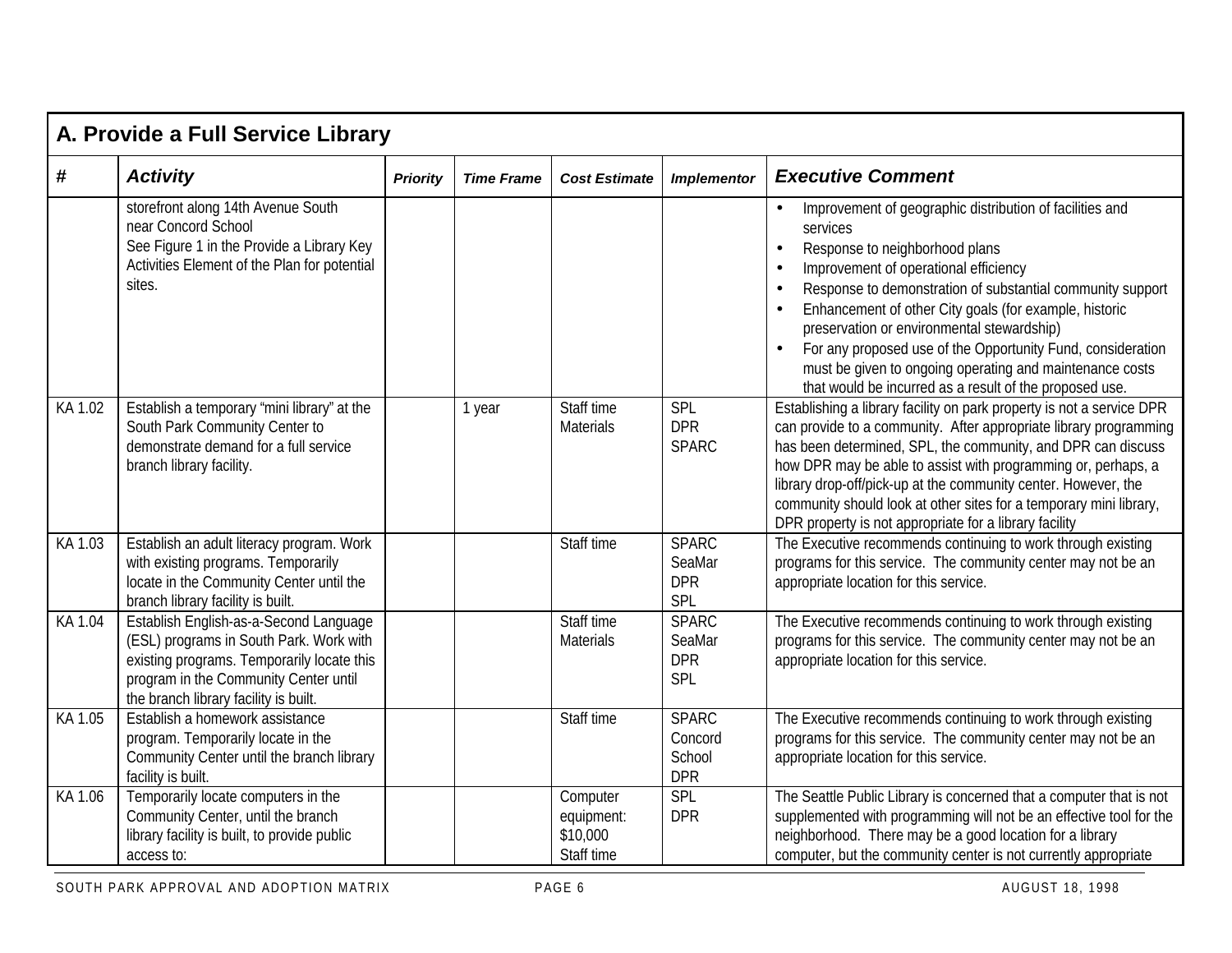|     | A. Provide a Full Service Library      |                 |                   |                                      |  |                                                                                                                                                                                |  |  |
|-----|----------------------------------------|-----------------|-------------------|--------------------------------------|--|--------------------------------------------------------------------------------------------------------------------------------------------------------------------------------|--|--|
| l # | <b>Activity</b>                        | <b>Priority</b> | <b>Time Frame</b> | <b>Cost Estimate   Implementor  </b> |  | <b>Executive Comment</b>                                                                                                                                                       |  |  |
|     | on-line library catalogue.<br>Internet |                 |                   |                                      |  | location for this service. If the library bond passes, the Seattle<br>Public Library staff will work with the neighborhood to develop<br>effective programming for South Park. |  |  |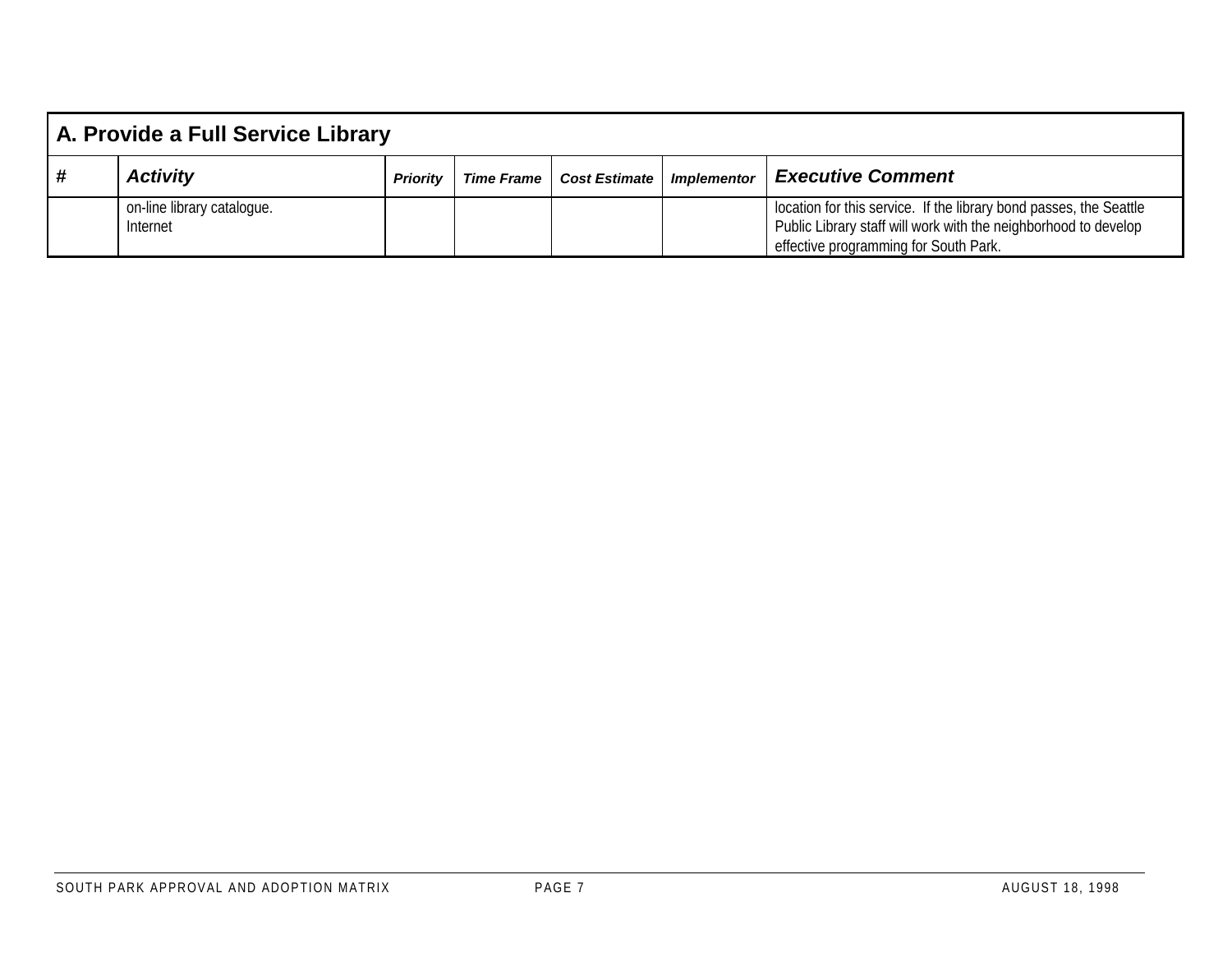### *Description*

14th Avenue South is a major arterial for vehicular traffic as well as the primary neighborhood business area for South Park. There are currently some retail and other services along 14th Avenue South that serve the neighborhood. However, the high volume of vehicular traffic, lack of parking and lack of visual appeal pose challenges to the future of 14th Avenue South as a neighborhood business area. Strategic improvements, including traffic mitigation, parking and economic development may attract additional neighborhood oriented businesses to locate in South Park. Improvements to the 14th Avenue South Business Area will help create a community where "there is a strong viable retail area" and "people feel safe and comfortable walking, riding a bicycle, using public transportation, or driving a vehicle, and where streets are pleasant and safe public places."

### *Integrated Executive Response*

This strategy is consistent with the goals and policies of the Comprehensive Plan. Improving pedestrian safety, traffic circulation and visual character along 14th Avenue South will foster the mixed-use, pedestrian-friendly environment envisioned for Residential Urban Villages. Many of the proposed transportation changes are complicated, interrelated, long-term activities. If the neighborhood has specific complaints about safety along 14th Avenue South, SEATRAN will seek a quick solution to those problems. Economic Development activities along 14th Avenue South will help the entire neighborhood by increasing access to needed goods and services.

This strategy consists of relatively small projects that could be implemented incrementally; individual recommendations are not dependent on one another.

Lead Department: DON

Participating Departments: SEATRAN, OED, ESD, SPD, DCLU

#### *Activities Already Underway:*

1. South Park is currently designated as a Community Empowerment Zone, a Washington State designation which gives Industrial and High Technology companies tax breaks if they move to South Park or employ residents of South Park.

#### *Tasks to be Undertaken in 1998-2000*

- 1. Include South Park in Federal Empowerment Zone application. (Note: in early January 1999 Seattle was informed it did not get the Empowerment Zone grant).
- 2. Address traffic safety concerns immediately through neighborhood identification and SEATRAN action.
- 3. Re-stripe existing crosswalks in 1999.
- 4.Design and post new South Park gateway signs.
- 5. Where found feasible after review, change on-street parking signage.
- 6. Use existing Police Department resources to address vice and narcotics problems at S. Concord St. and 14th Ave. S.
- 7. Office of Economic Development will work with the South Park neighborhood to determine which economic development resources might be viable for South Park.
- 8. Identify those activities in this Key Strategy that are good candidates for next steps for implementation considering priorities, possible funding sources and departmental staffing capabilities.
- 9. Identify next steps for implementation.

**Council Action Taken**: Approve Exec.'s rec. action with the following additions to the Tasks to be Undertaken in 1998-2000.

3b. SEATRAN is reconsidering its crosswalk policy. SEATRAN should include Metro in the discussions on crosswalk policies. SEATRAN will report to the Council Transportation Committee in January 1999 and will prioritize intersections designated in this plan for implementation of policy changes.

6b. The Executive shall develop a NATS approach for this area. The NATS participants should include City Light, SEATRAN, SPD, DON, DCLU and other appropriate City departments who will work with the adjacent property owners and community to address the issues in this area.

7b. The Executive shall provide the Council with a summary of the varying types of business and neighborhood development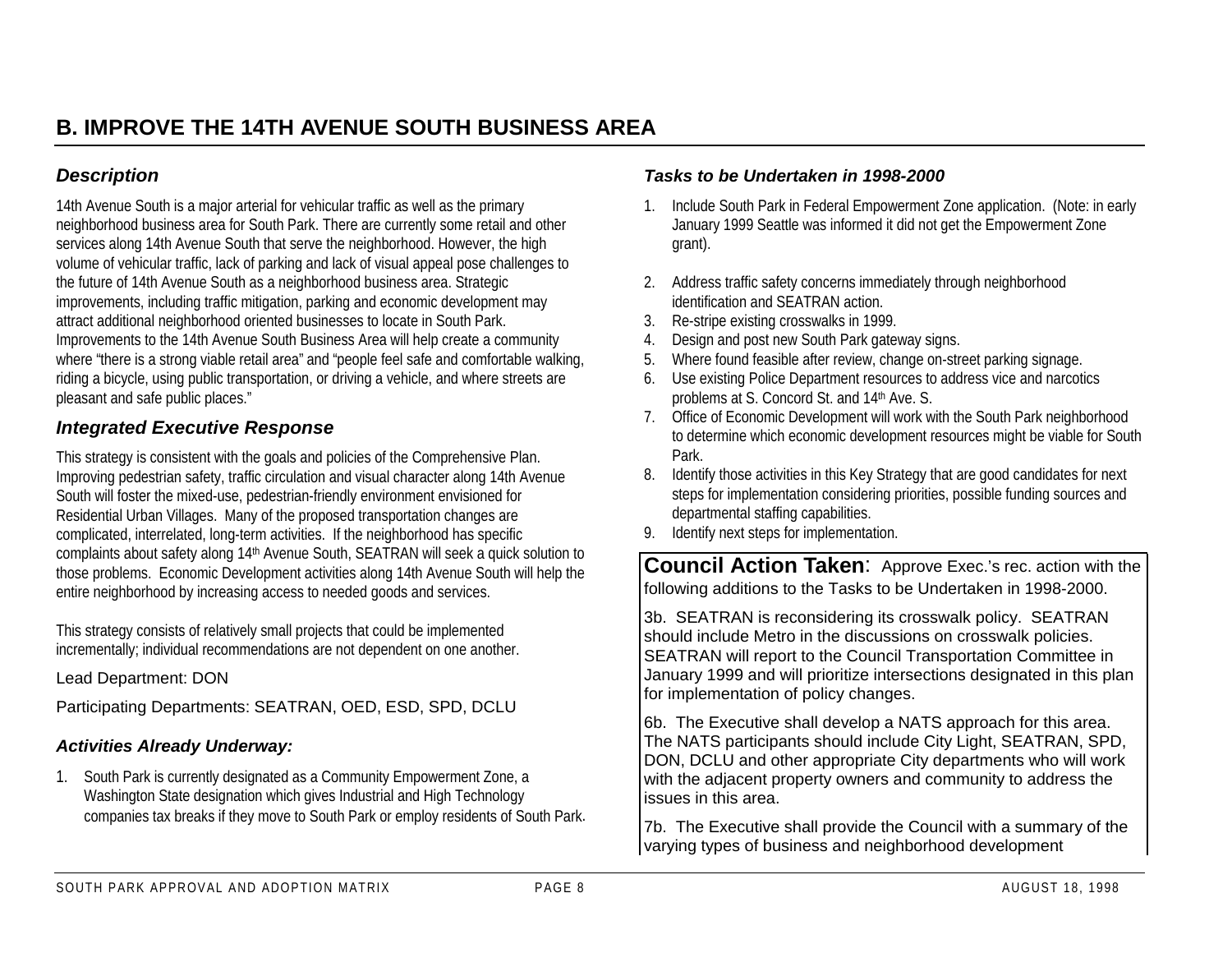|            | B. Improve the 14 <sup>th</sup> Avenue South Business Area                                                                                                                                                                                                                                                                                                                                                                                                |                 |                   |                                                                                                                                                   |                                                              |                                                                                                                                                                                                                                                                                                                                                                                                                                                                                                                                                                              |  |  |  |
|------------|-----------------------------------------------------------------------------------------------------------------------------------------------------------------------------------------------------------------------------------------------------------------------------------------------------------------------------------------------------------------------------------------------------------------------------------------------------------|-----------------|-------------------|---------------------------------------------------------------------------------------------------------------------------------------------------|--------------------------------------------------------------|------------------------------------------------------------------------------------------------------------------------------------------------------------------------------------------------------------------------------------------------------------------------------------------------------------------------------------------------------------------------------------------------------------------------------------------------------------------------------------------------------------------------------------------------------------------------------|--|--|--|
| #          | <b>Activity</b>                                                                                                                                                                                                                                                                                                                                                                                                                                           | <b>Priority</b> | <b>Time Frame</b> | <b>Cost Estimate</b>                                                                                                                              | <b>Implementor</b>                                           | <b>Executive Comment</b>                                                                                                                                                                                                                                                                                                                                                                                                                                                                                                                                                     |  |  |  |
|            | Improve pedestrian safety, traffic circulation and visual character along 14th Avenue South and the 16th Avenue South Bridge.                                                                                                                                                                                                                                                                                                                             |                 |                   |                                                                                                                                                   |                                                              |                                                                                                                                                                                                                                                                                                                                                                                                                                                                                                                                                                              |  |  |  |
| KA<br>2.01 | Provide and maintain pedestrian cross walk<br>striping at all intersections along 14th Avenue<br>South. See Figure 2 in the Improve 14th Avenue<br>South Key Activities Element of the Plan for<br>location of intersections where striping is desired.                                                                                                                                                                                                   |                 | 1 year            | 5 intersections x 4<br>crosswalks per<br>intersection $= 20$<br>crosswalks<br>12 to 20 crosswalks<br>@ \$300 per crosswalk<br>$=$ \$3,600-\$6,000 | <b>SEATRAN</b>                                               | Maintenance of existing crosswalks on 14th Avenue<br>South would likely be done by 1999.<br>SEATRAN's experience has been that not all locations<br>are necessarily well suited for crosswalks. A general<br>concern SEATRAN has about marked crosswalks is<br>that in some locations they can lead pedestrians into<br>thinking that they may be safer than they really are<br>(giving them a false sense of security). SEATRAN will<br>look at specific locations for crosswalks.                                                                                          |  |  |  |
| KA<br>2.02 | Reconfigure the South Sullivan Street / Dallas<br>Avenue South / 14th Avenue South intersection to<br>improve traffic circulation and on street parking on<br>14th Avenue S and the 16th Avenue S Bridge.<br>See Figure 3 in the Improve 14th Avenue South<br>Key Activities Element of the Plan.                                                                                                                                                         |                 |                   | Proposal needs<br>preliminary<br>engineering to assess<br>feasibility and cost.                                                                   | <b>SEATRAN</b>                                               | The next step to implement this recommendation is to<br>begin preliminary engineering. SEATRAN is not<br>presently funded to perform the needed preliminary<br>engineering work. If found workable, additional capital<br>funding would be needed to implement this project.<br>It may be appropriate to wait on the work at the South<br>Sullivan Street/Dallas Avenue South/14th Avenue South<br>intersection until renovation or replacement of the 16th<br>Avenue South Bridge, in order to consider changes to<br>the street network that may result from a new bridge. |  |  |  |
| KA<br>2.03 | Improve traffic circulation, sight lines and visual<br>character at the intersection of 14th Avenue South<br>and South Cloverdale Street.<br>Acquire property at northwest corner of the<br>intersection of 14th Avenue S and S Cloverdale<br>Street.<br>Demolish building on the site.<br>Reduce curb radius to 50 degrees.<br>Develop site as a pocket park.<br>See Figures 4-6 in the Improve 14th Avenue South<br>Key Activities Element of the Plan. |                 |                   | Proposal needs<br>preliminary<br>engineering to assess<br>feasibility and cost.                                                                   | <b>SEATRAN</b><br><b>DCLU</b><br><b>SPARC</b><br><b>SPBA</b> | The next step to implement this recommendation is to<br>begin preliminary engineering. SEATRAN is not<br>presently funded to perform the needed preliminary<br>engineering work. If found workable, additional capital<br>funding would be needed to implement this project.                                                                                                                                                                                                                                                                                                 |  |  |  |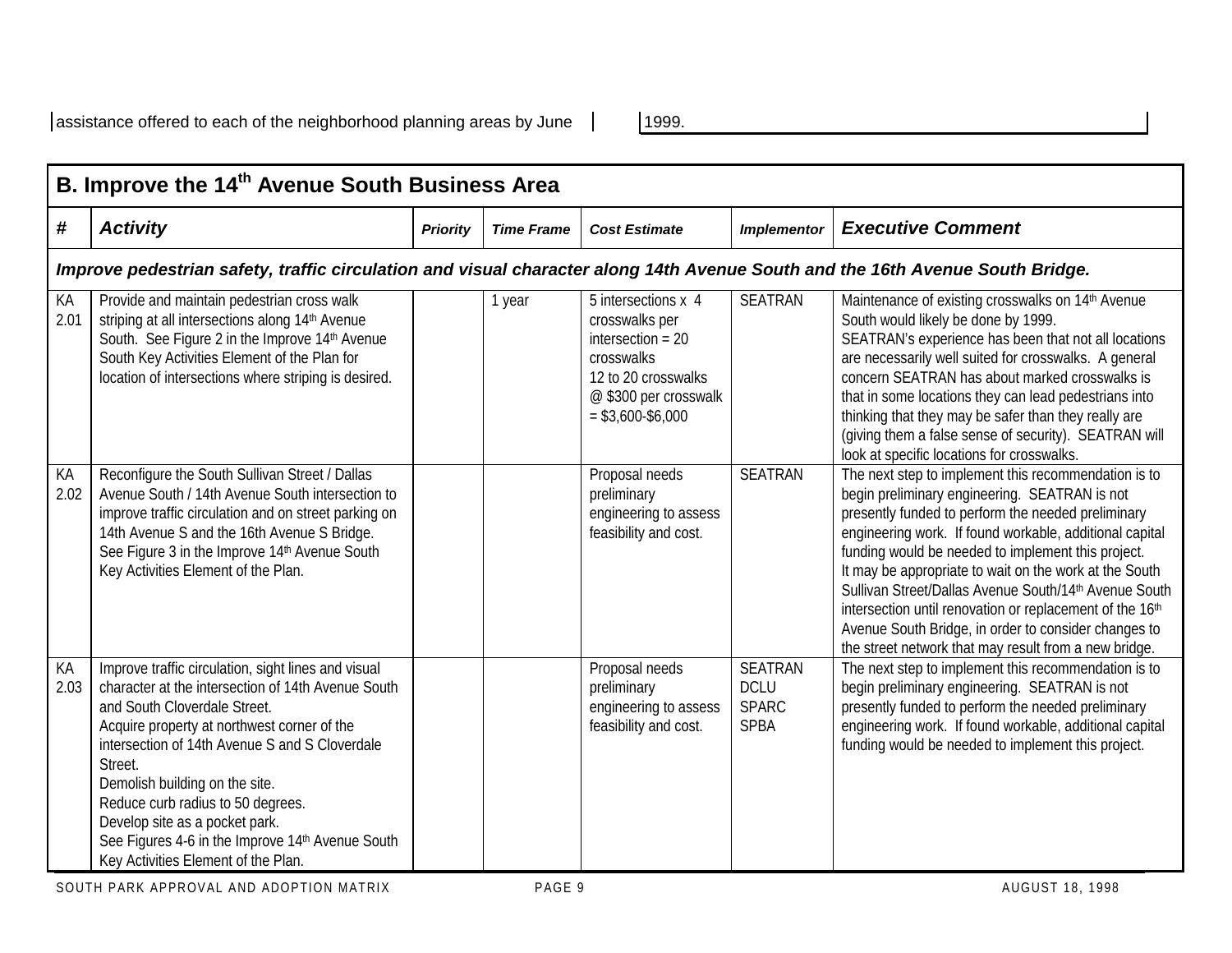|            | B. Improve the 14 <sup>th</sup> Avenue South Business Area                                                                                                                                                                                                                                                                                                                      |                 |                   |                                                                                                                                              |                                                                                         |                                                                                                                                                                                                                                                                                                                                                                                                                                                                                                                                                                                                                                                                                                                                                                                                                                                                                                                                                                                                                                                                                                                                                                                                                                                                                                                             |  |  |  |  |
|------------|---------------------------------------------------------------------------------------------------------------------------------------------------------------------------------------------------------------------------------------------------------------------------------------------------------------------------------------------------------------------------------|-----------------|-------------------|----------------------------------------------------------------------------------------------------------------------------------------------|-----------------------------------------------------------------------------------------|-----------------------------------------------------------------------------------------------------------------------------------------------------------------------------------------------------------------------------------------------------------------------------------------------------------------------------------------------------------------------------------------------------------------------------------------------------------------------------------------------------------------------------------------------------------------------------------------------------------------------------------------------------------------------------------------------------------------------------------------------------------------------------------------------------------------------------------------------------------------------------------------------------------------------------------------------------------------------------------------------------------------------------------------------------------------------------------------------------------------------------------------------------------------------------------------------------------------------------------------------------------------------------------------------------------------------------|--|--|--|--|
| #          | <b>Activity</b>                                                                                                                                                                                                                                                                                                                                                                 | <b>Priority</b> | <b>Time Frame</b> | <b>Cost Estimate</b>                                                                                                                         | <b>Implementor</b>                                                                      | <b>Executive Comment</b>                                                                                                                                                                                                                                                                                                                                                                                                                                                                                                                                                                                                                                                                                                                                                                                                                                                                                                                                                                                                                                                                                                                                                                                                                                                                                                    |  |  |  |  |
| KA<br>2.04 | Provide physical improvements within the right-of-<br>way along 14th Avenue South including:<br>Banners on light standards.<br>Ornamental barricades (to physically separate<br>pedestrians from heavy truck traffic.)<br>Textured sidewalk paving<br>Landscaping<br>Tree grates<br>See Figures 7 and 8 in the Improve 14th Avenue<br>South Key Activities Element of the Plan. |                 | 1 year            | Banners on light<br>standards: \$300 to<br>$$400+$<br>Based on larger<br>quantities.<br>Cost is dependent on<br>complexity of the<br>design. | Property<br>owners<br><b>SEATRAN</b><br><b>SPBA</b><br><b>DON</b>                       | In addition to being a funding resource for some of<br>these improvements, the Neighborhood Matching Fund<br>can provide examples of similar improvements that<br>have been implemented in other neighborhoods.<br>14th Avenue South may not be wide enough to support<br>many of the proposed improvements. Its width tends to<br>be between seven and ten feet. In many places the<br>functional condition of the sidewalk reduces this width<br>even further. Awnings are prevalent along the street.<br>These reduce the effective width/useable area for<br>sidewalk improvements, like trees, overhead. In a<br>number of places along 14 <sup>th</sup> Avenue South (particularly<br>on the street's west side) the condition of the sidewalk<br>is broken/shifted and poor - effectively reducing its<br>usable width even further.<br>This does not mean that improvements will not be<br>allowed on 14 <sup>th</sup> Avenue South, but rather that<br>improvements that are to be put in the sidewalk will<br>need to be carefully designed.<br>The ornamental barricades proposed may present<br>problems with safety, access and maintenance.<br>SEATRAN will need more information about these<br>barricades before it can give them full consideration, but<br>it is not clear that they would support these. |  |  |  |  |
| KA<br>2.05 | Eliminate the "no man's land" at South Concord<br>Street between 14th Avenue South and 12th<br>Avenue South.<br>See Figures 9 and 10 in the Improve 14th Avenue<br>South Key Activities Element of the Plan.                                                                                                                                                                    |                 |                   | Proposal needs<br>preliminary<br>engineering to assess<br>feasibility and cost.                                                              | SP Crime<br>Prevention<br>Council<br>Property<br>owners<br>SPD<br>Community<br>Policing | The next step in implementing this recommendation is<br>to begin preliminary engineering. Seattle City Light will<br>meet with the community in order to determine whether<br>additional lighting will be effective at dissuading crime.<br>In addition, the Executive will coordinate with lighting<br>issues identified on the City's policy docket.<br>SPD will use existing resources to address the vice and<br>narcotics problems that are present in this area.<br>SEATRAN is not presently funded to perform the<br>needed preliminary engineering work. If found                                                                                                                                                                                                                                                                                                                                                                                                                                                                                                                                                                                                                                                                                                                                                   |  |  |  |  |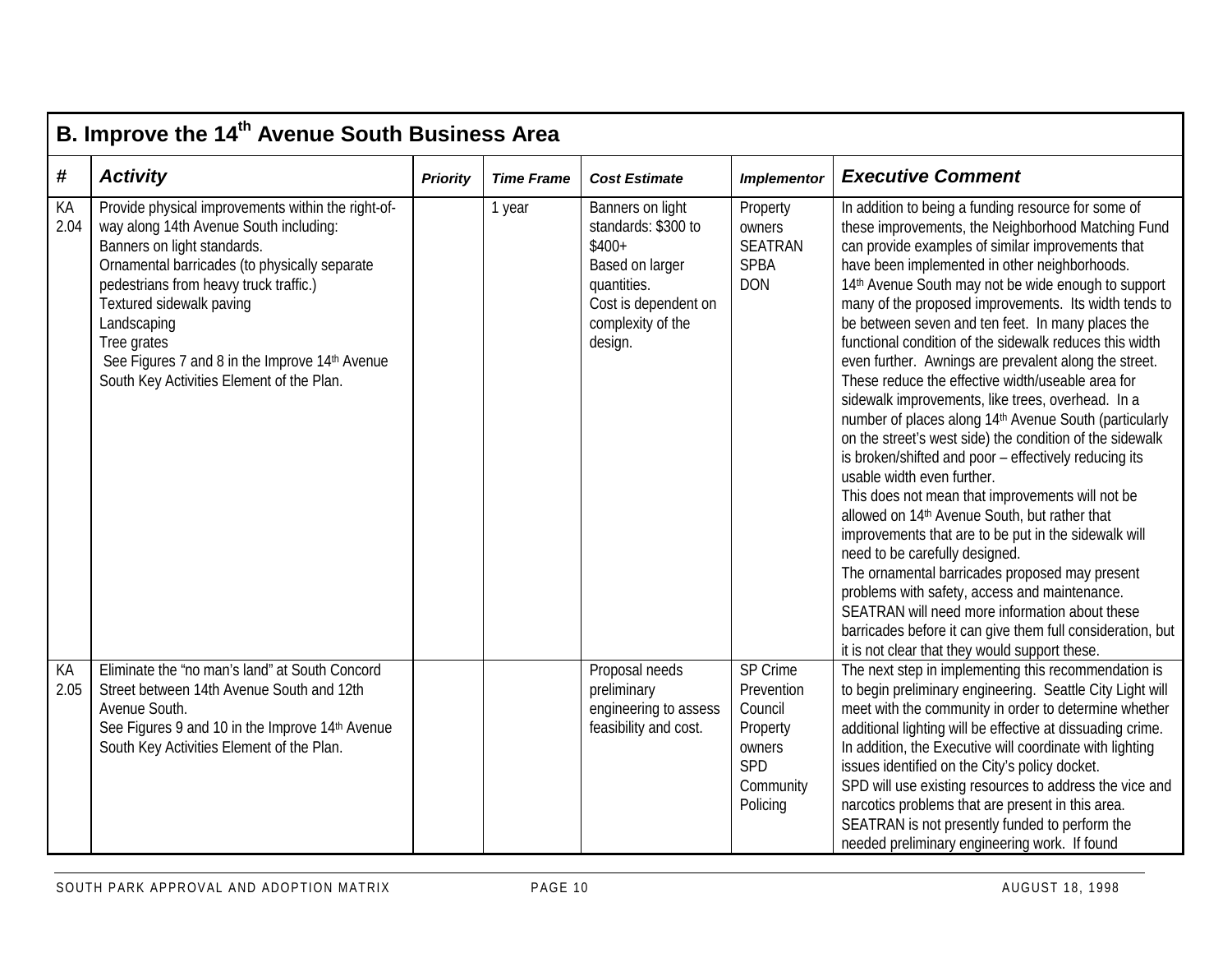|            | B. Improve the 14 <sup>th</sup> Avenue South Business Area                                                                                                                                                                                                                                          |          |                   |                                                                                                                                                   |                                                                         |                                                                                                                                                                                                                                                                                                                                    |  |  |  |
|------------|-----------------------------------------------------------------------------------------------------------------------------------------------------------------------------------------------------------------------------------------------------------------------------------------------------|----------|-------------------|---------------------------------------------------------------------------------------------------------------------------------------------------|-------------------------------------------------------------------------|------------------------------------------------------------------------------------------------------------------------------------------------------------------------------------------------------------------------------------------------------------------------------------------------------------------------------------|--|--|--|
| #          | <b>Activity</b>                                                                                                                                                                                                                                                                                     | Priority | <b>Time Frame</b> | <b>Cost Estimate</b>                                                                                                                              | <b>Implementor</b>                                                      | <b>Executive Comment</b>                                                                                                                                                                                                                                                                                                           |  |  |  |
|            |                                                                                                                                                                                                                                                                                                     |          |                   |                                                                                                                                                   |                                                                         | workable, additional capital funding would be needed<br>to implement this proposal. It's not clear by looking at<br>the Figure, if this proposal would create a sidewalk area<br>or proposes to put in landscaping instead. It would be<br>important for a project like this to include sidewalk area<br>that pedestrians can use. |  |  |  |
| KA<br>2.06 | Install street trees along 14th Avenue South. 2"<br>caliper stock is good for the initial installation. 3"<br>caliper stock will give more immediate impact. See<br>Figures 8 and 11 in the Improve 14th Avenue South<br>Key Activities Element of the Plan.                                        |          | 1 year            |                                                                                                                                                   | <b>SPARC</b><br><b>SPBA</b><br><b>SEATRAN</b>                           | SEATRAN has met with community representatives and<br>identified locations where street trees can be<br>accommodated. See KA 2.04.                                                                                                                                                                                                 |  |  |  |
| KA<br>2.07 | Provide public art an 14th Avenue South.<br>Gateway Entrance Signs at:<br>14th Avenue South @ City Limits.<br>East side of 14th Avenue South, south of South<br>Director Street.<br>See Figure 12 in the Improve 14th Avenue South<br>Key Activities Element of the Plan for proposed<br>locations. |          | 1 year            | \$150 for basic 24"x36"<br>metal sign on post. 2<br>signs $@$ \$150+<br>$=$ \$300+<br>Cost will vary<br>depending on the<br>extent of the design. | <b>SP Arts</b><br>Council<br><b>SEATRAN</b><br><b>SAC</b><br><b>DON</b> | SEATRAN currently has \$2,000 set aside for gateway<br>signs in South Park. SEATRAN and DON can work<br>with the neighborhood on this proposal.                                                                                                                                                                                    |  |  |  |
|            | Improve the parking for the businesses on 14 <sup>th</sup> Avenue South. Provide enough parking to sustain economic viability and vitality.                                                                                                                                                         |          |                   |                                                                                                                                                   |                                                                         |                                                                                                                                                                                                                                                                                                                                    |  |  |  |
| KA<br>2.09 | Improve the use of on street parking.<br>Revise the street parking requirements.<br>Until adequate off-street parking can be provided,                                                                                                                                                              |          | 6 months          |                                                                                                                                                   | <b>SEATRAN</b><br>Property<br>owners                                    | SEATRAN is willing to take requests from the<br>community for changes to on-street parking design.<br>Changes to parking design are done on a block-by-                                                                                                                                                                            |  |  |  |

|                                                      |  | $\cdot$ $\cdot$ $\sim$ $\sim$ $\cdot$ $\cdot$ | opening about the changed to one on our partiting aborder |
|------------------------------------------------------|--|-----------------------------------------------|-----------------------------------------------------------|
| Until adequate off-street parking can be provided,   |  | owners                                        | Changes to parking design are done on a block-by-         |
| limit parking on 14th Avenue South, between S.       |  |                                               | block basis. SEATRAN looks at the following issues        |
| Sullivan Street and S. Director Street, to two hours |  |                                               | when considering parking design changes:                  |
| maximum except where shorter times are posted.       |  |                                               | that they are operationally sound - they will not present |
| See Figure 13 in the Improve 14th Avenue South       |  |                                               | problems with safety or traffic flow                      |
| Key Activities Element of the Plan.                  |  |                                               | that they have strong support from those along the        |
|                                                      |  |                                               | block who would be affected by the changes (property      |
|                                                      |  |                                               | owners, businesses and residents). As a show of this      |
|                                                      |  |                                               | support, they require a petition of 60 percent of those   |
|                                                      |  |                                               | affected along the block indicating that they support the |
|                                                      |  |                                               | change.                                                   |
|                                                      |  |                                               |                                                           |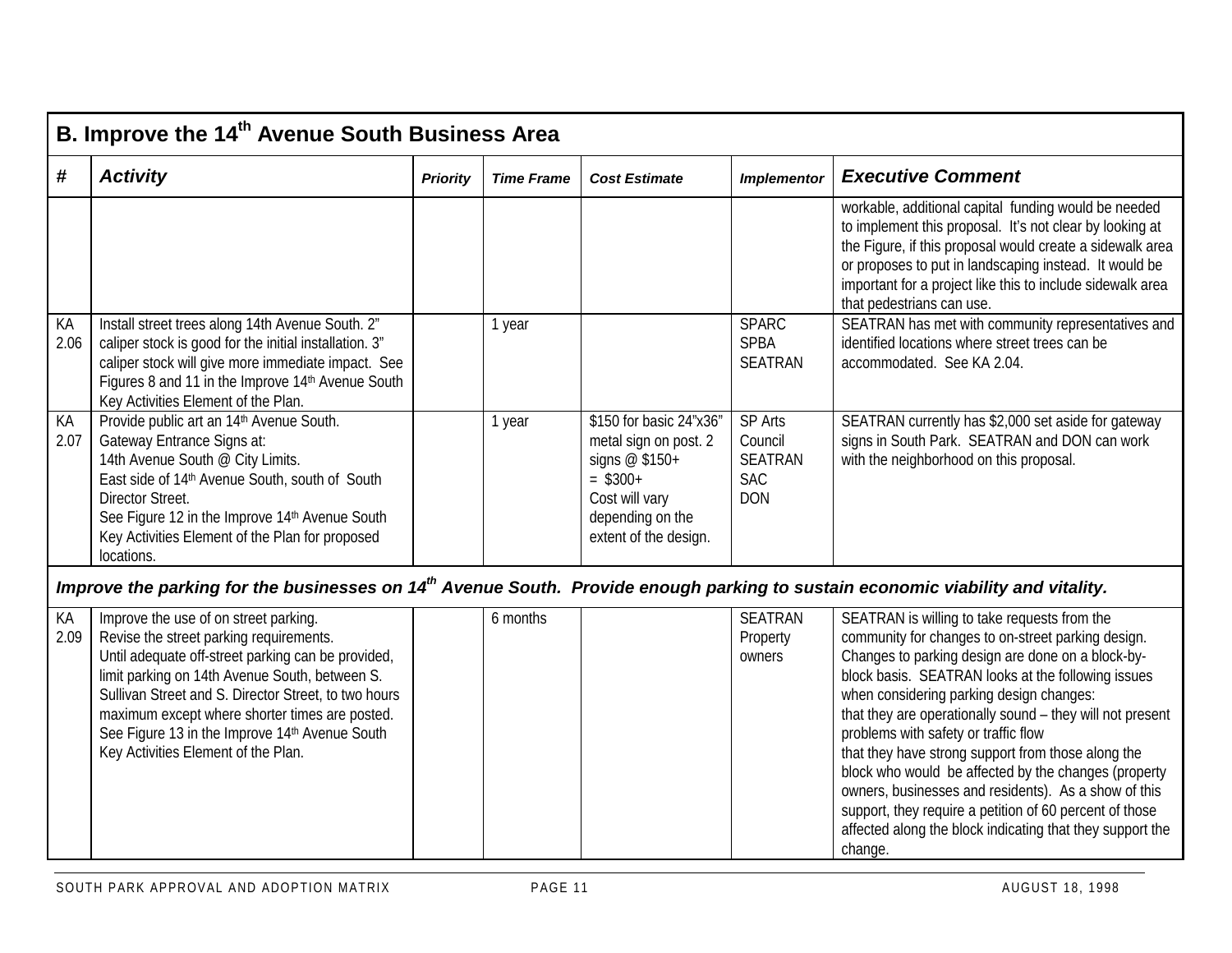|            | B. Improve the 14 <sup>th</sup> Avenue South Business Area                                                                                                                                                                                                        |                 |                   |                              |                                                                                                                |                                                                                                                                                                                                                                                                                                                                                                                                                                                                                                                                                                                       |  |  |  |
|------------|-------------------------------------------------------------------------------------------------------------------------------------------------------------------------------------------------------------------------------------------------------------------|-----------------|-------------------|------------------------------|----------------------------------------------------------------------------------------------------------------|---------------------------------------------------------------------------------------------------------------------------------------------------------------------------------------------------------------------------------------------------------------------------------------------------------------------------------------------------------------------------------------------------------------------------------------------------------------------------------------------------------------------------------------------------------------------------------------|--|--|--|
| #          | <b>Activity</b>                                                                                                                                                                                                                                                   | <b>Priority</b> | <b>Time Frame</b> | <b>Cost Estimate</b>         | <b>Implementor</b>                                                                                             | <b>Executive Comment</b>                                                                                                                                                                                                                                                                                                                                                                                                                                                                                                                                                              |  |  |  |
|            | and a novelty store.                                                                                                                                                                                                                                              |                 |                   |                              |                                                                                                                | Attract desired services for those who live and work in South Park along 14 <sup>th</sup> Avenue South, including a pharmacy, a bank, a dry cleaner                                                                                                                                                                                                                                                                                                                                                                                                                                   |  |  |  |
| KA<br>2.10 | Conduct a feasibility analysis for each of the<br>desired services to see if there is a suitable market<br>and if there is to determine what physical or<br>institutional barriers might be present to prevent<br>the service from locating on 14th Avenue South. |                 | 1 year            | \$50,000                     | <b>SPARC</b><br><b>SPBA</b><br><b>OED</b>                                                                      | The Office of Economic Development can work with the<br>neighborhood determine whether a business district<br>market analysis would provide the information<br>necessary to attract the desired businesses. OED can<br>also assist with implementation of a market analysis<br>which includes the consultant selection process, and<br>developing a work program to achieve the desired<br>outcome.<br>Funding for this feasibility analysis could come from<br>early implementation funds, the neighborhood matching<br>fund, or if received, the Federal Empowerment Zone<br>grant. |  |  |  |
| КA<br>2.11 | Provide a permanent location for the cop shop on<br>14th Avenue South.                                                                                                                                                                                            |                 | 1 year            | Volunteer time<br>Staff time | <b>SPARC</b><br>SP Crime<br>Prevention<br>Council<br><b>SPBA</b><br>SPD<br>Community<br>Policing<br><b>ESD</b> | SPD has no resources to provide for opening a new<br>facility in South Park. However, if the Seattle<br>Neighborhood Group or another sponsor opens a new<br>"cop shop" in South Park, SPD is willing to use it as a<br>drop-in site for patrol officers.                                                                                                                                                                                                                                                                                                                             |  |  |  |
|            | through technical assistance for business start-up and/or expansion. Address the special needs of South Park, which has historically<br>experienced less economic opportunity and has high concentrations of people living in economic hardship.                  |                 |                   |                              |                                                                                                                | 14 <sup>th</sup> Avenue South Economic development. Focus economic reinvestment to benefit the existing population. Make it easier to establish<br>and maintain businesses along 14th Avenue South. Seek ways to improve the environment for small businesses to thrive in South Park                                                                                                                                                                                                                                                                                                 |  |  |  |

| КA | Provide resources to assist South Park in        | Long term,    | <b>OED</b>      | The Office of Economic Development is already       |
|----|--------------------------------------------------|---------------|-----------------|-----------------------------------------------------|
|    | $\,$ 2.12   developing and implementing economic | over the next | Neighborhood    | involved through its contract with the Neighborhood |
|    | development strategies.                          | 15 years.     | <b>Business</b> | Business Council to work with neighborhood business |
|    |                                                  |               | Council         | organizations such as the South Park Business       |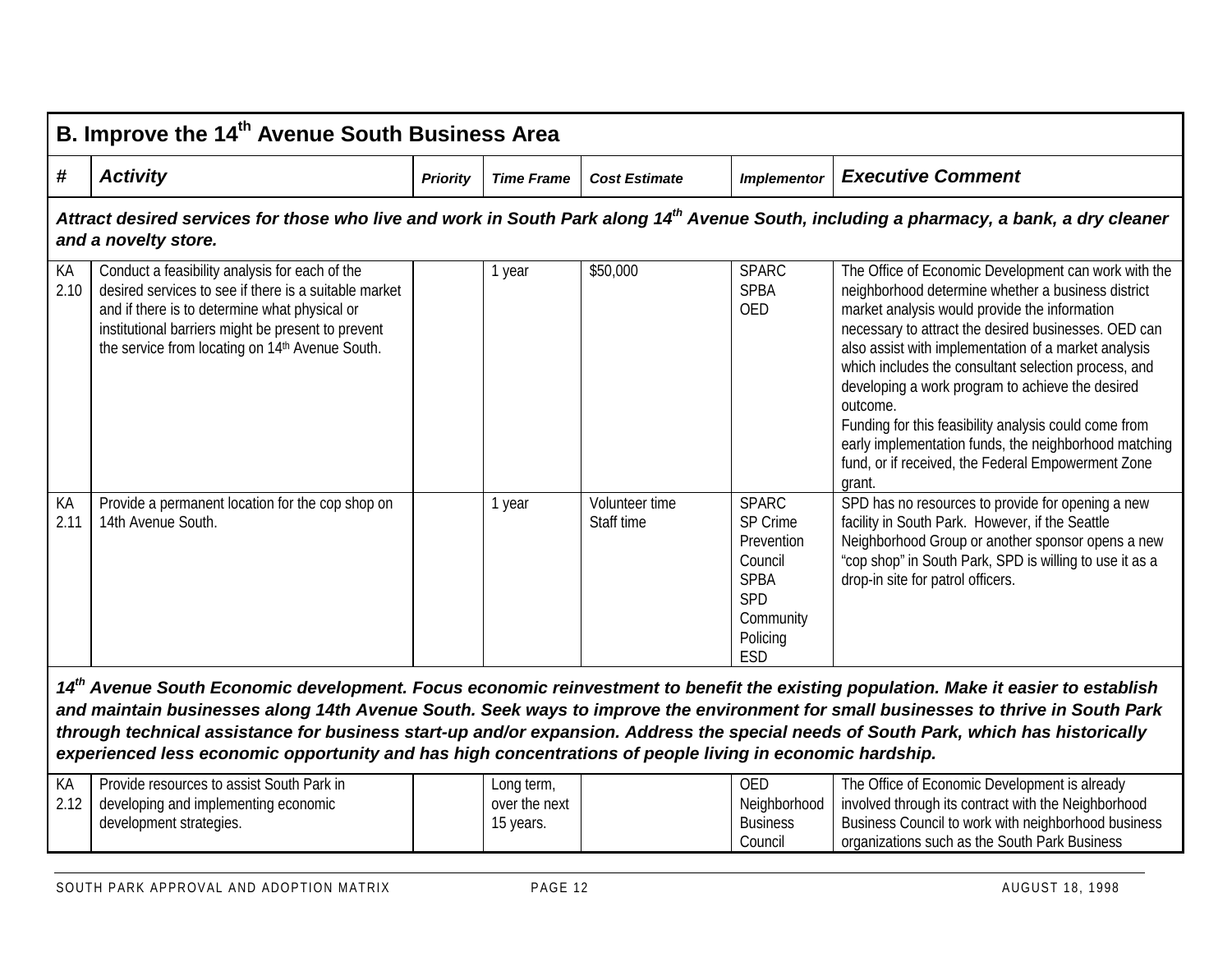|            | B. Improve the 14 <sup>th</sup> Avenue South Business Area                                                                |                 |                   |                      |                           |                                                                                                                                                                                                                                                                                                                                                                                                                                                                                                                                                                                                                                                                                                                                                                                                                                                                                                                                                                                                                                                                                                                                                                                                                                                                                                                                                                                                                                                                                                                                   |  |  |  |  |
|------------|---------------------------------------------------------------------------------------------------------------------------|-----------------|-------------------|----------------------|---------------------------|-----------------------------------------------------------------------------------------------------------------------------------------------------------------------------------------------------------------------------------------------------------------------------------------------------------------------------------------------------------------------------------------------------------------------------------------------------------------------------------------------------------------------------------------------------------------------------------------------------------------------------------------------------------------------------------------------------------------------------------------------------------------------------------------------------------------------------------------------------------------------------------------------------------------------------------------------------------------------------------------------------------------------------------------------------------------------------------------------------------------------------------------------------------------------------------------------------------------------------------------------------------------------------------------------------------------------------------------------------------------------------------------------------------------------------------------------------------------------------------------------------------------------------------|--|--|--|--|
| #          | <b>Activity</b>                                                                                                           | <b>Priority</b> | <b>Time Frame</b> | <b>Cost Estimate</b> | <b>Implementor</b>        | <b>Executive Comment</b>                                                                                                                                                                                                                                                                                                                                                                                                                                                                                                                                                                                                                                                                                                                                                                                                                                                                                                                                                                                                                                                                                                                                                                                                                                                                                                                                                                                                                                                                                                          |  |  |  |  |
|            |                                                                                                                           |                 |                   |                      |                           | Association. NBC's goal is to retain existing businesses<br>and foster business expansion while facilitating better<br>working relationships between businesses and<br>residents, and between businesses and the City of<br>Seattle.                                                                                                                                                                                                                                                                                                                                                                                                                                                                                                                                                                                                                                                                                                                                                                                                                                                                                                                                                                                                                                                                                                                                                                                                                                                                                              |  |  |  |  |
| KA<br>2.13 | Obtain State and Federal Special Area<br>designations for South Park if such designation<br>can confer tangible benefits. |                 | 2 years           | Staff time           | <b>OED</b><br><b>SPBA</b> | The City of Seattle in conjunction with King County and<br>the City of Renton will apply for a Federal<br>Empowerment Zone designation and grant this year. If<br>the census tract covering South Park meets federal<br>requirements, South Park will be included in the<br>designation.<br>OED can provide further assistance by working with<br>representatives of South Park to use the following<br>resources for economic development:<br>Main Street Program is a mechanism to develop and<br>promote economically healthy neighborhood retail<br>business districts. It is typically funded on a volunteer<br>basis by local businesses.<br>Community Capital, a new community based lending<br>organization, provides technical assistance and lending<br>activities to start-up and existing businesses primarily in<br>the City's lower-income neighborhoods.<br>EDA Grant, Four business districts (Ballard, Lake City,<br>University District, West Seattle) are currently involved<br>in a business revitalization project through a one-time<br>grant from the federal Economic Development<br>Administration. OED can arrange for one of these<br>business districts to share their experiences with South<br>Park representatives and for them to participate in one<br>of the remaining workshops this year.<br>BIAs, OED serves as a liaison to Business<br>Improvement Areas (BIAs) and assists in<br>creation/development of businesses areas interested in<br>initiating a BIA. A BIA provides a way to fund |  |  |  |  |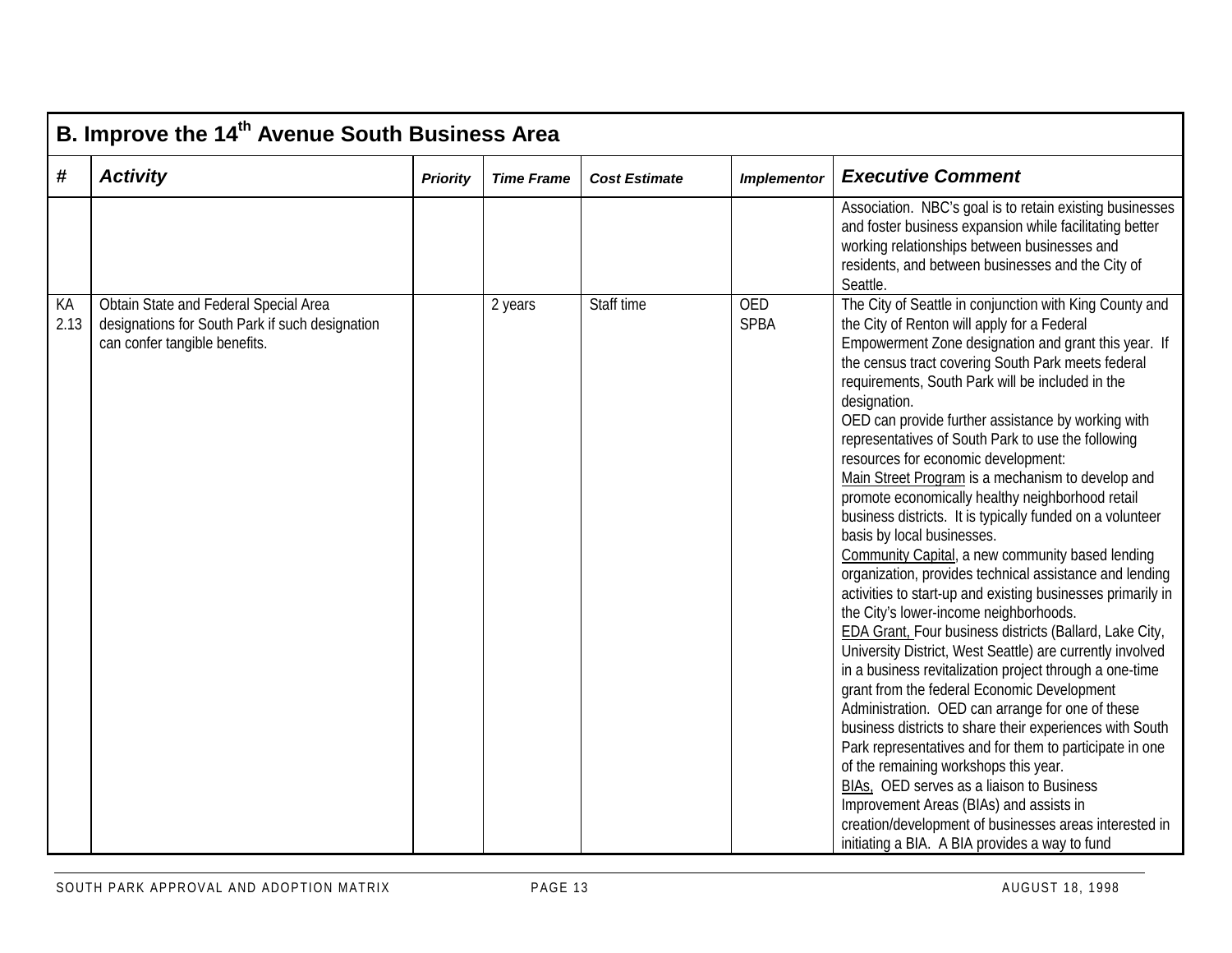|            | B. Improve the 14 <sup>th</sup> Avenue South Business Area                                                                                                                                                                                                                                                                                                                                                                                                                                                                                                                                                                                                                                                              |                 |                                          |                      |                                                                 |                                                                                                                                                                                                                                                                                                                                                                                                                                                                                                                                                                                                                                                                           |  |  |  |
|------------|-------------------------------------------------------------------------------------------------------------------------------------------------------------------------------------------------------------------------------------------------------------------------------------------------------------------------------------------------------------------------------------------------------------------------------------------------------------------------------------------------------------------------------------------------------------------------------------------------------------------------------------------------------------------------------------------------------------------------|-----------------|------------------------------------------|----------------------|-----------------------------------------------------------------|---------------------------------------------------------------------------------------------------------------------------------------------------------------------------------------------------------------------------------------------------------------------------------------------------------------------------------------------------------------------------------------------------------------------------------------------------------------------------------------------------------------------------------------------------------------------------------------------------------------------------------------------------------------------------|--|--|--|
| #          | <b>Activity</b>                                                                                                                                                                                                                                                                                                                                                                                                                                                                                                                                                                                                                                                                                                         | <b>Priority</b> | <b>Time Frame</b>                        | <b>Cost Estimate</b> | <b>Implementor</b>                                              | <b>Executive Comment</b>                                                                                                                                                                                                                                                                                                                                                                                                                                                                                                                                                                                                                                                  |  |  |  |
|            |                                                                                                                                                                                                                                                                                                                                                                                                                                                                                                                                                                                                                                                                                                                         |                 |                                          |                      |                                                                 | improvements within a district by assessing everyone<br>who benefits from improvements. Allowed uses of BIA<br>funds include parking, joint marketing, cleanup and<br>maintenance, security, special events and<br>beautification.                                                                                                                                                                                                                                                                                                                                                                                                                                        |  |  |  |
| KA<br>2.14 | Target programmatic resources, including small<br>business capital access and entrepreneurship<br>training programs, as well as new infrastructure<br>investment toward the economic development<br>objectives of South Park.                                                                                                                                                                                                                                                                                                                                                                                                                                                                                           |                 | 2 years                                  |                      | <b>OED</b><br><b>SPBA</b>                                       | OED can provide support to the neighborhood through<br>the Neighborhood Business Council, access to<br>Community Capital, and through staff assistance.                                                                                                                                                                                                                                                                                                                                                                                                                                                                                                                   |  |  |  |
| KA<br>2.15 | Allocate resources through infrastructure<br>investment decisions and implementation of<br>business climate, capital access and education<br>and labor force development policies.<br>(Examples may include utility and other long-term<br>capital investment decisions, investment in<br>transportation to support goods movement, and the<br>design, timing and City financial support of<br>neighborhood and other planning processes.<br>Various City departments may incorporate<br>strategic economic development activities in their<br>functional plans and in annual work plans, and<br>target programmatic resources to support the start<br>up, expansion and retention of firms and major<br>institutions.) |                 | Long term,<br>over the next<br>15 years. |                      | <b>OED</b><br>SPU<br>City Light<br><b>SEATRAN</b><br><b>DON</b> | Implementation of this Key Strategy will be cross-<br>departmental, requiring coordination, advance planning<br>and resource allocation. The Sector Manager for the<br>Southwest Sector can help to coordinate the<br>implementation of this activity.<br>Infrastructure investment decisions typically meet a<br>number of objectives, including: public safety,<br>maintenance and upkeep of existing facilities, federal<br>and state mandates and strategic investments to<br>capitalize on the availability of other resources.<br>Economic development plays a part in those decisions,<br>but is generally not the only criteria for infrastructure<br>investment. |  |  |  |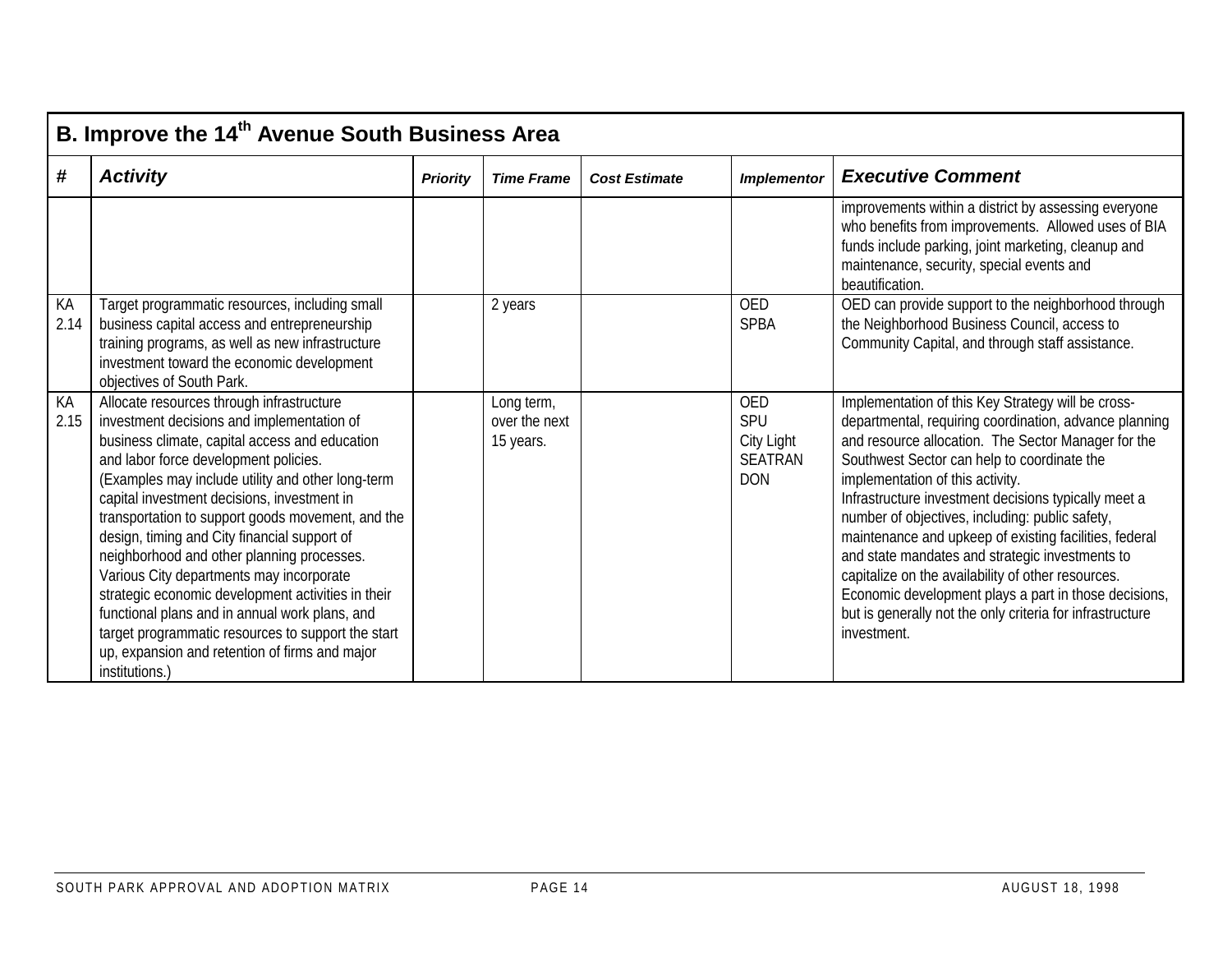## **C. IMPROVE THE INFRASTRUCTURE**

### **Description**

Some of the residential streets, pedestrian corridors and other infrastructure in South Park were built prior to annexation of the area into Seattle and have not been upgraded to the current City standards. Significant infrastructure improvements in South Park have been accomplished by the City of Seattle but much remains to be done. Many streets lack sidewalks, curbing and drainage. The unique hydrological and topographical features of South Park also pose some significant challenges to drainage and maintenance of neighborhood streets. However, there is the potential to use the restoration of hydrological features to improve drainage in certain locations. Improving the infrastructure will help create a community where "residents and businesses practice responsible stewardship of the environment" and "people feel safe and comfortable walking, riding a bicycle, using public transportation, or driving a vehicle, and where streets are pleasant and safe public places."

### **Integrated Executive Response**

This strategy is consistent with the goals and policies of the Comprehensive Plan. Enhancing the infrastructure in South Park will enable additional development and will help to develop the type of vibrant mixed-use neighborhood the community envisions.

The South Park Residential Urban Village may potentially benefit from the city-wide study Seattle Public Utilities is currently conducting to determine drainage needs, policies and rate levels, and to recommend changes to the current approach. SPU does not currently have funding sources available for planning, design or installation of the drainage improvements proposed by the plan. The drainage related recommendations in the plan, however, will provide consultants with relevant information from which to work. In addition, there will be opportunities for neighborhood representatives to meet with SPU staff and consultants working on the study, regarding South Park's drainage needs, as it is developed. If the city-wide study results in substantial changes in City policy and funding of drainage improvements, the South Park plan's recommendations will be considered and prioritized along with other drainage infrastructure needs in the City. SPU is also mapping drainage systems in areas where information has not been complete in the past. SEATRAN is assessing many of the individual repairs that are

identified in the plan.

#### **Lead Departments: SEATRAN, SPU**

#### **Participating Departments: SPD, ESD**

#### *Activities Already Underway:*

- 1. SEATRAN is undertaking preliminary engineering work to improve 4<sup>th</sup> Avenue South.
- 2. ESD is evaluating the SPARC neighborhood center building for a 1999/2000 CDBG proposal, including ADA improvements.
- 3. SPU is examining its Citywide Drainage Policies, this process may result in changes that would lead to additional work in South Park. The results of this study are not yet available.
- 4. SEATRAN has paved 4th Ave. S. between S. Trenton and S. Henderson Streets thereby significantly improving this right of way for residential use.

#### *Tasks to be Undertaken in 1998-2000*

- 1. Review spot street repair requests.
- 2. Complete SPU's policy and funding study. a)
- 3. SEATRAN will install sidewalk ramps at appropriate intersections.
- 4. ESD will make improvements to the South Park Neighborhood Center (SPARC building), including access improvements.
- 5. SEATRAN will assess encroachments into right-of-ways.
- 6. Identify those activities in this Key Strategy that are good candidates for next steps for implementation considering priorities, possible funding sources and departmental staffing capabilities.
- 7. Identify next steps for implementation.

### **Council Action Taken:**

Approve Exec.'s Rec. action with the following additions to the Tasks to be Completed in 1998-2000:

2a. Once the citywide Drainage Study is completed, the Executive will re-examine the drainage recommendations identified in the South Park matrix and report back to the City Council's Utilities and Environmental Management Committee, by the end of 1999, on all of the drainage recommendations identified in the South Park matrix.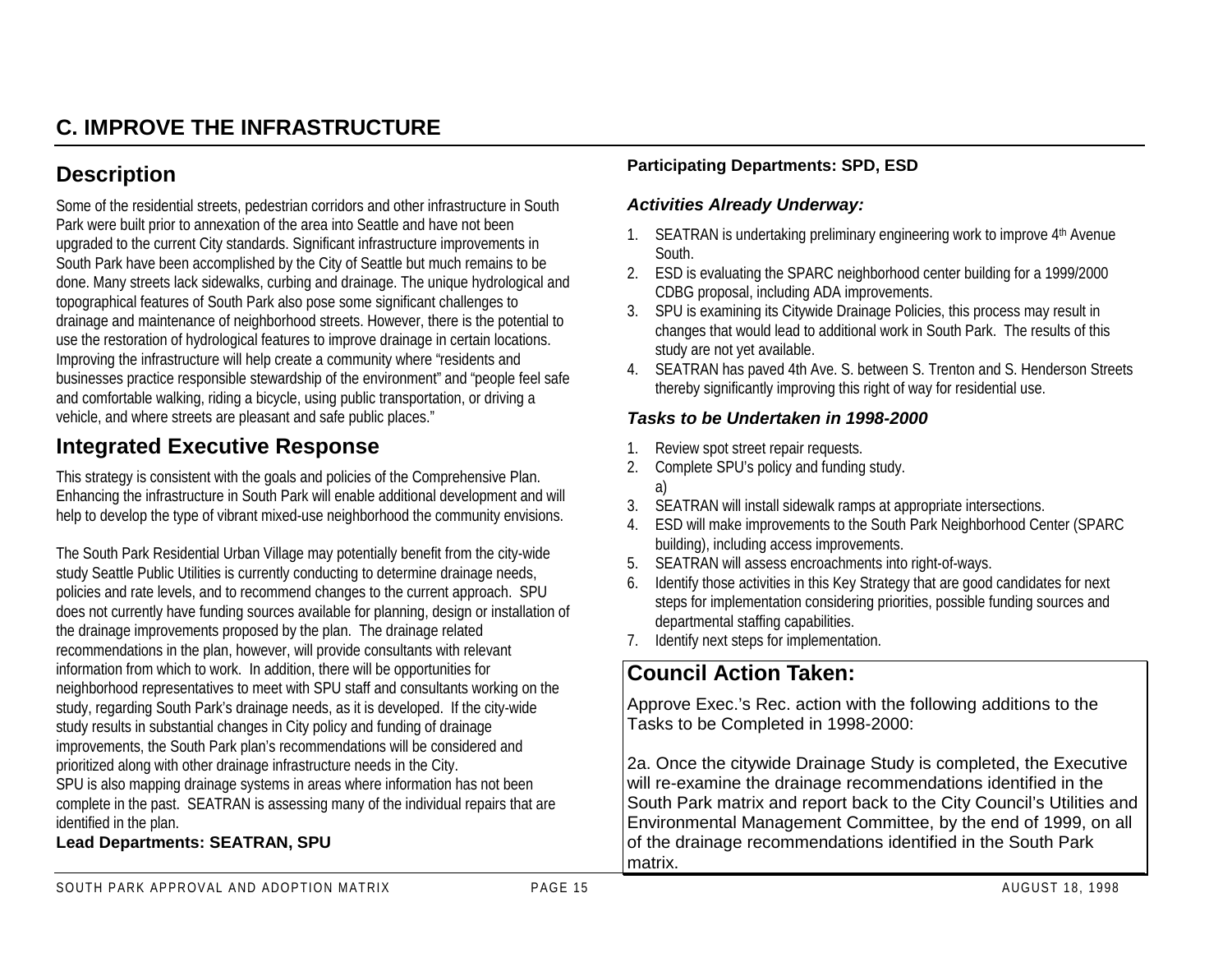3a. The Executive will provide an update to the City Council Transportation Committee and Utilities and Environmental Management Committee by the end of the second quarter of 1999 on: 1) the Sidewalks and Related Storm Drainage Improvements Report recommendations, 2) the recently constructed sidewalk pilot projects which are referenced in that report, and 3) how the sidewalk improvement recommendations in the neighborhood plans will be coordinated with the recommendations in this report*.*

4. Stairs in 10th and 12th Avenue S. rights-of-way at S. Trenton Street, "Catholic Hill" (Matrix items KA 3.03, 3.04)

a. SEATRAN will include the 10th and 12th Avenue S.stairways in its annual citywide review of stairways and make low-cost improvements as programmatic resources allow. This short term maintenance will include adjustment of the stairs affected by the slide.

b. SEATRAN will place full improvement of these stairways on their "list of unfunded needs identified through neighborhood planning." SEATRAN intends to have this list compiled by the end of 1999.

#### c. SEATRAN will share existing, available information about the stairway and sliding conditions in the 12th Avenue S. right-of-way with neighborhood planning group members.

d. City Light is investigating installation of additional lighting for the stairway in 10th Avenue S. They have found a workable location for this lighting. With the approval of adjacent residents, this improvement could be made by the end of the first quarter of 1999. In addition, the Executive will coordinate with lighting issues identified on the City's policy docket.

5. SEATRAN will investigate and assess the possible encroachments identified in matrix item KA 3.16, page 23.

**Matrix Item KA 3.08**: Approve the Exec.'s Rec. action with the following additional language: The City wishes to pursue the daylighting of the Lost Fork of Hamm Creek as a long term goal, and will actively search for ways in which to fund this and to connect the City's work on this issue to the King County bioswale project on the Fibres and Mara Farm properties.

|            | <b>C. Improve the Infrastructure</b>                                                                                                                                                                                                                                                                                                                                                                                                                                                                                                    |                 |                   |                                                                         |                                                          |                                                                                                                                                                                                                                                                                                                                                                                                                                 |  |  |  |  |
|------------|-----------------------------------------------------------------------------------------------------------------------------------------------------------------------------------------------------------------------------------------------------------------------------------------------------------------------------------------------------------------------------------------------------------------------------------------------------------------------------------------------------------------------------------------|-----------------|-------------------|-------------------------------------------------------------------------|----------------------------------------------------------|---------------------------------------------------------------------------------------------------------------------------------------------------------------------------------------------------------------------------------------------------------------------------------------------------------------------------------------------------------------------------------------------------------------------------------|--|--|--|--|
| #          | <b>Activity</b>                                                                                                                                                                                                                                                                                                                                                                                                                                                                                                                         | <b>Priority</b> | <b>Time Frame</b> | <b>Cost Estimate</b>                                                    | Implementor                                              | <b>Executive Comment</b>                                                                                                                                                                                                                                                                                                                                                                                                        |  |  |  |  |
|            | Major improvements to neighborhood streets.                                                                                                                                                                                                                                                                                                                                                                                                                                                                                             |                 |                   |                                                                         |                                                          |                                                                                                                                                                                                                                                                                                                                                                                                                                 |  |  |  |  |
| KA<br>3.01 | Design, engineer and rebuild street, per<br>current City of Seattle street improvement<br>standards, in the 3rd Avenue South right of<br>way between South Trenton Street and<br>South Henderson Street to accommodate at<br>least 14 potential sites for single family<br>housing along the right of way.<br>Conduct a wetland delineation as there<br>appears to be a wetland in this area and its<br>extent will have to be evaluated.<br>Reassess the condition of sewer line along<br>3rd Avenue S in the north half of the block. |                 | 2 years           | Proposal needs<br>preliminary<br>engineering<br>work to assess<br>cost. | SEATRAN<br>SPU<br>City Light<br><b>DCLU</b><br>Developer | Please see the Integrated Executive Response, above. The<br>next step in implementing this recommendation is to begin<br>preliminary engineering.<br>Neither SPU nor SEATRAN currently have funding sources<br>available for planning, design or installation of these street and<br>drainage improvements.<br>The sewer line in the north half of 3rd Avenue South has been<br>recently assessed and was found to be adequate. |  |  |  |  |

**C. Improve the Infrastructure**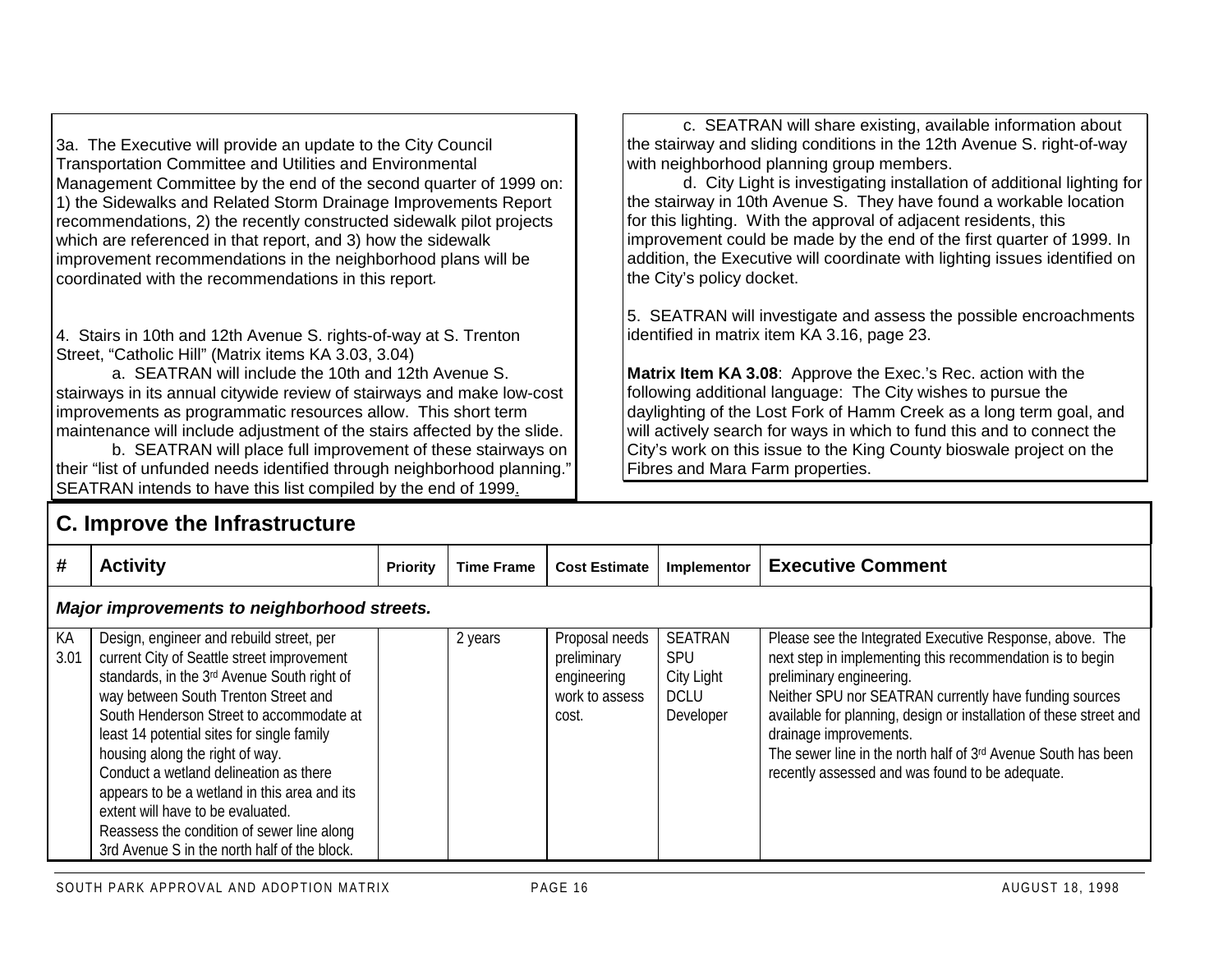|            | C. Improve the Infrastructure                                                                                                                                                                                                                                                                                                                                                                                                                                                                                                                                                                                                                                                                                                                         |                 |                   |                                                                 |                                      |                                                                                                                                                                 |  |  |  |
|------------|-------------------------------------------------------------------------------------------------------------------------------------------------------------------------------------------------------------------------------------------------------------------------------------------------------------------------------------------------------------------------------------------------------------------------------------------------------------------------------------------------------------------------------------------------------------------------------------------------------------------------------------------------------------------------------------------------------------------------------------------------------|-----------------|-------------------|-----------------------------------------------------------------|--------------------------------------|-----------------------------------------------------------------------------------------------------------------------------------------------------------------|--|--|--|
| #          | <b>Activity</b>                                                                                                                                                                                                                                                                                                                                                                                                                                                                                                                                                                                                                                                                                                                                       | <b>Priority</b> | <b>Time Frame</b> | <b>Cost Estimate</b>                                            | Implementor                          | <b>Executive Comment</b>                                                                                                                                        |  |  |  |
|            | Establish horizontal and vertical alignment,<br>width of street, paving, drainage, and<br>sidewalks in the unimproved section at mid<br>block.<br>Add pavement, sidewalks, and drainage<br>along entire length of block.<br>Coordinate with developer on other<br>infrastructure improvements necessary to<br>support future housing units on block.<br>See Figure 24 in the Improve the<br>Infrastructure Key Activities Element of the<br>Plan.                                                                                                                                                                                                                                                                                                     |                 |                   |                                                                 |                                      |                                                                                                                                                                 |  |  |  |
| КA<br>3.02 | Design, engineer and rebuild street per<br>current City of Seattle street improvement<br>standards in the 4 <sup>th</sup> Avenue South right of<br>way between South Trenton Street and<br>South Henderson Street.<br>Determine liabilities for the street damage<br>caused by heavy trucks working on the South<br>Park Drainage Project along South<br>Henderson Street and 5th Avenue South and<br>pursue remedial action.<br>Propose alternatives for containing spring<br>water along street, including properties<br>fronting the street.<br>Correct horizontal and vertical alignment and<br>width of street, paving, drainage, and<br>sidewalks.<br>See Figure 14 in the Improve the<br>Infrastructure Key Activities Element of the<br>Plan. |                 | 2 years           | Proposal needs<br>preliminary<br>engineering to<br>assess cost. | <b>SEATRAN</b><br>SPU<br><b>DCLU</b> | This street will be improved. SEATRAN and SPU are working<br>to develop a workable design for this street that takes into<br>account drainage and travel needs. |  |  |  |
|            | Replace unsafe public stairs within South Park                                                                                                                                                                                                                                                                                                                                                                                                                                                                                                                                                                                                                                                                                                        |                 |                   |                                                                 |                                      |                                                                                                                                                                 |  |  |  |
| КA         | Replace the existing stairs with switchbacked                                                                                                                                                                                                                                                                                                                                                                                                                                                                                                                                                                                                                                                                                                         |                 |                   | Basic repair:                                                   | <b>SEATRAN</b>                       | SEATRAN has assessed this site and proposal and a                                                                                                               |  |  |  |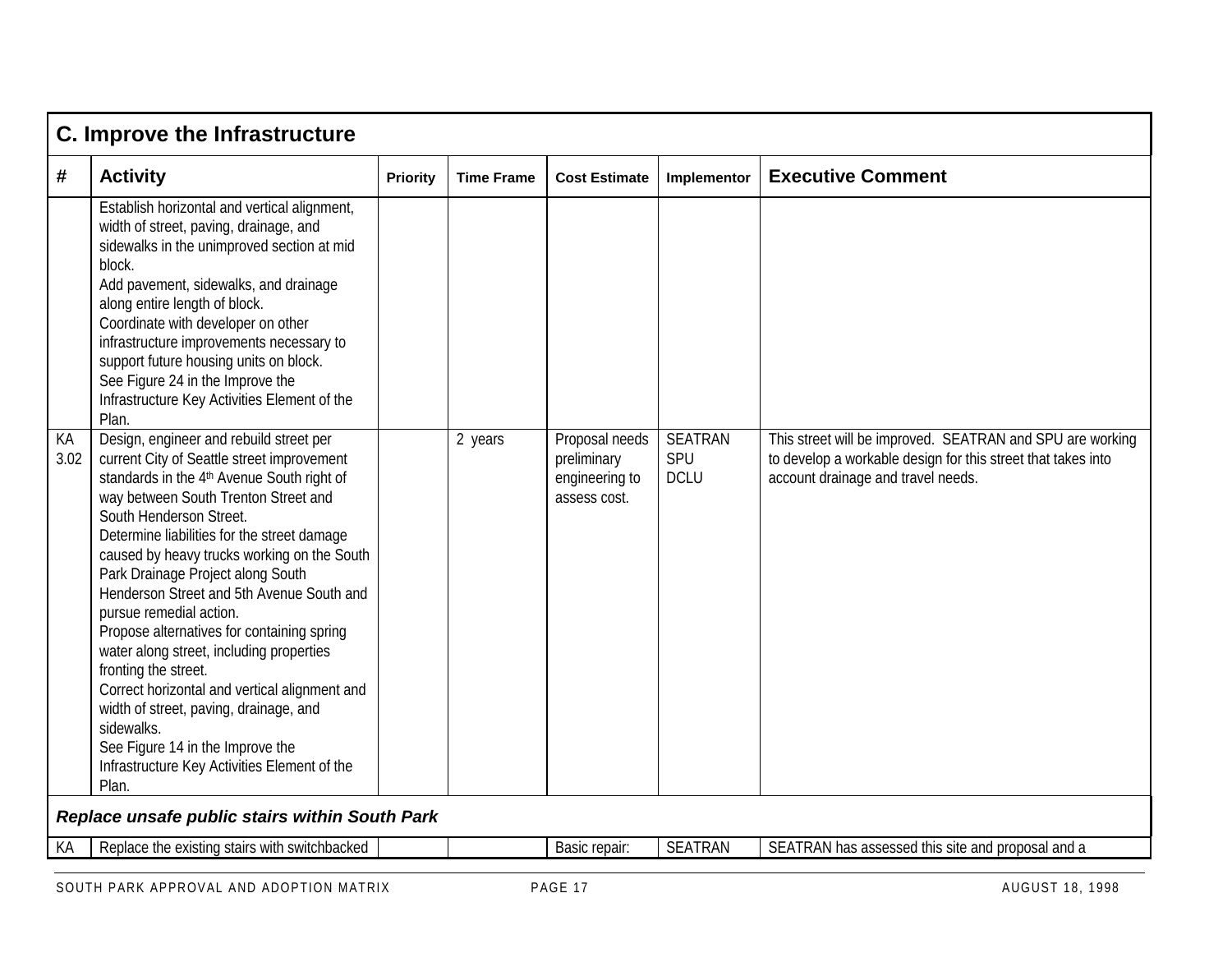|            | <b>C. Improve the Infrastructure</b>                                                                                                                                                                                                                                                                                                                                                                                                                                                                                                                                                                                                                                                                                                                                                                                                                                                                                                                                                                                                                                                                                                                                                                                                                                                                                                                                                                                                |                 |                   |                                                                                                                                                                                                                                       |                                                                                                                          |                                                                                                                                                                                                                                                                                                                                                                                                                                                                                                                                                                                                                                                                                                                                                                                                                                                                                                                                                                                                                                                                                                                                                                                                                                                                                                                                                                                                                                                                                                                                                                                                                                                                                                                                                                                                                                              |  |  |  |  |
|------------|-------------------------------------------------------------------------------------------------------------------------------------------------------------------------------------------------------------------------------------------------------------------------------------------------------------------------------------------------------------------------------------------------------------------------------------------------------------------------------------------------------------------------------------------------------------------------------------------------------------------------------------------------------------------------------------------------------------------------------------------------------------------------------------------------------------------------------------------------------------------------------------------------------------------------------------------------------------------------------------------------------------------------------------------------------------------------------------------------------------------------------------------------------------------------------------------------------------------------------------------------------------------------------------------------------------------------------------------------------------------------------------------------------------------------------------|-----------------|-------------------|---------------------------------------------------------------------------------------------------------------------------------------------------------------------------------------------------------------------------------------|--------------------------------------------------------------------------------------------------------------------------|----------------------------------------------------------------------------------------------------------------------------------------------------------------------------------------------------------------------------------------------------------------------------------------------------------------------------------------------------------------------------------------------------------------------------------------------------------------------------------------------------------------------------------------------------------------------------------------------------------------------------------------------------------------------------------------------------------------------------------------------------------------------------------------------------------------------------------------------------------------------------------------------------------------------------------------------------------------------------------------------------------------------------------------------------------------------------------------------------------------------------------------------------------------------------------------------------------------------------------------------------------------------------------------------------------------------------------------------------------------------------------------------------------------------------------------------------------------------------------------------------------------------------------------------------------------------------------------------------------------------------------------------------------------------------------------------------------------------------------------------------------------------------------------------------------------------------------------------|--|--|--|--|
| #          | <b>Activity</b>                                                                                                                                                                                                                                                                                                                                                                                                                                                                                                                                                                                                                                                                                                                                                                                                                                                                                                                                                                                                                                                                                                                                                                                                                                                                                                                                                                                                                     | <b>Priority</b> | <b>Time Frame</b> | <b>Cost Estimate</b>                                                                                                                                                                                                                  | Implementor                                                                                                              | <b>Executive Comment</b>                                                                                                                                                                                                                                                                                                                                                                                                                                                                                                                                                                                                                                                                                                                                                                                                                                                                                                                                                                                                                                                                                                                                                                                                                                                                                                                                                                                                                                                                                                                                                                                                                                                                                                                                                                                                                     |  |  |  |  |
| 3.03<br>KA | pedestrian walkways (per conceptual plans<br>illustrated in Figures 19 through 22 in the<br>Improve the Infrastructure Key Activities<br>Element of the Plan) and install retaining wall<br>and other erosion control measures on the<br>north slope of Catholic Hill @ 12th Avenue<br>South and South Trenton Street.<br>City departments to coordinate with South<br>Park community organizations willing to<br>commit resources to the realization of this<br>project.<br>Conduct soils analysis, site survey and other<br>studies as needed to fully assess slope<br>conditions for construction of switchbacked<br>pedestrian walkways, erosion control and<br>plaza.<br>Look into application of alternative trail<br>construction standards, material and<br>methods for accomplishing this project.<br>Incorporate proposed plaza with site specific<br>public art at the top of the stairs.<br>Install retaining wall and other erosion control<br>measures to protect the 8-inch water main<br>and sewer main at the top of the hill in the<br>South Trenton Street right of way, and the<br>adjacent properties at the foot of the hill.<br>Reduce the potential for drug deals and<br>assaults on the stairs through additional<br>lighting and community policing.<br>See Figures 19 through 22 in the Improve the<br>Infrastructure Key Activities Element of the<br>Plan.<br>Repair the stairs on the north slope of |                 |                   | \$150,000<br>Full repair:<br>\$300,000 to<br>\$400,000<br>(Based on<br><b>SEATRAN</b><br>estimate for<br>replacement or<br>repair of the<br>existing stairs<br>with concrete<br>stairs of similar<br>configuration.)<br>Basic repair: | SPU<br>City Light<br><b>SPARC</b><br>SP Crime<br>Prevention<br>Council<br>SPD<br>Community<br>Policing<br><b>SEATRAN</b> | switchbacked trail does not appear feasible given the<br>steepness of the slope and ADA standards. Construction of a<br>trail like this:<br>would require cut-and-fill construction to create room for a<br>$\bullet$<br>walking path, which would require extensive installation of<br>retaining walls. Installation of this kind would be fairly<br>difficult and high-cost.<br>would require the removal of a lot of the greenery from the<br>$\bullet$<br>hillside.<br>depending upon what pathway material was used, a trail<br>$\bullet$<br>could be washed out.<br>could present liability issues with respect to its steepness.<br>could be vulnerable to the slow sliding action taking place<br>on this hillside.<br>would present continuous maintenance needs.<br>Given the extent of these challenges, the cost of doing a<br>switchbacked trail could be well beyond that of repairing the<br>existing stairs.<br>SEATRAN will continue to work with the community on finding<br>ways to improve these stairs.<br>This project is not presently funded, a capital fund source<br>would be needed to implement this project.<br>A potential neighborhood bond fund may be a source of<br>funding for the proposed plaza.<br>The sewer and water lines on the north slope of Catholic Hill at<br>12th Ave. S. and S. Trenton have been inspected and found<br>not to be at risk at this time. According to this inspection, a<br>retaining wall is not currently needed to protect them.<br>The proposed lighting should be incorporated into the stairs<br>project. SCL will work with SEATRAN and the community as<br>plans for the stairway are clarified. SPD will work within its<br>current resources to address drug deals on the Catholic Hill<br>stairs.<br>This project is not presently funded. A capital fund source |  |  |  |  |
|            |                                                                                                                                                                                                                                                                                                                                                                                                                                                                                                                                                                                                                                                                                                                                                                                                                                                                                                                                                                                                                                                                                                                                                                                                                                                                                                                                                                                                                                     |                 |                   |                                                                                                                                                                                                                                       |                                                                                                                          |                                                                                                                                                                                                                                                                                                                                                                                                                                                                                                                                                                                                                                                                                                                                                                                                                                                                                                                                                                                                                                                                                                                                                                                                                                                                                                                                                                                                                                                                                                                                                                                                                                                                                                                                                                                                                                              |  |  |  |  |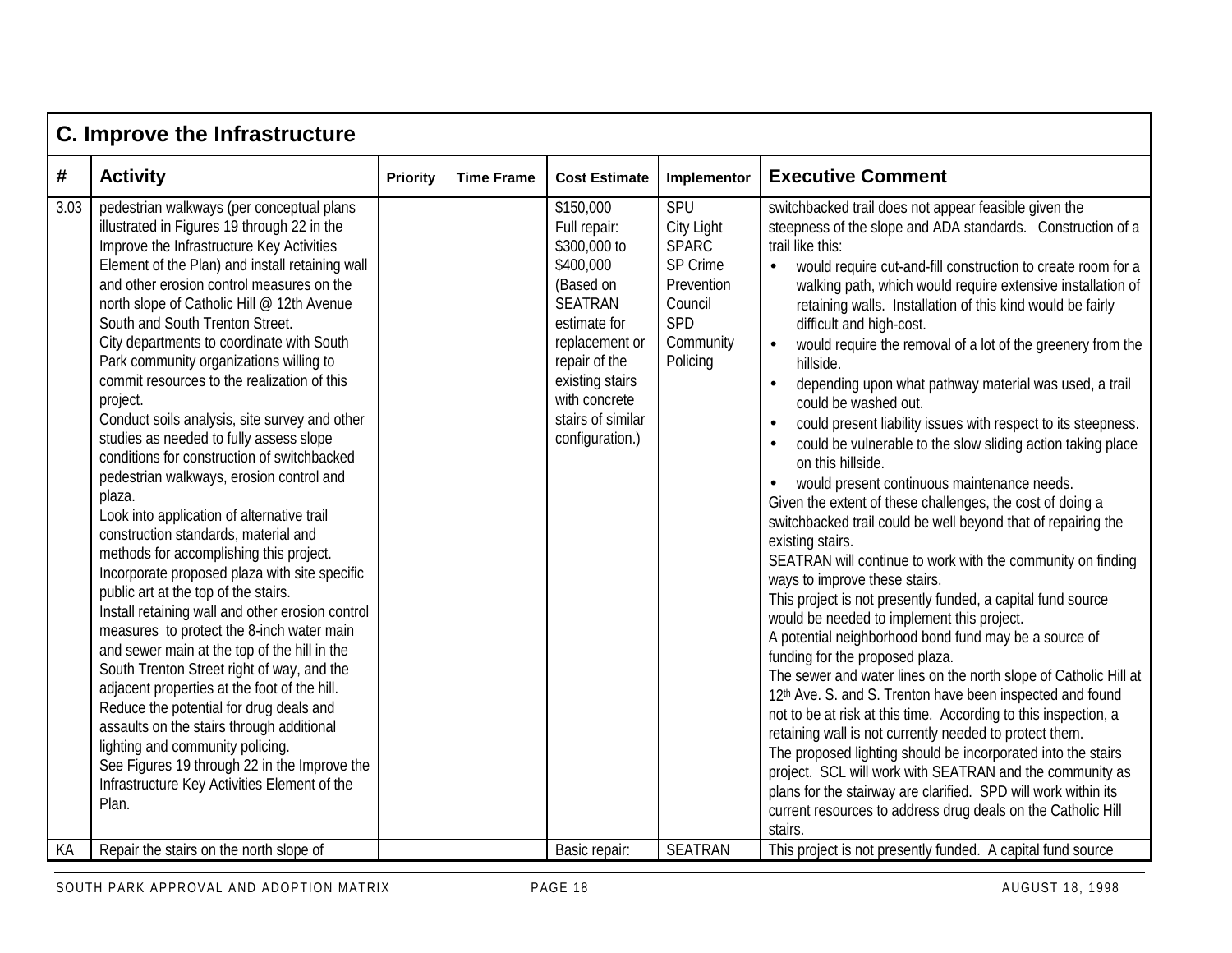|            | C. Improve the Infrastructure                                                                                                                                                                                                                                                                                                                                                                                                                             |                 |                   |                                                                                       |                              |                                                                                                                                                                                                                                                                                                                                                                                                                                                                                                        |  |  |  |  |
|------------|-----------------------------------------------------------------------------------------------------------------------------------------------------------------------------------------------------------------------------------------------------------------------------------------------------------------------------------------------------------------------------------------------------------------------------------------------------------|-----------------|-------------------|---------------------------------------------------------------------------------------|------------------------------|--------------------------------------------------------------------------------------------------------------------------------------------------------------------------------------------------------------------------------------------------------------------------------------------------------------------------------------------------------------------------------------------------------------------------------------------------------------------------------------------------------|--|--|--|--|
| #          | <b>Activity</b>                                                                                                                                                                                                                                                                                                                                                                                                                                           | <b>Priority</b> | <b>Time Frame</b> | <b>Cost Estimate</b>                                                                  | Implementor                  | <b>Executive Comment</b>                                                                                                                                                                                                                                                                                                                                                                                                                                                                               |  |  |  |  |
| 3.04       | Catholic Hill at 10th Avenue South and South<br>Trenton Street.                                                                                                                                                                                                                                                                                                                                                                                           |                 |                   | \$150,000                                                                             |                              | would be needed to implement this project.                                                                                                                                                                                                                                                                                                                                                                                                                                                             |  |  |  |  |
|            | A comprehensive storm drainage system is needed in the area East of 4th Avenue South to 8th Avenue South and south of South<br>Director Street to South Cambridge Street, around Concord School and along South Director Street.                                                                                                                                                                                                                          |                 |                   |                                                                                       |                              |                                                                                                                                                                                                                                                                                                                                                                                                                                                                                                        |  |  |  |  |
| KA<br>3.05 | Install street drainage systems in the area<br>East of 4th Avenue South to 8th Avenue<br>South and south of South Director Street to<br>South Cambridge Street.<br>See Figures 17 in the Improve the<br>Infrastructure Key Activities Element of the<br>Plan.                                                                                                                                                                                             |                 | 2 years           | Proposal needs<br>preliminary<br>engineering to<br>assess<br>feasibility and<br>cost. | SPU<br><b>SEATRAN</b>        | The next step in implementing this recommendation is to begin<br>preliminary engineering. Neither SPU nor SEATRAN currently<br>has funding sources available for planning, design or<br>installation of these street and drainage improvements. See<br>the Integrated Executive Response.                                                                                                                                                                                                              |  |  |  |  |
| KA<br>3.06 | Improve the street drainage system along<br>South Director Street, including the storm<br>water flooding at 565 South Director Street.                                                                                                                                                                                                                                                                                                                    |                 | 2 years           | Proposal needs<br>preliminary<br>engineering to<br>assess<br>feasibility and<br>cost. | SPU<br><b>SEATRAN</b>        | The next step in implementing this recommendation is to begin<br>preliminary engineering. Neither SPU nor SEATRAN currently<br>has funding sources available for planning, design or<br>installation of these street and drainage improvements. See<br>the Integrated Executive Response.                                                                                                                                                                                                              |  |  |  |  |
| KA<br>3.07 | Install street drainage systems on 7th<br>Avenue S, 8th Avenue S, and S. Henderson<br>Street, around Concord School.                                                                                                                                                                                                                                                                                                                                      |                 | 1 year            | Proposal needs<br>preliminary<br>engineering to<br>assess<br>feasibility and<br>cost. | <b>SPU</b><br><b>SEATRAN</b> | The next step in implementing this recommendation is the<br>development of preliminary engineering. Neither SPU nor<br>SEATRAN currently has funding sources available for<br>planning, design or installation of these street and drainage<br>improvements. See the Integrated Executive Response.                                                                                                                                                                                                    |  |  |  |  |
| KA<br>3.08 | Study the feasibility of connecting the<br>drainage systems described in activity #s: KA<br>3.05, KA 3.06, KA 3.07 above to the<br>proposed bioswale on the Fibers and Mara<br>Farm properties along S. Director Street<br>(parcel nos. 3224049021, 3224049035, and<br>3224049044). The bioswale will be<br>constructed in 1999 as a part of Phases I and<br>II of the 4th Avenue S / S. Barton Street flood<br>control / Hamm Creek daylighting project. |                 | 1 year            |                                                                                       | SPU<br><b>SEATRAN</b>        | The next step in implementing this recommendation is to start<br>preliminary engineering. Neither SPU nor SEATRAN currently<br>has funding sources available for planning, design or<br>installation of the street and drainage improvements. See the<br>Integrated Executive Response.<br>The City will continue to work on this project with the<br>Neighborhood. The City and King County are currently<br>working together to address the flooding at 4th Avenue South<br>and South Barton Street. |  |  |  |  |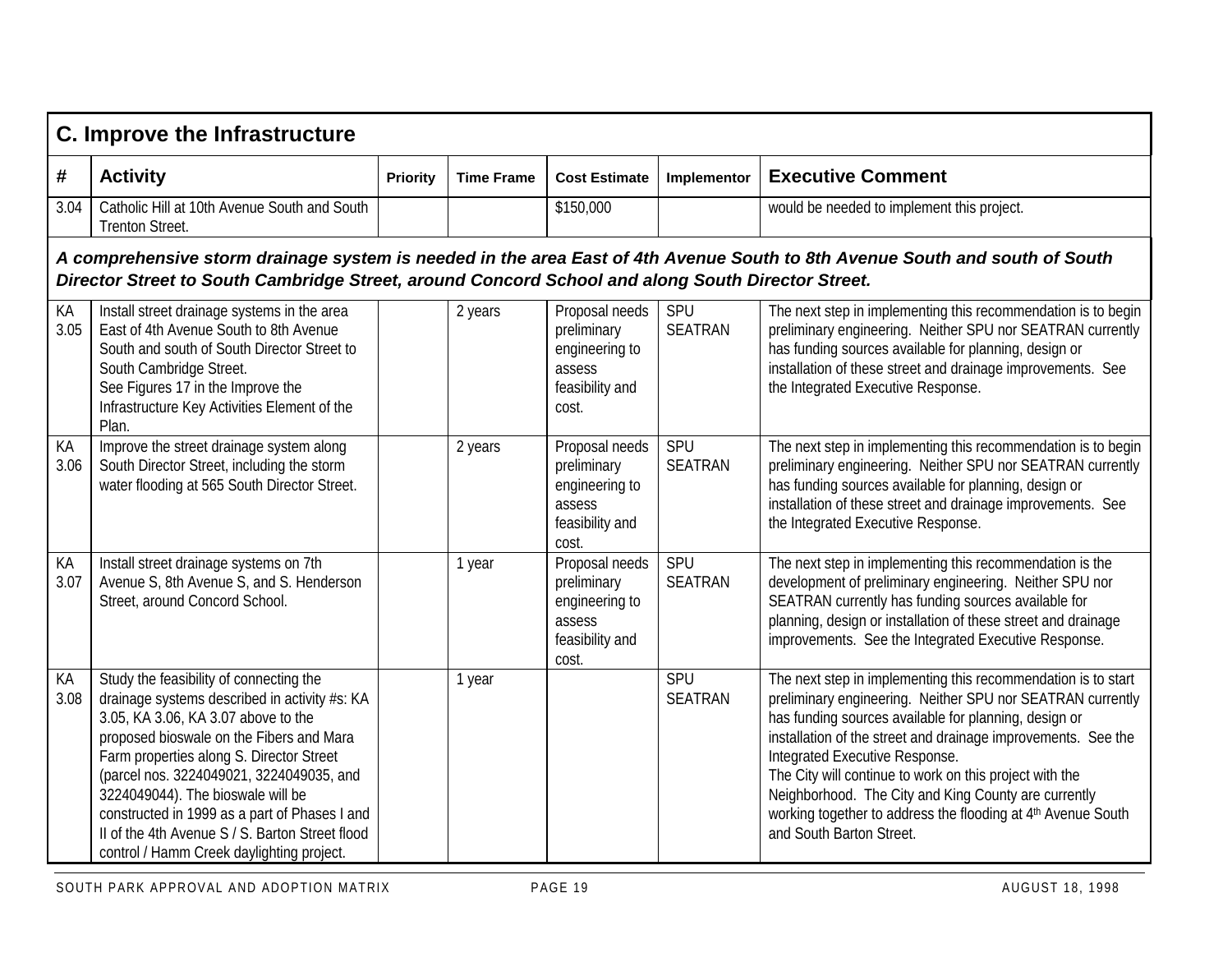|   | C. Improve the Infrastructure                                                                                                                                                                                                                                                                                                                                                                                                                                                                                                                                                                                                                                                                                                                                                                                                                                                                                                                                                                                                                                                                                                                                                                                                                                                                                                                                                       |                 |                   |                      |             |                          |  |  |  |
|---|-------------------------------------------------------------------------------------------------------------------------------------------------------------------------------------------------------------------------------------------------------------------------------------------------------------------------------------------------------------------------------------------------------------------------------------------------------------------------------------------------------------------------------------------------------------------------------------------------------------------------------------------------------------------------------------------------------------------------------------------------------------------------------------------------------------------------------------------------------------------------------------------------------------------------------------------------------------------------------------------------------------------------------------------------------------------------------------------------------------------------------------------------------------------------------------------------------------------------------------------------------------------------------------------------------------------------------------------------------------------------------------|-----------------|-------------------|----------------------|-------------|--------------------------|--|--|--|
| # | <b>Activity</b>                                                                                                                                                                                                                                                                                                                                                                                                                                                                                                                                                                                                                                                                                                                                                                                                                                                                                                                                                                                                                                                                                                                                                                                                                                                                                                                                                                     | <b>Priority</b> | <b>Time Frame</b> | <b>Cost Estimate</b> | Implementor | <b>Executive Comment</b> |  |  |  |
|   | Continue to develop the Hamm Creek<br>Restoration Plan (see Figure 18 in the<br>Improve the Infrastructure Key Activities<br>Element of the Plan) as an ecologically viable<br>means for enhancing drainage quality in the<br>South Park Residential Urban Village.<br>Include the following as part of the<br><b>Restoration Plan:</b><br>Coordinate City of Seattle, King County and<br>other jurisdictions in the development and<br>implementation of the Restoration Plan.<br>Assure replenishment of the bioswale by<br>assuring continual source of water from the<br>north fork of Hamm Creek.<br>1. Connect the Class A (King County)<br>stream located on the north end of the<br>property (parcel no. 0523049008) in<br>unincorporated King County to the<br>bioswale. Provide the appropriate<br>drainage connection across 4th Avenue<br>South.<br>2.<br>In addition, resolve the drainage<br>overflow problem across South Barton<br>Street, while preserving the stream<br>corridor, through one of the following<br>approaches:<br>Install culvert under existing S. Barton<br>$\bullet$<br>Street pavement.<br>Realign the section of South Barton<br>$\bullet$<br>Street between 3rd Avenue South and 4th<br>Avenue South within the legal right of<br>way as per current City of Seattle street<br>standards.<br>Remove the section of South Barton<br>$\bullet$ |                 |                   |                      |             |                          |  |  |  |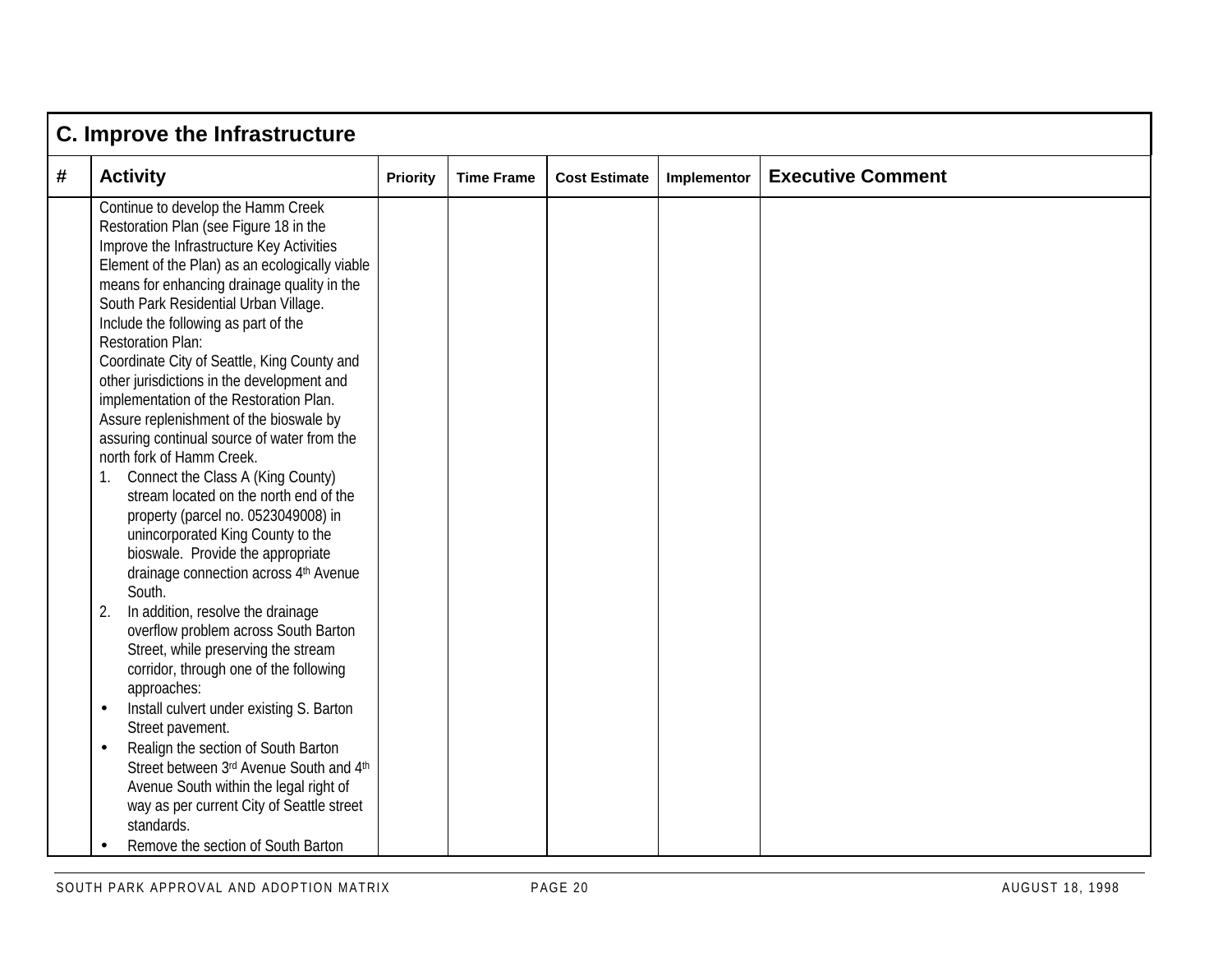|            | <b>C. Improve the Infrastructure</b>                                                                                                                                                                                                                                          |          |                   |                              |                                                     |                                                                                                                                                                                                                                                                                                                                                                                                                                                                                                                                                                                                                                        |  |  |  |
|------------|-------------------------------------------------------------------------------------------------------------------------------------------------------------------------------------------------------------------------------------------------------------------------------|----------|-------------------|------------------------------|-----------------------------------------------------|----------------------------------------------------------------------------------------------------------------------------------------------------------------------------------------------------------------------------------------------------------------------------------------------------------------------------------------------------------------------------------------------------------------------------------------------------------------------------------------------------------------------------------------------------------------------------------------------------------------------------------------|--|--|--|
| #          | <b>Activity</b>                                                                                                                                                                                                                                                               | Priority | <b>Time Frame</b> | <b>Cost Estimate</b>         | Implementor                                         | <b>Executive Comment</b>                                                                                                                                                                                                                                                                                                                                                                                                                                                                                                                                                                                                               |  |  |  |
|            | Street between 3rd Avenue South and 4th<br>Avenue South and restore the original<br>riparian corridor.<br>Other alternative.<br>$\bullet$                                                                                                                                     |          |                   |                              |                                                     |                                                                                                                                                                                                                                                                                                                                                                                                                                                                                                                                                                                                                                        |  |  |  |
| КA<br>3.09 | Coordinate these projects with South Park<br>neighborhood organizations, property<br>owners, King County and others.                                                                                                                                                          |          |                   | Staff time<br>Volunteer time | <b>SEATRAN</b><br>SPU<br>South Park<br>Community    | SEATRAN and SPU will coordinate major projects with the<br>South Park community and King County, where appropriate.<br>City departments are currently working together to strengthen<br>city-wide coordination and community notification efforts.                                                                                                                                                                                                                                                                                                                                                                                     |  |  |  |
|            | General street improvements are needed throughout the South Park Residential Urban Village                                                                                                                                                                                    |          |                   |                              |                                                     |                                                                                                                                                                                                                                                                                                                                                                                                                                                                                                                                                                                                                                        |  |  |  |
| КA<br>3.10 | Miscellaneous spot repairs on streets and<br>sidewalks. Arterials have highest priority.<br>See Figure 23 A-E in the Improve the<br>Infrastructure Key Activities Element of the<br>Plan for descriptions and locations of<br>problems.                                       |          |                   |                              | <b>SEATRAN</b><br>Property<br>Owners                | SEATRAN will work with Property Owners to assess these<br>spot repair locations.                                                                                                                                                                                                                                                                                                                                                                                                                                                                                                                                                       |  |  |  |
| КA<br>3.11 | Improve the sidewalk, curbing and drainage<br>system at selected locations in the<br>neighborhood.<br>See Figures 15, 16 and 17 in the Improve the<br>Infrastructure Key Activities Element of the<br>Plan for areas needing improvement.                                     |          |                   |                              | <b>SEATRAN</b><br>Property<br>Owners                | City funding for sidewalk improvements is very limited.<br>SEATRAN does have some funding for sidewalk improvement.<br>The amount of this funding is very small relative to the need<br>for sidewalk maintenance and repair citywide. Its use tends to<br>be focused on sidewalk locations for which the City assumes<br>maintenance responsibility - including landings at street<br>corners, alley crossings over sidewalk, and locations where<br>sidewalk damage is caused by the roots of City street trees.<br>Otherwise, sidewalk maintenance and improvement is held as<br>the responsibility of the adjacent property owners. |  |  |  |
|            | <b>Comprehensive Inventory of South Park Infrastructure.</b>                                                                                                                                                                                                                  |          |                   |                              |                                                     |                                                                                                                                                                                                                                                                                                                                                                                                                                                                                                                                                                                                                                        |  |  |  |
| КA<br>3.12 | Conduct a comprehensive inventory of<br>infrastructure needs in South Park to identify<br>the severity and extent of drainage and other<br>problems. Prioritize needs and propose<br>alternate solutions and funding strategies to<br>address these problems. Coordinate with |          | 6 to 9 months     | \$100,000                    | SPU<br><b>SEATRAN</b><br><b>SPARC</b><br>Consultant | The City currently performs this work as part of its ongoing line<br>of business. SPU will add the information that South Park has<br>gathered to its existing information base. All of this information<br>will be taken into consideration in the upcoming Drainage<br>Policy study that will provide a policy framework for an ongoing<br>dialogue about what improvements are a priority in South                                                                                                                                                                                                                                  |  |  |  |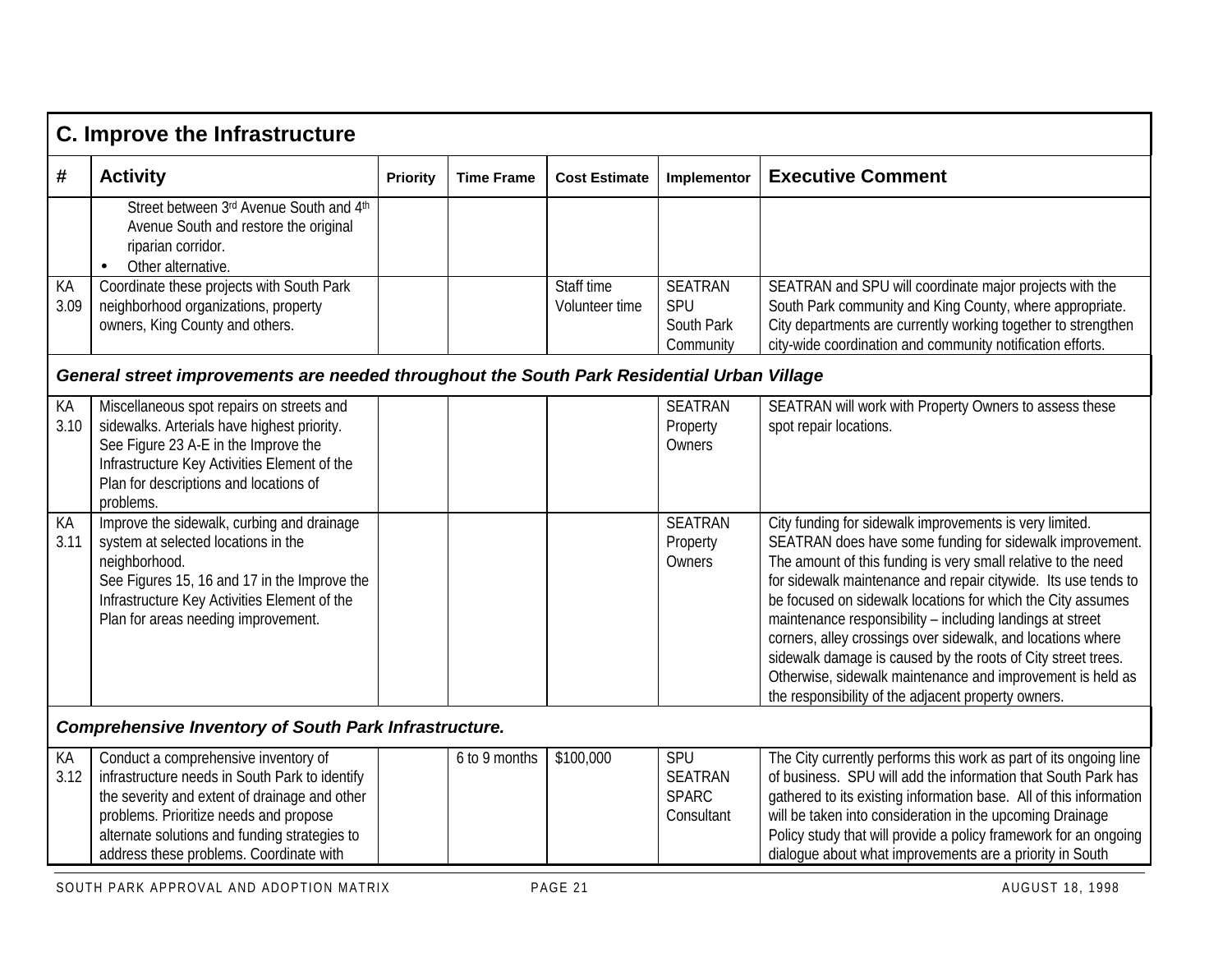|   | <b>C. Improve the Infrastructure</b>                                                                                                                                                                                                                                                                                                                                                                                                                                                                                                                                                                                                                                                                                                                                                                                                      |                 |                   |                      |             |                                                                                                                                                                                                                                                                                                                                                                                                                                                                                                                                                                                       |  |  |  |
|---|-------------------------------------------------------------------------------------------------------------------------------------------------------------------------------------------------------------------------------------------------------------------------------------------------------------------------------------------------------------------------------------------------------------------------------------------------------------------------------------------------------------------------------------------------------------------------------------------------------------------------------------------------------------------------------------------------------------------------------------------------------------------------------------------------------------------------------------------|-----------------|-------------------|----------------------|-------------|---------------------------------------------------------------------------------------------------------------------------------------------------------------------------------------------------------------------------------------------------------------------------------------------------------------------------------------------------------------------------------------------------------------------------------------------------------------------------------------------------------------------------------------------------------------------------------------|--|--|--|
| # | <b>Activity</b>                                                                                                                                                                                                                                                                                                                                                                                                                                                                                                                                                                                                                                                                                                                                                                                                                           | <b>Priority</b> | <b>Time Frame</b> | <b>Cost Estimate</b> | Implementor | <b>Executive Comment</b>                                                                                                                                                                                                                                                                                                                                                                                                                                                                                                                                                              |  |  |  |
|   | impacted property owners and neighborhood<br>organizations for input prior to implementing<br>solutions.<br>Assess and propose improvements to South<br>Park's sewer system at the locations<br>indicated in Figure 24 in the Improve the<br>Infrastructure Key Activities Element of the<br>Plan.<br>Assess and propose improvements to South<br>Park's storm drainage system at the<br>locations indicated in Figure 17 in the<br>Improve the Infrastructure Key Activities<br>Element of the Plan.<br>Assess and propose improvements to South<br>Park's water supply system at the locations<br>indicated in Figure 25 in the Improve the<br>Infrastructure Key Activities Element of the<br>Plan.<br>Determine priorities, costs and scheduling for<br>implementation of improvements to sewer,<br>storm drainage and water systems. |                 |                   |                      |             | Park, how they will be prioritized against needs throughout the<br>City and how they will be funded. SPU and SEATRAN will<br>also work with South Park on water and wastewater needs as<br>part of their ongoing development of the CIP.<br>Neither SPU nor SEATRAN currently has funding sources<br>available for planning, design or installation of these street and<br>drainage improvements.<br>SPU is currently surveying the drainage system in parts of the<br>City where information was incomplete. Information learned<br>from that survey may be of use to this activity. |  |  |  |

#### *Provide access routes for persons with disabilities and special needs to transit facilities, public facilities, social services, and commercial districts.*

| KA<br>3.13 | Improve access to the SPARC Neighborhood<br>Center Building at 8201 10th Avenue South<br>for those with physical disabilities. | 2 years | Cost to be<br>determined. | <b>ESD</b><br><b>SPARC</b> | ESD is currently assessing this building for repairs including<br>access improvements in 1999/2000.                                                                           |
|------------|--------------------------------------------------------------------------------------------------------------------------------|---------|---------------------------|----------------------------|-------------------------------------------------------------------------------------------------------------------------------------------------------------------------------|
|            | Evaluate facility for compliance with current<br>ADA standards.                                                                |         |                           |                            |                                                                                                                                                                               |
|            | Develop proposal for upgrading restrooms,<br>building entry and passageways.                                                   |         |                           |                            |                                                                                                                                                                               |
| KA<br>3.14 | Survey South Park to identify access<br>inadequacies.                                                                          | year    | \$40,000                  |                            | SEATRAN has a program by which it installs curb ramps to<br>improve access for the elderly and pedestrians with<br>disabilities. Community members can call requests for curb |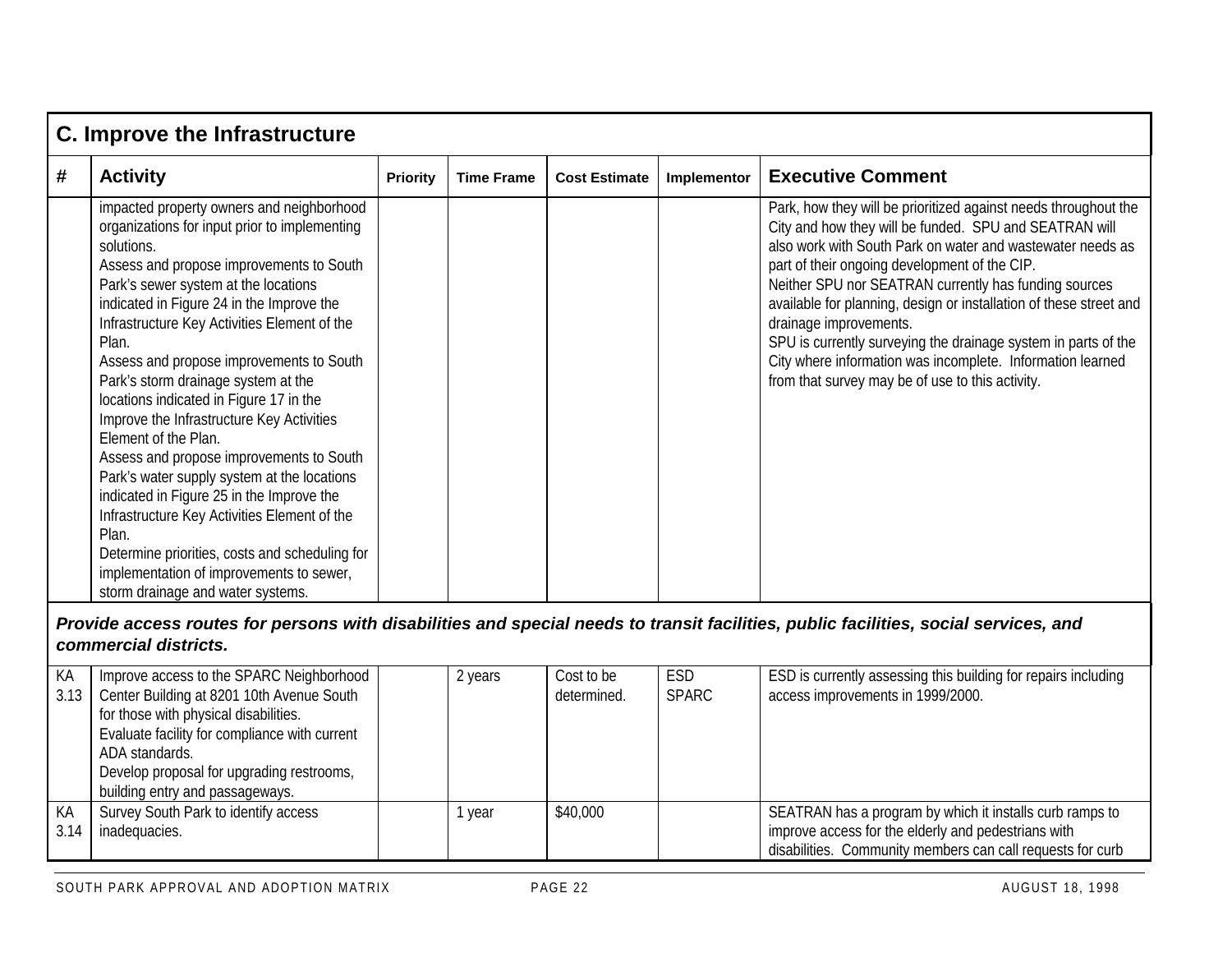|            | C. Improve the Infrastructure                                                                                                                          |                 |                   |                                                 |                |                                                                                                                                                                                                                                                                                                                                                                                                                            |  |  |  |
|------------|--------------------------------------------------------------------------------------------------------------------------------------------------------|-----------------|-------------------|-------------------------------------------------|----------------|----------------------------------------------------------------------------------------------------------------------------------------------------------------------------------------------------------------------------------------------------------------------------------------------------------------------------------------------------------------------------------------------------------------------------|--|--|--|
| #          | <b>Activity</b>                                                                                                                                        | <b>Priority</b> | <b>Time Frame</b> | <b>Cost Estimate</b>                            | Implementor    | <b>Executive Comment</b>                                                                                                                                                                                                                                                                                                                                                                                                   |  |  |  |
| KA<br>3.15 | Make the necessary improvements to<br>address the identified inadequacies.                                                                             |                 | 2 years           | Unit cost:<br>Curb ramps:<br>\$1000 per<br>ramp | <b>SEATRAN</b> | ramps directly to this program. It responds best to requests for<br>installation of ramps at specific intersections or along specific<br>routes. This work is done at no cost to those requesting these<br>ramps.<br>The Neighborhood Matching Fund may be a good source of<br>funding for a survey of South Park to determine locations<br>where access can be improved and curb ramps are<br>appropriate.<br>See KA 3.14 |  |  |  |
|            | Remove private encroachments into City right-of-ways.                                                                                                  |                 |                   |                                                 |                |                                                                                                                                                                                                                                                                                                                                                                                                                            |  |  |  |
| KA<br>3.16 | These encroachments occur at:<br>9014 - 4th Avenue South<br>9018 - 4th Avenue South<br>8921 10th Avenue South<br>Fences along South Cloverdale Street. |                 | 6 months          | Staff time                                      | <b>SEATRAN</b> | SEATRAN can investigate concerns about encroachments if<br>presented a specific complaint by a community member.                                                                                                                                                                                                                                                                                                           |  |  |  |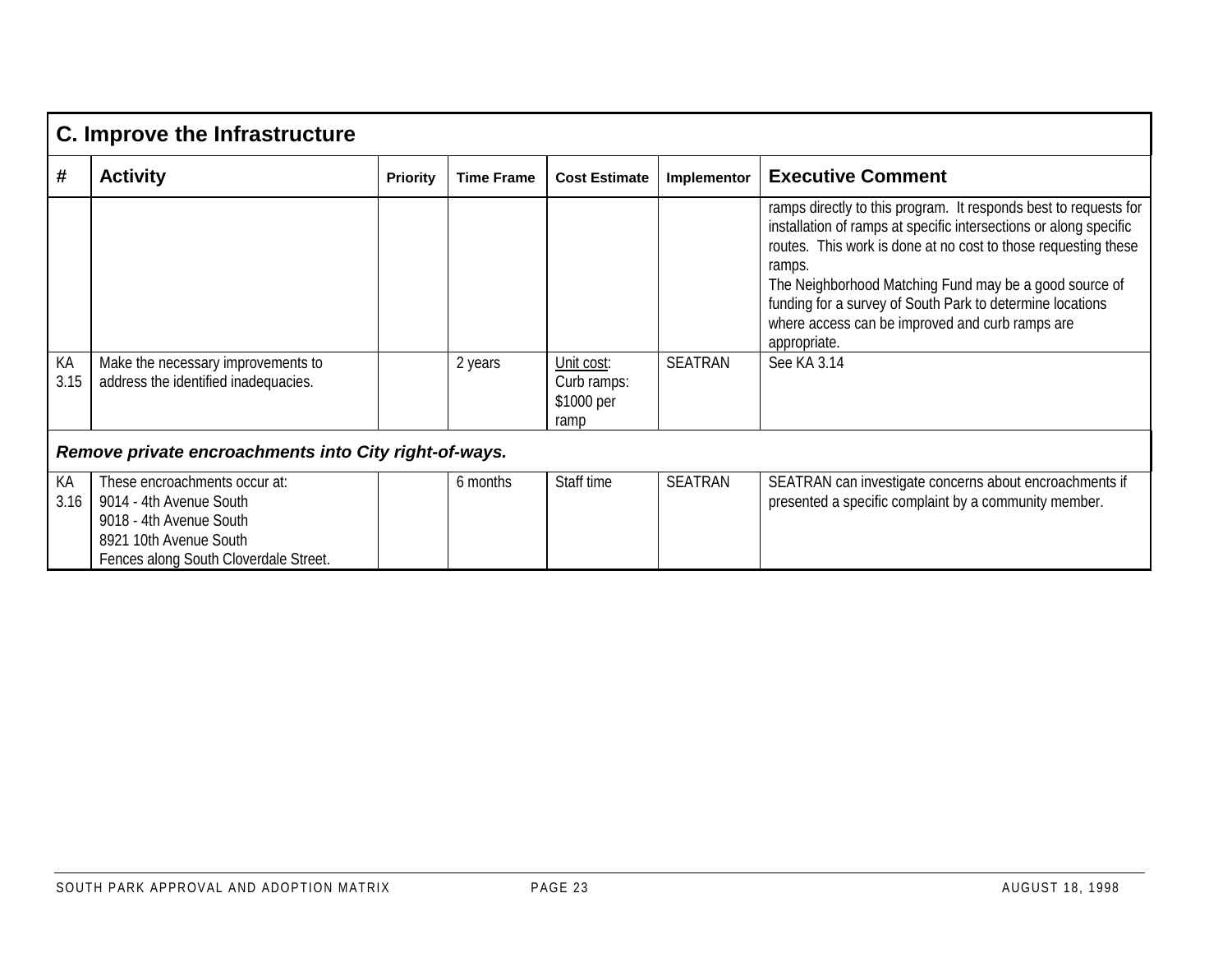### **D. IMPROVE BUFFERS BETWEEN RESIDENTIAL AND INDUSTRIAL USES AND ALONG MAJORHIGHWAYS**

### **Description**

Residential and manufacturing/industrial land uses are in close proximity to each other in much of South Park due to past land use decisions by the City of Seattle and King County. Collaborative problem solving and thoughtful selection of buffering methods and plant materials, rather than further zoning changes and code enforcement, may help to resolve conflicts at the interface between residential and

manufacturing/industrial uses. Improving buffers will help create a community where "residents and businesses practice responsible stewardship of the environment" and "residents strive to accommodate the needs of businesses, and businesses strive to accommodate the needs of residents."

### **Integrated Executive Response**

This key strategy is consistent with Comprehensive Plan policies which call for landscaping and screening appropriate to each zone and maintaining the character of single family neighborhoods.

The Department of Construction and Land Use is interested in working with the South Park community to develop a program to meet their goals in terms of buffering, including the appropriate use of buffering techniques recommended in the plan such as landscaping, fencing or some other type of screening, by both residential and business property owners. This can be done within DCLUs budgeted resources.

DCLU proposes two approaches to ensuring that buffers between businesses and residential uses is being provided.

The first part of the proposed program would use the code inspector assigned to South Park. This inspector is available to meet directly with residents to take complaints about alleged code violations and discuss the code enforcement process. DCLU will respond to all registered complaints about code and permit compliance issues.

The second part of the program would bring DCLU and community volunteers together to develop a team approach to code compliance efforts. Such a program could involve

city departments, neighborhood residents, and property owners working together to develop solutions to questions about buffering in South Park. A program like this is currently under development in the Central Area and could be useful in South Park as well.

The City has a number of programs to plant trees which might be available for this project. SEATRAN and the Department of Neighborhoods would be willing to participate as partners with the community and other agencies in working on this issue.

#### **Lead Department: DCLU**

#### **Participating Departments: SPD, SEATRAN, DON, SCL**

#### *Tasks to be Undertaken in 1998-2000*

- 1. Bring DCLU Code Inspector to SPARC and SPBA to discuss enforcement issues.
- 2. Develop a partnership between DCLU, SPARC and SPBA to develop strategies to identify priority buffer locations.
- 3. Work with businesses and residents to enforce standards and create buffers. TheExecutive shall notify and include the South Park community in discussions with Binmic and the Duwamish neighborhoods regarding any possible changes to industrial buffer zones.
- 4. Work with City departments and neighborhood residents to plant trees in right of way areas offering buffering opportunities between residential and commercial uses.
- 5. Assess outcomes of efforts and identify next steps for implementation.

**Council Action Taken: Approve the Exec.'s rec. action with the following addition to matrix item KA 4:01: Review of the existing permit requirements and compliance will be done as part of the DCLU enforcement strategy outlined above. A report will be submitted to the Council providing this information, after the meeting between the DCLU inspection staff and the community or by June 1999, whichever happens first.**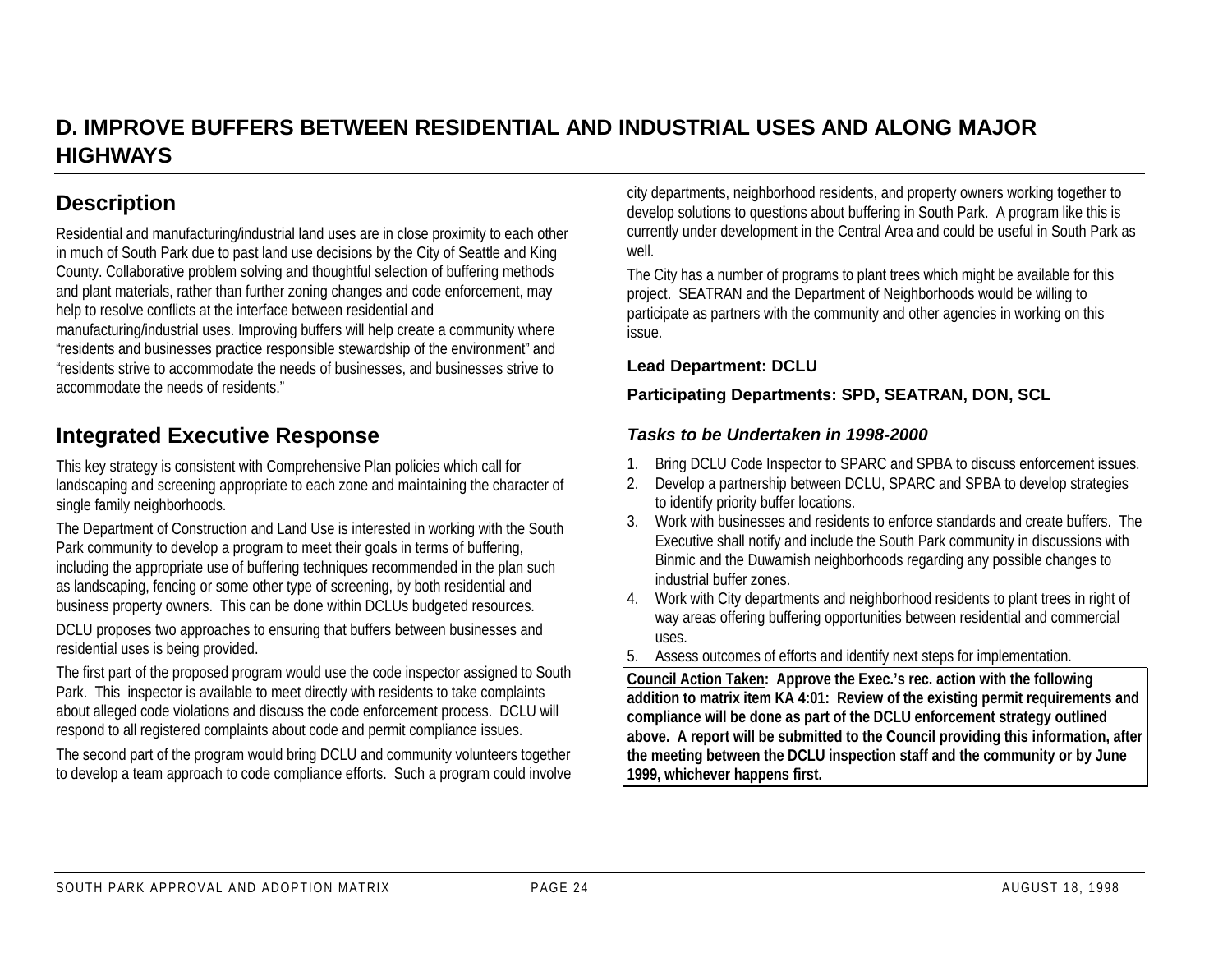|               | D. Improve buffers between residential and industrial uses and along major highways                                                                                                                                                                                                                                                                                                                                                                                                                                                                                                                                                                                                                                              |                 |                   |                                                                                          |                                                                                           |                                                                                                                                                                                                                                                                                                                                                                                                                                                                                                                                                               |  |  |  |  |
|---------------|----------------------------------------------------------------------------------------------------------------------------------------------------------------------------------------------------------------------------------------------------------------------------------------------------------------------------------------------------------------------------------------------------------------------------------------------------------------------------------------------------------------------------------------------------------------------------------------------------------------------------------------------------------------------------------------------------------------------------------|-----------------|-------------------|------------------------------------------------------------------------------------------|-------------------------------------------------------------------------------------------|---------------------------------------------------------------------------------------------------------------------------------------------------------------------------------------------------------------------------------------------------------------------------------------------------------------------------------------------------------------------------------------------------------------------------------------------------------------------------------------------------------------------------------------------------------------|--|--|--|--|
| #             | <b>Activity</b>                                                                                                                                                                                                                                                                                                                                                                                                                                                                                                                                                                                                                                                                                                                  | <b>Priority</b> | <b>Time Frame</b> | <b>Cost Estimate</b>                                                                     | <b>Implementor</b>                                                                        | <b>Executive Comment</b>                                                                                                                                                                                                                                                                                                                                                                                                                                                                                                                                      |  |  |  |  |
|               | Provide for an appropriate transition in the scale and intensity of development between different land uses or provide appropriate<br>buffering.                                                                                                                                                                                                                                                                                                                                                                                                                                                                                                                                                                                 |                 |                   |                                                                                          |                                                                                           |                                                                                                                                                                                                                                                                                                                                                                                                                                                                                                                                                               |  |  |  |  |
| КA<br>4.01    | Review existing permit requirements as per the<br>buffering provisions of the 1984 Plan and verify<br>compliance or noncompliance.                                                                                                                                                                                                                                                                                                                                                                                                                                                                                                                                                                                               |                 | 3 months          | Staff time                                                                               | <b>DCLU</b>                                                                               | The 1984 plan led to changes in 1987 to the City's Industrial<br>Zoning, including the introduction of the Industrial Buffer zone<br>which has been used in industrial areas next to residential<br>zones in South Park. Review of the existing permit requirements<br>and compliance will be done as part of the DCLU enforcement<br>strategy outlined above. A report will be submitted to the<br>Council providing this information, after the meeting between<br>the DCLU inspection staff and the community or by June 1999,<br>whichever happens first. |  |  |  |  |
| KA<br>4.02    | Develop a strategic response plan (based on a<br>program used by the SPD called SARA, a<br>problem solving process which stands for:<br>Scanning, Analysis, Response, and Assessment).<br>The plan would:<br>identify code violations in the area<br>prioritize which ones to work on<br>describe a joint effort approach (potentially using<br>Neighborhood Action Teams (SPD, DCLU and<br>Citizen Service Bureau)<br>have a compliance facilitation plan for businesses<br>who can't fix their violations themselves:<br>volunteers to do clean-up, landscape planting and<br>maintenance etc. and/or \$ to buy landscaping and<br>screening/fencing materials, possibly funded<br>through a Neighborhood Matching Fund Grant. |                 | 1 year            | Staff time<br>Volunteer time                                                             | <b>DCLU</b><br>SPD<br>Citizens<br>Service<br><b>Bureau</b><br><b>SPARC</b><br><b>SPBA</b> | See proposed alternative process under Integrated Executive<br>Response, above.                                                                                                                                                                                                                                                                                                                                                                                                                                                                               |  |  |  |  |
| $K$ A<br>4.03 | Utilize appropriate buffering techniques for each<br>parcel of land where buffering needs are<br>identified. Incorporate into the strategic response<br>plan described above.<br>See Figures 26 through 29 in the Improve Buffers<br>Key Activities Element of the Plan.                                                                                                                                                                                                                                                                                                                                                                                                                                                         |                 | 1 year            | Staff time:<br>Volunteer time;<br>Consultant:<br>\$80-\$100 per<br>hour;<br>Construction | <b>DCLU</b><br><b>WSDOT</b><br><b>SPARC</b><br><b>SPBA</b><br>Consultant                  | Lessons learned about what types of buffering, for example<br>landscaping, fencing or some other type of screening, will be<br>communicated to DCLU's permit review personnel for their use<br>during permit application review.<br>It is important to note though, that any buffering required as                                                                                                                                                                                                                                                            |  |  |  |  |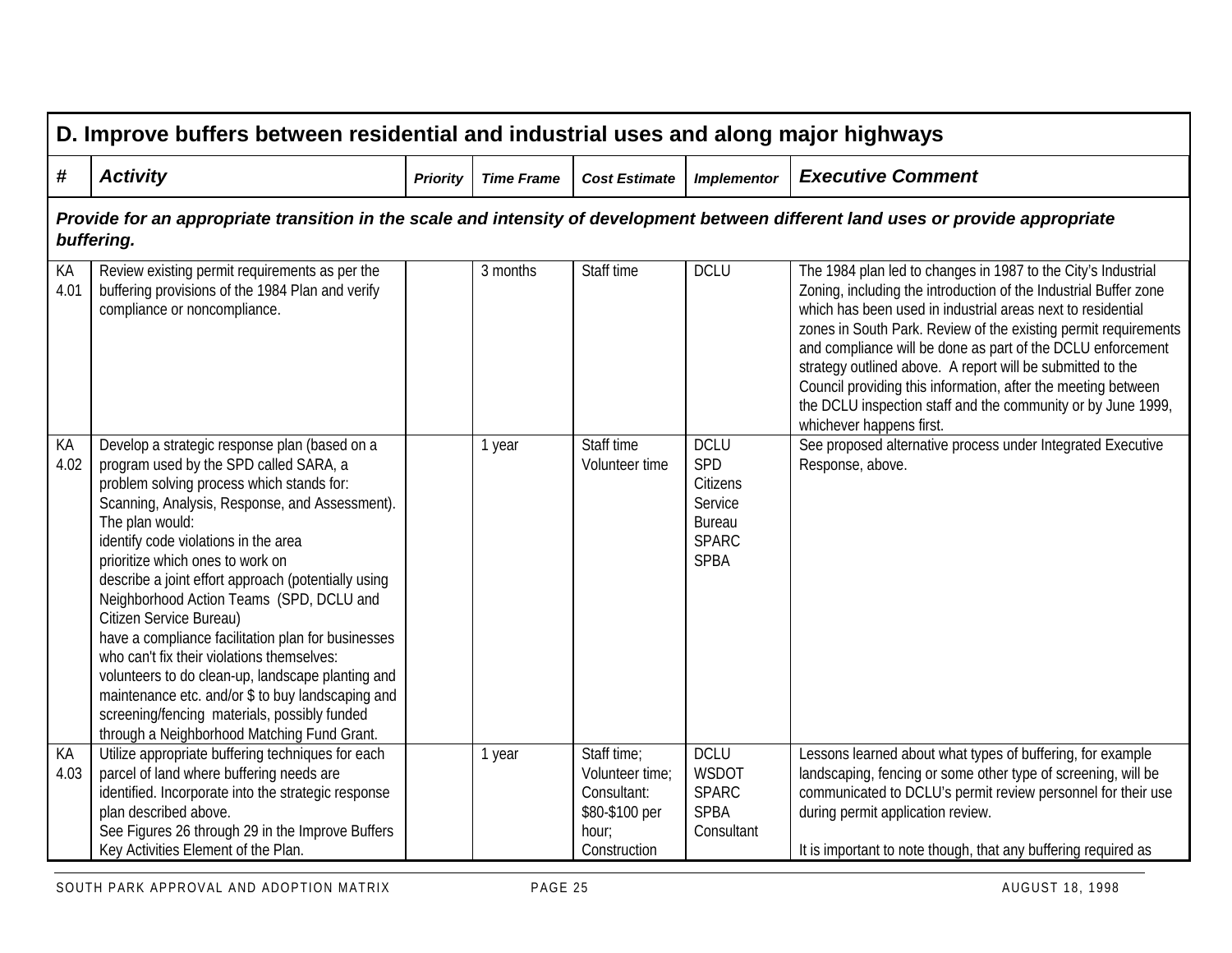|            | D. Improve buffers between residential and industrial uses and along major highways |                 |                   |                                                                                                                                                                                                                                                                                                                                                                                                                                                                 |                                                                                            |                                                                                                                                                                                                  |  |  |  |  |
|------------|-------------------------------------------------------------------------------------|-----------------|-------------------|-----------------------------------------------------------------------------------------------------------------------------------------------------------------------------------------------------------------------------------------------------------------------------------------------------------------------------------------------------------------------------------------------------------------------------------------------------------------|--------------------------------------------------------------------------------------------|--------------------------------------------------------------------------------------------------------------------------------------------------------------------------------------------------|--|--|--|--|
| $\pmb{\#}$ | <b>Activity</b>                                                                     | <b>Priority</b> | <b>Time Frame</b> | <b>Cost Estimate</b>                                                                                                                                                                                                                                                                                                                                                                                                                                            | <b>Implementor</b>                                                                         | <b>Executive Comment</b>                                                                                                                                                                         |  |  |  |  |
|            |                                                                                     |                 |                   | costs:<br>Approximately<br>\$300.00 per 10<br>linear. ft. (5 ft.<br>wide planting<br>bed). Cost<br>includes 3 small<br>trees (leyland<br>cypress,<br>arborvitae or<br>similar), digging<br>pits, backfilling<br>with topsoil,<br>staking,<br>fertilizing,<br>mulch and one<br>year warranty.<br>Cost does not<br>include saw<br>cutting of any<br>paved<br>conditions,<br>utility<br>adjustments,<br>and watering by<br>truck or other<br>irrigation<br>method. |                                                                                            | mitigation during permit review is tailored to specific impacts<br>and contexts, so some departure from any identified "buffering<br>techniques" may occur as warranted by future circumstances. |  |  |  |  |
| KA<br>4.04 | Identify funding programs to implement this<br>buffering program.                   |                 | 6 months          | Volunteer time<br>Staff time                                                                                                                                                                                                                                                                                                                                                                                                                                    | <b>SPARC</b><br><b>SPBA</b><br><b>DCLU</b><br><b>DON</b><br><b>WSDOT</b><br><b>SEATRAN</b> | Program can be developed within DCLU's current funding with<br>assistance from other departments.                                                                                                |  |  |  |  |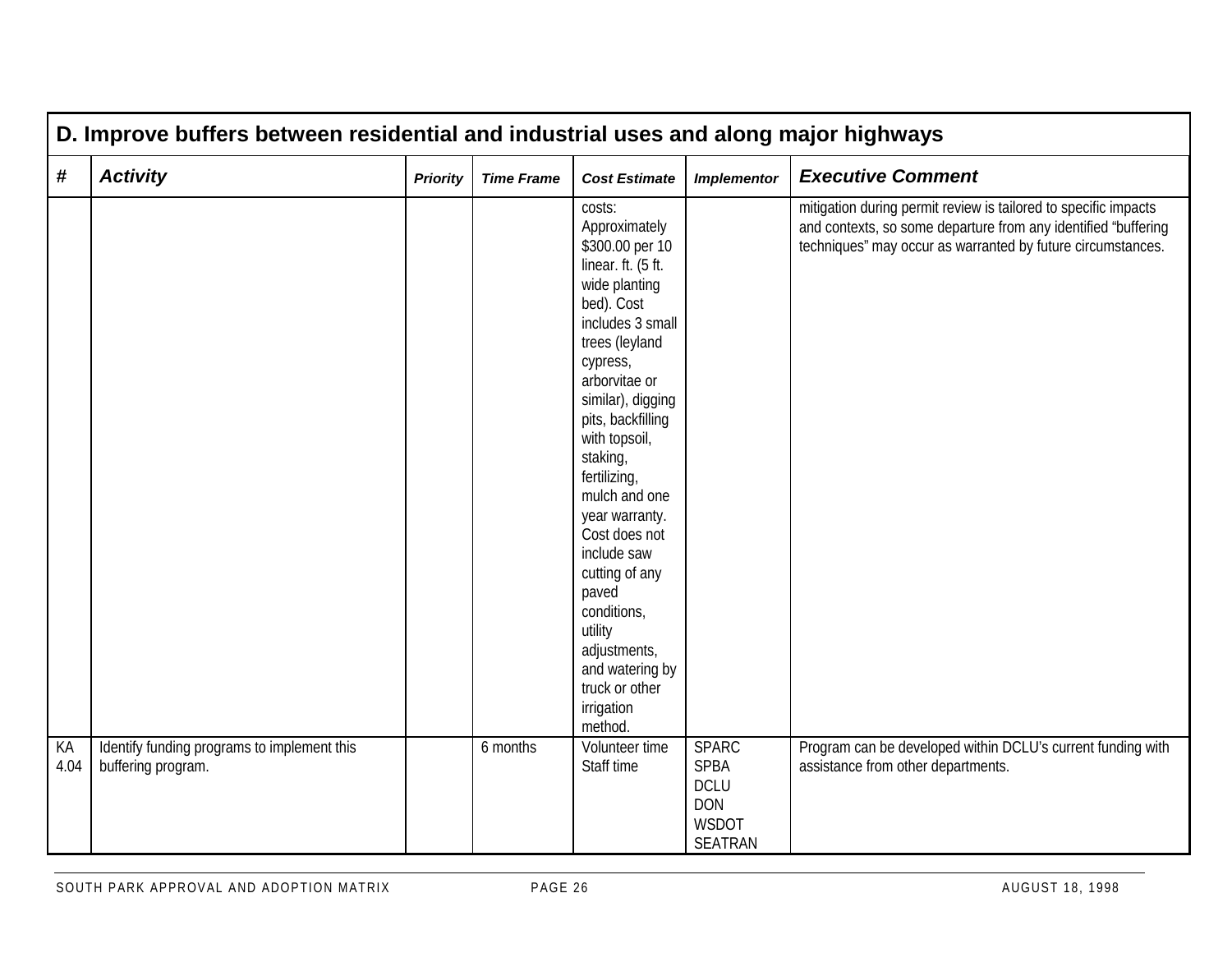|            | D. Improve buffers between residential and industrial uses and along major highways                              |                 |                   |                                                                                                                                                                                                                                                                                                                                                                                                                                                                       |                                                                           |                                                                                           |  |  |  |  |
|------------|------------------------------------------------------------------------------------------------------------------|-----------------|-------------------|-----------------------------------------------------------------------------------------------------------------------------------------------------------------------------------------------------------------------------------------------------------------------------------------------------------------------------------------------------------------------------------------------------------------------------------------------------------------------|---------------------------------------------------------------------------|-------------------------------------------------------------------------------------------|--|--|--|--|
| #          | <b>Activity</b>                                                                                                  | <b>Priority</b> | <b>Time Frame</b> | <b>Cost Estimate</b>                                                                                                                                                                                                                                                                                                                                                                                                                                                  | <b>Implementor</b>                                                        | <b>Executive Comment</b>                                                                  |  |  |  |  |
|            |                                                                                                                  |                 |                   |                                                                                                                                                                                                                                                                                                                                                                                                                                                                       | SCL                                                                       |                                                                                           |  |  |  |  |
| KA<br>4.05 | Incorporate appropriate portions of the existing<br>street tree planting programs into the buffering<br>program. |                 | 1 year            | Approximate<br>costs: \$450 per<br>2" caliper unit /<br>\$550 per 3"<br>caliper unit.<br>Unit costs<br>assume larger<br>quantities. Cost<br>includes<br>digging tree pit,<br>back-filling with<br>topsoil, "deep<br>root" root<br>barrier, staking,<br>fertilizing,<br>mulch and one<br>year warranty.<br>Cost does not<br>include saw<br>cutting of any<br>paved<br>condition, utility<br>adjustments,<br>and watering by<br>truck or other<br>irrigation<br>method. | <b>SEATRAN</b><br><b>SCL</b><br><b>DON</b><br><b>SPARC</b><br><b>SPBA</b> | Existing street tree planting programs can be incorporated into<br>the buffering program. |  |  |  |  |

Г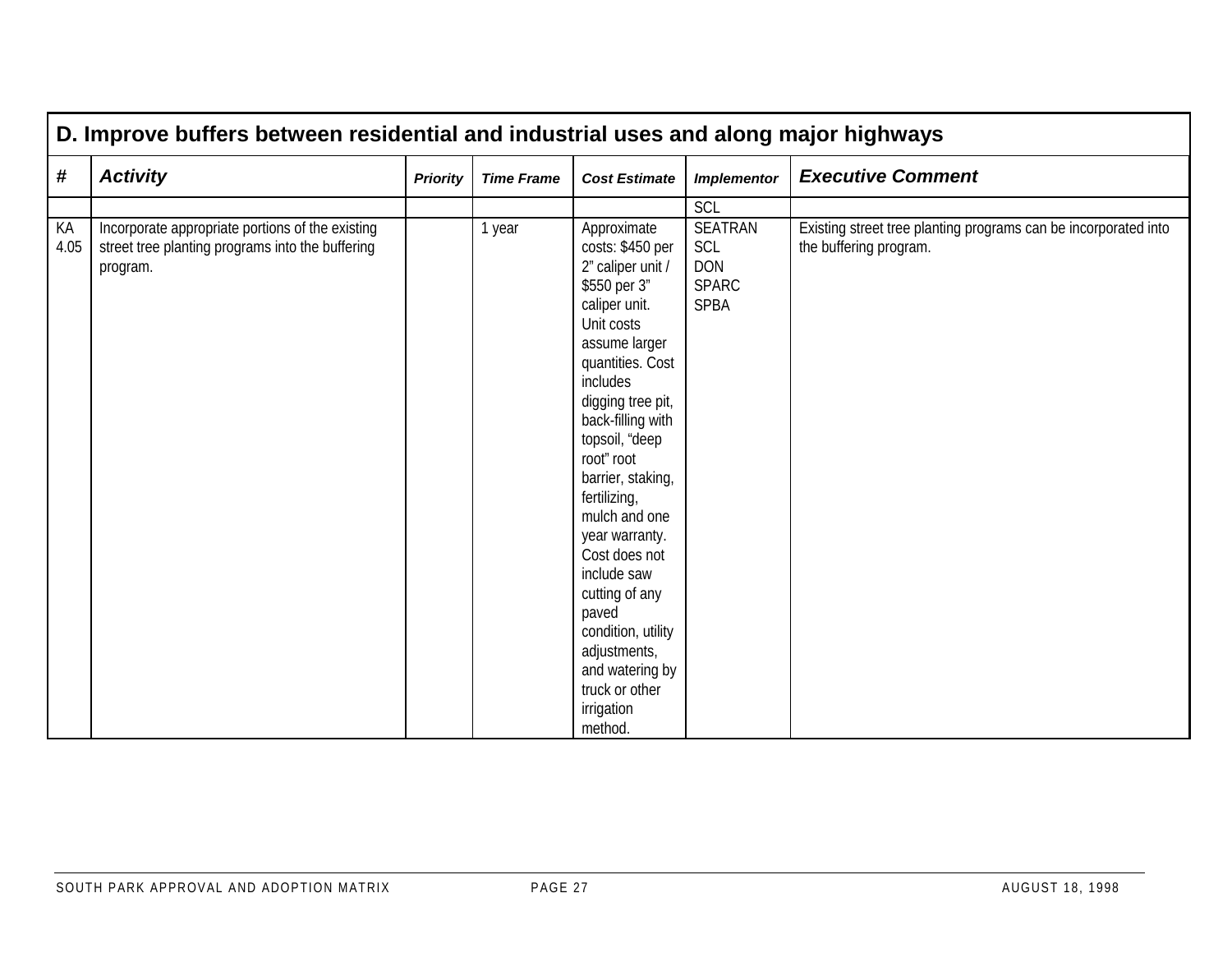### **E. ANNEXATION OF THE PORTION OF UNINCORPORATED KING COUNTY, SHOWN IN FIGURE 30 OF THE PLAN, INCLUDE THIS AREA WITHIN SOUTH PARK'S RESIDENTIAL URBAN VILLAGE BOUNDARY**

### **Description**

This portion of unincorporated King County and the 16th Avenue South Bridge are significant to the future of South Park as a Residential Urban Village. Many people in South Park would like all of the jurisdictions to cooperate with each other in reducing the fragmentation of the area. Citizens in South Park are very concerned about the progress of the annexation and boundary adjustment process and would like to be involved as much as possible. The nature of land uses and shoreline access in the unincorporated portion of King County northeast of the Residential Urban Village also affects the residential quality of South Park. Significant changes to the existing vertical and horizontal alignments of the 16th Avenue Bridge may have serious impacts on the 14th Avenue South Business Area and the Urban Village as a whole. The annexation and boundary adjustment process is significant for a community where "neighbors are encouraged to work with each other and government to make decisions about the future of our community," "there is a strong viable retail area" and "the residential quality is maintained and enhanced."

### **Integrated Executive Response**

Pursuit of the annexation of unincorporated King County entails the work of a number of jurisdictions and property owners. Discussions about the annexation of this part of King County have been under way for over a year and will continue to proceed.

#### **Lead Department: SPO**

**Participating Departments: SEATRAN**

#### *Activities Already Underway*

- 1. SPO is currently in negotiation with King County and the City of Tukwila over annexation of the portion of King County shown in the figure.
- 2. SPO is continuing to keep South Park businesses, residents and property owners informed on the progress of those negotiations.
- 3. SPO is working with King County and Tukwila to develop a bridge design that addresses the concerns of the South Park community to the greatest extent possible given fiscal and environmental constraints.

#### 1. SPO will continue to work with Tukwila and King County on agreements regarding the Potential Annexation Area.

*Tasks to be Undertaken 1998-2000*

**Council Action Taken** Approve the Exec.'s rec. action with the following additions to the Tasks to be Undertaken in 1998-2000.

2. The Strategic Planning Office will help the South Park community identify opportunities to be involved in the early discussion and development of future bridge replacement or renovation options, including inclusion on any citizen advisory committees.

3. The City will request King County to work together to ensure compatible standards applicable in the unincorporated area and the adjacent South Park properties, and promote land use provisions that encourage pedestrian-oriented commercial development in the potential annexation area identified in the plan. The Executive will contact King County Metro to request consideration of pedestrian related improvements to be included in the design and construction of S. 96th Street between 8th Avenue South and Des Moines MemorialRoad.

4. The Strategic Planning Office will monitor any proposed rezones coming before King County in this area, and will report such activity to the Council's Neighborhoods, Growth Management and Civic Engagement Committee.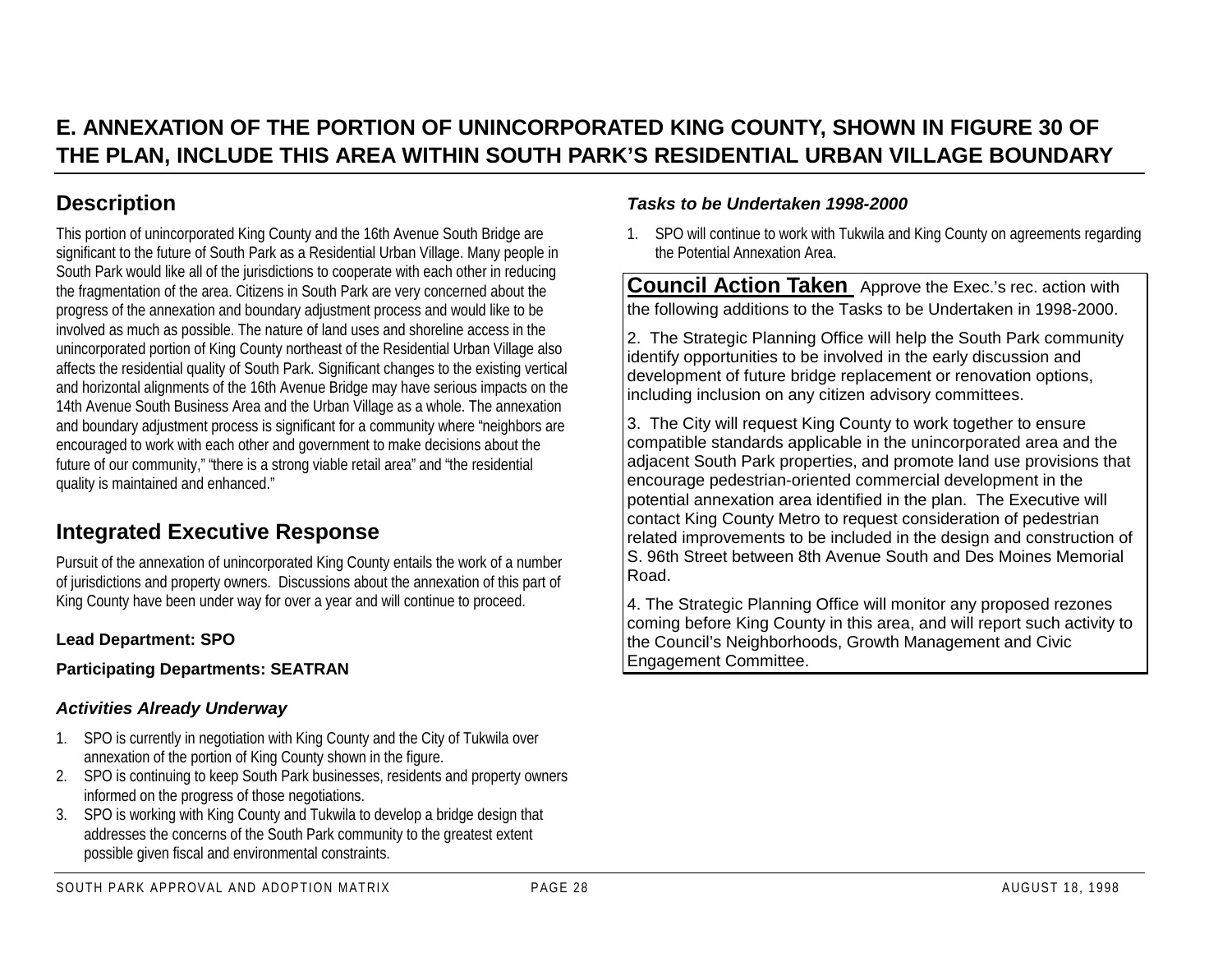|            | area within South Park's Residential Urban Village boundary                                                                                                                                                                                                                                                                             |                 |                   |                              |                                                   | E. Annexation of the portion of unincorporated King County, shown in figure 30 of the plan, include this                                                                                                                                                                                                                                                                                                                                                                                                                                                                                                                                                                                                                                                                                                                                                                                                             |
|------------|-----------------------------------------------------------------------------------------------------------------------------------------------------------------------------------------------------------------------------------------------------------------------------------------------------------------------------------------|-----------------|-------------------|------------------------------|---------------------------------------------------|----------------------------------------------------------------------------------------------------------------------------------------------------------------------------------------------------------------------------------------------------------------------------------------------------------------------------------------------------------------------------------------------------------------------------------------------------------------------------------------------------------------------------------------------------------------------------------------------------------------------------------------------------------------------------------------------------------------------------------------------------------------------------------------------------------------------------------------------------------------------------------------------------------------------|
| #          | <b>Activity</b>                                                                                                                                                                                                                                                                                                                         | <b>Priority</b> | <b>Time Frame</b> | <b>Cost Estimate</b>         | <b>Implementor</b>                                | <b>Executive Comment</b>                                                                                                                                                                                                                                                                                                                                                                                                                                                                                                                                                                                                                                                                                                                                                                                                                                                                                             |
|            | Community interaction and support of annexation.                                                                                                                                                                                                                                                                                        |                 |                   |                              |                                                   |                                                                                                                                                                                                                                                                                                                                                                                                                                                                                                                                                                                                                                                                                                                                                                                                                                                                                                                      |
| KA<br>5.01 | Keep South Park Community periodically<br>updated on the progress of annexation and<br>boundary adjustment process. Continue to<br>involve residents and businesses within the<br>South Park Residential Urban Village in public<br>processes related to annexation and boundary<br>adjustment.                                         |                 | 1 to 2 years      | Staff time<br>Volunteer time | SP <sub>O</sub>                                   | The Strategic Planning Office will continue to keep South Park<br>businesses, residents and organizations updated on the progress<br>of discussions surrounding the annexation and boundary<br>adjustment process. Final decisions about whether the area is to<br>be annexed by the City of Seattle will rest with the owners of the<br>property in the area proposed for annexation. If this area is<br>annexed by the City of Seattle, the neighborhood will be able to<br>propose an amendment to the South Park Residential Urban<br>Village boundary.                                                                                                                                                                                                                                                                                                                                                          |
| KA<br>5.02 | Work towards consensus on the future of the<br>16th Avenue bridge and select an alternative<br>for upgrading the structure that benefits the<br>14th Avenue South Business Area, the South<br>Park Residential Urban Village and surrounding<br>communities. Ensure that the bridge meets 14th<br>Avenue South where it currently does. |                 | 1 to 2 years      | Staff time<br>Volunteer time | SP <sub>O</sub><br>King County<br>City of Tukwila | The Executive is aware of the importance of the 16th Avenue<br>Bridge to South Park and the businesses along 14th Avenue<br>South. The 16 <sup>th</sup> Avenue Bridge is under the jurisdiction of the<br>City of Tukwila and King County. Those jurisdictions will<br>consider alternatives for replacement or renovation of the bridge.<br>An environmental and fiscal analysis will be conducted to<br>determine preferred alternatives. South Park residents and<br>businesses will be notified of this process and will have chances<br>to comment on proposed alternatives.<br>The Executive acknowledges South Park's preference for a<br>future alignment of the bridge. However, it is premature to<br>request assurance of a given alignment. The final alignment will<br>depend on many factors including environmental, land use, and<br>property owner impacts and the costs of different alternatives. |
| KA<br>5.03 | Monitor progress of annexation and boundary<br>adjustment process. Provide constructive<br>response to SPO and other government<br>agencies where appropriate.                                                                                                                                                                          |                 | 1 to 2 years      | Staff time<br>Volunteer time | <b>SPARC</b>                                      | This is a community based activity. See KA 5.01.                                                                                                                                                                                                                                                                                                                                                                                                                                                                                                                                                                                                                                                                                                                                                                                                                                                                     |
| KA<br>5.04 | Develop support of property owners within the<br>unincorporated King County area for<br>annexation.                                                                                                                                                                                                                                     |                 | 1 to 2 year       | Staff time<br>Volunteer time | <b>SPARC</b>                                      | This is a community based activity.                                                                                                                                                                                                                                                                                                                                                                                                                                                                                                                                                                                                                                                                                                                                                                                                                                                                                  |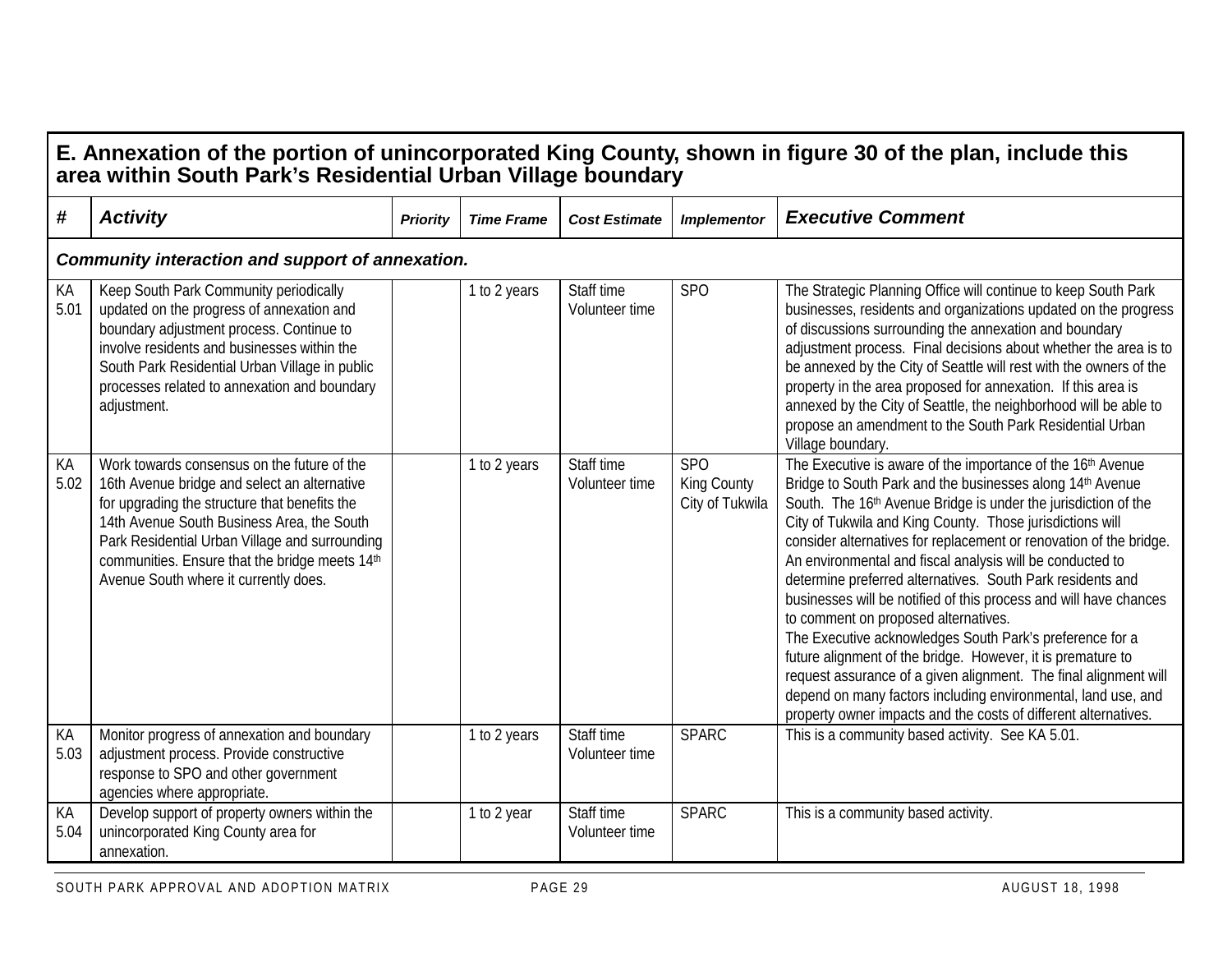|            | E. Annexation of the portion of unincorporated King County, shown in figure 30 of the plan, include this<br>area within South Park's Residential Urban Village boundary                                                                                                                                                                                                                                                                                                                                                                                                 |                 |                   |                      |                                                   |                                                                                                                                                                                                                                                                         |  |  |  |  |  |
|------------|-------------------------------------------------------------------------------------------------------------------------------------------------------------------------------------------------------------------------------------------------------------------------------------------------------------------------------------------------------------------------------------------------------------------------------------------------------------------------------------------------------------------------------------------------------------------------|-----------------|-------------------|----------------------|---------------------------------------------------|-------------------------------------------------------------------------------------------------------------------------------------------------------------------------------------------------------------------------------------------------------------------------|--|--|--|--|--|
| #          | <b>Activity</b>                                                                                                                                                                                                                                                                                                                                                                                                                                                                                                                                                         | <b>Priority</b> | <b>Time Frame</b> | <b>Cost Estimate</b> | <b>Implementor</b>                                | <b>Executive Comment</b>                                                                                                                                                                                                                                                |  |  |  |  |  |
|            | recreation.                                                                                                                                                                                                                                                                                                                                                                                                                                                                                                                                                             |                 |                   |                      |                                                   | Guide development of a part of the shoreline of the portion of unincorporated King County indicated in Figure 1 for public access and                                                                                                                                   |  |  |  |  |  |
| KA<br>5.05 | SPARC to work directly with King County, apart<br>from the annexation and boundary adjustment<br>process, to address this area as an important<br>part of South Park's open space network.<br>Street end open space: Improve the shoreline<br>space near the Marina, east of where 14th<br>Avenue South meets the Duwamish River<br>shoreline, for passive recreation.<br>Develop site plan for street end park on this<br>site.                                                                                                                                        |                 | 1 to 2 years      |                      | <b>SPARC</b><br>King County<br>Consultant         | This is a community based activity.                                                                                                                                                                                                                                     |  |  |  |  |  |
|            | <b>County indicated in Figure 1.</b>                                                                                                                                                                                                                                                                                                                                                                                                                                                                                                                                    |                 |                   |                      |                                                   | Promote an environment conducive to walking and a mix of commercial and residential uses in the portion of unincorporated King                                                                                                                                          |  |  |  |  |  |
| KA<br>5.06 | Establish land use and development standards<br>for a pedestrian oriented commercial zone<br>within the portion of unincorporated King<br>County indicated in Figure 30:<br>Provide for a limited range of retail services for<br>South Park in this area (see Figure 30).<br>Determine desired amenities for the community<br>suitable for this area.<br>Develop a plan to incorporate these amenities<br>and develop a strategy to implement this plan.<br>Develop economic reinvestment strategies in<br>this area to benefit the existing South Park<br>population. |                 | 1 to 2 years      |                      | <b>SPARC</b><br><b>King County</b><br>Consultants | This is a community based activity. The Strategic Planning Office<br>will monitor any proposed rezones coming before King County in<br>this area, and will report such activity to the Council's<br>Neighborhoods, Growth Management and Civic Engagement<br>Committee. |  |  |  |  |  |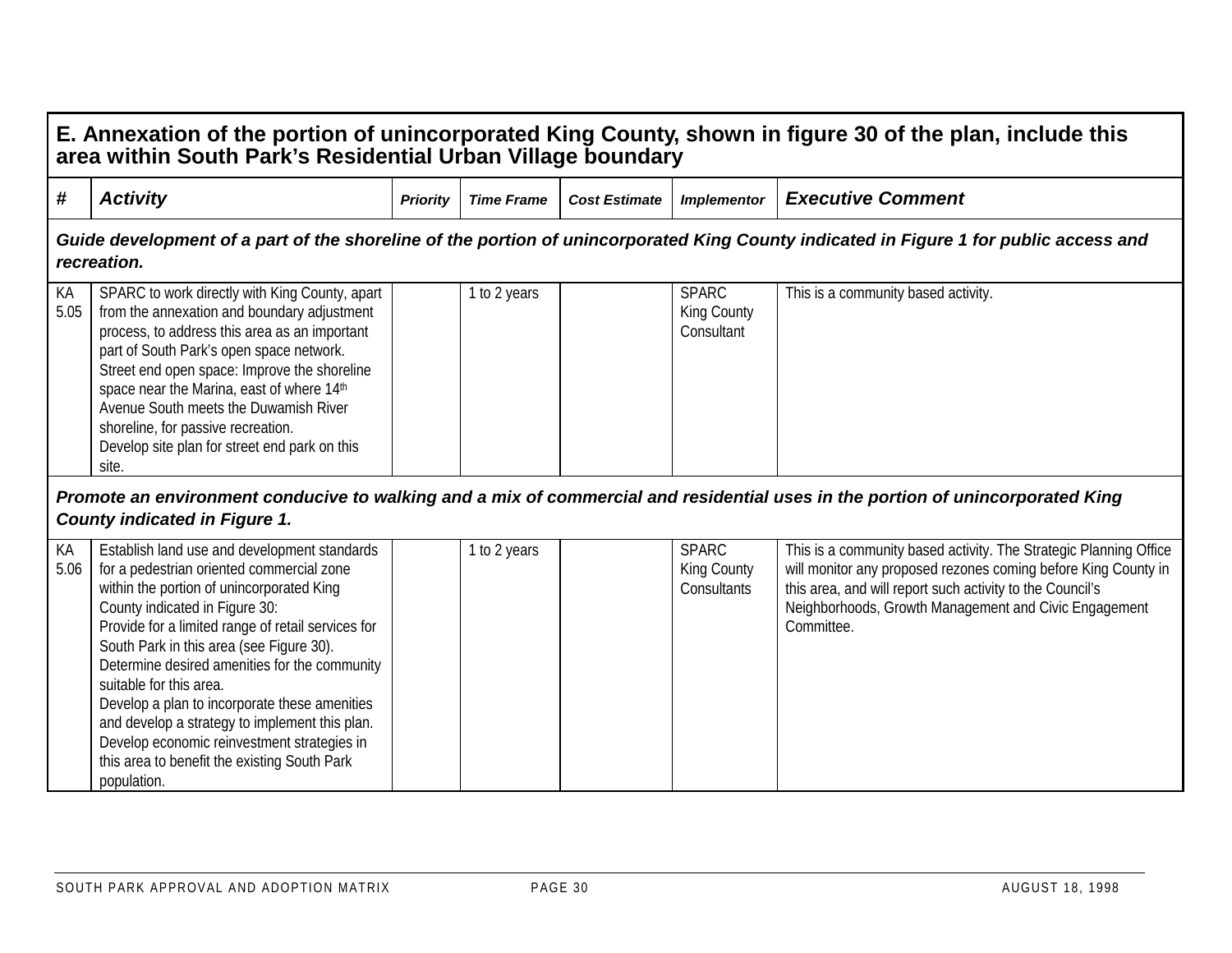### **II. Additional Activities For Implementation**

The activities listed in this section are not directly associated with a Key Strategy. For each activity, the City has identified next steps as a part of the City's work program in response to the neighborhood plan. Many of the next steps are actions to be taken by the City, but in some cases, the neighborhood or other agency will be able to take the next steps. As with the activities listed for each Key Strategy in Section I, these activities are intended to be implemented over the span of many years.

| #               | <b>Activity</b>                                                                                                                                                                                                                                                                                                                                                                                                                                                                                                                                         | <b>Priority</b> | <b>Time</b><br><b>Frame</b> | Cost<br><b>Estimate</b>                                                | <b>Implementor</b>             | <b>Executive Response</b>                                                                                                                       | <b>Executive</b><br><b>Recommended Action</b>                                                                                                     | <b>Council Action</b><br><b>Taken</b>             |  |  |  |  |  |
|-----------------|---------------------------------------------------------------------------------------------------------------------------------------------------------------------------------------------------------------------------------------------------------------------------------------------------------------------------------------------------------------------------------------------------------------------------------------------------------------------------------------------------------------------------------------------------------|-----------------|-----------------------------|------------------------------------------------------------------------|--------------------------------|-------------------------------------------------------------------------------------------------------------------------------------------------|---------------------------------------------------------------------------------------------------------------------------------------------------|---------------------------------------------------|--|--|--|--|--|
|                 | Improve the neighborhood identity with gateway signage.                                                                                                                                                                                                                                                                                                                                                                                                                                                                                                 |                 |                             |                                                                        |                                |                                                                                                                                                 |                                                                                                                                                   |                                                   |  |  |  |  |  |
| NT <sub>1</sub> | Develop proposals for signage and<br>determine what type of signage is<br>desired.<br>Locations for signage:<br>On the south side of S. Cloverdale St.<br>at 3rd Ave. S.<br>Cambridge Square: On the west side<br>of 8th Ave. S. @ Seattle City Limits.<br>See Figure 1 in the High Priority<br>Activities Element of the Plan for the<br>proposed location for the signage.<br>Design and install the signage.<br>Provide information kiosks to inform residents and businesses information of interest to them in a low technology easy access manor. |                 |                             |                                                                        |                                | See KA 2.07                                                                                                                                     |                                                                                                                                                   | C <sub>4</sub><br>Approve Exec.'s Rec.<br>Action. |  |  |  |  |  |
|                 | Provide information in the primary language of the residents the information is provided for. (See Figure 1 in the High Priority Activities<br>Element of the Plan for the desired locations.)                                                                                                                                                                                                                                                                                                                                                          |                 |                             |                                                                        |                                |                                                                                                                                                 |                                                                                                                                                   |                                                   |  |  |  |  |  |
| NT2             | Provide information kiosks on 14 <sup>th</sup> Ave.<br>S. and other neighborhood streets to<br>inform residents and businesses of<br>issues of interest to them.<br>Locations:                                                                                                                                                                                                                                                                                                                                                                          |                 | 1 year                      | 10 kiosks<br>@\$1700<br>$per$ kiosk =<br>\$17,000<br><i>(includes)</i> | <b>SPARC</b><br><b>SEATRAN</b> | This may be a good candidate<br>for the Neighborhood Matching<br>Fund program. Other<br>communities have worked<br>through that program to make | Recommendation may be<br>considered in the future<br>pending completion of<br>additional planning and design<br>or as part of the Council's kiosk | C <sub>4</sub><br>Approve Exec.'s Rec.<br>Action. |  |  |  |  |  |

SOUTH PARK APPROVAL AND ADOPTION MATRIX **PAGE 31** PAGE 31 AUGUST 18, 1998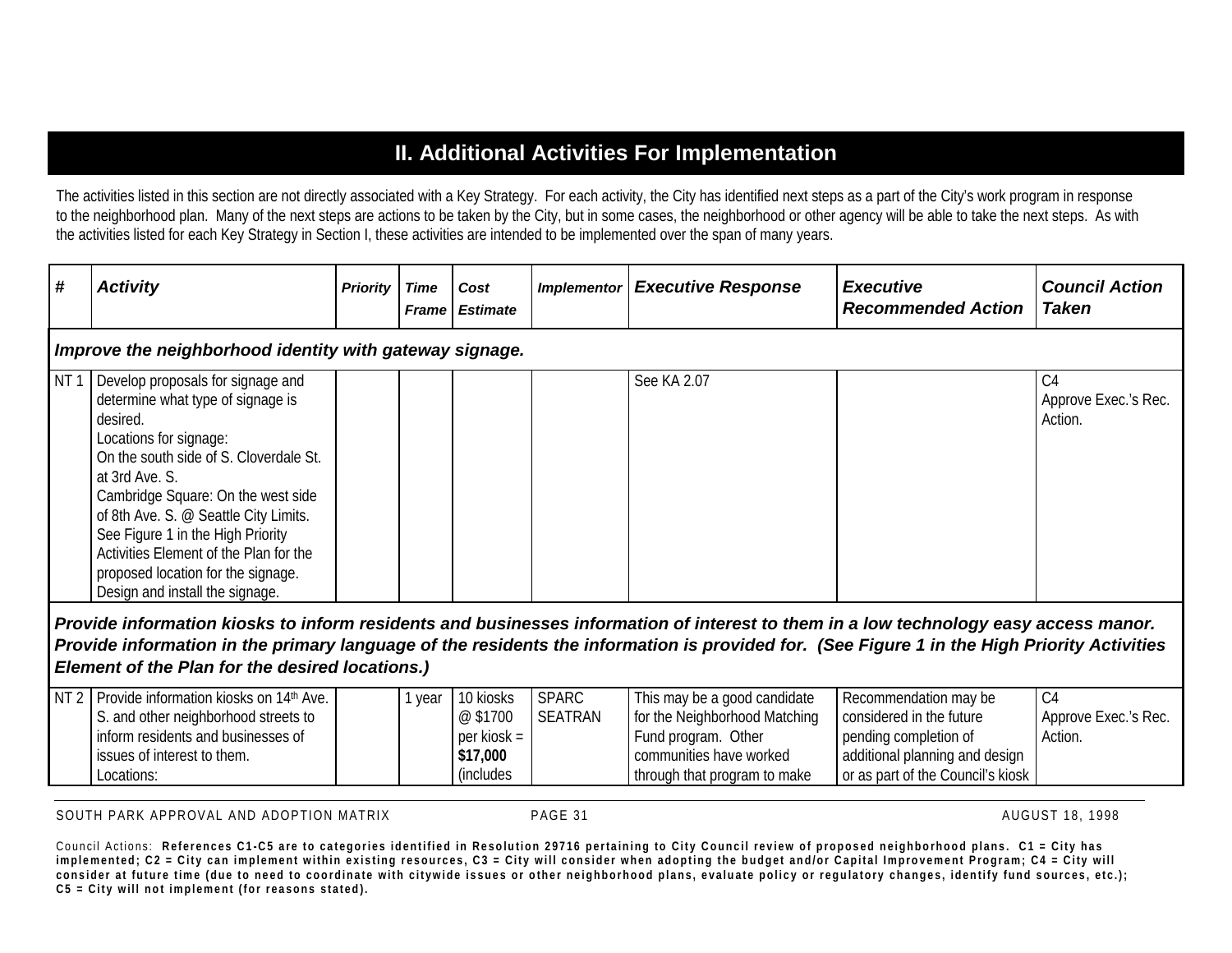| #               | <b>Activity</b>                                                                                                                                                                                                                                                                                                                                                                                                                                                                                                                                                                                                         | <b>Priority</b> | <b>Time</b> | Cost<br><b>Frame Estimate</b>                                | <b>Implementor</b>                                            | <b>Executive Response</b>                                                                                                                                                                                                                                                                                                                                                                                                                                                                                                                                                                                            | <b>Executive</b><br><b>Recommended Action</b>                                                                                                                                                                                                                         | <b>Council Action</b><br><b>Taken</b>             |
|-----------------|-------------------------------------------------------------------------------------------------------------------------------------------------------------------------------------------------------------------------------------------------------------------------------------------------------------------------------------------------------------------------------------------------------------------------------------------------------------------------------------------------------------------------------------------------------------------------------------------------------------------------|-----------------|-------------|--------------------------------------------------------------|---------------------------------------------------------------|----------------------------------------------------------------------------------------------------------------------------------------------------------------------------------------------------------------------------------------------------------------------------------------------------------------------------------------------------------------------------------------------------------------------------------------------------------------------------------------------------------------------------------------------------------------------------------------------------------------------|-----------------------------------------------------------------------------------------------------------------------------------------------------------------------------------------------------------------------------------------------------------------------|---------------------------------------------------|
|                 | 14th Ave. S. @ S. Sullivan St.<br>14th Ave. S. @ S. Cloverdale St.<br>14th Ave. S. @ S. Concord St.<br>14th Ave. S. @ S. Henderson St.<br>10th Ave. S. @ S. Southern St.<br>8th Ave. S. @ S. Thistle St.<br>8th Ave. S. @ S. Cloverdale St.<br>7th Ave. S. @ S. Cloverdale St.<br>In Front of Concord School<br>P-patch<br>Provide information in the residents'<br>and business customers' primary<br>languages. See Figure 12 in the<br>Improve 14th Ave. S. Key Activities<br>Element and Figure 2 in the High<br>Priority Activities for Near Term<br>Implementation Element of the Plan for<br>proposed locations. |                 |             | design,<br>fabrication,<br>materials<br>and<br>installation) |                                                               | these kinds of improvements.<br>For work like this, the matching<br>fund can be a potential resource<br>not only for funding but for<br>information about how to pursue<br>and implement these<br>improvements as well.<br>SEATRAN has concerns about<br>the sidewalks along 14th Avenue<br>South being wide enough to<br>support installation of street<br>furniture, like kiosks, while still<br>enabling good pedestrian flow.<br>The City Council has recently set<br>up a task force to investigate<br>neighborhood kiosks. The<br>results of their study will be<br>important in implementing this<br>project. | project.                                                                                                                                                                                                                                                              |                                                   |
|                 | Provide benches and trash cans.                                                                                                                                                                                                                                                                                                                                                                                                                                                                                                                                                                                         |                 |             |                                                              |                                                               |                                                                                                                                                                                                                                                                                                                                                                                                                                                                                                                                                                                                                      |                                                                                                                                                                                                                                                                       |                                                   |
| <b>NT</b><br>3a | Work with King County Metro to install<br>benches and public garbage cans<br>along 14th Ave. S. and other<br>neighborhood streets, especially at bus<br>stops.<br>See Figure 3 in the High Priority<br><b>Activities for Near Term</b><br>Implementation Element of the Plan.                                                                                                                                                                                                                                                                                                                                           |                 | 1 year      |                                                              | <b>SPARC</b><br><b>SEATRAN</b><br><b>King County</b><br>Metro | Developing a plan for street<br>furniture along 14th Avenue<br>South and acquiring the furniture<br>may be a good candidate for the<br>Neighborhood Matching Fund<br>program. Other communities<br>have worked through that<br>program to make these kinds of<br>improvements. For work like<br>this, the matching fund can be a                                                                                                                                                                                                                                                                                     | This recommendation may be<br>considered in the future<br>pending completion of<br>additional community based<br>planning. Neighborhood must<br>take the next steps to initiate<br>this project.<br>This recommendation will be<br>forwarded to King County<br>Metro. | C <sub>4</sub><br>Approve Exec.'s Rec.<br>Action. |

SOUTH PARK APPROVAL AND ADOPTION MATRIX **PAGE 32** PAGE 32 AUGUST 18, 1998

Council Actions: **References C1-C5 are to categories identified in Resolution 29716 pertaining to City Council review of proposed neighborhood plans. C1 = City has implemented; C2 = City can implement within existing resources, C3 = City will consider when a dopting the budget and/or Capital Improvement Program; C4 = City will consider at future time (due to need to coordinate with citywide issues or other neighborhood plans, evaluate policy or regulatory changes, identify fund sources, etc.); C5 = City will not implement (for r easons stated).**

potential resource not only for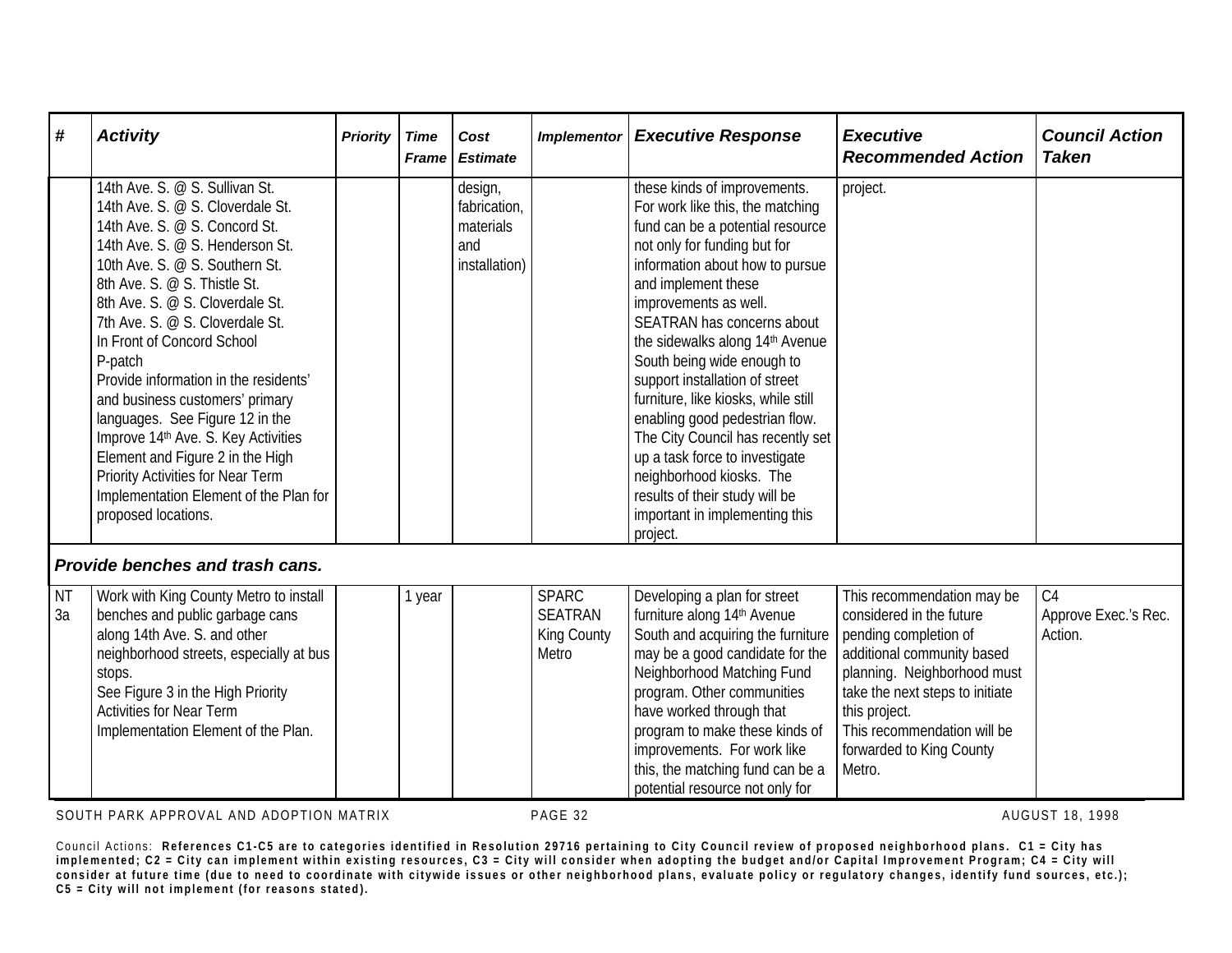| #                           | <b>Activity</b>                        | <b>Priority</b> | <b>Time</b><br><b>Frame</b> | Cost<br><b>Estimate</b> | <b>Implementor</b>          | <b>Executive Response</b>                                                                                                                                                                                                                                                                                                                                                                                                                                                                                                                                                                                                                                                                                                       | <b>Executive</b><br><b>Recommended Action</b>                                                                                                                 | <b>Council Action</b><br><b>Taken</b>                                                                                                                                                                                      |
|-----------------------------|----------------------------------------|-----------------|-----------------------------|-------------------------|-----------------------------|---------------------------------------------------------------------------------------------------------------------------------------------------------------------------------------------------------------------------------------------------------------------------------------------------------------------------------------------------------------------------------------------------------------------------------------------------------------------------------------------------------------------------------------------------------------------------------------------------------------------------------------------------------------------------------------------------------------------------------|---------------------------------------------------------------------------------------------------------------------------------------------------------------|----------------------------------------------------------------------------------------------------------------------------------------------------------------------------------------------------------------------------|
|                             |                                        |                 |                             |                         |                             | funding but for information about<br>how to pursue and implement<br>these improvements as well.<br>SEATRAN has concerns about<br>the sidewalks along 14th Avenue<br>South being wide enough to<br>support installation of street<br>furniture, like additional garbage<br>cans, while still enabling good<br>pedestrian flow. Improvements<br>like this will require a street use<br>permit. SEATRAN would need<br>to work with community<br>members to identify a can<br>design that's not only attractive,<br>but also durable/not easily<br>damaged and can be efficiently<br>maintained and emptied.<br>This recommendation will also<br>be forwarded to King County<br>Metro for inclusion in their<br>planning processes. |                                                                                                                                                               |                                                                                                                                                                                                                            |
| <b>NT</b><br>3 <sub>b</sub> | Develop a consistent service schedule. |                 | On-<br>going                |                         | <b>King County</b><br>Metro | The Executive supports the<br>development of consistent bus<br>service in South Park, but this<br>recommendation is dependent<br>on decisions by King County<br>Metro.                                                                                                                                                                                                                                                                                                                                                                                                                                                                                                                                                          | This recommendation will be<br>forwarded to King County<br>Metro. Recommendation may<br>be considered in the future.<br>Timing is up to King County<br>Metro. | C4 Approve Exec.'s<br>Rec. Action with the<br>following addition:<br>The Executive will<br>forward this and<br>related transit<br>requests to King<br>County Metro on the<br>community's behalf.<br>The Strategic Planning |

SOUTH PARK APPROVAL AND ADOPTION MATRIX **PAGE 33** PAGE 32 AUGUST 18, 1998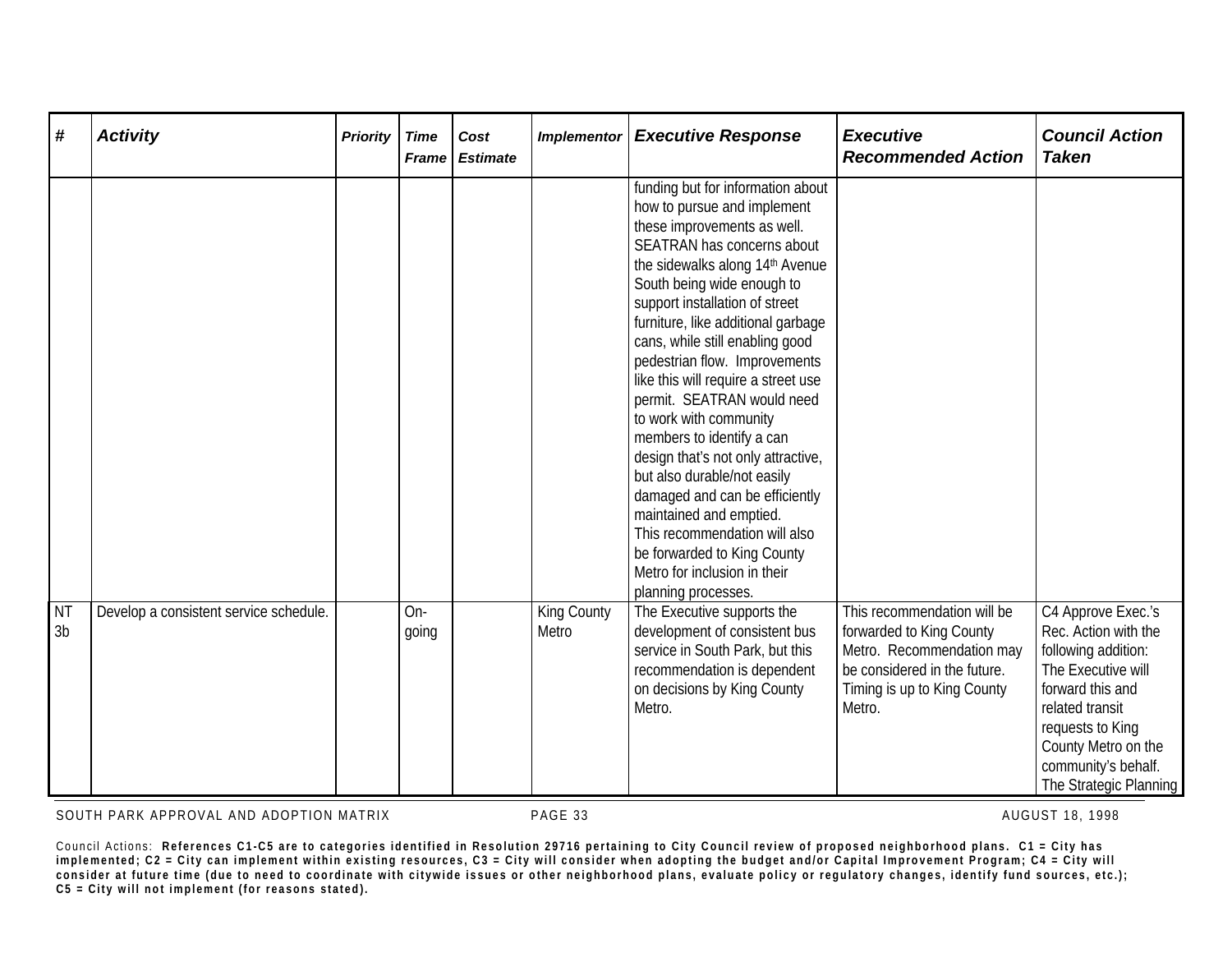| # | <b>Activity</b> | <b>Priority</b> | <b>Time</b> | Cost<br>Frame Estimate | <b>Implementor</b> | <b>Executive Response</b> | <b>Executive</b><br><b>Recommended Action</b> | <b>Council Action</b><br><b>Taken</b>       |
|---|-----------------|-----------------|-------------|------------------------|--------------------|---------------------------|-----------------------------------------------|---------------------------------------------|
|   |                 |                 |             |                        |                    |                           |                                               | Office, SEATRAN and<br>the Department of    |
|   |                 |                 |             |                        |                    |                           |                                               | Neighborhoods shall                         |
|   |                 |                 |             |                        |                    |                           |                                               | review the transit                          |
|   |                 |                 |             |                        |                    |                           |                                               | service requests and                        |
|   |                 |                 |             |                        |                    |                           |                                               | transit stop                                |
|   |                 |                 |             |                        |                    |                           |                                               | improvements                                |
|   |                 |                 |             |                        |                    |                           |                                               | identified in the                           |
|   |                 |                 |             |                        |                    |                           |                                               | neighborhood plans                          |
|   |                 |                 |             |                        |                    |                           |                                               | and integrate those                         |
|   |                 |                 |             |                        |                    |                           |                                               | requested                                   |
|   |                 |                 |             |                        |                    |                           |                                               | improvements into the                       |
|   |                 |                 |             |                        |                    |                           |                                               | work being done<br>under Strategy T4        |
|   |                 |                 |             |                        |                    |                           |                                               | "Establish and                              |
|   |                 |                 |             |                        |                    |                           |                                               | <b>Implement Transit</b>                    |
|   |                 |                 |             |                        |                    |                           |                                               | Service Priorities" in                      |
|   |                 |                 |             |                        |                    |                           |                                               | the City's                                  |
|   |                 |                 |             |                        |                    |                           |                                               | Transportation                              |
|   |                 |                 |             |                        |                    |                           |                                               | Strategic Plan. The                         |
|   |                 |                 |             |                        |                    |                           |                                               | Executive will report to                    |
|   |                 |                 |             |                        |                    |                           |                                               | the City Council                            |
|   |                 |                 |             |                        |                    |                           |                                               | Transportation                              |
|   |                 |                 |             |                        |                    |                           |                                               | Committee on its                            |
|   |                 |                 |             |                        |                    |                           |                                               | progress on Strategy                        |
|   |                 |                 |             |                        |                    |                           |                                               | T4 as part of its                           |
|   |                 |                 |             |                        |                    |                           |                                               | ongoing reporting                           |
|   |                 |                 |             |                        |                    |                           |                                               | requirements on the                         |
|   |                 |                 |             |                        |                    |                           |                                               | Transportation                              |
|   |                 |                 |             |                        |                    |                           |                                               | Strategic Plan and to<br>the Neighborhoods, |
|   |                 |                 |             |                        |                    |                           |                                               | Growth Planning and                         |

SOUTH PARK APPROVAL AND ADOPTION MATRIX **PAGE 34** PAGE 34 AUGUST 18, 1998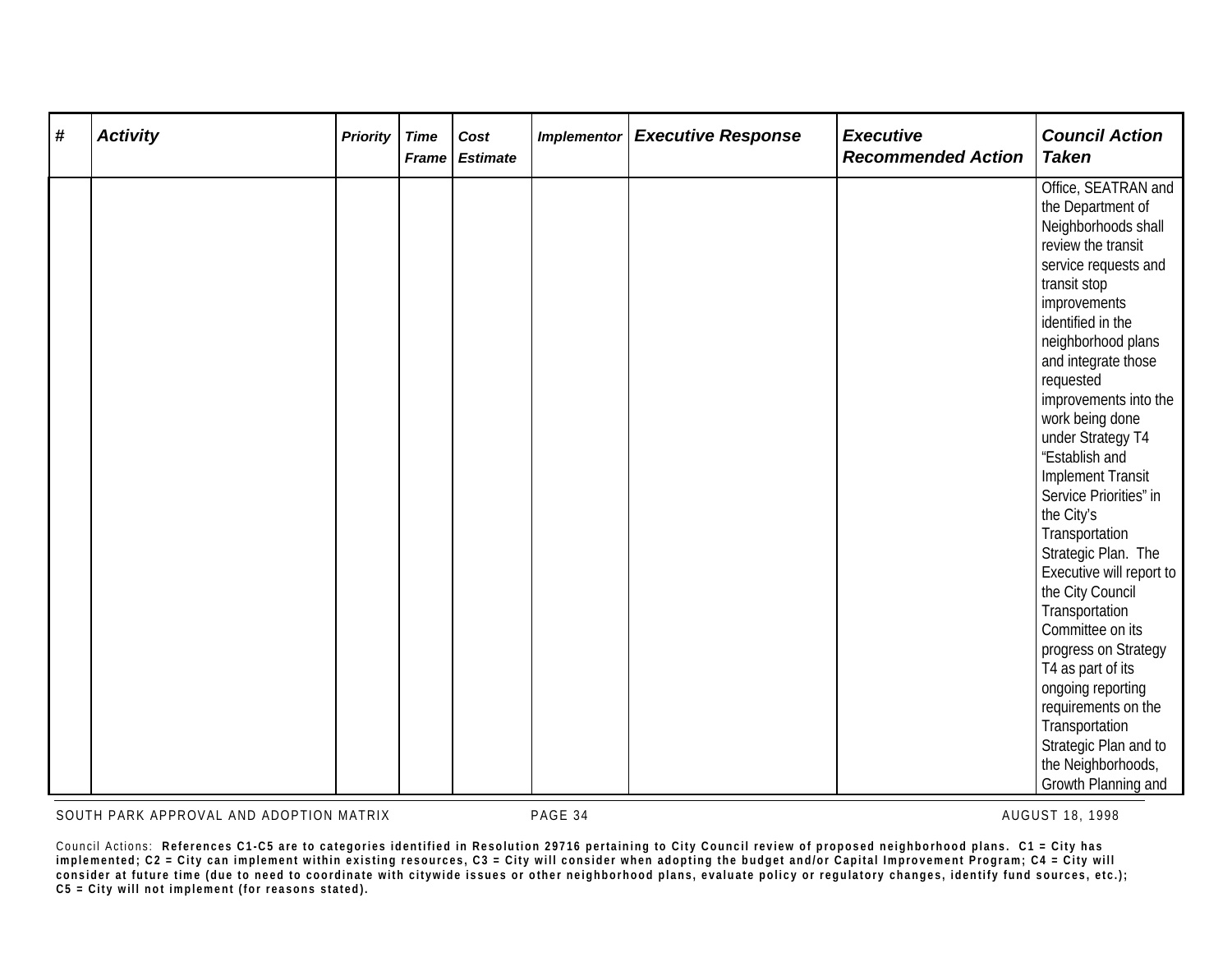| #               |                                                                                                                                                                                                                                                                                                                                                                                                                                                                 |                 |                                     |                                                                                                                |                                                               |                                                                                                                                                                                                                                                                                                                                                                      |                                                                                                                            | <b>Council Action</b>                             |  |  |  |  |
|-----------------|-----------------------------------------------------------------------------------------------------------------------------------------------------------------------------------------------------------------------------------------------------------------------------------------------------------------------------------------------------------------------------------------------------------------------------------------------------------------|-----------------|-------------------------------------|----------------------------------------------------------------------------------------------------------------|---------------------------------------------------------------|----------------------------------------------------------------------------------------------------------------------------------------------------------------------------------------------------------------------------------------------------------------------------------------------------------------------------------------------------------------------|----------------------------------------------------------------------------------------------------------------------------|---------------------------------------------------|--|--|--|--|
|                 | <b>Activity</b>                                                                                                                                                                                                                                                                                                                                                                                                                                                 | <b>Priority</b> | <b>Time</b><br><b>Frame</b>         | Cost<br><b>Estimate</b>                                                                                        | <b>Implementor</b>                                            | <b>Executive Response</b>                                                                                                                                                                                                                                                                                                                                            | <b>Executive</b><br><b>Recommended Action</b>                                                                              | <b>Taken</b>                                      |  |  |  |  |
|                 |                                                                                                                                                                                                                                                                                                                                                                                                                                                                 |                 |                                     |                                                                                                                |                                                               |                                                                                                                                                                                                                                                                                                                                                                      |                                                                                                                            | Civic Engagement<br>Committee.                    |  |  |  |  |
|                 | Create and fund public art within South Park.                                                                                                                                                                                                                                                                                                                                                                                                                   |                 |                                     |                                                                                                                |                                                               |                                                                                                                                                                                                                                                                                                                                                                      |                                                                                                                            |                                                   |  |  |  |  |
| NT4             | Develop site specific proposals for<br>public art according to the South Park<br>public arts plan. Determine the<br>following:<br>What type of public art is desired.<br>Required permits.<br>Artist is to be commissioned for design<br>and fabrication.<br>Grant proposals for funding of project.<br>Maintenance agreement.<br>Insurance<br>See Figures 1 and 1a in the High<br>Priority Activities Element of the Plan<br>for desired public art locations. |                 | Over<br>the<br>next<br>15<br>years. | Costs to be<br>determined<br>as public<br>art projects<br>are<br>developed.<br>Volunteer<br>time<br>Staff time | South Park<br><b>Arts Council</b><br><b>DON</b><br><b>SAC</b> | The Neighborhood Matching<br>Fund may be used for planning,<br>development and<br>implementation of this project.<br>The Seattle Arts Commission<br>may be able to provide some<br>technical assistance.                                                                                                                                                             | Implementation is a<br>community-based<br>responsibility.                                                                  | C <sub>4</sub><br>Approve Exec.'s Rec.<br>Action. |  |  |  |  |
|                 | <b>Provide ongoing support to the South Park Mini Career Center.</b>                                                                                                                                                                                                                                                                                                                                                                                            |                 |                                     |                                                                                                                |                                                               |                                                                                                                                                                                                                                                                                                                                                                      |                                                                                                                            |                                                   |  |  |  |  |
| <b>NT</b><br>5a | Identify specific funding sources to<br>maintain current operation as well as<br>future expansion of services.                                                                                                                                                                                                                                                                                                                                                  |                 | On-<br>going                        | Approximat SP Mini<br>ely<br>\$100,000<br>is needed<br>per year.                                               | <b>Career Center</b><br><b>OED</b>                            | OED's employment strategy is<br>focused on implementation of<br>the Seattle Jobs Initiative (SJI),<br>to meet the needs of local<br>businesses seeking qualified<br>workers and low-income<br>individuals seeking permanent,<br>long-term employment at a<br>livable wage (\$8/hour with<br>benefits). SJI identifies areas of<br>job growth, links individuals with | This recommendation will not<br>be implemented as proposed.<br>Seattle Jobs Initiative will work<br>with the neighborhood. | C <sub>5</sub><br>Approve Exec.'s Rec.<br>Action. |  |  |  |  |

SOUTH PARK APPROVAL AND ADOPTION MATRIX **PAGE 35** AUGUST 18, 1998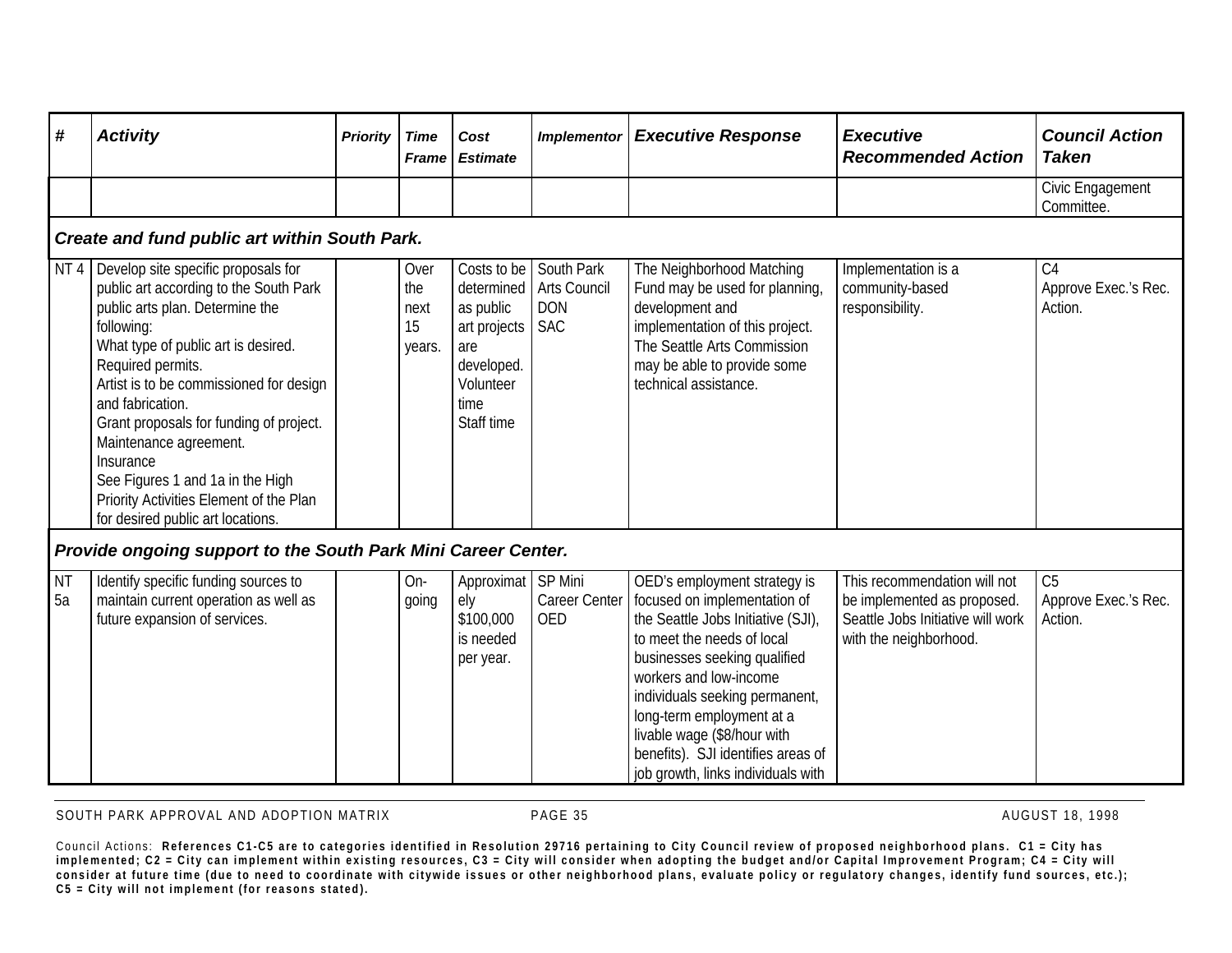| #         | <b>Activity</b>                                                                                                                                                                                                                                                                                                                                                                                                                                                                                                                                                                                                                                                     | <b>Priority</b> | <b>Time</b><br><b>Frame</b> | Cost<br><b>Estimate</b> | <b>Implementor</b>                               | <b>Executive Response</b>                                                                                                                                                                                                                                                                                                                                                                                                                 | <b>Executive</b><br><b>Recommended Action</b> | <b>Council Action</b><br><b>Taken</b> |
|-----------|---------------------------------------------------------------------------------------------------------------------------------------------------------------------------------------------------------------------------------------------------------------------------------------------------------------------------------------------------------------------------------------------------------------------------------------------------------------------------------------------------------------------------------------------------------------------------------------------------------------------------------------------------------------------|-----------------|-----------------------------|-------------------------|--------------------------------------------------|-------------------------------------------------------------------------------------------------------------------------------------------------------------------------------------------------------------------------------------------------------------------------------------------------------------------------------------------------------------------------------------------------------------------------------------------|-----------------------------------------------|---------------------------------------|
| <b>NT</b> | Develop public relations strategies to                                                                                                                                                                                                                                                                                                                                                                                                                                                                                                                                                                                                                              |                 | 6                           |                         | <b>SP Mini</b>                                   | appropriate training to qualify for<br>jobs in growth sectors, and<br>removes barriers to employment.<br>As an alternative to investing in<br>expanding the Mini Career<br>Center, OED recommends that<br>SJI representatives meet with<br>community and business<br>organizations to identify how SJI<br>can help meet the community's<br>need for employment<br>opportunities and job<br>placements.<br>Although the City will not fund | Implementation is a community                 | C <sub>4</sub>                        |
| 5b        | increase awareness of the Mini Career<br>Center's services, information and<br>resources on the following:<br>livable wage job opportunities in<br>growing employment sectors.<br>entry-level and career opportunities for<br>low-income youth and adults, people of<br>color, women, individuals with<br>disabilities and the homeless.<br>access to information systems and<br>training programs<br>City of Seattle and King County<br>apprenticeship and workplace learning<br>opportunities in government, with<br>emphasis on access for low income<br>youth and young adults.<br>access to ongoing training programs<br>for people currently employed so they |                 | month<br>S                  |                         | <b>Career Center</b><br><b>OED</b><br><b>DON</b> | the ongoing operations of the<br>Mini Career Center, if the<br>neighborhood is able to identify<br>ongoing funding for the Career<br>Center, a one-time<br>Neighborhood Matching Fund<br>may be used to plan and<br>implement this public relations<br>strategy.                                                                                                                                                                          | based responsibility.                         | Approve Exec.'s Rec.<br>Action.       |

SOUTH PARK APPROVAL AND ADOPTION MATRIX **PAGE 36** PAGE 36 AUGUST 18, 1998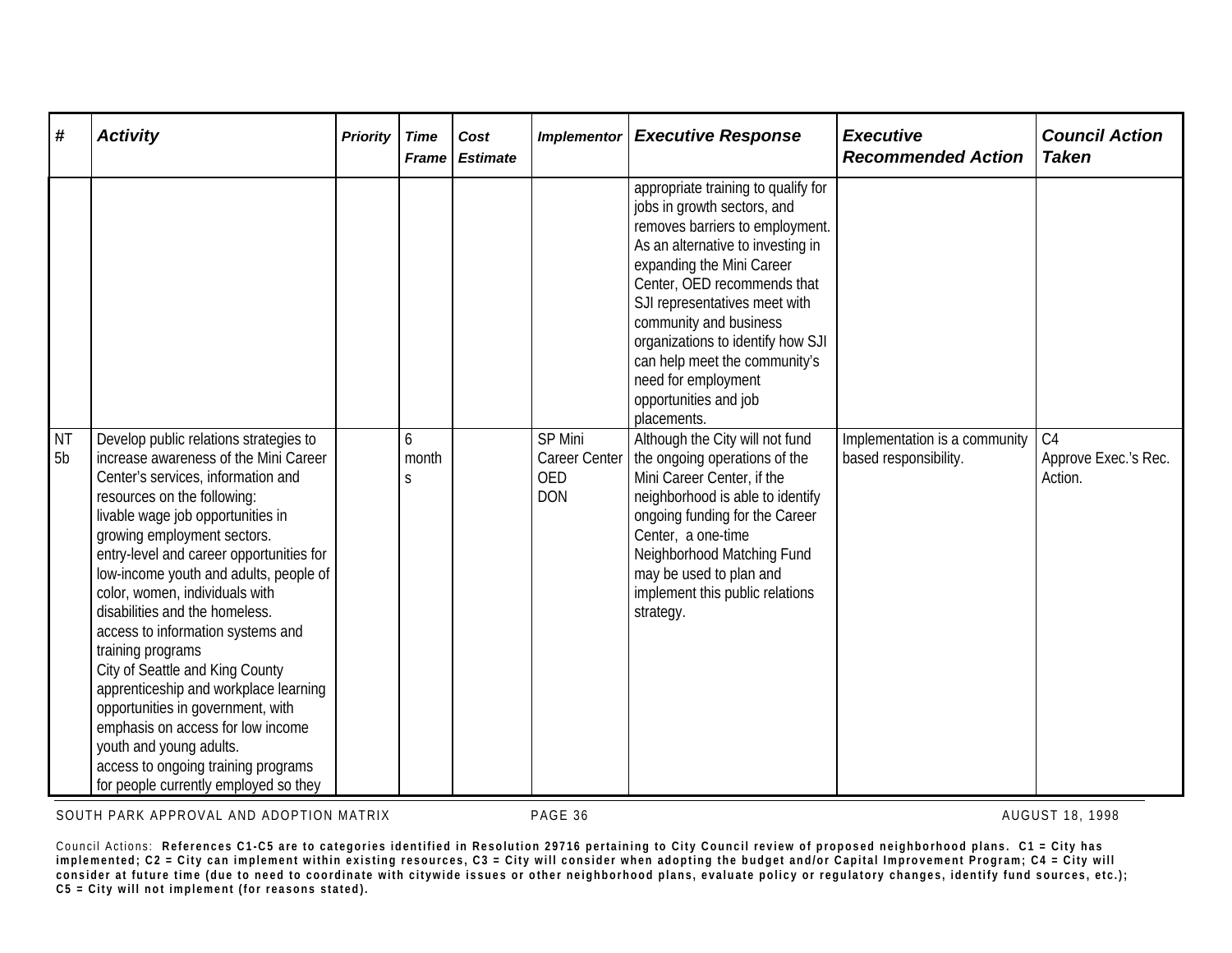| # ا | <b>Activity</b>                                                                                                                                                                         | <b>Priority</b> | Time | Cost<br><b>Frame   Estimate</b> | Implementor | <b>Executive Response</b> | <b>Executive</b><br><b>Recommended Action</b> | <b>Council Action</b><br><b>Taken</b> |
|-----|-----------------------------------------------------------------------------------------------------------------------------------------------------------------------------------------|-----------------|------|---------------------------------|-------------|---------------------------|-----------------------------------------------|---------------------------------------|
|     | may improve the skills for their current<br>jobs or expand their skills into new<br>arenas<br>opportunities for people in training or<br>working to meet their dependent care<br>needs. |                 |      |                                 |             |                           |                                               |                                       |

*ENVIRONMENTAL QUALITY: Implement the ECOSS South Park/Duwamish Area Environmental Program. Decrease amounts of hazardous chemicals used in the area by: 1) identifying hazardous chemicals used at businesses, and 2) conducting research and development of processes that use less hazardous products, and 3) work with businesses on storage, recycling and waste reduction.*

| <b>NT</b> | Provide assistance to businesses on | <b>yr</b> | Approximat | ECOSS      | OED, in partnership with King        | Recommendation has already   | C <sub>4</sub>       |
|-----------|-------------------------------------|-----------|------------|------------|--------------------------------------|------------------------------|----------------------|
| 6a        | how to properly store hazardous     | t0        | ely        | <b>OED</b> | County, secured a Brownfield         | been implemented through     | Approve Exec.'s Rec. |
|           | chemicals.                          | initiate  | \$250,000  |            | Showcase Award from the              | departmental and agency      | Action.              |
|           |                                     |           | per year   |            | <b>Environmental Protection</b>      | initiative.                  |                      |
|           |                                     |           |            |            | Agency. From this award, the         |                              |                      |
|           |                                     |           |            |            | City and County are proposing to     |                              |                      |
|           |                                     |           |            |            | use \$150,000 over two years to      |                              |                      |
|           |                                     |           |            |            | support the Environmental            |                              |                      |
|           |                                     |           |            |            | <b>Extension Service operated by</b> |                              |                      |
|           |                                     |           |            |            | ECOSS to assist businesses in        |                              |                      |
|           |                                     |           |            |            | cleaning up contaminated sites       |                              |                      |
|           |                                     |           |            |            | and reducing wastes. OED is          |                              |                      |
|           |                                     |           |            |            | proposing to budget an               |                              |                      |
|           |                                     |           |            |            | additional \$20,000 for this         |                              |                      |
|           |                                     |           |            |            | program in 1999. King County is      |                              |                      |
|           |                                     |           |            |            | likely to match that amount.         |                              |                      |
|           |                                     |           |            |            | ECOSS will use these funds to        |                              |                      |
|           |                                     |           |            |            | leverage other funding from          |                              |                      |
|           |                                     |           |            |            | other government agencies and        |                              |                      |
|           |                                     |           |            |            | private foundations.                 |                              |                      |
| <b>NT</b> | Craft and implement a comprehensive |           |            |            | <b>ECOSS</b> should contact and      | Project has been implemented | C <sub>4</sub>       |

SOUTH PARK APPROVAL AND ADOPTION MATRIX **Example 2018 1998** PAGE 37 AUGUST 18, 1998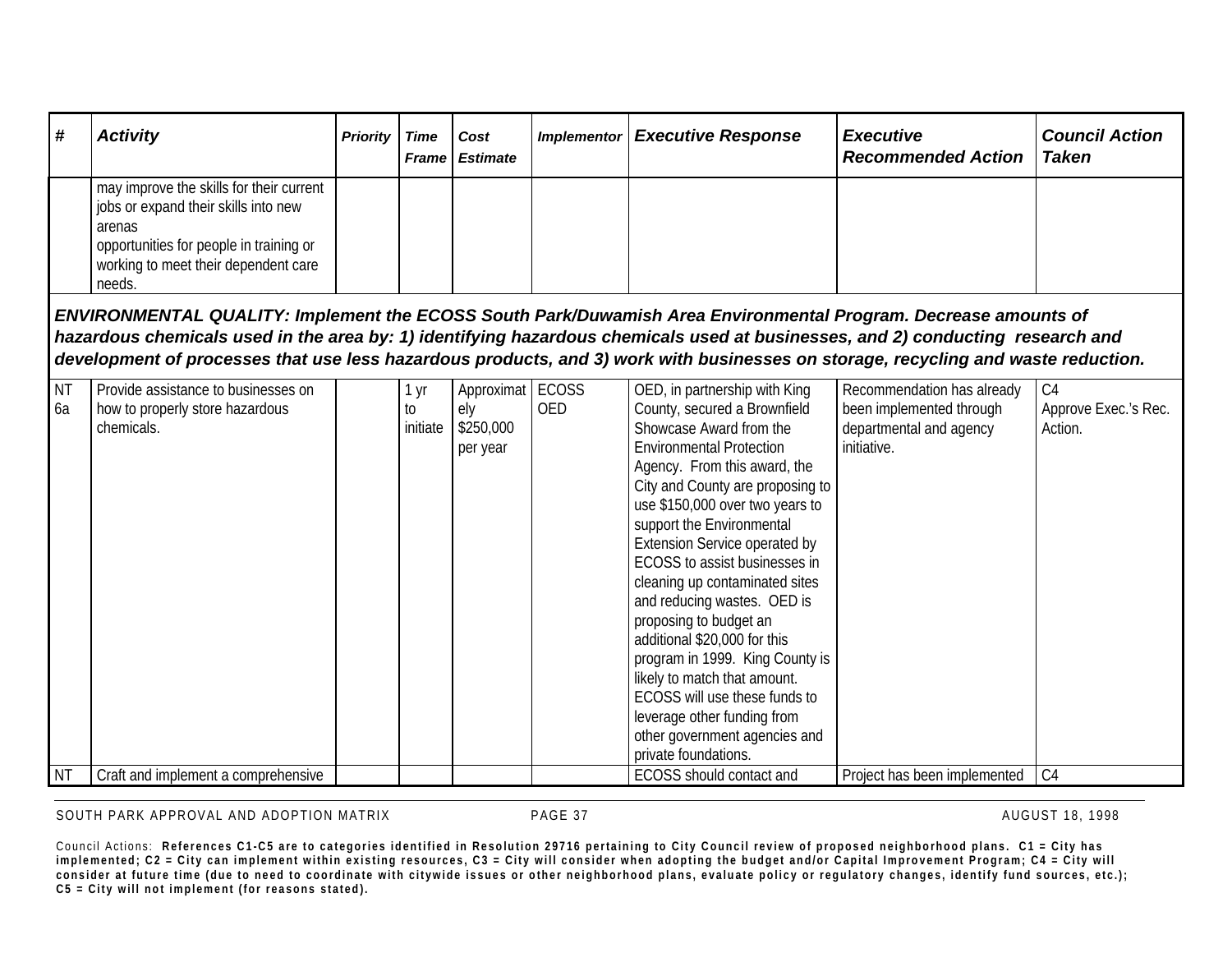| #                           | <b>Activity</b>                                                                                                                                          | <b>Priority</b> | <b>Time</b><br><b>Frame</b>  | Cost<br><b>Estimate</b> | <b>Implementor</b>                                                            | <b>Executive Response</b>                                                                                                                                                                       | <b>Executive</b><br><b>Recommended Action</b>  | <b>Council Action</b><br><b>Taken</b>                                                                     |
|-----------------------------|----------------------------------------------------------------------------------------------------------------------------------------------------------|-----------------|------------------------------|-------------------------|-------------------------------------------------------------------------------|-------------------------------------------------------------------------------------------------------------------------------------------------------------------------------------------------|------------------------------------------------|-----------------------------------------------------------------------------------------------------------|
| 6 <sub>b</sub>              | storm water pollution prevention<br>program.                                                                                                             |                 |                              |                         |                                                                               | explore with other City agencies<br>such as SPU, opportunities to<br>assist with existing storm water<br>pollution programs and other<br>environmental protection<br>programs.<br>See also NT8a | through departmental initiative.               | Approve Exec.'s Rec.<br>Action.                                                                           |
| <b>NT</b><br>6 <sub>C</sub> | Identify methods and deliver<br>information on how businesses can<br>save through recycling and waste<br>reduction.                                      |                 |                              |                         |                                                                               | See NT6a                                                                                                                                                                                        |                                                | C <sub>4</sub><br>Approve Exec.'s Rec.<br>Action.                                                         |
| <b>NT</b><br>6d             | Identify small-medium sized business<br>that have contaminated sites and work<br>to develop clean-up plans that will work<br>for their scale and budget. |                 |                              |                         |                                                                               | See NT6a                                                                                                                                                                                        |                                                | C <sub>4</sub><br>Approve Exec.'s Rec.<br>Action.                                                         |
| <b>NT</b><br>6e             | Use the existing structure of the<br><b>ECOSS Environmental Extension</b><br>Service.                                                                    |                 |                              |                         |                                                                               | See NT6a                                                                                                                                                                                        |                                                | C <sub>4</sub><br>Approve Exec.'s Rec.<br>Action.                                                         |
| <b>NT</b><br>6f             | Obtain funding to hire in-house<br>engineer and additional staff.                                                                                        |                 |                              |                         |                                                                               | See NT6a                                                                                                                                                                                        |                                                | C <sub>4</sub><br>Approve Exec.'s Rec.<br>Action.                                                         |
| <b>NT</b><br>6g             | Work closely with area businesses and<br>community groups for planning and<br>implementation.                                                            |                 |                              |                         |                                                                               | See NT6a                                                                                                                                                                                        |                                                | $\overline{C4}$<br>Approve Exec.'s Rec.<br>Action.                                                        |
|                             | <b>ENVIRONMENTAL QUALITY: Implement environmental health education program.</b>                                                                          |                 |                              |                         |                                                                               |                                                                                                                                                                                                 |                                                |                                                                                                           |
| <b>NT</b><br>7a             | Expand the ECOSS Multi-Cultural<br><b>Household Hazardous Products</b><br>Education program.                                                             |                 | 6<br>month<br>s to 1<br>year |                         | <b>ECOSS</b><br><b>SKCPHD</b><br><b>SEA MAR</b><br>Community<br>Coalition for | The Local Hazardous Waste<br>Management Program, housed<br>at the Health Department, has<br>education resources available to<br>support this proposal. They                                     | Recommendation can and will<br>be implemented. | C <sub>4</sub><br>Approve Exec.'s Rec.<br>Action with the<br>following addition:<br>The City will support |

SOUTH PARK APPROVAL AND ADOPTION MATRIX **PAGE 38** AUGUST 18, 1998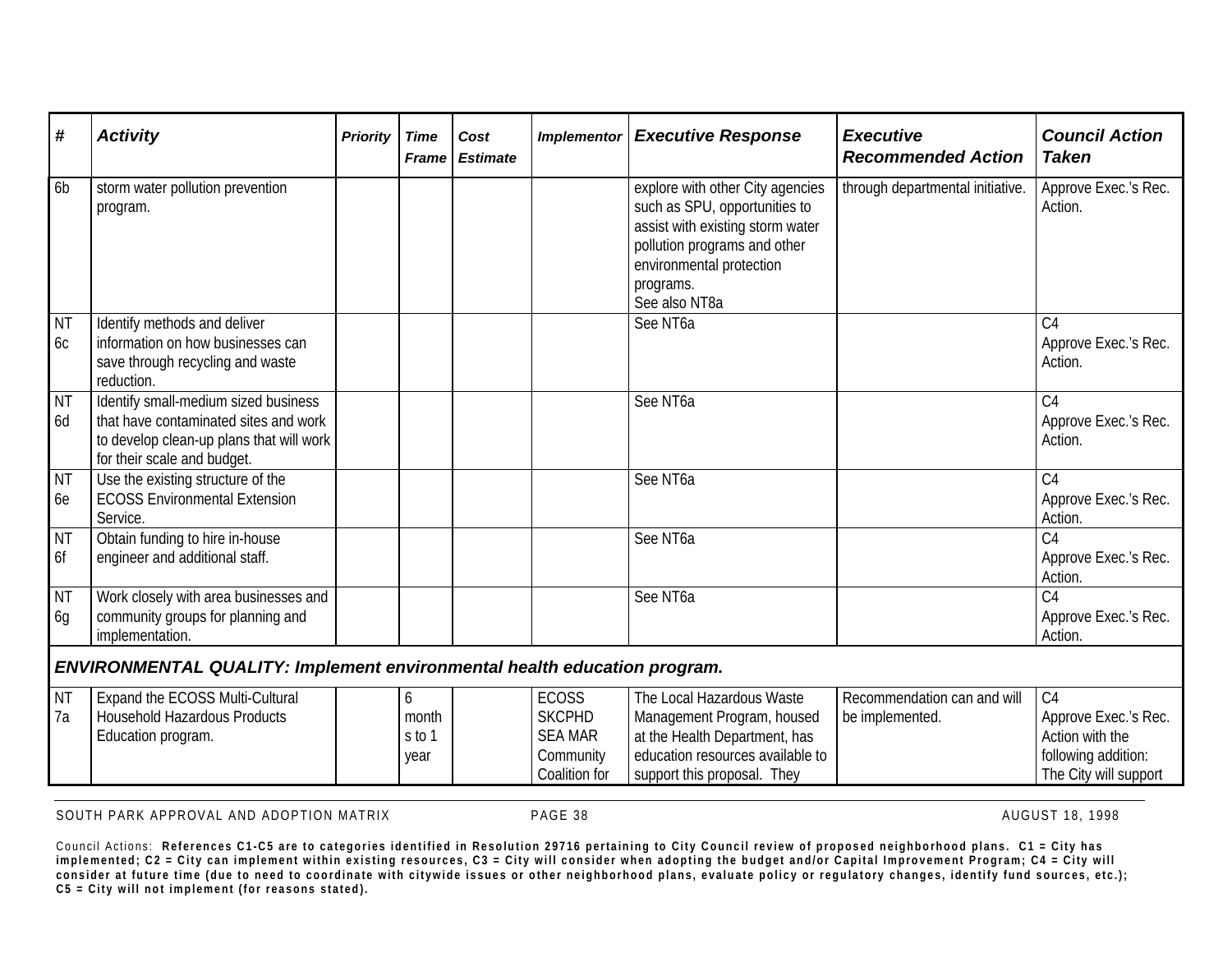| l#                          | <b>Activity</b>                                                                                                                                                                                               | <b>Priority</b> | Time | Cost<br><b>Frame Estimate</b> | <b>Implementor</b>                                                                                         | <b>Executive Response</b>                                                                                                                                                                                                                                                                   | <b>Executive</b><br><b>Recommended Action</b>  | <b>Council Action</b><br><b>Taken</b>             |
|-----------------------------|---------------------------------------------------------------------------------------------------------------------------------------------------------------------------------------------------------------|-----------------|------|-------------------------------|------------------------------------------------------------------------------------------------------------|---------------------------------------------------------------------------------------------------------------------------------------------------------------------------------------------------------------------------------------------------------------------------------------------|------------------------------------------------|---------------------------------------------------|
|                             |                                                                                                                                                                                                               |                 |      |                               | Environmenta<br>Justice                                                                                    | propose including the<br><b>Community Coalition for</b><br>Environmental Justice on this<br>project.                                                                                                                                                                                        |                                                | obtaining funding for<br>this program.            |
| <b>NT</b><br>7 <sub>b</sub> | Work with the Seattle King County<br>Public Health Department, SEA MAR<br>Community Health Center and other<br>organizations to develop appropriate<br>health education curriculum and<br>outreach strategies |                 |      |                               | <b>ECOSS</b><br><b>SKCPHD</b><br><b>SEA MAR</b><br>Community<br>Coalition for<br>Environmenta<br>l Justice | The Health Department can<br>provide technical assistance and<br>health education materials to<br>support this activity.<br>The Community Coalition for<br><b>Environmental Justice is</b><br>recommended as an<br>implementor in this proposal<br>particularly for outreach<br>activities. | Recommendation can and will<br>be implemented. | C <sub>4</sub><br>Approve Exec.'s Rec.<br>Action. |

*ENVIRONMENTAL QUALITY: Work with county, regional, and state agencies to improve programs and management strategies designed to prevent and reduce contamination of street runoff and storm water.*

| NT<br>8a        | Identify specific programs to achieve<br>this. | On-<br>going | Staff time | <b>SPU</b> | SPU currently works with county,   Recommendation may be<br>regional and state agencies, as it   implemented in the future.<br>relates to compliance<br>requirements of their drainage<br>permits. They also | C4<br>Approve Exec.'s Rec.<br>Action. |
|-----------------|------------------------------------------------|--------------|------------|------------|--------------------------------------------------------------------------------------------------------------------------------------------------------------------------------------------------------------|---------------------------------------|
| <b>NT</b><br>8b | Support these identified programs.             | On-<br>going | Staff time | <b>SPU</b> | communicate with these parties<br>on an ongoing basis about<br>surface water quality.                                                                                                                        | ∪4<br>Approve Exec.'s Rec.<br>Action. |

*ENVIRONMENTAL QUALITY: Address the impacts and appropriate mitigating measures for South Park of the SEATAC airport expansion. South Park is the only community within the existing mitigation area that has no study to determine the effects on the community if the third runway is built.*

| $\mathbf{A}$<br>в.<br>' IV . | t and mitigation<br>an impact<br>$\sim$ $\sim$ $\sim$<br>10UC   | vear | \$250,000 | Port of S<br>Seattle | t able to<br>'hel<br>xecutive<br>s not<br>$-40o$ | <b>Exation will not be</b><br>i Recommi | $\sim$ $-$<br>$\mathsf{v}\mathsf{v}$ |
|------------------------------|-----------------------------------------------------------------|------|-----------|----------------------|--------------------------------------------------|-----------------------------------------|--------------------------------------|
| Qа<br>7 G                    | √ for the<br>South<br>similar to<br>Park<br>area<br>ັບເປ∪v '' ∶ |      |           | <b>OIR</b>           | this proposal.<br>The<br>support                 | nted as proposed.<br>implements         | EXEC.'S Rer<br>Approve<br>. S KUL.   |

SOUTH PARK APPROVAL AND ADOPTION MATRIX **PAGE 39** PAGE 39 AUGUST 18, 1998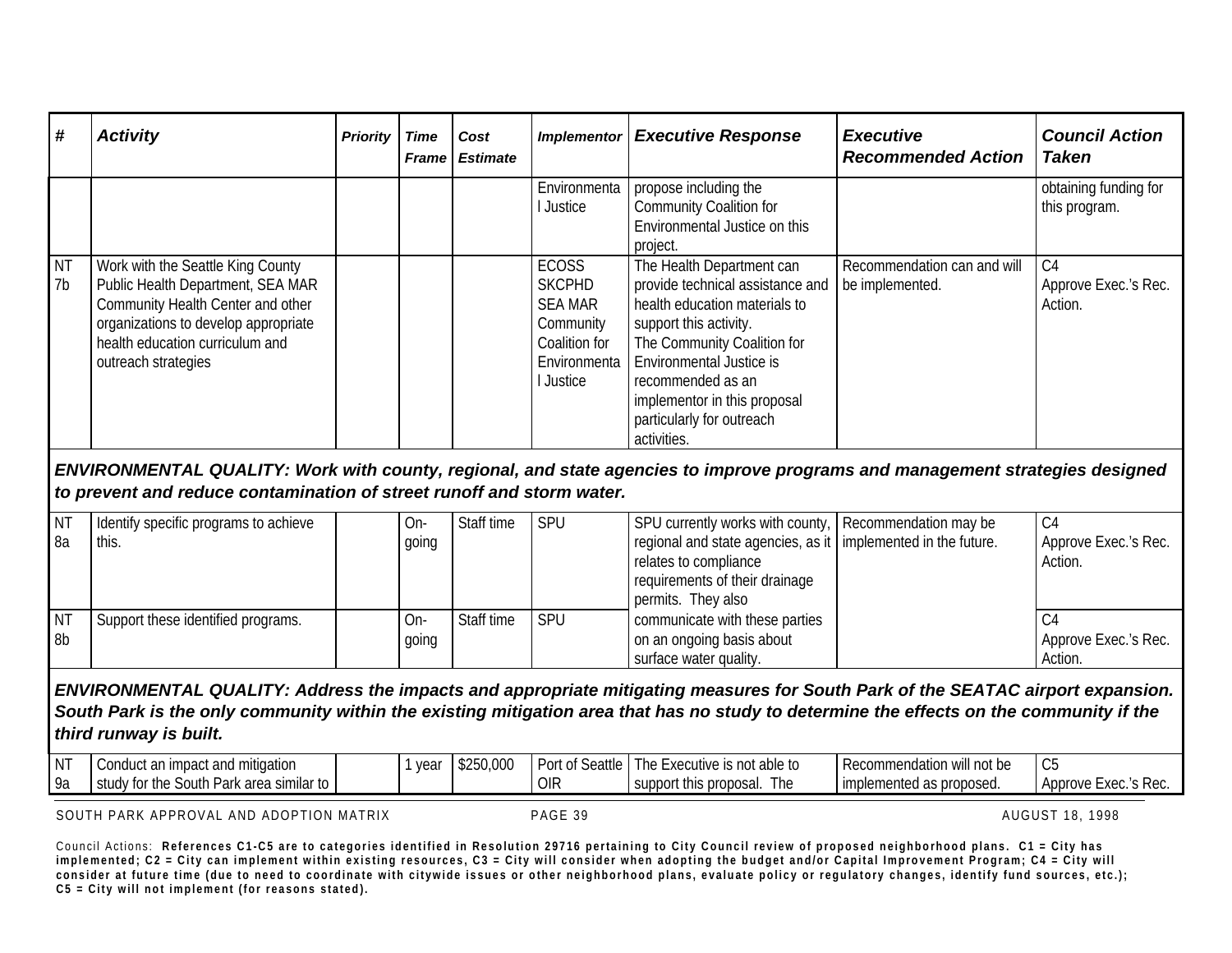| # | <b>Activity</b>                                                                                                                                                                                                                                                                                                                                                                                                                                                                                                                                                                                                                                                                                                                                                                  | <b>Priority</b> | <b>Time</b><br><b>Frame</b> | Cost<br><b>Estimate</b> | <b>Implementor</b>         | <b>Executive Response</b>                                                                                                                                                                                                                                                                                                                                                                                                                                                                                                           | <b>Executive</b><br><b>Recommended Action</b>                                                                                                   | <b>Council Action</b><br><b>Taken</b> |
|---|----------------------------------------------------------------------------------------------------------------------------------------------------------------------------------------------------------------------------------------------------------------------------------------------------------------------------------------------------------------------------------------------------------------------------------------------------------------------------------------------------------------------------------------------------------------------------------------------------------------------------------------------------------------------------------------------------------------------------------------------------------------------------------|-----------------|-----------------------------|-------------------------|----------------------------|-------------------------------------------------------------------------------------------------------------------------------------------------------------------------------------------------------------------------------------------------------------------------------------------------------------------------------------------------------------------------------------------------------------------------------------------------------------------------------------------------------------------------------------|-------------------------------------------------------------------------------------------------------------------------------------------------|---------------------------------------|
|   | the studies for Burien, Des Moines,<br>Federal Way, Tukwila and Normandy<br>Park funded by the State of<br>Washington, and the study for the<br>unincorporated area known as North<br>Highline funded by King County.<br>The areas of study should include:<br>Environmental analysis,<br>Transportation analysis,<br>Socio-economic analysis and equity<br>issues,<br>Noise and vibration analysis,<br>Overflights,<br>Air quality,<br>Property values, uses and ownership<br>tenure,<br>Effects on schools and other<br>community facilities,<br>Social service needs,<br>Government revenue,<br>Community demographic profiles,<br>Income distribution,<br>Effects on school age children and<br>normal family functioning,<br>Psychological factors, and<br>Quality of life. |                 |                             |                         | <b>SPO</b><br><b>SKPHD</b> | environmental analysis for the<br>SeaTac third runway has been<br>completed.<br>However, SeaTac and Boeing<br>Field are both starting Federal<br><b>Aviation Regulations Part 150</b><br>Noise and Land Use<br><b>Compatibility Studies. These</b><br>studies review noise impacts of<br>airports on surrounding<br>communities and determine<br>where mitigation of noise<br>impacts is warranted.<br>The City will monitor these<br>processes to make sure that<br>concerns about airplane noise in<br>South Park are considered. | SPO and OIR will work to make<br>sure that concerns about<br>airplane noise in South Park<br>are considered as part of FAA<br>Part 150 Studies. | Action.                               |

*ENVIRONMENTAL QUALITY: Identify means to help landowners and businesses cleanup soil contamination and other environmental redemption problems associated with the redevelopment or expansion of sites on 14th Avenue South.*

| I NT | agreed<br>uonsent r<br>чањ.             |       | $\mathsf{f}$ time<br><b>Juli</b> | <b>OED</b> | $\sim$<br>County'<br>^ ال∪<br>. де<br>- Udi | $\sim$<br>$h^{\alpha}$<br>ueady beer.<br>s proposal ha<br>all ! | .                                            |
|------|-----------------------------------------|-------|----------------------------------|------------|---------------------------------------------|-----------------------------------------------------------------|----------------------------------------------|
| 10a  | the Model "<br>orders<br>authorize<br>- | month |                                  |            | Strategy<br>ownfield<br><b>Juwamir</b>      | departmental<br>implemer                                        | -Rec<br>100 <sup>o</sup><br>Approve<br>XEL.S |

SOUTH PARK APPROVAL AND ADOPTION MATRIX **PAGE 40** PAGE 40 AUGUST 18, 1998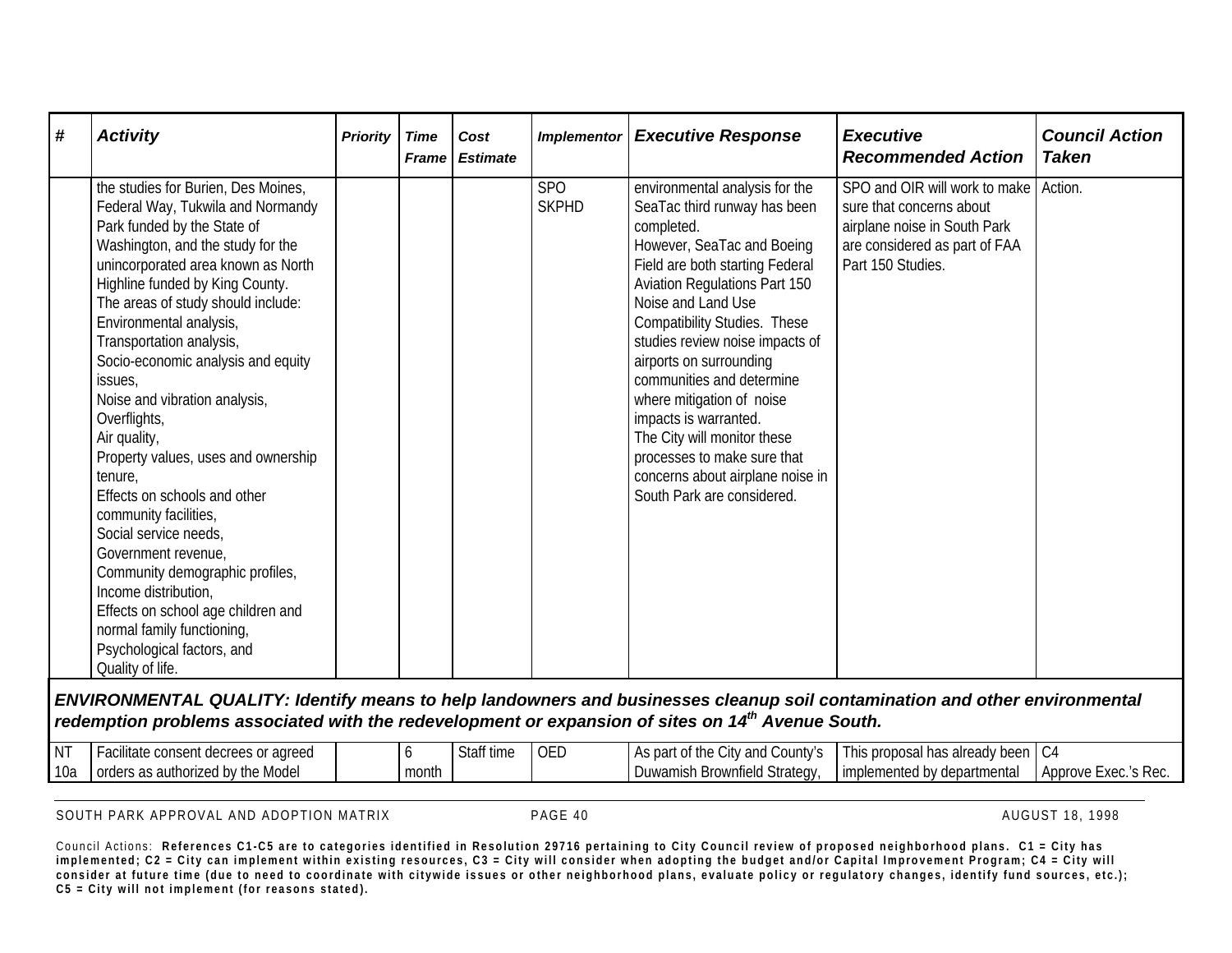| #                            | <b>Activity</b>                                                   | <b>Priority</b> | <b>Time</b><br><b>Frame</b>  | Cost<br><b>Estimate</b> | <b>Implementor</b>       | <b>Executive Response</b>                                                                                                                                                                                                                                                                                                                                                                                                                                                                                                                                         | <b>Executive</b><br><b>Recommended Action</b>   | <b>Council Action</b><br><b>Taken</b>                                                                                                                                                                                                                                                      |
|------------------------------|-------------------------------------------------------------------|-----------------|------------------------------|-------------------------|--------------------------|-------------------------------------------------------------------------------------------------------------------------------------------------------------------------------------------------------------------------------------------------------------------------------------------------------------------------------------------------------------------------------------------------------------------------------------------------------------------------------------------------------------------------------------------------------------------|-------------------------------------------------|--------------------------------------------------------------------------------------------------------------------------------------------------------------------------------------------------------------------------------------------------------------------------------------------|
|                              | Toxic Control act.                                                |                 | s to 1<br>year               |                         |                          | OED is currently exploring with<br>Department of Ecology and the<br><b>State Attorney General's office</b><br>opportunities for developing<br>model agreements and guidance<br>documents for area-wide<br>consent decrees and agreed<br>orders.<br>OED will continue to evaluate<br>the feasibility of area-wide<br>cleanup agreements and<br>quidance documents. ECOSS<br>can assist businesses seeking<br>such agreements.                                                                                                                                      | initiative.                                     | Action.                                                                                                                                                                                                                                                                                    |
| <b>NT</b><br>10 <sub>b</sub> | Identify and inventory polluted sites<br>along 14th Avenue South. |                 | 6<br>month<br>s to 1<br>year | \$20,000                | <b>OED</b><br>Consultant | A record of known contaminated<br>sites is maintained by the State<br>Department of Ecology.<br>Identifying additional sites will<br>require the agreement of<br>property owners to do phase 1<br>environmental assessments of<br>their properties.<br>The City's Brownfield Strategy<br>has been to assist property<br>owners and businesses to do<br>cleanup assessments by making<br>it less costly and time consuming<br>to do so through systemic<br>improvements. The City does<br>not pay directly for<br>environmental assessment of<br>private property. | Project will not be implemented<br>as proposed. | C <sub>5</sub><br>Approve Exec.'s Rec.<br>Action regarding the<br>identification of<br>additional<br>contaminated sites, in<br>addition:<br>C <sub>2</sub><br>The City will provide<br>the State Department<br>of Ecology Inventory<br>of known<br>contaminated sites to<br>the community. |

SOUTH PARK APPROVAL AND ADOPTION MATRIX **PAGE 41** PAGE 41 AUGUST 18, 1998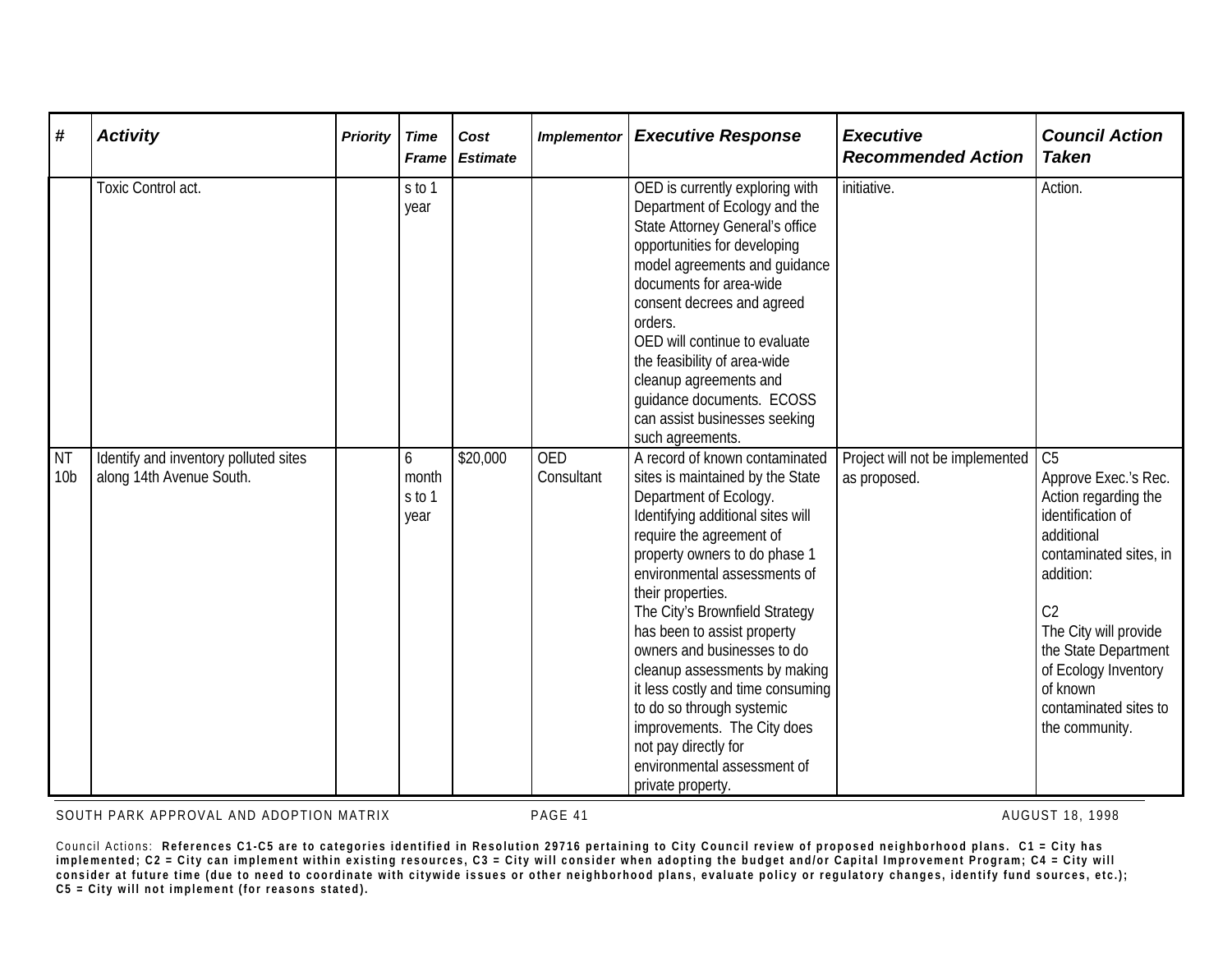| #                            | <b>Activity</b>                                                             | <b>Priority</b> | <b>Time</b><br><b>Frame</b> | Cost<br><b>Estimate</b> | <b>Implementor</b> | <b>Executive Response</b>                                                                                                                                                                                                                                                                                                                                                                                                                                                                                                                                                                                                                                                                                                                                                                                                                                                                                                                      | <b>Executive</b><br><b>Recommended Action</b>       | <b>Council Action</b><br><b>Taken</b>  |
|------------------------------|-----------------------------------------------------------------------------|-----------------|-----------------------------|-------------------------|--------------------|------------------------------------------------------------------------------------------------------------------------------------------------------------------------------------------------------------------------------------------------------------------------------------------------------------------------------------------------------------------------------------------------------------------------------------------------------------------------------------------------------------------------------------------------------------------------------------------------------------------------------------------------------------------------------------------------------------------------------------------------------------------------------------------------------------------------------------------------------------------------------------------------------------------------------------------------|-----------------------------------------------------|----------------------------------------|
|                              |                                                                             |                 |                             |                         |                    | Federal Grant assistance may<br>become available next year for<br>capitalizing revolving loan funds<br>to pay for site assessments and<br>cleanup. Also, EPA will loan a<br>staff person for two years to the<br>City/County's Brownfield<br>Showcase programs and will be<br>available to assist in identifying<br>funding sources for assessment<br>and cleanup.<br>To assist such an inventory, the<br>City will have available a GIS<br>database on well data,<br>groundwater flows, historical<br>land uses, and other<br>environmental information<br>essential to identifying polluted<br>sites.<br>The GIS information may be<br>made available to property<br>owners and their consultants<br>seeking to identify pollution on<br>their property.<br>OED will coordinate with ECOSS<br>and King County to identify<br>grants that could be used to<br>identify, assess and inventory<br>contaminated properties along<br>14th Avenue. |                                                     |                                        |
| <b>NT</b><br>10 <sub>c</sub> | Identify federal or other grant sources<br>that might fund cleanup actions. |                 | 6<br>month                  | Staff time              | <b>OED</b>         | The City of Seattle and King<br>County recently received a                                                                                                                                                                                                                                                                                                                                                                                                                                                                                                                                                                                                                                                                                                                                                                                                                                                                                     | This recommendation has<br>already been implemented | C <sub>4</sub><br>Approve Exec.'s Rec. |

SOUTH PARK APPROVAL AND ADOPTION MATRIX **PAGE 42** PAGE 42 AUGUST 18, 1998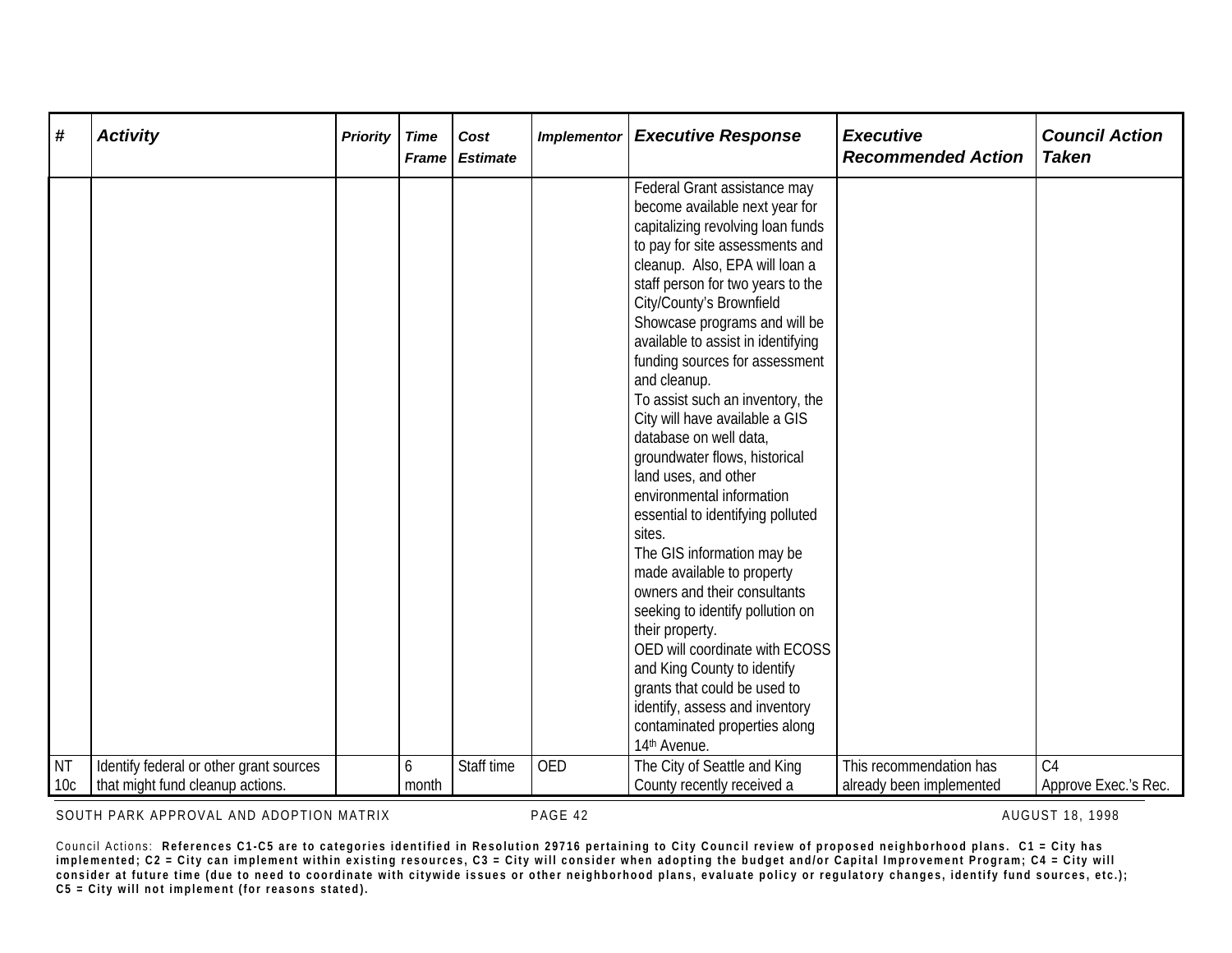| #                | <b>Activity</b>                                                               | <b>Priority</b> | <b>Time</b><br><b>Frame</b> | Cost<br><b>Estimate</b> | <b>Implementor</b>                                       | <b>Executive Response</b>                                                                                                                                                                                                                                                                                                                                                                                                                                                                                                                                                                      | <b>Executive</b><br><b>Recommended Action</b>                                      | <b>Council Action</b><br><b>Taken</b>             |
|------------------|-------------------------------------------------------------------------------|-----------------|-----------------------------|-------------------------|----------------------------------------------------------|------------------------------------------------------------------------------------------------------------------------------------------------------------------------------------------------------------------------------------------------------------------------------------------------------------------------------------------------------------------------------------------------------------------------------------------------------------------------------------------------------------------------------------------------------------------------------------------------|------------------------------------------------------------------------------------|---------------------------------------------------|
|                  |                                                                               |                 | s to 1<br>year              |                         |                                                          | \$200,000 Brownfield Showcase<br><b>Community Award Grant from</b><br>the Environmental Protection<br>Agency. These funds will be<br>used to advance the City and<br>County's joint Duwamish<br>brownfield strategy which has<br>received federal, state and local<br>funding in the past. The City is<br>also seeking a federal Economic<br>Development Initiative Grant to<br>pay for cleanup of the proposed<br>Rainier Valley Square II project.<br>OED will continue to explore<br>grant opportunities to support<br>cleanup of contaminated<br>industrial lands known as<br>brownfields. | through Departmental initiative.                                                   | Action.                                           |
| <b>NT</b><br>10d | Issue exempt facility industrial revenue<br>bonds to finance cleanup actions. |                 | 1 to 2<br>years             | Staff time              | <b>OED</b><br>(Industrial<br>Development<br>Corporation) | Industrial Revenue Bonds are<br>available to qualified businesses,<br>generally manufacturing<br>companies, that can also meet<br>financial and regulatory<br>requirements of the program as<br>set by state and federal law.<br>Bonds in Seattle can be issued<br>through the Industrial<br>Development Corporation of the<br>City of Seattle. OED manages<br>the Corporation.<br>To be a cost effective source of<br>funds, an IRB must be in the                                                                                                                                            | Recommendation has already<br>been implemented through<br>Departmental initiative. | C <sub>4</sub><br>Approve Exec.'s Rec.<br>Action. |

SOUTH PARK APPROVAL AND ADOPTION MATRIX **PAGE 43** PAGE 43 AUGUST 18, 1998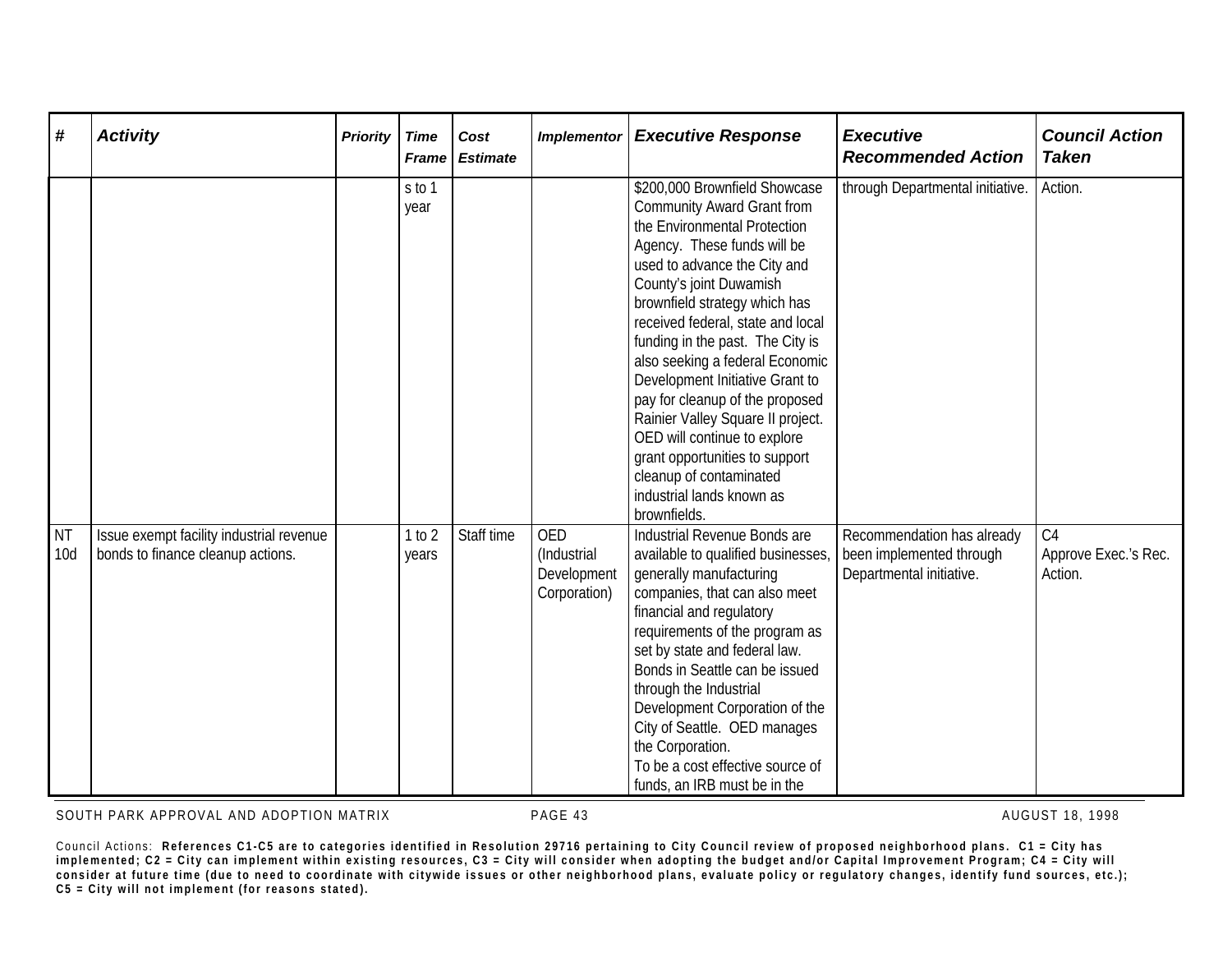| #                | <b>Activity</b>                                                                                                                                                                                                            | <b>Priority</b> | <b>Time</b><br><b>Frame</b> | Cost<br><b>Estimate</b> | <b>Implementor</b> | <b>Executive Response</b>                                                                                                                                                                                                                                                                                                                                                                                                                                                                                   | <b>Executive</b><br><b>Recommended Action</b>                                                        | <b>Council Action</b><br><b>Taken</b>             |
|------------------|----------------------------------------------------------------------------------------------------------------------------------------------------------------------------------------------------------------------------|-----------------|-----------------------------|-------------------------|--------------------|-------------------------------------------------------------------------------------------------------------------------------------------------------------------------------------------------------------------------------------------------------------------------------------------------------------------------------------------------------------------------------------------------------------------------------------------------------------------------------------------------------------|------------------------------------------------------------------------------------------------------|---------------------------------------------------|
|                  |                                                                                                                                                                                                                            |                 |                             |                         |                    | range of at least \$1,000,000.<br>Cleanup of contamination is an<br>allowable expense as part of a<br>project that meets qualifications<br>of the IRB. OED is making the<br>industrial, financial and real<br>estate business communities<br>more aware of Seattle's IRB<br>program.<br>OED will continue to market the<br>IRB program to the business<br>community and will meet with<br>any prospective business<br>interested in using the IRB for<br>qualified projects.                                |                                                                                                      |                                                   |
|                  | Improving the method for keeping truck traffic off residential streets                                                                                                                                                     |                 |                             |                         |                    |                                                                                                                                                                                                                                                                                                                                                                                                                                                                                                             |                                                                                                      |                                                   |
| <b>NT</b><br>11a | Reclassify 7th Avenue South and 8th<br>Avenue South between South<br><b>Cloverdale Street and South Director</b><br>Street to non-arterial status. See<br>Figure 4 in the High Priority Activities<br>Element of the Plan. |                 | 1 year                      | Staff time              | <b>SEATRAN</b>     | To cut down on the volumes of<br>truck traffic along this street,<br>SEATRAN worked with the<br>County for the closure of the<br>Trenton Street off-ramp.<br>We see potential issues with the<br>suggested street reclassification.<br>Our biggest concern is that a<br>reclassification 1) would not<br>preclude truck traffic headed<br>to/from local businesses from<br>being able to use this street and<br>2) removing this street as the<br>clear route through the<br>neighborhood could cause truck | Recommendations will be<br>considered in the future in<br>order to further refine<br>recommendation. | C <sub>4</sub><br>Approve Exec.'s Rec.<br>Action. |

SOUTH PARK APPROVAL AND ADOPTION MATRIX **PAGE 44** PAGE 44 AUGUST 18, 1998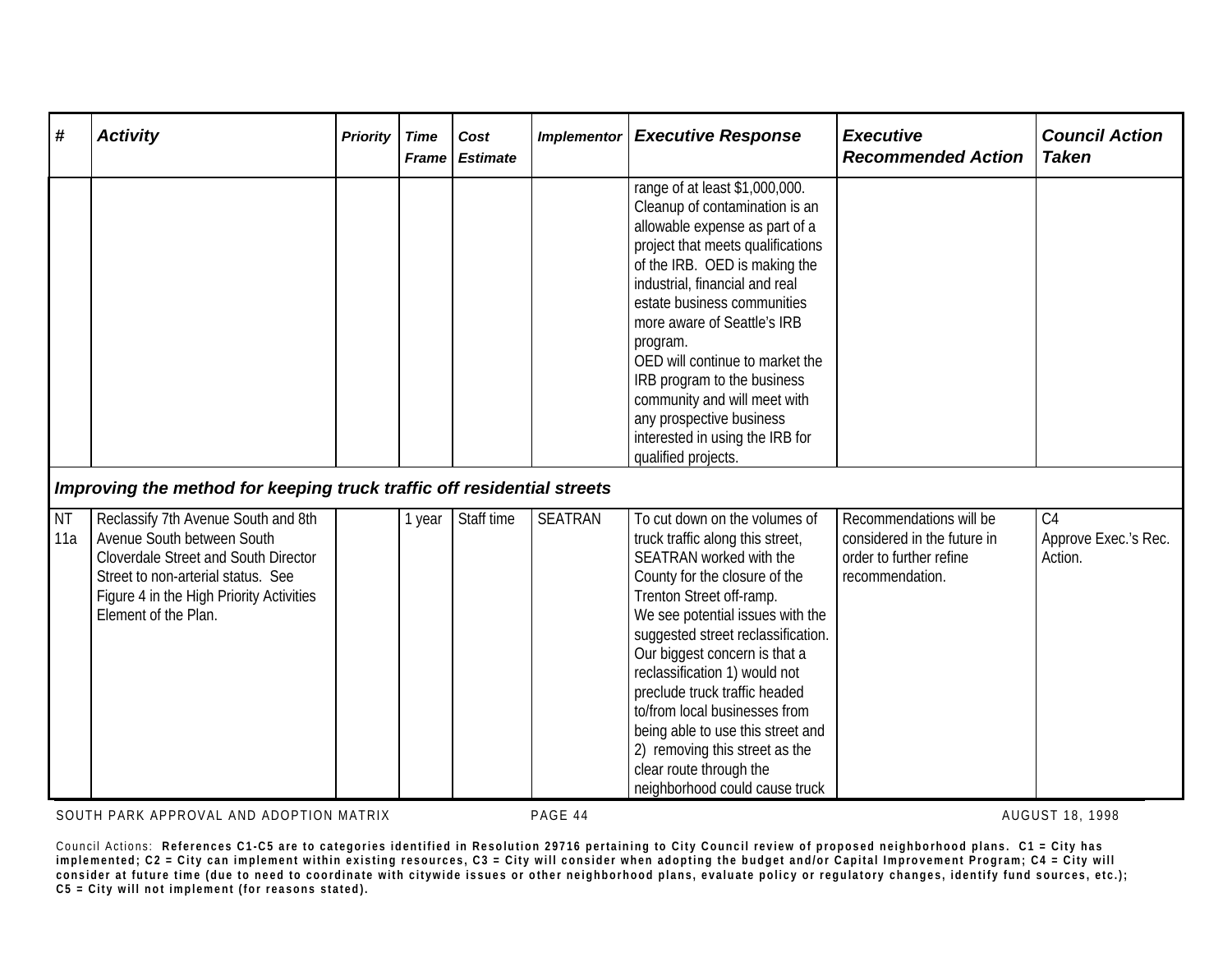| #                            | <b>Activity</b>                                                                                                                                                                                                   | <b>Priority</b> | <b>Time</b><br><b>Frame</b>  | Cost<br><b>Estimate</b>          | <b>Implementor</b> | <b>Executive Response</b>                                                                                                                                                                                                                                                                                                                                                            | <b>Executive</b><br><b>Recommended Action</b> | <b>Council Action</b><br><b>Taken</b>                                                                                                                                                                                                                                                                                                                                                                                                                                                                                                                     |
|------------------------------|-------------------------------------------------------------------------------------------------------------------------------------------------------------------------------------------------------------------|-----------------|------------------------------|----------------------------------|--------------------|--------------------------------------------------------------------------------------------------------------------------------------------------------------------------------------------------------------------------------------------------------------------------------------------------------------------------------------------------------------------------------------|-----------------------------------------------|-----------------------------------------------------------------------------------------------------------------------------------------------------------------------------------------------------------------------------------------------------------------------------------------------------------------------------------------------------------------------------------------------------------------------------------------------------------------------------------------------------------------------------------------------------------|
|                              |                                                                                                                                                                                                                   |                 |                              |                                  |                    | or other traffic seeking a way<br>through this area to disperse<br>onto other nearby neighborhood<br>streets.<br>SEATRAN will work with the<br>community to explore the<br>practicality of pursuing<br>reclassification of this street.                                                                                                                                              |                                               |                                                                                                                                                                                                                                                                                                                                                                                                                                                                                                                                                           |
| <b>NT</b><br>11 <sub>b</sub> | Provide a traffic circle to keep large<br>commercial trucks off residential<br>streets at 8th Avenue South at South<br>Director Street. (See Figure 4 in the<br>High Priority Activities Element of the<br>Plan.) |                 | 6<br>month<br>s to 1<br>year | Landscape<br>d circle:<br>\$4000 | <b>SEATRAN</b>     | SEATRAN has looked at this<br>arterial location a number of<br>times in an effort to find a way to<br>calm traffic through here and<br>deal with the issue of trucks<br>turning around in the<br>intersection. In this work,<br>however, we have not found a<br>solution that would improve<br>conditions here without creating<br>other, possibly more serious,<br>safety problems. | Recommendations will not be<br>implemented.   | C <sub>4</sub><br>1. SEATRAN will<br>share traffic collision<br>data for this location<br>with the neighborhood<br>planning group.<br>2. SEATRAN will<br>prepare concept plans<br>and a cost estimate for<br>added improvements<br>to the 8th Ave. S./S.<br>Director street<br>intersection. This<br>would include<br>installation of curbs,<br>drainage and street<br>trees. A funding<br>source for these<br>improvements has not<br>been identified yet.<br>3. A street name sign<br>will be installed at the<br>intersection of 8th<br>Ave. S. and S. |

SOUTH PARK APPROVAL AND ADOPTION MATRIX **PAGE 45** PAGE 45 AUGUST 18, 1998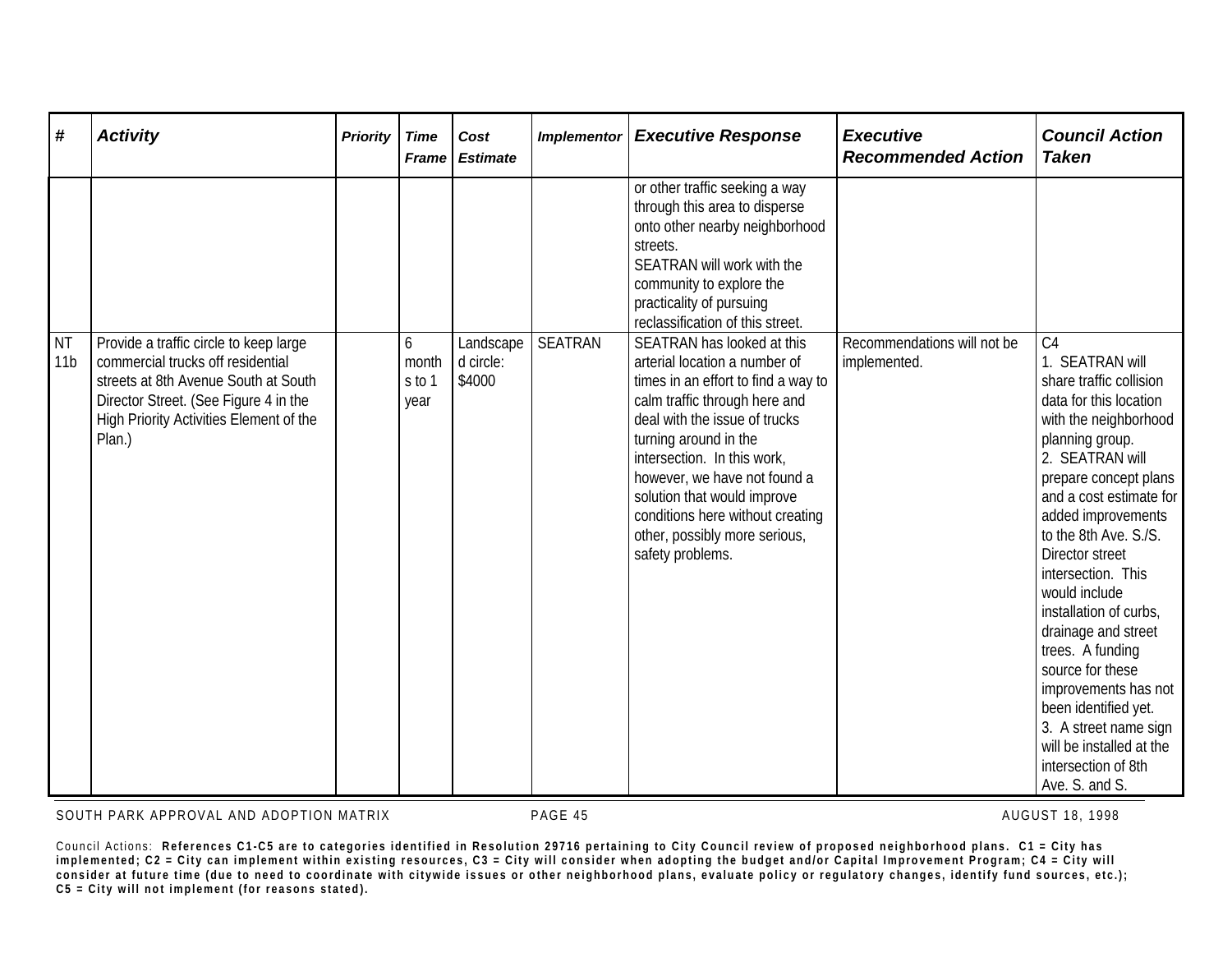| #                | <b>Activity</b>                                                                                                                                                                                                                                                                                                    | <b>Priority</b> | <b>Time</b><br><b>Frame</b>  | Cost<br><b>Estimate</b>          | <b>Implementor</b>          | <b>Executive Response</b>                                                                                                                                                                                                                                                                           | <b>Executive</b><br><b>Recommended Action</b>                                                                                                                                                                                   | <b>Council Action</b><br><b>Taken</b>                                                                                                                                                                                                                                                                                                                                                                                                                                                                                    |
|------------------|--------------------------------------------------------------------------------------------------------------------------------------------------------------------------------------------------------------------------------------------------------------------------------------------------------------------|-----------------|------------------------------|----------------------------------|-----------------------------|-----------------------------------------------------------------------------------------------------------------------------------------------------------------------------------------------------------------------------------------------------------------------------------------------------|---------------------------------------------------------------------------------------------------------------------------------------------------------------------------------------------------------------------------------|--------------------------------------------------------------------------------------------------------------------------------------------------------------------------------------------------------------------------------------------------------------------------------------------------------------------------------------------------------------------------------------------------------------------------------------------------------------------------------------------------------------------------|
|                  |                                                                                                                                                                                                                                                                                                                    |                 |                              |                                  |                             |                                                                                                                                                                                                                                                                                                     |                                                                                                                                                                                                                                 | Director Street,<br>4. SEATRAN will<br>review the design and<br>safety of the 8th Ave.<br>S./S. Henderson<br>Street intersection<br>which is a marked<br>school crossing for<br><b>Concord Elementary</b><br>School,<br>5. SEATRAN will<br>review the traffic flow<br>and safety along S.<br><b>Director Street</b><br>between 5th and 8th<br>Ave. S. to determine if<br>there is a "cut-through"<br>problem along this<br>street,<br>6. SEATRAN will<br>complete items 1-5 by<br>the end of the second<br>quarter 1999. |
| <b>NT</b><br>11c | Replace existing chicane at 4th<br>Avenue South and South Barton Street<br>with a traffic island. The chicane<br>configuration does not work in South<br>Park since truck drivers just drive over<br>them. As per ordinance #8308121169.<br>(See Figure 4 in the High Priority<br>Activities Element of the Plan.) |                 | 6<br>month<br>s to 1<br>year | Landscape<br>d circle:<br>\$4000 | Neighbors<br><b>SEATRAN</b> | A traffic island/circle may not<br>have any different effect/be any<br>more effective than the chicane<br>already in place.<br>Trees and landscaping which<br>would make the chicane difficult<br>to drive over and around are<br>potentially a more effective<br>means of preventing truck traffic | Recommendation will not be<br>implemented as proposed.<br>The neighborhood matching<br>fund can be a good source of<br>plantings for this chicane. The<br>neighborhood must take the<br>next steps to initiate this<br>project. | C <sub>4</sub><br>Approve Exec.'s Rec.<br>Action.                                                                                                                                                                                                                                                                                                                                                                                                                                                                        |

SOUTH PARK APPROVAL AND ADOPTION MATRIX **PAGE 46** PAGE 46 AUGUST 18, 1998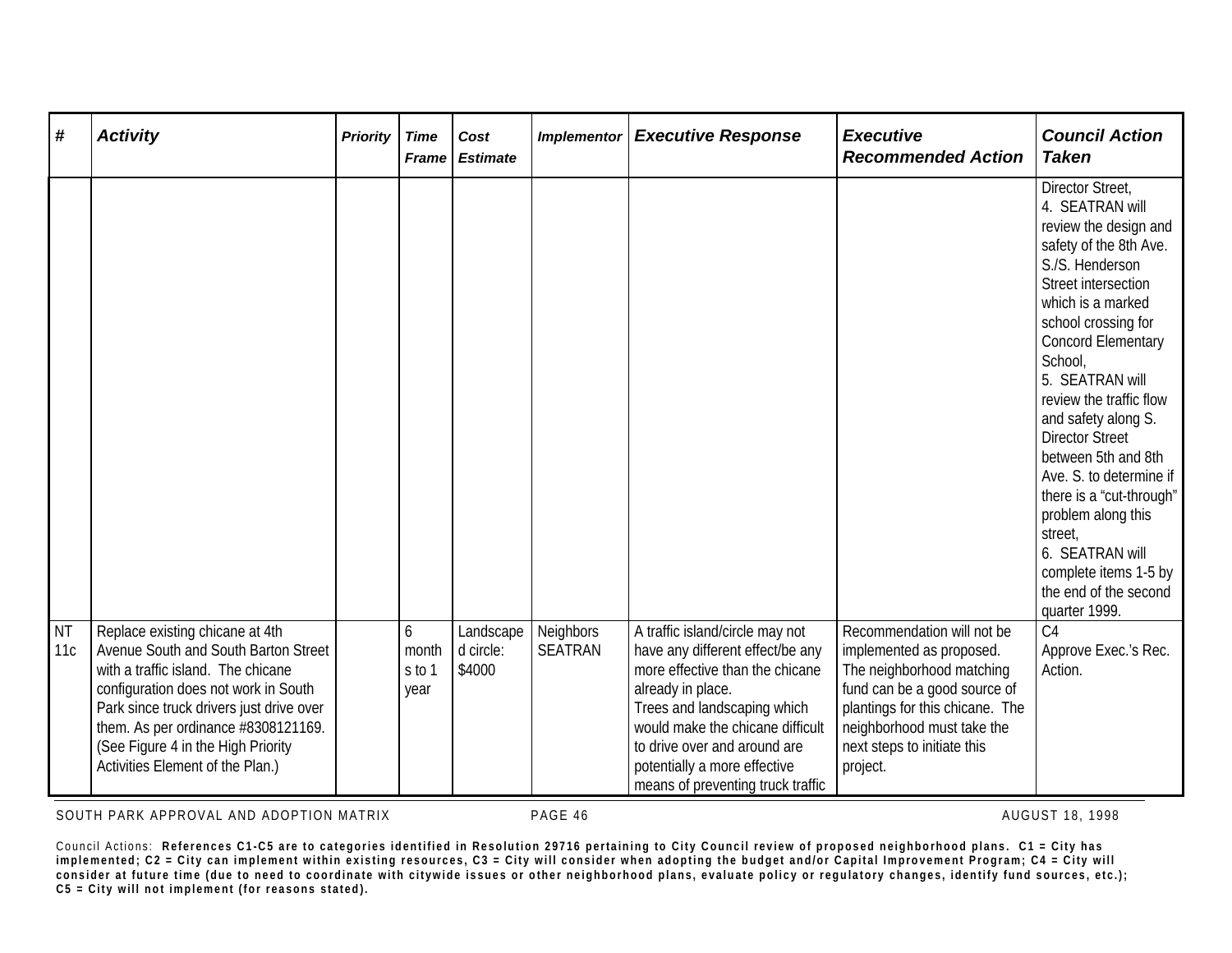| # ا              | <b>Activity</b>                                                                                                                                                                                                  | <b>Priority</b> | Time | Cost<br><b>Frame Estimate</b> | <b>Implementor</b> | <b>Executive Response</b>                                                                                                                             | <b>Executive</b><br><b>Recommended Action</b>   | <b>Council Action</b><br><b>Taken</b> |
|------------------|------------------------------------------------------------------------------------------------------------------------------------------------------------------------------------------------------------------|-----------------|------|-------------------------------|--------------------|-------------------------------------------------------------------------------------------------------------------------------------------------------|-------------------------------------------------|---------------------------------------|
|                  |                                                                                                                                                                                                                  |                 |      |                               |                    | from passing through this area.<br>A neighborhood sponsor will be<br>needed to maintain the trees and<br>landscaping.                                 |                                                 |                                       |
| <b>NT</b><br>11d | Concentrate efficient freight and goods<br>movement on 14th Avenue South,<br>South Cloverdale Street and 8th<br>Avenue North (North of South<br>Cloverdale Street.), on these streets<br>and only these streets. |                 | year | Staff time                    | SEATRAN            | SEATRAN plans, this year, to<br>install truck route signs that will<br>direct truck traffic onto 14th<br>Avenue South and South<br>Cloverdale Street. | Recommendations can and will<br>be implemented. | C4<br>Approve Exec.'s Rec.<br>Action. |

*Continue development within South Park of the City wide system of urban trails that includes walks, bikeways, bike routes, bike lanes, shoulders, multi-use trails, and pedestrian paths. Connect South Park by bicycle and/or pedestrian facilities to adjacent areas and nearby public amenities including Georgetown, Dominic's Center and White Center. Provide and maintain direct, continuous bicycle routes, and make all appropriate streets bicycle-friendly. Accelerate development of bike facilities in, around, and between urban centers, urban villages, and other key locations.*

| <b>NT</b> | Evaluate the potential use of public  | On-   | <b>SEATRAN</b> | A current priority in expansion of | Recommendation can and will | C <sub>4</sub>       |
|-----------|---------------------------------------|-------|----------------|------------------------------------|-----------------------------|----------------------|
| 12a       | lands, such as street rights-of-way,  | going |                | the city bicycling system in the   | be implemented.             | Approve Exec.'s Rec. |
|           | abandoned railroad rights-of-way, and |       |                | South Park area is the             |                             | Action.              |
|           | utility corridors, for expanding the  |       |                | completion of the Duwamish         |                             |                      |
|           | urban trail system.                   |       |                | Bike Trail - that will provide a   |                             |                      |
|           |                                       |       |                | continuous cycling connection      |                             |                      |
|           |                                       |       |                | through South Park, from the       |                             |                      |
|           |                                       |       |                | County to Alki.                    |                             |                      |
|           |                                       |       |                | SEATRAN hopes that the trail       |                             |                      |
|           |                                       |       |                | will be made fully continuous      |                             |                      |
|           |                                       |       |                | within the next two years with     |                             |                      |
|           |                                       |       |                | several short projects filling in  |                             |                      |
|           |                                       |       |                | missing links along the            |                             |                      |
|           |                                       |       |                | Duwamish route. These links        |                             |                      |
|           |                                       |       |                | are located along West Marginal    |                             |                      |

SOUTH PARK APPROVAL AND ADOPTION MATRIX **PAGE 47** PAGE 47 AUGUST 18, 1998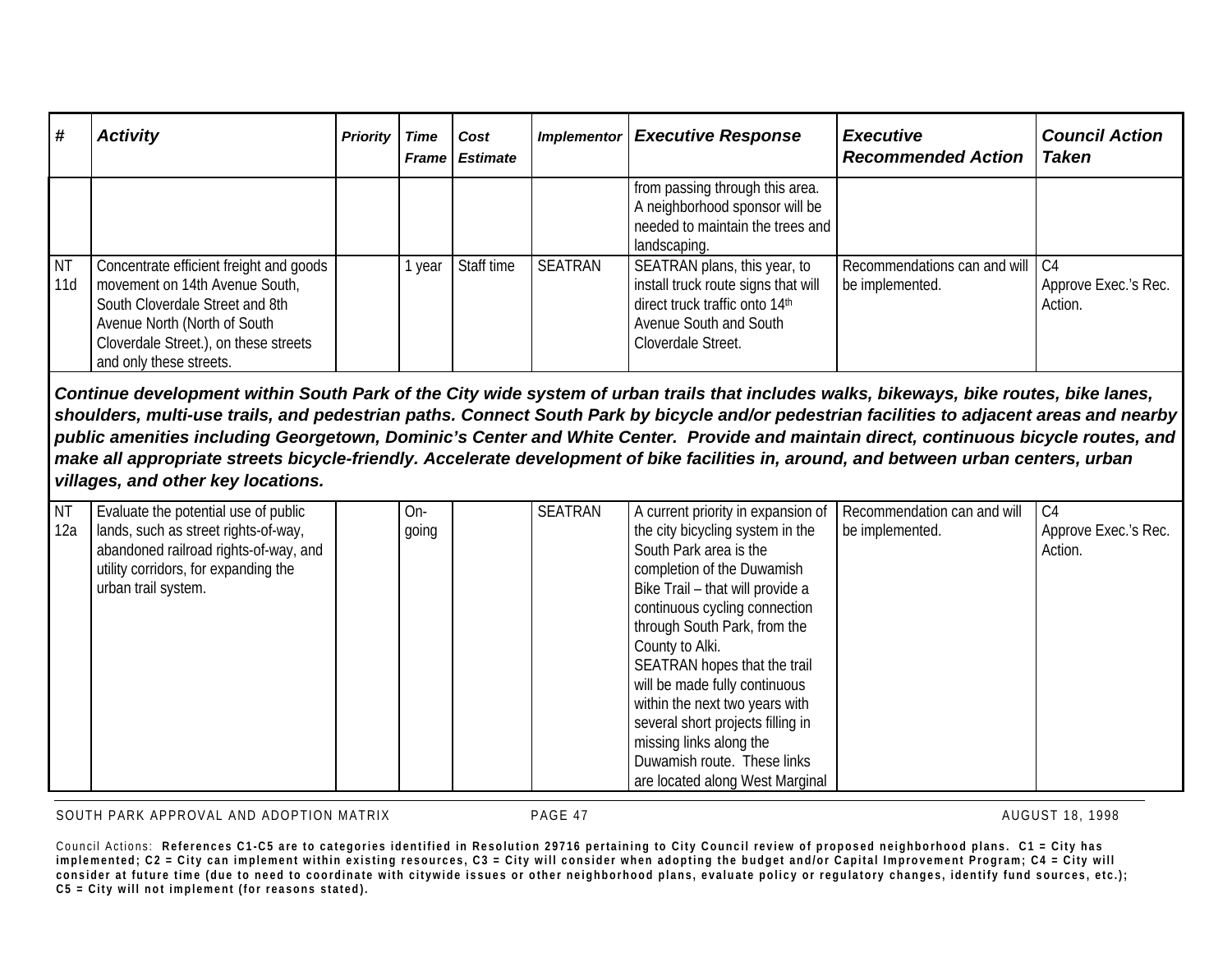| #                            | <b>Activity</b>                                                                                                                                                                                                                                                                                                                                                                                                                                                                                                                                                                                                                                                                          | <b>Priority</b> | <b>Time</b><br><b>Frame</b> | Cost<br><b>Estimate</b>                                                                     | <b>Implementor</b>             | <b>Executive Response</b>                                                                                                                                                                                                                    | <b>Executive</b><br><b>Recommended Action</b>                              | <b>Council Action</b><br><b>Taken</b>             |
|------------------------------|------------------------------------------------------------------------------------------------------------------------------------------------------------------------------------------------------------------------------------------------------------------------------------------------------------------------------------------------------------------------------------------------------------------------------------------------------------------------------------------------------------------------------------------------------------------------------------------------------------------------------------------------------------------------------------------|-----------------|-----------------------------|---------------------------------------------------------------------------------------------|--------------------------------|----------------------------------------------------------------------------------------------------------------------------------------------------------------------------------------------------------------------------------------------|----------------------------------------------------------------------------|---------------------------------------------------|
|                              |                                                                                                                                                                                                                                                                                                                                                                                                                                                                                                                                                                                                                                                                                          |                 |                             |                                                                                             |                                | Way, between the 1 <sup>st</sup> Avenue<br>South Bridge and Alki.                                                                                                                                                                            |                                                                            |                                                   |
| <b>NT</b><br>12 <sub>b</sub> | Facilitate bicycling, where appropriate,<br>by providing separate trails or bicycle<br>lanes with limited crossings, installing<br>bike-sensitive signals, or designing<br>streets and intersections to<br>accommodate bikes.<br>Determine if proposed routes have<br>sufficient width to accommodate bike<br>lanes.<br>For bicycle trail, determine if right of<br>way is available.<br>Paint a bike lane outside of the curb-<br>side parking along 8th Avenue South<br>and other portions of the proposed bike<br>lane.<br>See Figure 5 and 6 in the High Priority<br>Activities Element of the Plan for<br>proposed bike routes through the<br>South Park Residential Urban Village. |                 | On-<br>going                |                                                                                             | <b>SEATRAN</b>                 | SEATRAN has reviewed 8th<br>Avenue for bike lane striping.<br>While we've found that the street<br>works well as a bike route, it is<br>not wide enough to add in a<br>separate bike lane.                                                   | See NT 12a<br>Recommendation for 8th<br>Avenue will not be<br>implemented. | C <sub>5</sub><br>Approve Exec.'s Rec.<br>Action. |
| <b>NT</b><br>12c             | Provide bike route signage through<br>South Park. Locate these signs at:<br>5th Ave. S. and S. Holden St.,<br>5th Ave. S. and S. Portland St.<br>7th Ave. S. and S. Portland St.<br>8th Ave. S. and S. Portland St.<br>8th Ave. S. and S. Kenyon St.<br>8th Ave. S. and S. Elmgrove St.<br>8 <sup>th</sup> Ave. S. and S. Rose St.<br>8 <sup>th</sup> Ave. S. and S. Sullivan St.<br>10th Ave. S. and S. Trenton St.                                                                                                                                                                                                                                                                     |                 | 1 year                      | The cost of<br>this work<br>will be<br>covered by<br>existing<br><b>SEATRAN</b><br>programs | <b>SPARC</b><br><b>SEATRAN</b> | When the above work is<br>completed, SEATRAN plans to<br>install -- while maybe not at quite<br>the same locations as listed in<br>the matrix -- trail signing like the<br>South Park recommends. This<br>work will be done in 2 to 3 years. | Recommendation can and will<br>be implemented.                             | C <sub>4</sub><br>Approve Exec.'s Rec.<br>Action. |

SOUTH PARK APPROVAL AND ADOPTION MATRIX **PAGE 48** PAGE 48 AUGUST 18, 1998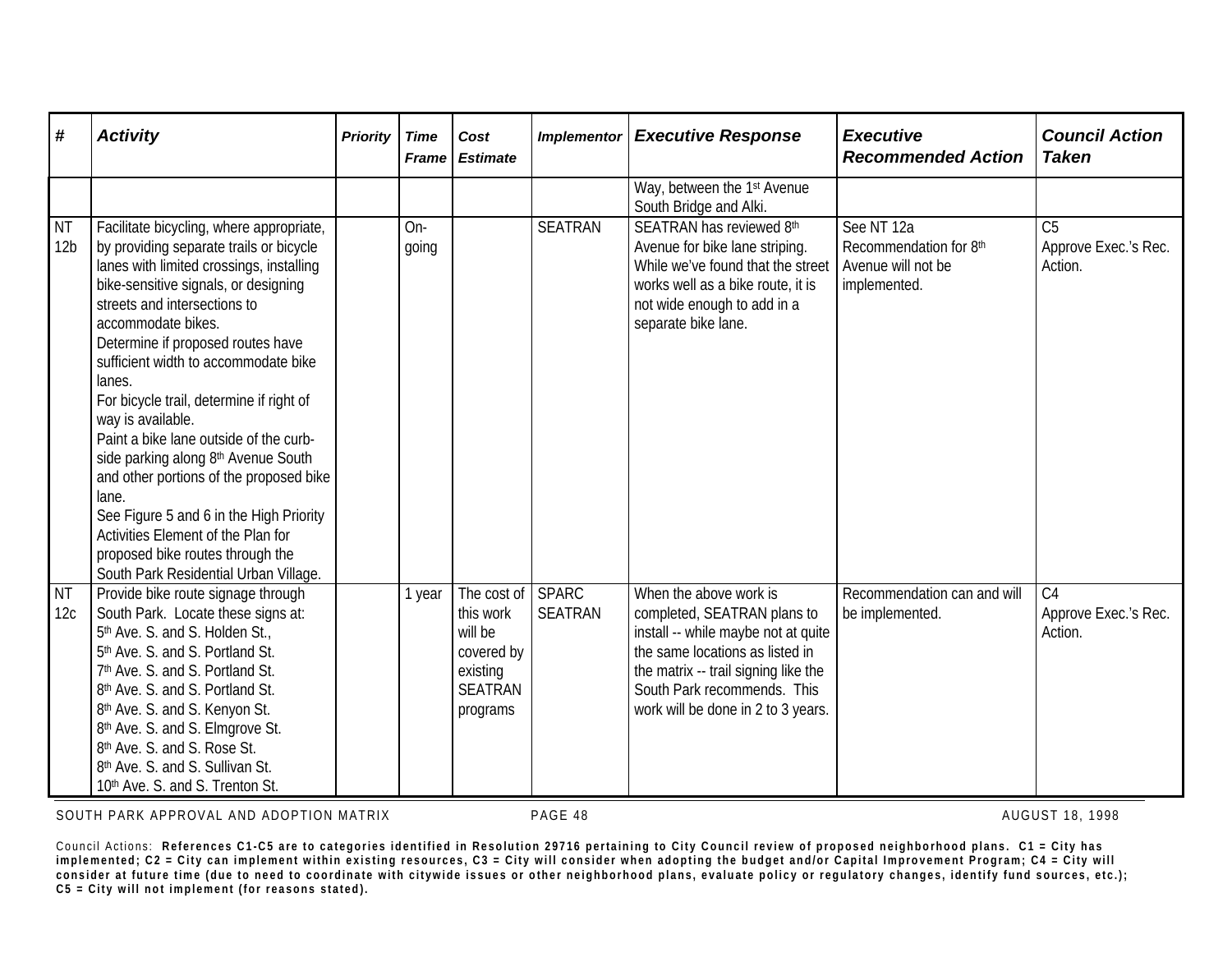| #               | <b>Activity</b>                                                                                                                                             | <b>Priority</b> | <b>Time</b><br><b>Frame</b>  | Cost<br><b>Estimate</b>                                                                   | <b>Implementor</b>          | <b>Executive Response</b>                                                                                                                                                                                                                                                                                                                                                                                                                                                         | <b>Executive</b><br><b>Recommended Action</b>                                                                                   | <b>Council Action</b><br><b>Taken</b>             |  |  |
|-----------------|-------------------------------------------------------------------------------------------------------------------------------------------------------------|-----------------|------------------------------|-------------------------------------------------------------------------------------------|-----------------------------|-----------------------------------------------------------------------------------------------------------------------------------------------------------------------------------------------------------------------------------------------------------------------------------------------------------------------------------------------------------------------------------------------------------------------------------------------------------------------------------|---------------------------------------------------------------------------------------------------------------------------------|---------------------------------------------------|--|--|
|                 | 10th Ave. S. and S. Henderson St.<br>14th Ave. S. and S. Henderson St.<br>See Figure 6 in the High Priority<br>Activities Element of the Plan               |                 |                              |                                                                                           |                             |                                                                                                                                                                                                                                                                                                                                                                                                                                                                                   |                                                                                                                                 |                                                   |  |  |
|                 | Provide a teen-center within South Park.                                                                                                                    |                 |                              |                                                                                           |                             |                                                                                                                                                                                                                                                                                                                                                                                                                                                                                   |                                                                                                                                 |                                                   |  |  |
| <b>NT</b><br>13 | Establish this center in conjunction with<br>the South Park Recreation Center.                                                                              |                 |                              |                                                                                           | <b>DPR</b>                  | Certain activities for teens are<br>currently provided at the<br>community center. DPR is willing<br>to discuss what other types of<br>activities the community thinks<br>should be available to teens.<br>However, space and resources<br>for the community center are<br>extremely limited. There is not<br>currently funding for<br>programming for additional<br>activities and any<br>additions/changes would have to<br>be weighed with the services<br>currently provided. | Recommendation may be<br>considered in the future with<br>other needs for and limits on<br>the use of the Recreation<br>Center. | C <sub>4</sub><br>Approve Exec.'s Rec.<br>Action. |  |  |
|                 | <b>Reestablish the Food Bank.</b>                                                                                                                           |                 |                              |                                                                                           |                             |                                                                                                                                                                                                                                                                                                                                                                                                                                                                                   |                                                                                                                                 |                                                   |  |  |
| <b>NT</b><br>14 | Identify an organization to operate the<br>program.<br>Identify a suitable location for the<br>program.<br>Identify sustainable funding for the<br>program. |                 | 6<br>month<br>s to 1<br>year | Volunteer<br>time<br>Approximat<br>e start-up<br>and<br>operating<br>costs:<br>\$5000 per | <b>SPARC</b><br><b>DHHS</b> | DHHS recognizes the need for<br>emergency food in the South<br>Park neighborhood and would<br>like to work with the<br>neighborhood to develop a<br>solution to best serve South<br>Park residents.<br>DHHS previously provided                                                                                                                                                                                                                                                   | Recommendation may be<br>considered in the future<br>pending identification of a<br>willing community partner.                  | C <sub>4</sub><br>Approve Exec.'s Rec.<br>Action. |  |  |

SOUTH PARK APPROVAL AND ADOPTION MATRIX **PAGE 49** PAGE 49 AUGUST 18, 1998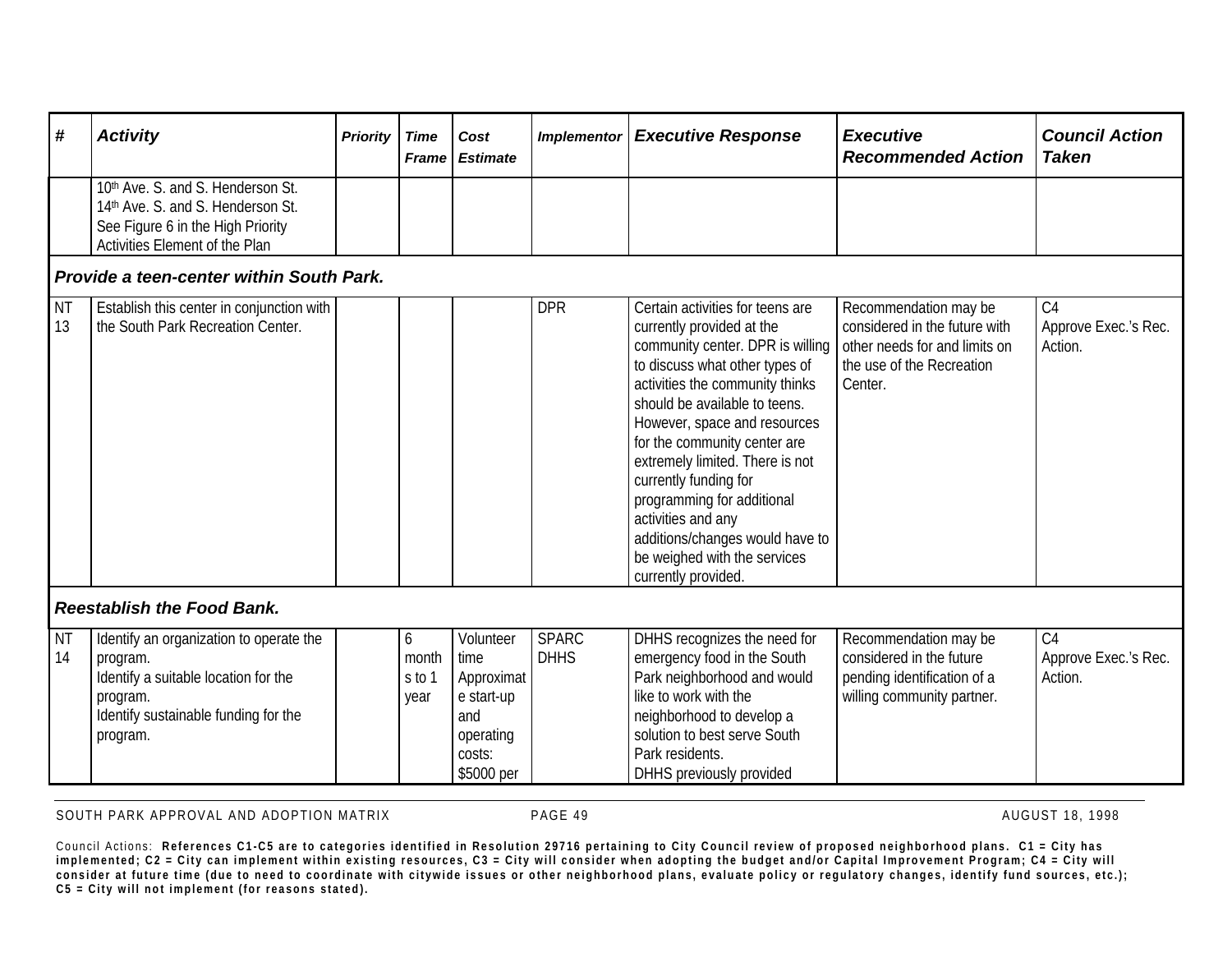| # | <b>Activity</b> | <b>Priority</b> | Time | Cost<br><b>Frame Estimate</b> | <b>Implementor</b> | <b>Executive Response</b>      | <b>Executive</b><br><b>Recommended Action</b> | <b>Council Action</b><br><b>Taken</b> |
|---|-----------------|-----------------|------|-------------------------------|--------------------|--------------------------------|-----------------------------------------------|---------------------------------------|
|   |                 |                 |      | month                         |                    | funding for the SPARC food     |                                               |                                       |
|   |                 |                 |      |                               |                    | bank. After the SPARC food     |                                               |                                       |
|   |                 |                 |      |                               |                    | bank's funding was cut,        |                                               |                                       |
|   |                 |                 |      |                               |                    | additional funds were awarded  |                                               |                                       |
|   |                 |                 |      |                               |                    | to the Georgetown Food Bank to |                                               |                                       |
|   |                 |                 |      |                               |                    | serve South Park residents.    |                                               |                                       |
|   |                 |                 |      |                               |                    | DHHS will continue to monitor  |                                               |                                       |
|   |                 |                 |      |                               |                    | the delivery of services and   |                                               |                                       |
|   |                 |                 |      |                               |                    | client demand.                 |                                               |                                       |

*Improve bus access and service. Work with King County Metro to improve transit services that:* **1)** *Are within 1/4 mile of at least 90 percent of South Park's residences and businesses;* **2)** *Connects South Park with urban centers and other urban villages with ten-minute headway during most of the day, 15- to 30-minute headway during the evening, and one-hour headway at night;* **3)** *Is competitive with auto travel;* **4)** *Operates reliably;* **5)** *Is convenient, safe, secure, and comfortable; and* **6)** *Has affordable fares.*

| <b>NT</b> | Continue to work directly with King | On-   | Volunteer  | <b>SPARC</b> | Implementation is a | C4 Approve Exec.'s     |
|-----------|-------------------------------------|-------|------------|--------------|---------------------|------------------------|
| 15a       | County Metro to increase bus        | going | time       | King County  | community-based     | Rec. Action with the   |
|           | frequency and coverage via the      |       | Staff time | Metro        | responsibility.     | following addition:    |
|           | Southwest Six Year Plan             |       |            |              |                     | The Executive will     |
|           |                                     |       |            |              |                     | forward this and       |
|           |                                     |       |            |              |                     | related transit        |
|           |                                     |       |            |              |                     | requests to King       |
|           |                                     |       |            |              |                     | County Metro on the    |
|           |                                     |       |            |              |                     | community's behalf.    |
|           |                                     |       |            |              |                     | The Strategic Planning |
|           |                                     |       |            |              |                     | Office, SEATRAN and    |
|           |                                     |       |            |              |                     | the Department of      |
|           |                                     |       |            |              |                     | Neighborhoods shall    |
|           |                                     |       |            |              |                     | review the transit     |
|           |                                     |       |            |              |                     | service requests and   |
|           |                                     |       |            |              |                     | transit stop           |
|           |                                     |       |            |              |                     | improvements           |

SOUTH PARK APPROVAL AND ADOPTION MATRIX **The CONTRACT OF PAGE 50** AUGUST 18, 1998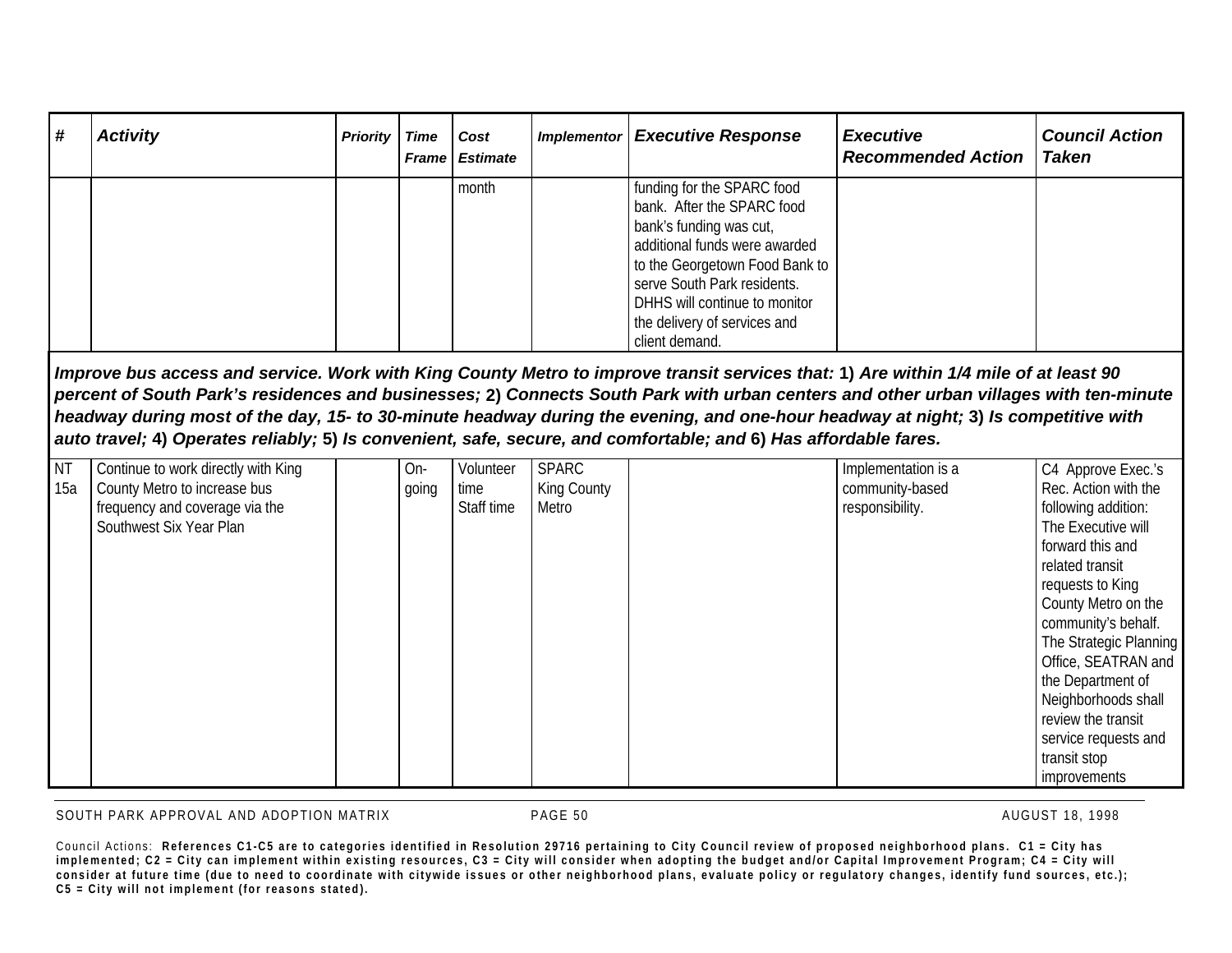| #                            | <b>Activity</b>                                                                                                               | <b>Priority</b> | <b>Time</b><br><b>Frame</b> | Cost<br><b>Estimate</b> | <b>Implementor</b> | <b>Executive Response</b> | <b>Executive</b><br><b>Recommended Action</b>             | <b>Council Action</b><br><b>Taken</b>                                                                                                                                                                                                                                                                                                                                                                                                                                                                                                                                                |
|------------------------------|-------------------------------------------------------------------------------------------------------------------------------|-----------------|-----------------------------|-------------------------|--------------------|---------------------------|-----------------------------------------------------------|--------------------------------------------------------------------------------------------------------------------------------------------------------------------------------------------------------------------------------------------------------------------------------------------------------------------------------------------------------------------------------------------------------------------------------------------------------------------------------------------------------------------------------------------------------------------------------------|
|                              |                                                                                                                               |                 |                             |                         |                    |                           |                                                           | identified in the<br>neighborhood plans<br>and integrate those<br>requested<br>improvements into the<br>work being done<br>under Strategy T4<br>"Establish and<br><b>Implement Transit</b><br>Service Priorities" in<br>the City's<br>Transportation<br>Strategic Plan. The<br>Executive will report to<br>the City Council<br>Transportation<br>Committee on its<br>progress on Strategy<br>T4 as part of its<br>ongoing reporting<br>requirements on the<br>Transportation<br>Strategic Plan and to<br>the Neighborhoods,<br>Growth Planning and<br>Civic Engagement<br>Committee. |
| <b>NT</b><br>15 <sub>b</sub> | Promote the use of the Access/DART<br>Bus Service through the South Park<br>Resource Directory and on the<br>proposed kiosks. |                 |                             |                         | <b>SPARC</b>       |                           | Implementation is a<br>community-based<br>responsibility. | C4 Approve Exec.'s<br>Rec. Action with the<br>following addition:<br>The Executive will<br>forward this and                                                                                                                                                                                                                                                                                                                                                                                                                                                                          |

SOUTH PARK APPROVAL AND ADOPTION MATRIX **PAGE 51** PAGE 51 AUGUST 18, 1998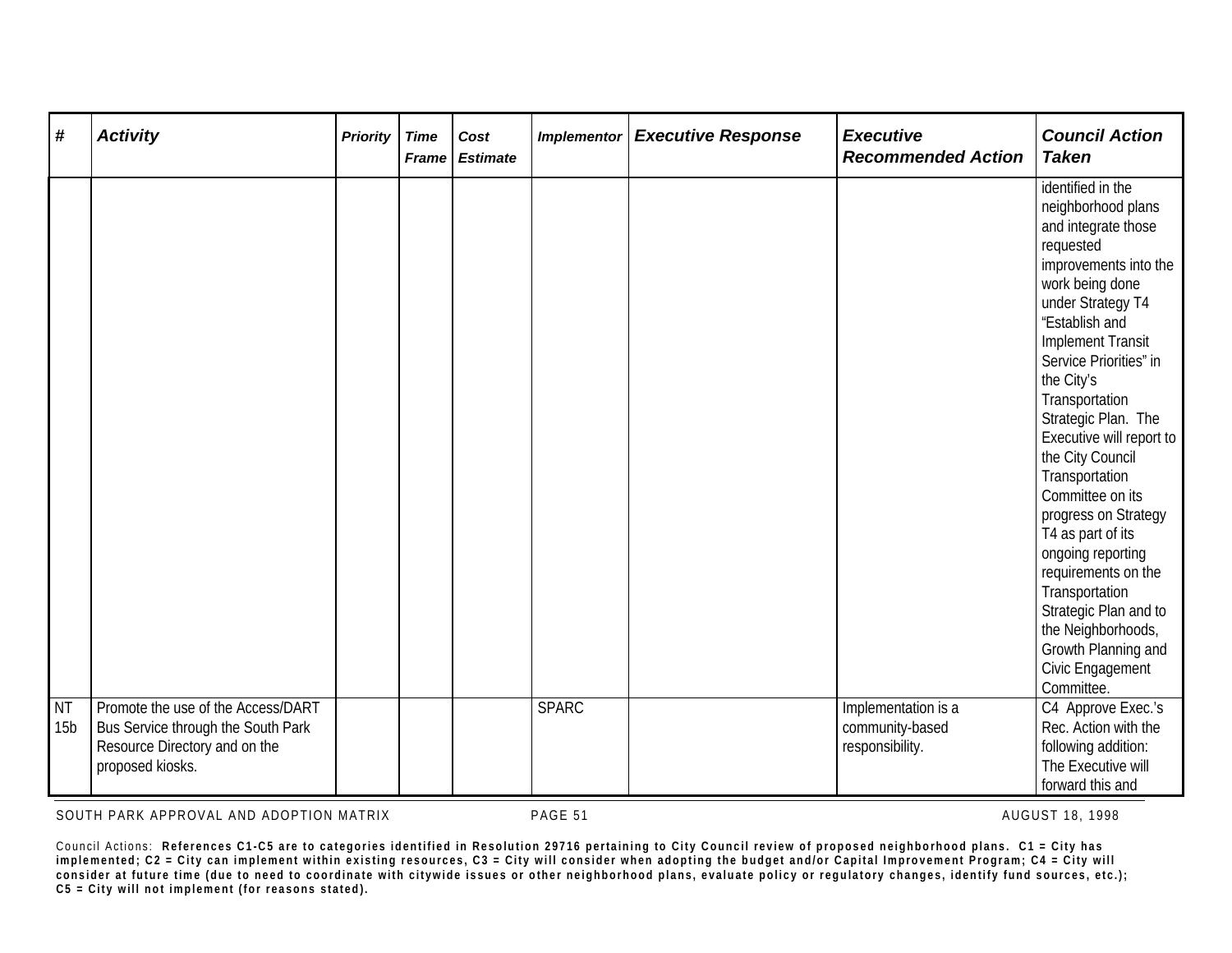| # | <b>Activity</b> | <b>Priority</b> | <b>Time</b><br>Frame | Cost<br><b>Estimate</b> | <b>Implementor</b> | <b>Executive Response</b> | <b>Executive</b><br><b>Recommended Action</b> | <b>Council Action</b><br><b>Taken</b>                                                                                                                                                                                                                                                                                                                                                                                                                                                                                                                                                                                             |
|---|-----------------|-----------------|----------------------|-------------------------|--------------------|---------------------------|-----------------------------------------------|-----------------------------------------------------------------------------------------------------------------------------------------------------------------------------------------------------------------------------------------------------------------------------------------------------------------------------------------------------------------------------------------------------------------------------------------------------------------------------------------------------------------------------------------------------------------------------------------------------------------------------------|
|   |                 |                 |                      |                         |                    |                           |                                               | related transit<br>requests to King<br>County Metro on the<br>community's behalf.<br>The Strategic Planning<br>Office, SEATRAN and<br>the Department of<br>Neighborhoods shall<br>review the transit<br>service requests and<br>transit stop<br>improvements<br>identified in the<br>neighborhood plans<br>and integrate those<br>requested<br>improvements into the<br>work being done<br>under Strategy T4<br>"Establish and<br><b>Implement Transit</b><br>Service Priorities" in<br>the City's<br>Transportation<br>Strategic Plan. The<br>Executive will report to<br>the City Council<br>Transportation<br>Committee on its |
|   |                 |                 |                      |                         |                    |                           |                                               | progress on Strategy<br>T4 as part of its<br>ongoing reporting                                                                                                                                                                                                                                                                                                                                                                                                                                                                                                                                                                    |

SOUTH PARK APPROVAL AND ADOPTION MATRIX **PAGE 52** PAGE 52 AUGUST 18, 1998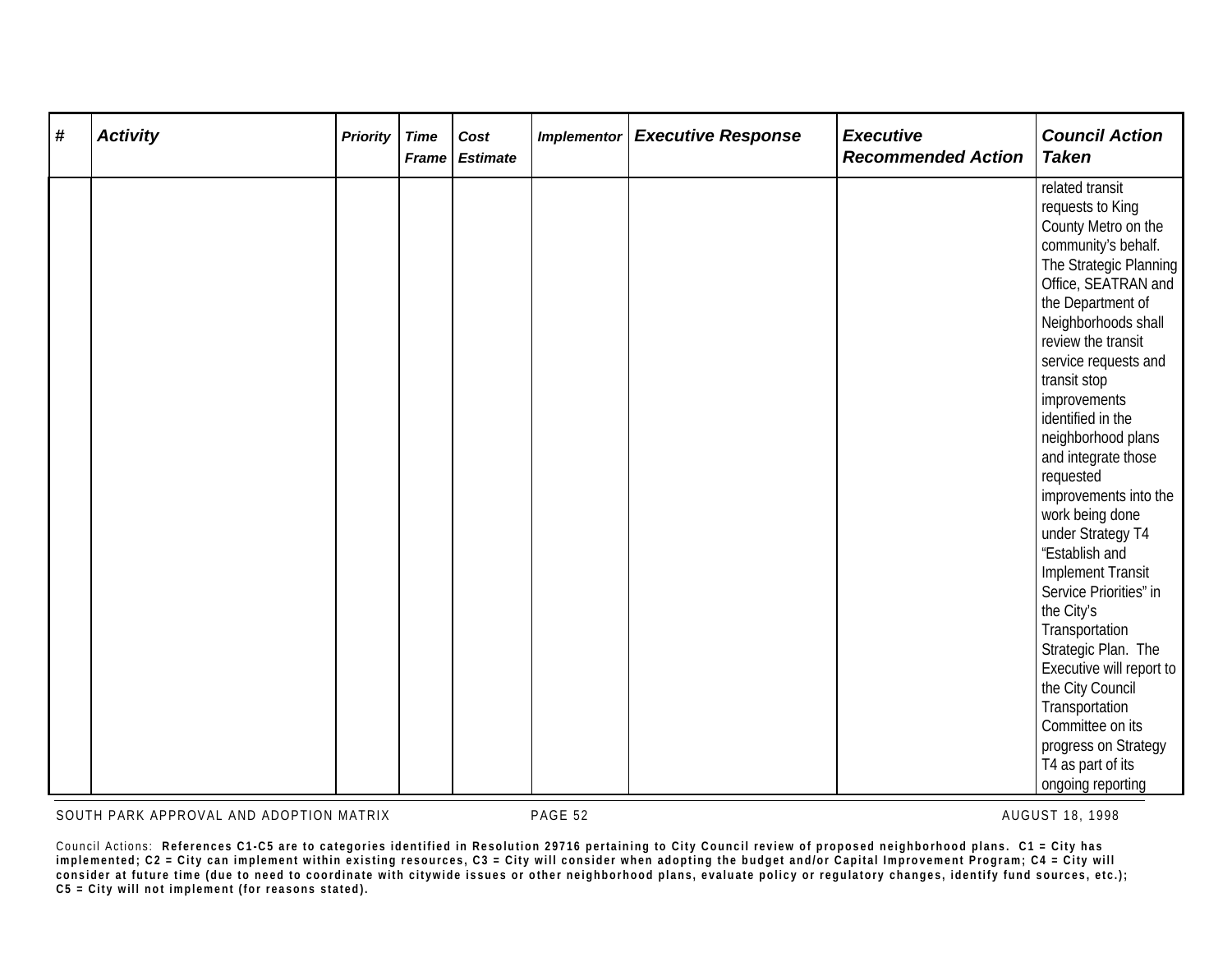| #                | <b>Activity</b>                                                                                                                                                                                                                                                  | <b>Priority</b> | <b>Time</b><br>Frame | Cost<br><b>Estimate</b>         | <b>Implementor</b>                                     | <b>Executive Response</b>                                                                                     | <b>Executive</b><br><b>Recommended Action</b>  | <b>Council Action</b><br><b>Taken</b>                                                                                                                                                                                                                                                                                                                                                                                                                                                                                                         |
|------------------|------------------------------------------------------------------------------------------------------------------------------------------------------------------------------------------------------------------------------------------------------------------|-----------------|----------------------|---------------------------------|--------------------------------------------------------|---------------------------------------------------------------------------------------------------------------|------------------------------------------------|-----------------------------------------------------------------------------------------------------------------------------------------------------------------------------------------------------------------------------------------------------------------------------------------------------------------------------------------------------------------------------------------------------------------------------------------------------------------------------------------------------------------------------------------------|
|                  |                                                                                                                                                                                                                                                                  |                 |                      |                                 |                                                        |                                                                                                               |                                                | requirements on the<br>Transportation<br>Strategic Plan and to<br>the Neighborhoods,<br>Growth Planning and<br>Civic Engagement<br>Committee.                                                                                                                                                                                                                                                                                                                                                                                                 |
| <b>NT</b><br>15c | Work with King County Metro to<br>provide adequate lighting, security,<br>pedestrian amenities, and weather<br>protection at bus stops. Minimize the<br>negative impacts of noise and odor<br>related to transit service and facilities<br>on surrounding areas. |                 | On-<br>going         | Volunteer<br>time<br>Staff time | <b>SPARC</b><br>King County<br>Metro<br><b>SEATRAN</b> | <b>SEATRAN works with Metro in</b><br>an ongoing way on the siting,<br>design, and operation of bus<br>zones. | Recommendation can and will<br>be implemented. | C4 Approve Exec.'s<br>Rec. Action with the<br>following addition:<br>The Executive will<br>forward this and<br>related transit<br>requests to King<br>County Metro on the<br>community's behalf.<br>The Strategic Planning<br>Office, SEATRAN and<br>the Department of<br>Neighborhoods shall<br>review the transit<br>service requests and<br>transit stop<br>improvements<br>identified in the<br>neighborhood plans<br>and integrate those<br>requested<br>improvements into the<br>work being done<br>under Strategy T4<br>"Establish and |

SOUTH PARK APPROVAL AND ADOPTION MATRIX **PAGE 53** PAGE 53 AUGUST 18, 1998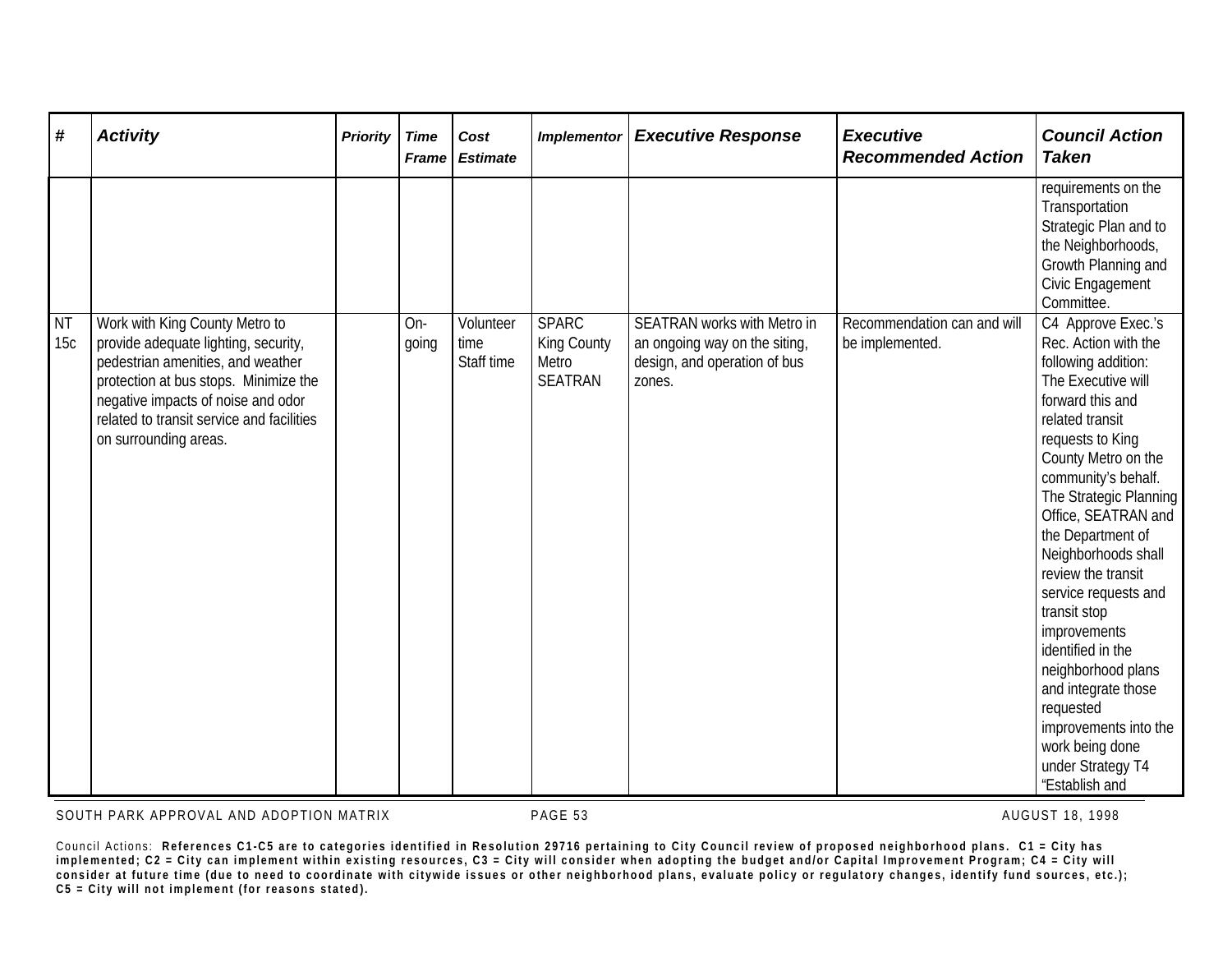| #               | <b>Activity</b>                                                                                                                                                                                                                                                                                                                                                                                  | <b>Priority</b> | <b>Time</b><br><b>Frame</b> | Cost<br><b>Estimate</b> | <b>Implementor</b>                | <b>Executive Response</b>                                                                                                                                                                                                                                                                                                                                               | <b>Executive</b><br><b>Recommended Action</b>                                                                | <b>Council Action</b><br><b>Taken</b>                                                                                                                                                                                                                                                                                                                                                                              |
|-----------------|--------------------------------------------------------------------------------------------------------------------------------------------------------------------------------------------------------------------------------------------------------------------------------------------------------------------------------------------------------------------------------------------------|-----------------|-----------------------------|-------------------------|-----------------------------------|-------------------------------------------------------------------------------------------------------------------------------------------------------------------------------------------------------------------------------------------------------------------------------------------------------------------------------------------------------------------------|--------------------------------------------------------------------------------------------------------------|--------------------------------------------------------------------------------------------------------------------------------------------------------------------------------------------------------------------------------------------------------------------------------------------------------------------------------------------------------------------------------------------------------------------|
|                 |                                                                                                                                                                                                                                                                                                                                                                                                  |                 |                             |                         |                                   |                                                                                                                                                                                                                                                                                                                                                                         |                                                                                                              | <b>Implement Transit</b><br>Service Priorities" in<br>the City's<br>Transportation<br>Strategic Plan. The<br>Executive will report to<br>the City Council<br>Transportation<br>Committee on its<br>progress on Strategy<br>T4 as part of its<br>ongoing reporting<br>requirements on the<br>Transportation<br>Strategic Plan and to<br>the Neighborhoods,<br>Growth Planning and<br>Civic Engagement<br>Committee. |
|                 | Improve the Parking for the businesses on 14 <sup>th</sup> Avenue South. Provide enough parking to sustain economic viability and vitality.                                                                                                                                                                                                                                                      |                 |                             |                         |                                   |                                                                                                                                                                                                                                                                                                                                                                         |                                                                                                              |                                                                                                                                                                                                                                                                                                                                                                                                                    |
| <b>NT</b><br>16 | Develop solutions to obstacles<br>encountered by businesses desiring to<br>increase their off-street parking.<br>Rezone the following properties with<br>split zoning to enable more efficient<br>use of lots, including accessory use<br>parking: See Figure 13 in the Improve<br>14th Avenue South Key Activities<br>Element of the Plan for potential sites<br>to develop off-street parking. |                 | 1 Year                      | <b>Staff Time</b>       | Property<br>owners<br><b>DCLU</b> | Two of the three sites identified<br>on Figure 3 in the plan appear to<br>have a Lowrise 2 Residential<br>Commercial zoning designation<br>which allows mixed use,<br>residential and commercial. In<br>addition, parking for the<br>businesses can be allowed by<br>administrative conditional use.<br>Therefore, rezoning of these<br>properties may not be necessary | Recommendation will not be<br>implemented. Specific rezone<br>proposals will be considered in<br>the future. | C <sub>5</sub><br>Approve Exec.'s Rec.<br>Action.                                                                                                                                                                                                                                                                                                                                                                  |

SOUTH PARK APPROVAL AND ADOPTION MATRIX **PAGE 54** PAGE 54 AUGUST 18, 1998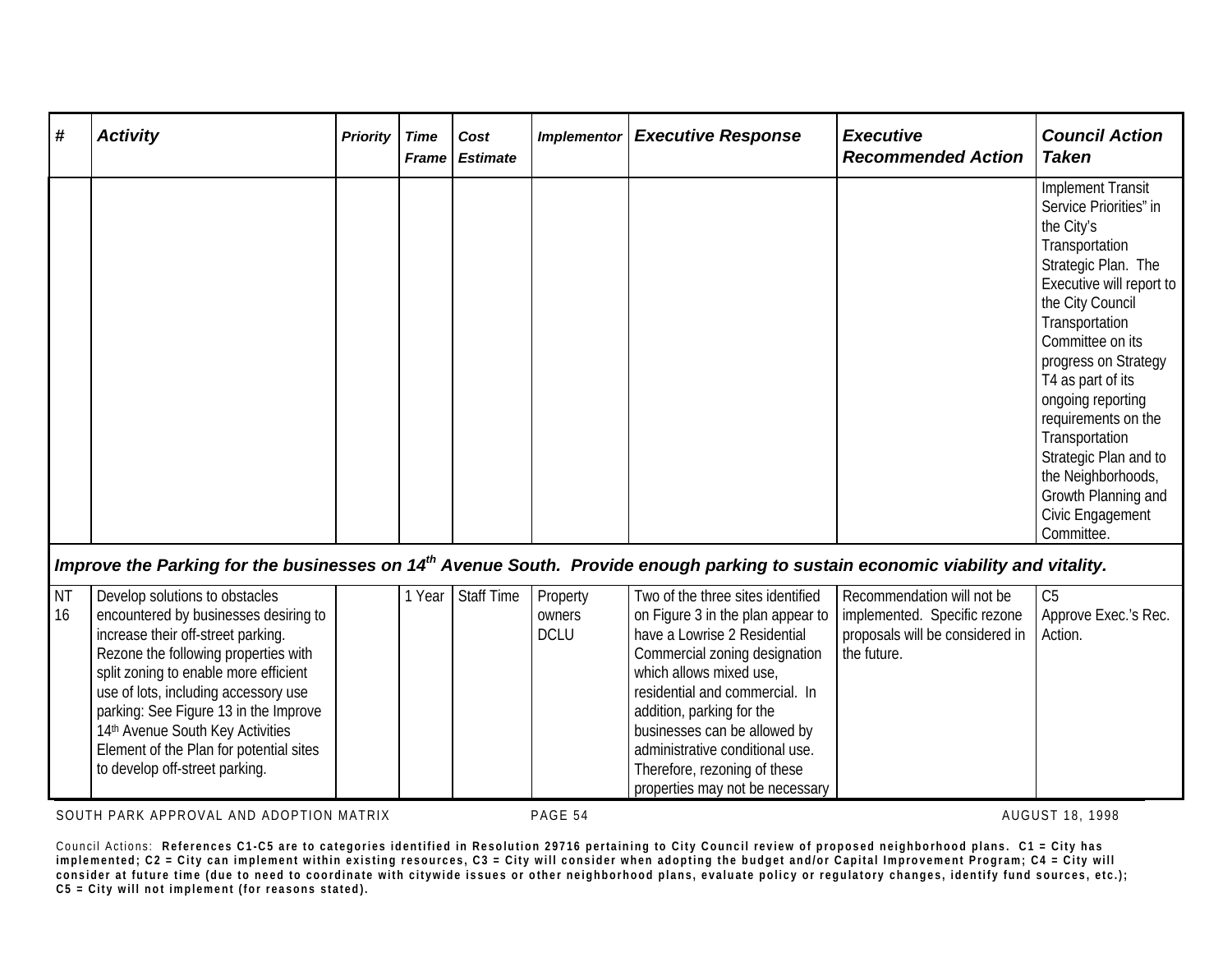| #                              | <b>Activity</b>                                                                                                                 | <b>Priority</b> | <b>Time</b><br>Frame | Cost<br><b>Estimate</b> | <b>Implementor</b> | <b>Executive Response</b>                                                                                                                                                                                                                                                                                                                                                                                                                                                                                                                                                                                                                                                                                     | <b>Executive</b><br><b>Recommended Action</b>  | <b>Council Action</b><br><b>Taken</b> |
|--------------------------------|---------------------------------------------------------------------------------------------------------------------------------|-----------------|----------------------|-------------------------|--------------------|---------------------------------------------------------------------------------------------------------------------------------------------------------------------------------------------------------------------------------------------------------------------------------------------------------------------------------------------------------------------------------------------------------------------------------------------------------------------------------------------------------------------------------------------------------------------------------------------------------------------------------------------------------------------------------------------------------------|------------------------------------------------|---------------------------------------|
|                                |                                                                                                                                 |                 |                      |                         |                    | or desirable.<br>In the absence of a specific<br>rezoning proposal identifying<br>specific parcels to be rezoned,<br>and the new zones proposed for<br>those parcels, the City is not<br>able to proceed with this<br>proposal.                                                                                                                                                                                                                                                                                                                                                                                                                                                                               |                                                |                                       |
|                                | <b>Provide new low-income housing in South Park</b>                                                                             |                 |                      |                         |                    |                                                                                                                                                                                                                                                                                                                                                                                                                                                                                                                                                                                                                                                                                                               |                                                |                                       |
| <b>NT</b><br>17<br>(LT)<br>35) | Provide new low-income housing<br>within South Park through market-rate<br>housing production and assisted<br>housing programs. |                 |                      |                         | <b>DHHS</b>        | DHHS very much supports the<br>development of housing within<br>the South Park neighborhood.<br>They administer a variety of<br>housing funds through non-profit<br>housing developers for both low-<br>income and mixed-income rental<br>project development, as well as<br>down payment assistance for<br>first time home buyers. The<br>Department and/or non-profit<br>housing developers can make<br>presentations and help market<br>relevant programs to the<br>community to help achieve this<br>objective.<br>DHHS will add the South Park<br>neighborhood to either the<br>Southeast or the Southwest<br>SOA. This would allow<br>households qualifying for the first<br>time home buyer program to | Recommendation can and will<br>be implemented. | C4<br>Approve Exec.'s Rec.<br>Action. |

SOUTH PARK APPROVAL AND ADOPTION MATRIX **PAGE 55** AUGUST 18, 1998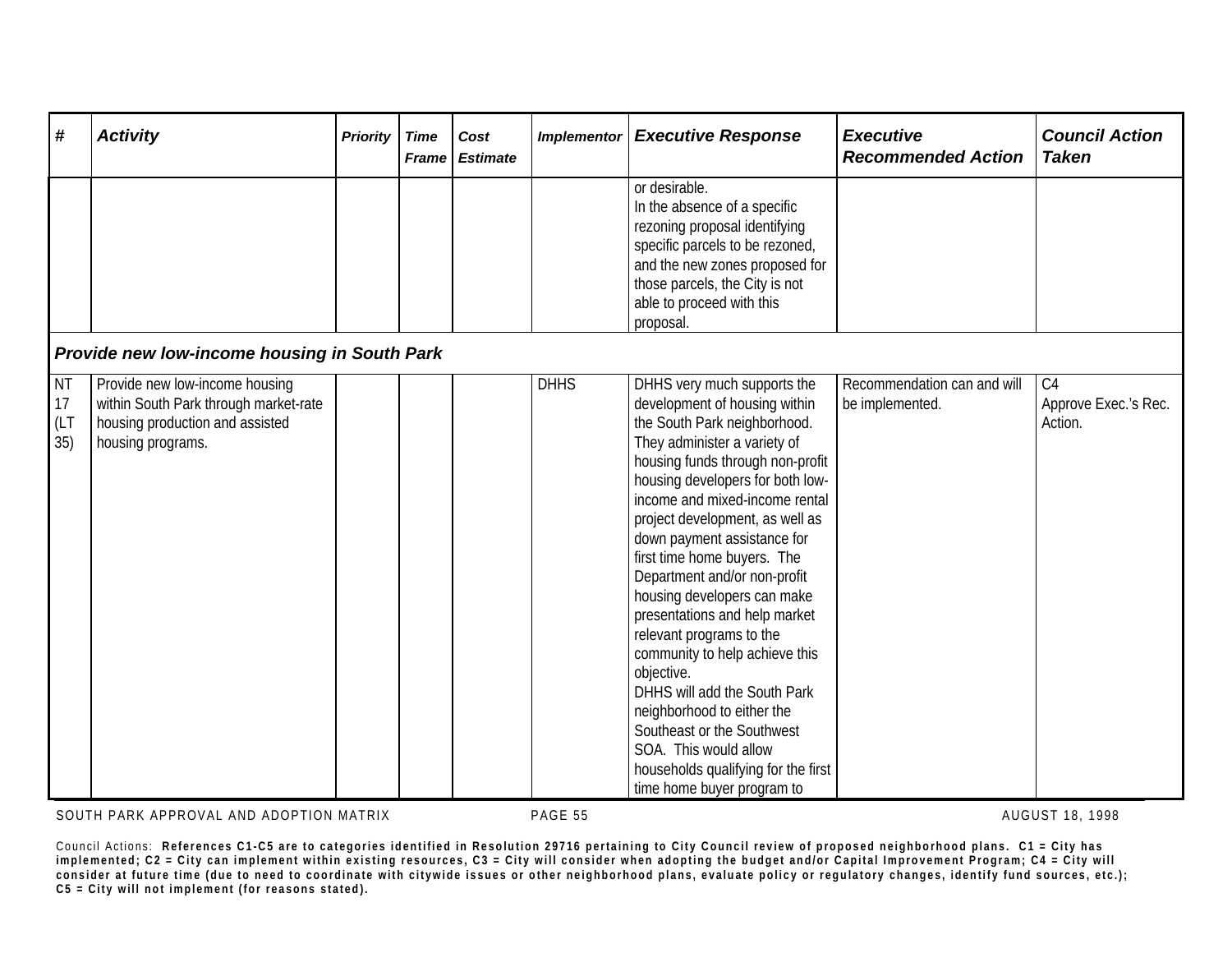| #                               | <b>Activity</b>                                                                                                                                                                                                                                                                                                                                                                     | <b>Priority</b> | <b>Time</b><br><b>Frame</b> | Cost<br><b>Estimate</b> | <b>Implementor</b> | <b>Executive Response</b>                                                                                                                                                                                                                                                                                                                                                                                                                                                                                                                  | <b>Executive</b><br><b>Recommended Action</b> | <b>Council Action</b><br><b>Taken</b>             |
|---------------------------------|-------------------------------------------------------------------------------------------------------------------------------------------------------------------------------------------------------------------------------------------------------------------------------------------------------------------------------------------------------------------------------------|-----------------|-----------------------------|-------------------------|--------------------|--------------------------------------------------------------------------------------------------------------------------------------------------------------------------------------------------------------------------------------------------------------------------------------------------------------------------------------------------------------------------------------------------------------------------------------------------------------------------------------------------------------------------------------------|-----------------------------------------------|---------------------------------------------------|
|                                 |                                                                                                                                                                                                                                                                                                                                                                                     |                 |                             |                         |                    | purchase a home in the South<br>Park neighborhood. It would<br>also extend the prohibition<br>against some types of additional<br>subsidized rental housing units<br>to the neighborhood.<br>If the neighborhood is interested<br>in using city funds for the<br>construction of newly<br>constructed subsidized rental<br>housing and is interested in<br>making down payment<br>assistance for first time home<br>buyers available in South Park,<br>we will need to incorporate that<br>into the City's 1999/2000<br>Consolidated Plan. |                                               |                                                   |
|                                 | <b>Recreational Facilities</b>                                                                                                                                                                                                                                                                                                                                                      |                 |                             |                         |                    |                                                                                                                                                                                                                                                                                                                                                                                                                                                                                                                                            |                                               |                                                   |
| <b>NT</b><br>18a<br>(LT)<br>41) | Provide a swimming pool. (There were<br>portable pools at the Recreation<br>Center and were quite successful.)<br>If indoor, a good site would be to the<br>west of the recreation center by SR 99.<br>If outdoor, a possible site would be at<br>the Duwamish Waterway Park. (The<br>suggested outdoor location is outside<br>South Park's residential urban village<br>boundary.) |                 |                             |                         |                    | The portable pools were<br>provided through the Model<br>Cities program several years<br>ago. DPR does not have the<br>funding to provide portable<br>pools.<br>The South Park community is<br>currently meets acceptable DPR<br>standards for access to<br>community pools. Therefore,<br>DPR does not support this<br>recommendation.                                                                                                                                                                                                    | Recommendation will not be<br>implemented.    | C <sub>5</sub><br>Approve Exec.'s Rec.<br>Action. |

SOUTH PARK APPROVAL AND ADOPTION MATRIX **PAGE 56** PAGE 56 AUGUST 18, 1998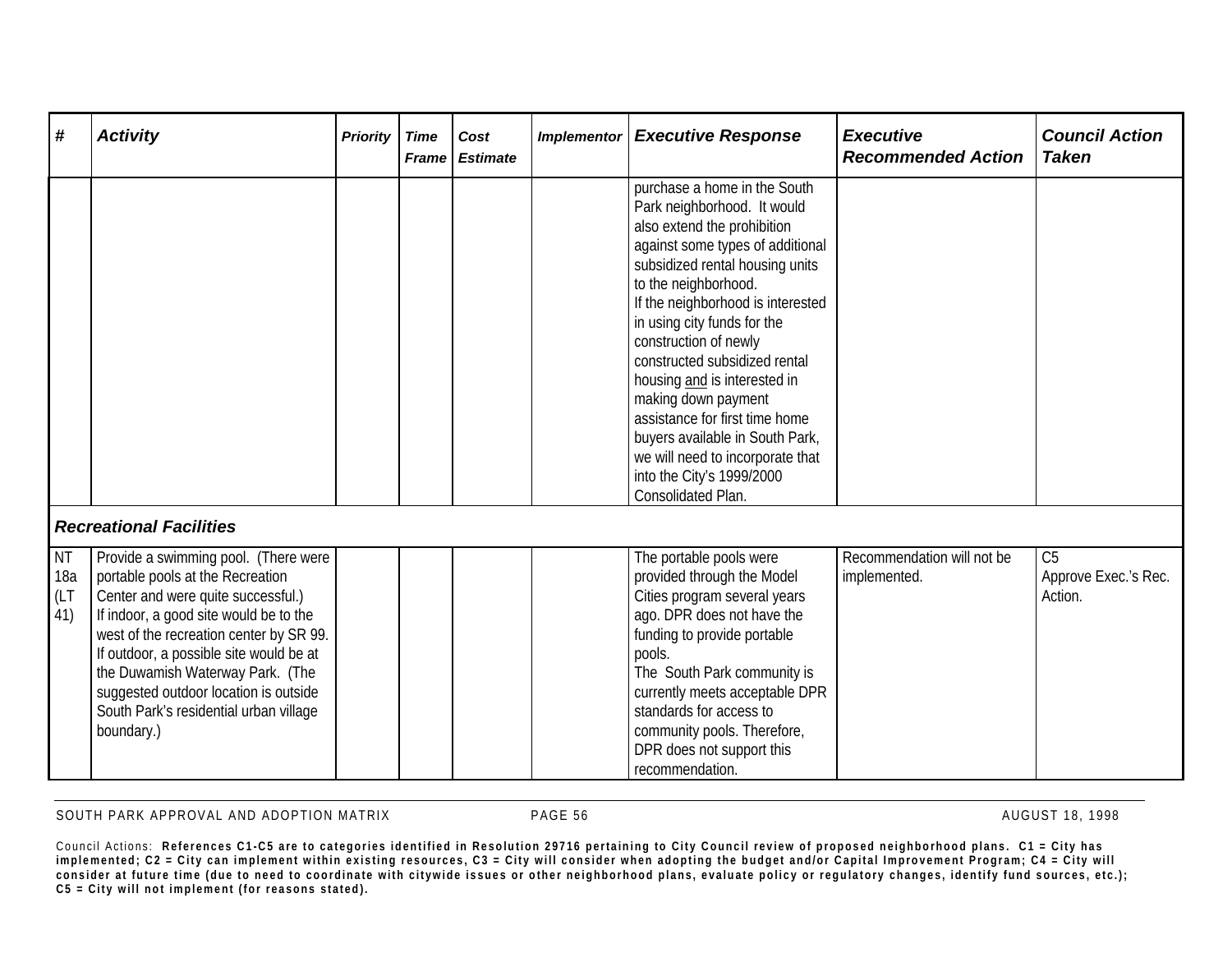| #                                           | <b>Activity</b>                                                                                                                                                                                                                                 | Priority | <b>Time</b><br><b>Frame</b> | Cost<br><b>Estimate</b> | <b>Implementor</b> | <b>Executive Response</b>                                                                                                                                                                                                                                                                                                                     | <b>Executive</b><br><b>Recommended Action</b> | <b>Council Action</b><br><b>Taken</b>                                                                                                                                                                                                                                                     |
|---------------------------------------------|-------------------------------------------------------------------------------------------------------------------------------------------------------------------------------------------------------------------------------------------------|----------|-----------------------------|-------------------------|--------------------|-----------------------------------------------------------------------------------------------------------------------------------------------------------------------------------------------------------------------------------------------------------------------------------------------------------------------------------------------|-----------------------------------------------|-------------------------------------------------------------------------------------------------------------------------------------------------------------------------------------------------------------------------------------------------------------------------------------------|
| <b>NT</b><br>18 <sub>b</sub><br>(LT)<br>48) | Provide a rock-climbing tower behind<br>the existing recreation center.                                                                                                                                                                         |          |                             |                         |                    | DPR does not support this<br>recommendation because of<br>liability issues.                                                                                                                                                                                                                                                                   | Recommendation will not be<br>implemented.    | C <sub>4</sub><br>This recommendation<br>may be considered in<br>the future pending<br>review of potential<br>liability issues. The<br>Executive is<br>encouraged to consult<br>King County and the<br>University of<br>Washington, both of<br>whom provide rock-<br>climbing facilities. |
|                                             | <b>Pedestrian Bridges</b>                                                                                                                                                                                                                       |          |                             |                         |                    |                                                                                                                                                                                                                                                                                                                                               |                                               |                                                                                                                                                                                                                                                                                           |
| NT<br>19a<br>(LT)<br>30)                    | Provide a pedestrian bridge over the<br>Duwamish to link Georgetown                                                                                                                                                                             |          |                             |                         |                    | A pedestrian-only bridge over<br>the Duwamish is a very high cost   implemented.<br>project. There are not grant<br>sources that are likely to award<br>funding to such a bridge. A<br>more feasible option, in the long<br>run, is to ensure that the design<br>for a new 14th/16th Ave. S. Bridge<br>would be attractive to<br>pedestrians. | Recommendation will not be                    | $\overline{C5}$<br>Approve Exec.'s Rec.<br>Action with the<br>following addition:<br>The City will work to<br>ensure that the new<br>bridge has attractive<br>pedestrian-oriented<br>features.                                                                                            |
| <b>NT</b><br>19b<br>(LT)<br>42)             | Provide for a pedestrian overpass of<br>99 at South Sullivan Street and South<br>Trenton Street. These overpasses<br>could be developed in conjunction with<br>other capital facilities. (See Figure 1 in<br>the Ideas for Future Consideration |          |                             |                         |                    | A pedestrian-only bridge over<br>SR-99 is a very high cost<br>project. There are not grant<br>sources that are likely to award<br>funding to build such a bridge.                                                                                                                                                                             | Recommendation will not be<br>implemented.    | C <sub>5</sub><br>Approve Exec.'s Rec.<br>Action                                                                                                                                                                                                                                          |

SOUTH PARK APPROVAL AND ADOPTION MATRIX **PAGE 57** PAGE 57 AUGUST 18, 1998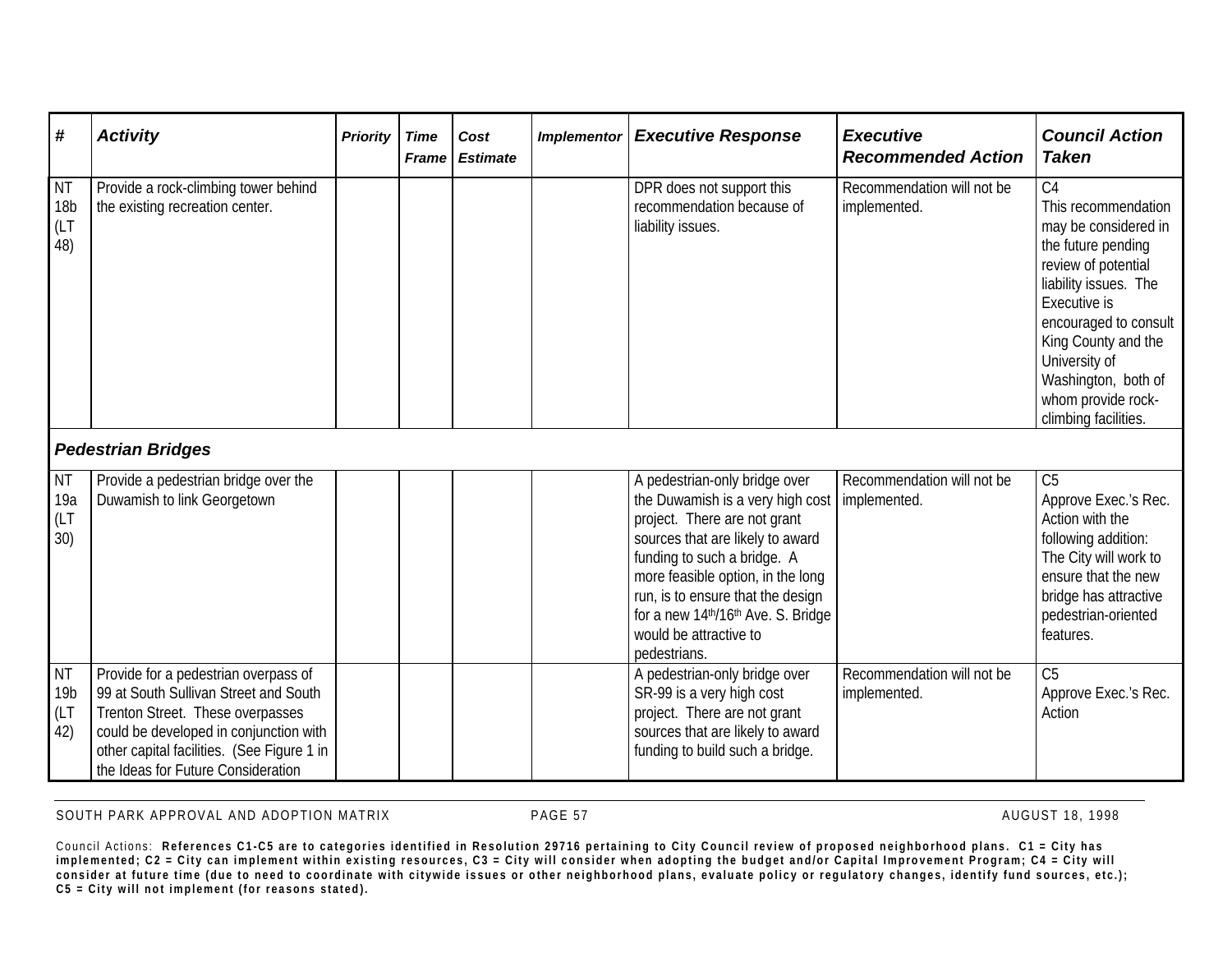| #                              | <b>Activity</b>                                                                                                                                                                                                                                                                                                                                                                                                                                                                                                                                                                                                                                                                                                                                                                                                                                      | <b>Priority</b> | <b>Time</b><br><b>Frame</b> | Cost<br><b>Estimate</b> | <b>Implementor</b> | <b>Executive Response</b>                                                                                                                                                                            | <b>Executive</b><br><b>Recommended Action</b>                                                     | <b>Council Action</b><br><b>Taken</b>             |
|--------------------------------|------------------------------------------------------------------------------------------------------------------------------------------------------------------------------------------------------------------------------------------------------------------------------------------------------------------------------------------------------------------------------------------------------------------------------------------------------------------------------------------------------------------------------------------------------------------------------------------------------------------------------------------------------------------------------------------------------------------------------------------------------------------------------------------------------------------------------------------------------|-----------------|-----------------------------|-------------------------|--------------------|------------------------------------------------------------------------------------------------------------------------------------------------------------------------------------------------------|---------------------------------------------------------------------------------------------------|---------------------------------------------------|
|                                | Element of the Plan for the proposed<br>location of these overpasses.)                                                                                                                                                                                                                                                                                                                                                                                                                                                                                                                                                                                                                                                                                                                                                                               |                 |                             |                         |                    |                                                                                                                                                                                                      |                                                                                                   |                                                   |
| <b>NT</b><br>20<br>(LT)<br>70) | Encourage the City to provide<br>information about the various boards,<br>commissions, and advisory committees<br>so that South Park residents are better<br>able to participate. (All opportunities<br>for volunteerism need to be included.)                                                                                                                                                                                                                                                                                                                                                                                                                                                                                                                                                                                                       |                 |                             |                         |                    | The Department of<br>Neighborhoods can assist the<br>neighborhood with this activity.                                                                                                                | Recommendation will be<br>implemented.                                                            | C <sub>2</sub><br>Approve Exec.'s Rec.<br>Action. |
| <b>NT</b><br>21<br>(LT)<br>73) | Encourage intergenerational activities<br>within South Park.<br>Use the existing Seniors Nutrition<br>Programs at SPARC Neighborhood<br>Center Building and SEA MAR as a<br>way for young and old to meet.<br>Use the Community Garden as a way<br>for young and old to meet.<br>Create an Intergenerational Activity<br>Day.<br>Get the Concord School Drama<br>Department to put on shows at the<br>SEA MAR Nursing home.<br>Encourage the senior citizens to<br>contribute to developing public art at<br>some of the sites identified by the<br>South Park Arts Council.<br>Encourage the senior citizens to help<br>create a museum in South Park that<br>has a history section so that the youth<br>can learn about the roots of the<br>community and have a stronger sense<br>of place as to where they live.<br>Encourage oral histories and |                 |                             |                         |                    | This is an excellent strategy for<br>bridging the younger and older<br>populations within the<br>community.<br>The Department of<br>Neighborhoods can assist the<br>neighborhood with this activity. | These activities are generally<br>neighborhood-based. DHHS<br>and DON will provide<br>assistance. | C <sub>2</sub><br>Approve Exec.'s Rec.<br>Action. |

SOUTH PARK APPROVAL AND ADOPTION MATRIX **PAGE 58** AUGUST 18, 1998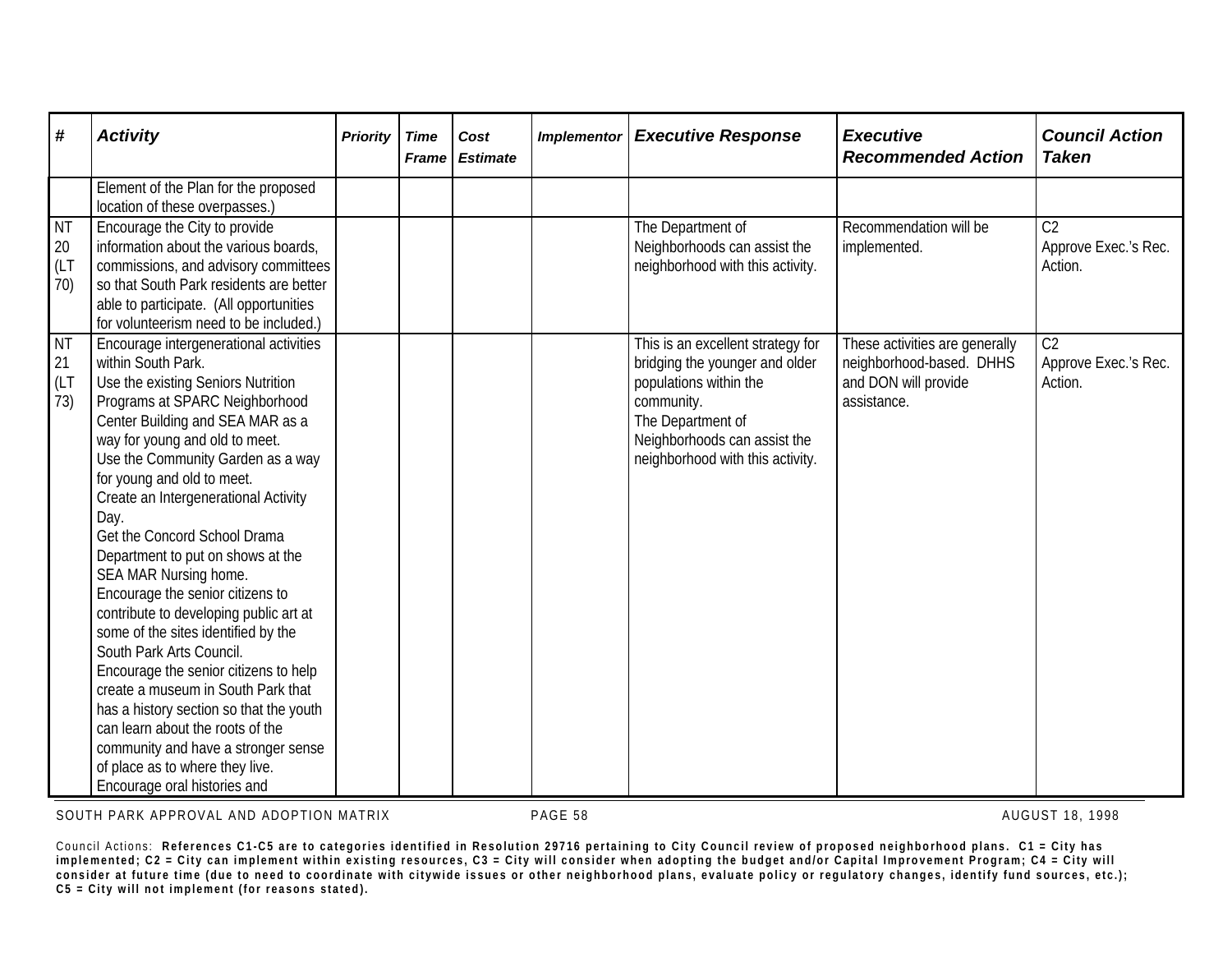| #<br><b>Activity</b>                                                                                                                                                                                           | <b>Priority</b> Time | Cost<br><b>Frame Estimate</b> | Implementor Executive Response | <b>Executive</b><br><b>Recommended Action</b> | <b>Council Action</b><br>Taken |
|----------------------------------------------------------------------------------------------------------------------------------------------------------------------------------------------------------------|----------------------|-------------------------------|--------------------------------|-----------------------------------------------|--------------------------------|
| documentary films about our district.<br>Provide a clearinghouse for historical<br>information on area. (Possibly linked<br>with Kiosks or in conjunction with Art<br>spaces or in the new library or school). |                      |                               |                                |                                               |                                |

SOUTH PARK APPROVAL AND ADOPTION MATRIX **PAGE 59** PAGE 59 AUGUST 18, 1998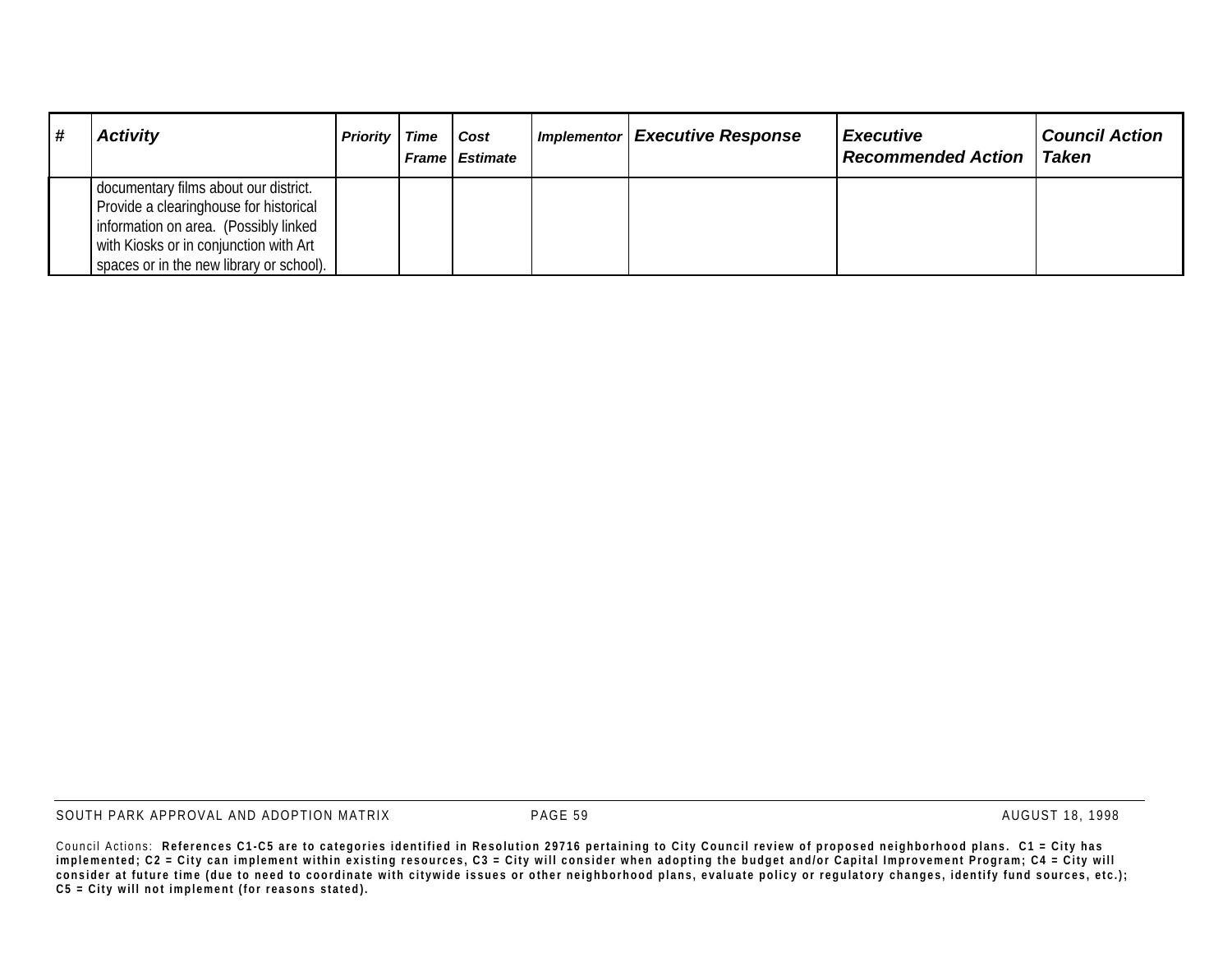### **III. Activities For Longer Term Consideration**

The activities in this section are not yet ready for a detailed City response, for a number of reasons: 1) because the neighborhood needs to develop the idea further; 2) the activities are of interest for the longer-term; and/or 3) the activities were proposed as a result of validation and the City did not have time to develop a detailed response. As a result, the City is not likely to work proactively to implement the activities in this section. Instead, the activities will be included in the City's database for monitoring neighborhood plan implementation. Should an opportunity arise to further develop the activity, the City will work with neighborhood representatives to consider the activities for implementation. Opportunities might include combining the activity with another City project, or finding a source of funding through a new or expanded federal or state grant program.

If the neighborhood or City staff further develop any of these activities to a level sufficient for a more detailed City response, they will be considered relative to the neighborhood's priorities for other activities being considered for implementation. For items requiring Council approval, an amendment to the City's approved work program for the neighborhood plan may be presented to the City Council for approval.

**COUNCIL ACTION TAKEN**: LT 24 The Executive will ask PSAPCA to implement this recommendation.

| #               | <b>Activity</b>                                                                                                                                                                           | <b>Comments</b>                                                                                                                                                                                                                                                                                                                                                                                                                                                                                                                                                                                                                                                                                                                                                                                                                         |
|-----------------|-------------------------------------------------------------------------------------------------------------------------------------------------------------------------------------------|-----------------------------------------------------------------------------------------------------------------------------------------------------------------------------------------------------------------------------------------------------------------------------------------------------------------------------------------------------------------------------------------------------------------------------------------------------------------------------------------------------------------------------------------------------------------------------------------------------------------------------------------------------------------------------------------------------------------------------------------------------------------------------------------------------------------------------------------|
| <b>Land Use</b> |                                                                                                                                                                                           |                                                                                                                                                                                                                                                                                                                                                                                                                                                                                                                                                                                                                                                                                                                                                                                                                                         |
| LT <sub>1</sub> | Encourage the City to police existing zoning and adopted plans<br>requirements.                                                                                                           | DCLU enforces zoning and plan violations on the basis of complaints. It is not currently<br>funded to search out violations. See LT38.                                                                                                                                                                                                                                                                                                                                                                                                                                                                                                                                                                                                                                                                                                  |
| LT <sub>2</sub> | Enforce existing ordinances.                                                                                                                                                              | DCLU enforces ordinances on the basis of complaints. It is not currently funded to search<br>out violations. See LT38.                                                                                                                                                                                                                                                                                                                                                                                                                                                                                                                                                                                                                                                                                                                  |
| LT4             | Make the results of the City's monitoring of noise, air and water quality<br>readily available to South Park residents. (Results could be posted at the<br>proposed neighborhood kiosks.) | There is currently no agency within the City that monitors noise and air pollution on a<br>regular basis. DCLU responds to complaints about violations of the noise ordinance. Part<br>of the response usually involves taking a noise reading to compare to allowable noise<br>levels. This does not involve any monitoring. The Puget Sound Air Pollution Control<br>Agency monitors air quality.                                                                                                                                                                                                                                                                                                                                                                                                                                     |
| LT <sub>5</sub> | Improve both the quality and quantity of open space.                                                                                                                                      | DPR maintains its property to the extent possible given funding and resources available.<br>DPR recognizes that there are limited opportunities for park and ballfield development in<br>South Park. DPR will work with the community to identify sites that may meet the<br>community's needs based on current land availability and on land that may be available in<br>the future. Once sites have been identified, a funding source for acquisition would need to<br>be found. DPR's Open Space program had very limited funds that are already committed<br>to other projects, therefore, other funding sources and opportunities would need to be<br>pursued. Specific sites may be eligible for the Conservation Futures Tax (CFT) funds,<br>however, the project will have to provide a match and meet certain State and County |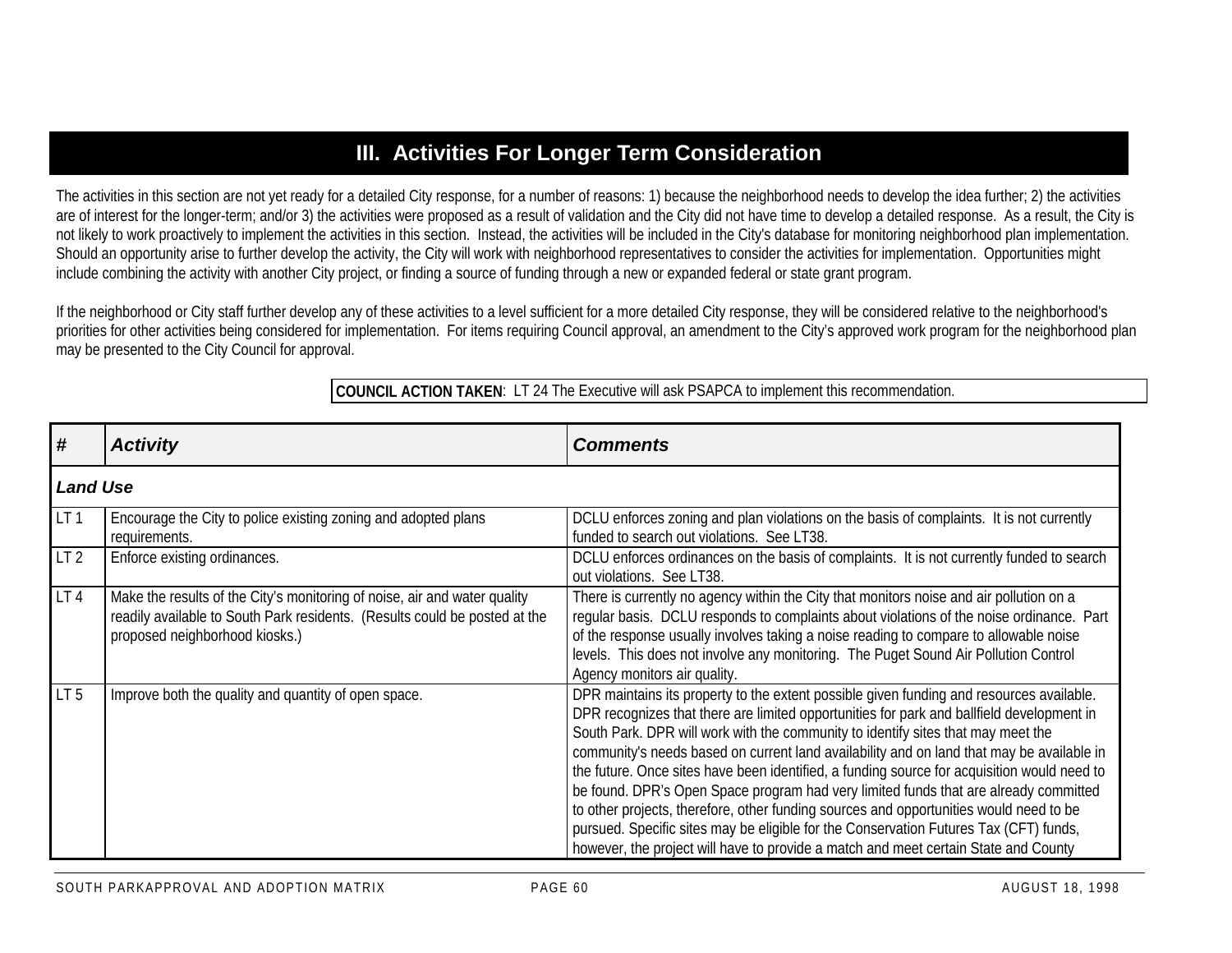| #     | <b>Activity</b>                                                                                                                                                                                                                 | <b>Comments</b>                                                                                                                                                                                                                                                                                                                                                                                                                                                                                                                                                                                                                                                                            |
|-------|---------------------------------------------------------------------------------------------------------------------------------------------------------------------------------------------------------------------------------|--------------------------------------------------------------------------------------------------------------------------------------------------------------------------------------------------------------------------------------------------------------------------------------------------------------------------------------------------------------------------------------------------------------------------------------------------------------------------------------------------------------------------------------------------------------------------------------------------------------------------------------------------------------------------------------------|
|       |                                                                                                                                                                                                                                 | criteria. CFT is only available for acquisition and funding from the program is also limited.<br>DPR does not have funds to develop the property; another funding source would need to<br>be identified for development.                                                                                                                                                                                                                                                                                                                                                                                                                                                                   |
| LT6   | Develop Public Space with community involvement. (An example of this<br>would be the development of the Cesar Chavez park in 1997.)                                                                                             | The development of Cesar Chavez Park is a good example of successful collaboration<br>between the community and the City. DPR will continue to work with community groups as<br>additional open space is developed.                                                                                                                                                                                                                                                                                                                                                                                                                                                                        |
| LT 23 | Provide recreational opportunities for daytime populations.                                                                                                                                                                     | This is a Comprehensive Plan Land Use Goal (G73a). It provides guidance to the City on<br>a Citywide basis<br>The services that DPR is able to provide is constrained by our limited resources. The<br>community center does have several programs for elementary/middle school children as<br>well as teens. DPR acknowledges that there are populations in the South Park community<br>who do not benefit from our programs either because the size of the program is limited or<br>because of lack of knowledge about the programs. Without further information it would be<br>difficult to determine where there are needs that DPR could fill, especially given limited<br>resources. |
| LT 24 | Enable the public to see the airborne particle monitoring station at the<br>SPARC neighborhood center building. Make readings easily available to<br>the public.                                                                | This station is run by the Puget Sound Air Pollution Control Agency.                                                                                                                                                                                                                                                                                                                                                                                                                                                                                                                                                                                                                       |
| LT 25 | Encourage the City to raise the rate from \$10.00 to \$20.00 per hour for time<br>donated by citizens when determining the value for donated time for<br>matching grants.                                                       | The Department of Neighborhoods evaluates the rates for its matching grants from time to<br>time. It is not currently able to raise the rate for donated time. However, this could change<br>in the future.                                                                                                                                                                                                                                                                                                                                                                                                                                                                                |
|       | <b>Transportation</b>                                                                                                                                                                                                           |                                                                                                                                                                                                                                                                                                                                                                                                                                                                                                                                                                                                                                                                                            |
| LT 26 | Improve public street cleaning                                                                                                                                                                                                  | SEATRAN is not presently funded to increase street cleaning services in South Park<br>beyond their current level.<br>Street sweeping can only be done along streets with curbs and is presently done in a<br>scheduled way only along the most key arterials in the City's system. The arterial portions<br>of 8th Avenue South, 14th Avenue South and South Cloverdale Streets are scheduled for<br>sweeping. They are typically swept in the daytime on the last Friday of each month.                                                                                                                                                                                                   |
| LT 27 | Reconfigure the West end of South Sullivan Street from 8th Avenue South<br>where it meets SR-99 to make it a safer area.                                                                                                        | To respond to this suggestion, SEATRAN will need to know what kind of improvement is<br>proposed for South Sullivan Street, west of 8th Avenue South. They have reviewed several<br>general proposals for use of the open street as a play area. This is something SEATRAN<br>would not support as they do not want to encourage children playing in the street.                                                                                                                                                                                                                                                                                                                           |
| LT 28 | Encourage the City to coordinate with the state Department of<br>Transportation and adjacent jurisdictions to discourage diversion of traffic<br>from regional roadways and principal arterials onto lesser arterials and local | SEATRAN expects some traffic volumes to shift away from South Park with the completion<br>of the new 1st Avenue South bridge. The City has worked with the State and County in the<br>recent, permanent closure of the Trenton Street off-ramp from West Marginal Way/SR-99.                                                                                                                                                                                                                                                                                                                                                                                                               |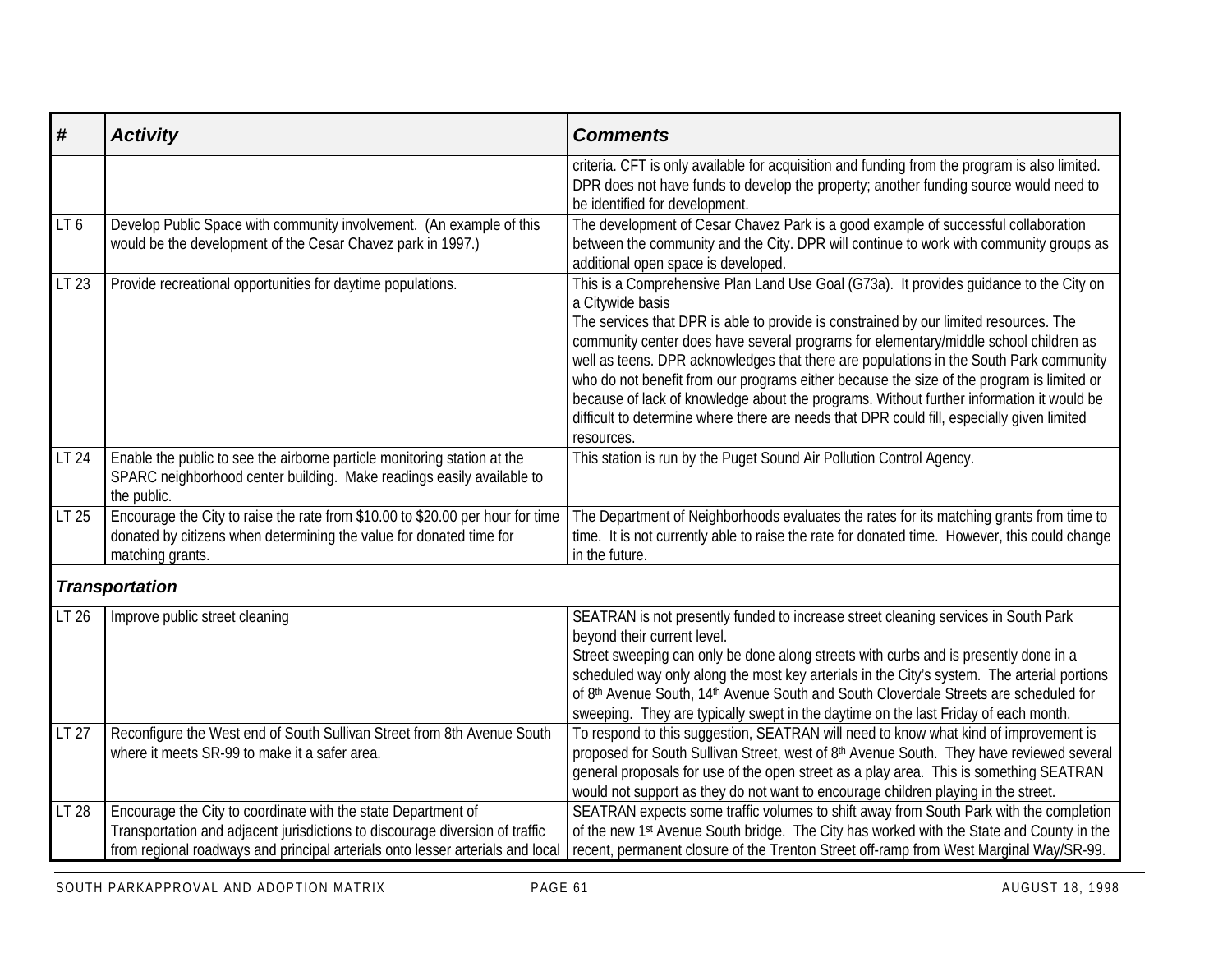| #              | <b>Activity</b>                                                                                                                                                                                                                                                                      | <b>Comments</b>                                                                                                                                                                                                                                                                                                                          |
|----------------|--------------------------------------------------------------------------------------------------------------------------------------------------------------------------------------------------------------------------------------------------------------------------------------|------------------------------------------------------------------------------------------------------------------------------------------------------------------------------------------------------------------------------------------------------------------------------------------------------------------------------------------|
|                | streets.                                                                                                                                                                                                                                                                             | This work diverted truck traffic away from the South Park Neighborhood.                                                                                                                                                                                                                                                                  |
| LT 30          | Provide a pedestrian bridge over the Duwamish to link Georgetown.<br>(Locate it where the Duwamish Trolley, which went downtown. The<br>concrete foundations are still visible.                                                                                                      | See NT 19a                                                                                                                                                                                                                                                                                                                               |
| <b>Housing</b> |                                                                                                                                                                                                                                                                                      |                                                                                                                                                                                                                                                                                                                                          |
| LT 34          | Start a South Park tenant/landlord union to improve communication<br>between these groups.                                                                                                                                                                                           | This might be accommodated within an existing organization. The Seattle Tenant's Union<br>may be a resource for this activity. More information about the goals of this union may be<br>necessary before the City is able to respond more fully.                                                                                         |
| LT 35          | Provide new low-income housing within South Park through market-rate<br>housing production and assisted housing programs.                                                                                                                                                            | See NT 17                                                                                                                                                                                                                                                                                                                                |
| LT 39          | This plan encourages the City to enforce the requirement that renter-<br>occupied housing be maintained and operated according to minimum<br>standards established in the Seattle Housing and Building Maintenance<br>Code and other applicable codes, as amended from time to time. | While the Rental Housing Inspection Program was struck down by a State Supreme Court<br>decision in 1996, new initiatives are being explored to promote housing that is safe and in<br>good repair. OH is working with DCLU, Law and the Council to develop regulatory and<br>incentive programs to help achieve this goal more readily. |
| LT 40          | This plan encourages the City to actively encourage compliance with the<br>codes and seek to inspect, on a regular basis, rental structures.                                                                                                                                         | See LT13                                                                                                                                                                                                                                                                                                                                 |
|                | Capital Facilities (NOTE: This section does not apply to transportation or utilities capital facilities.)                                                                                                                                                                            |                                                                                                                                                                                                                                                                                                                                          |
| LT 41          | Provide a swimming pool.                                                                                                                                                                                                                                                             | See NT 18a                                                                                                                                                                                                                                                                                                                               |
| LT 42          | Provide for a pedestrian overpass of 99 at South Sullivan Street and South<br>Trenton Street. These overpasses could be developed in conjunction with<br>other capital facilities.                                                                                                   | See NT 19b                                                                                                                                                                                                                                                                                                                               |
| LT 42          | Provide a mechanism to verify that the community reviews capital<br>improvements using public funds and that a mechanism is provided to<br>insure they are implemented per the community's instructions.                                                                             | Although the City intends to keep the community informed about capital projects that will<br>take place in South Park, the City is not able to fund community review of all capital<br>improvements. It can not promise the neighborhood that all projects are implemented to<br>the neighborhood's specifications.                      |
| LT 44          | Create and display a public listing of all the improvements that have been<br>made to South Park and include acknowledgments for those who helped<br>get things done.                                                                                                                | The Department of Neighborhoods may be able to assist the neighborhood with this<br>activity. It may be appropriate for a Neighborhood Matching Fund Grant.                                                                                                                                                                              |
| LT 45          | Ensure that the SPARC Neighborhood Center Building meets ADA criteria.                                                                                                                                                                                                               | See KA3.13                                                                                                                                                                                                                                                                                                                               |
| LT 46          | Provide an expanded sports facility. (Like the new Recreation Center in<br>Tukwila, which has weight lifting equipment and handball courts.)                                                                                                                                         | Although DPR understands the desirability of these facilities, DPR does not have the<br>funding to expand the community center to provide additional recreation opportunities.                                                                                                                                                           |
| <b>LT47</b>    | Provide a rock-climbing tower behind the existing recreation center.                                                                                                                                                                                                                 | See NT18b                                                                                                                                                                                                                                                                                                                                |
| LT 48          | Provide more play fields.                                                                                                                                                                                                                                                            | DPR supports the concept of this recommendation but cannot respond further unless more                                                                                                                                                                                                                                                   |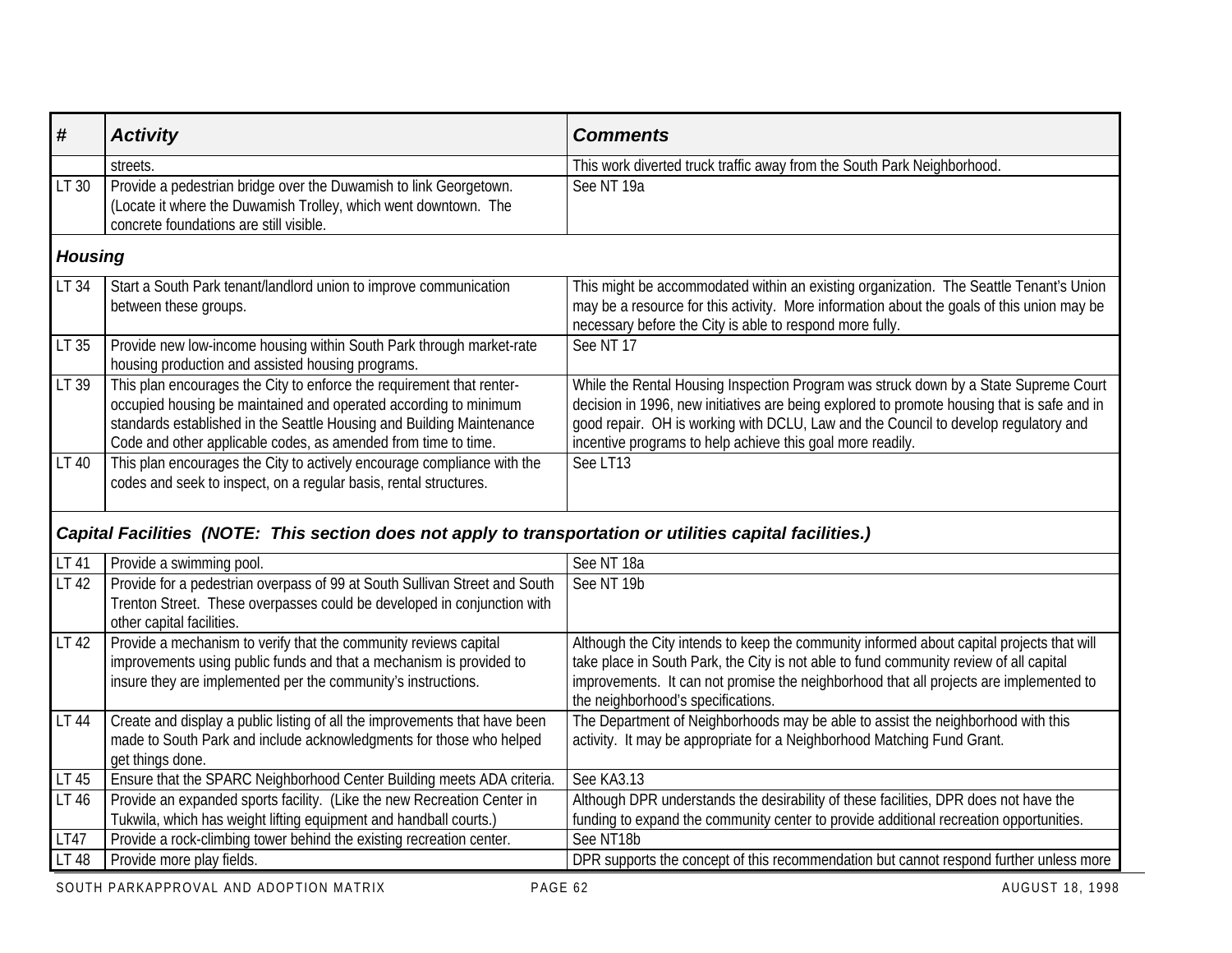|                                                                                                                                                                                                                                              | information is provided such as potential locations, type of fields, etc. then additional<br>funding would need to be found to acquire, develop, and maintain the fields. DPR does not<br>have the funding to provide additional playfields.                                                                                                                                 |
|----------------------------------------------------------------------------------------------------------------------------------------------------------------------------------------------------------------------------------------------|------------------------------------------------------------------------------------------------------------------------------------------------------------------------------------------------------------------------------------------------------------------------------------------------------------------------------------------------------------------------------|
| <b>Utilities</b>                                                                                                                                                                                                                             |                                                                                                                                                                                                                                                                                                                                                                              |
| Post street sweeping schedule.                                                                                                                                                                                                               | The arterial portions of 8th Avenue South, 14th Avenue South and South Cloverdale Street<br>are the streets in South Park currently scheduled for sweeping. They are typically swept<br>during the daytime on the last Friday of each month. The schedule is currently being<br>updated and SEATRAN will forward it to SPARC for distribution when it has been<br>completed. |
| look for additional issues impacting economic development in the Human Development Element of this plan.)                                                                                                                                    | Economic Development (NOTE: Because of the close relationship between a quality labor force and economic development,                                                                                                                                                                                                                                                        |
| Support the South Park Business Association in achieving their mission<br>statement.                                                                                                                                                         | OED is involved, through its contract with the Neighborhood Business Council, in working<br>with neighborhood business organizations such as the South Park Business Association.<br>See also Key Activity #2.                                                                                                                                                               |
| Encourage the City to partnership with businesses to revitalize areas of<br>South Park (establish communication and funding sources.)                                                                                                        | OED is involved, through its contract with the Neighborhood Business Council, in working<br>with neighborhood business organizations such as the South Park Business Association.<br>See also Key Activity #2.                                                                                                                                                               |
| <b>Human Development</b>                                                                                                                                                                                                                     |                                                                                                                                                                                                                                                                                                                                                                              |
| Establish a South Park College fund.<br>Establish recipient criteria for this fund.                                                                                                                                                          | OFE: We do not know of any funding sources in the city that would contribute to a<br>neighborhood-specific college fund, but the Mayor intends to create a Seattle Scholars<br>program that would provide small scholarships to outstanding students around the City.                                                                                                        |
| Establish a program where elementary school children have field trips to<br>universities, colleges, local businesses to see/view future possibilities.<br>Identify existing school or volunteer programs to accomplish these field<br>trips. | This type of program might be expanded to include trips to City departments.                                                                                                                                                                                                                                                                                                 |
| Encourage educational and training institutions to provide education in<br>foreign languages, geography and international affairs in order to enable                                                                                         |                                                                                                                                                                                                                                                                                                                                                                              |
| Provide a jogging trail.<br>Provide signage to indicate the trail. See Figure 2 in the Great Ideas                                                                                                                                           | SEATRAN is willing to review proposals for use of the right-of-way.                                                                                                                                                                                                                                                                                                          |
| Provide more neighborhood cultural events.                                                                                                                                                                                                   | The Department of Neighborhoods can provide general support to the community with this<br>project. It may also be appropriate for a Neighborhood Matching Fund.                                                                                                                                                                                                              |
|                                                                                                                                                                                                                                              | Identify funding sources.<br>people to better function in the international economy.<br>Element of the Plan for the location of the proposed trail.                                                                                                                                                                                                                          |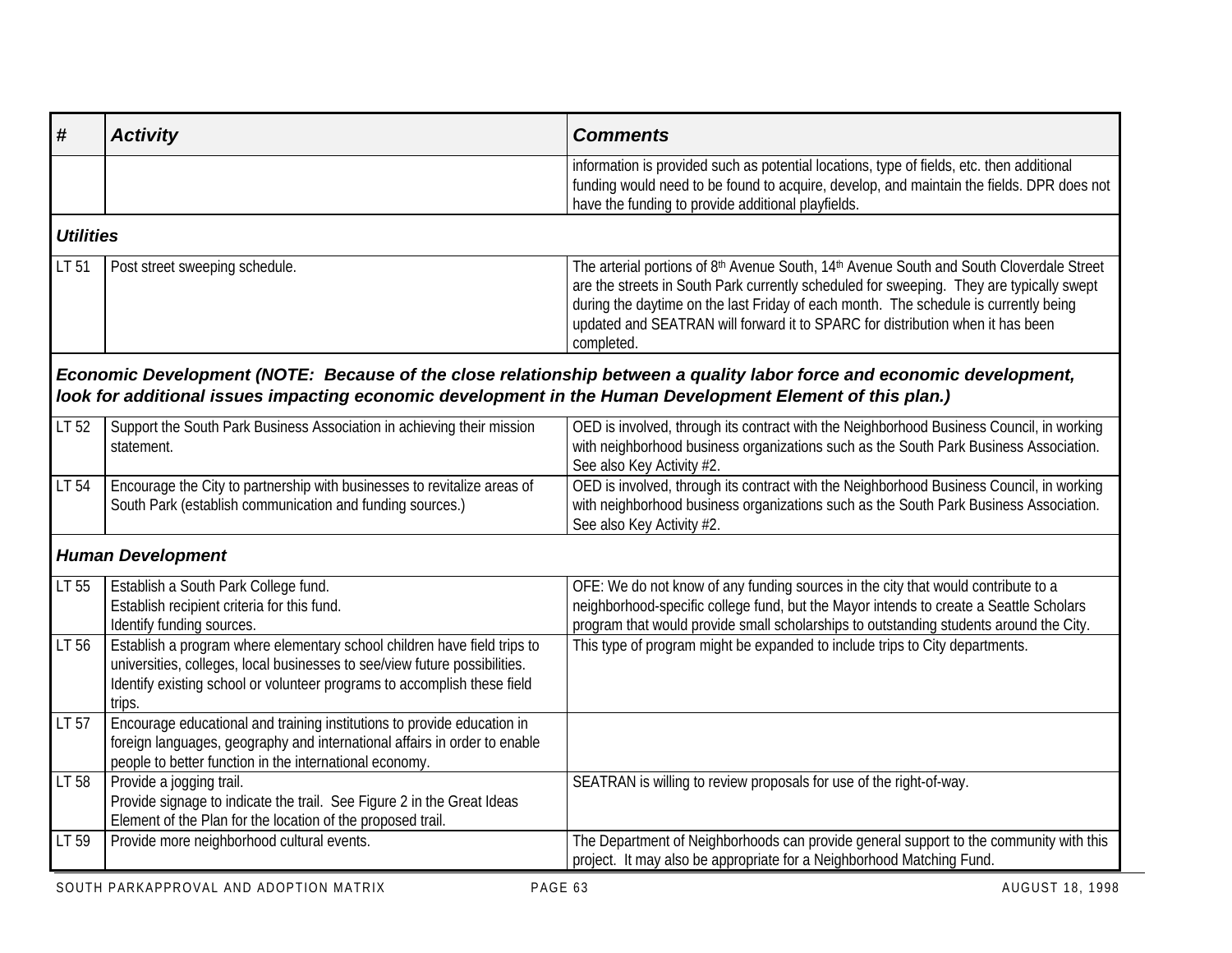| #                | <b>Activity</b>                                                                                                                                                                                                                                                                                                                                                                                                              | <b>Comments</b>                                                                                                                                                                                                                                                                                                                                                                                                                                                                                                                                                                                                                                 |
|------------------|------------------------------------------------------------------------------------------------------------------------------------------------------------------------------------------------------------------------------------------------------------------------------------------------------------------------------------------------------------------------------------------------------------------------------|-------------------------------------------------------------------------------------------------------------------------------------------------------------------------------------------------------------------------------------------------------------------------------------------------------------------------------------------------------------------------------------------------------------------------------------------------------------------------------------------------------------------------------------------------------------------------------------------------------------------------------------------------|
| LT 60            | Determine how the Resource Directory will be distributed.<br>Add emergency response information into the South Park Resource<br>Directory.                                                                                                                                                                                                                                                                                   | This appears to be a community-based activity. The City will need more information in<br>order to determine how it can assist with this project.                                                                                                                                                                                                                                                                                                                                                                                                                                                                                                |
| LT <sub>61</sub> | Provide more money in Concord's discretionary funds.                                                                                                                                                                                                                                                                                                                                                                         | The Alliance for Education may be able to provide training to school and community<br>leaders on fund raising.                                                                                                                                                                                                                                                                                                                                                                                                                                                                                                                                  |
| LT 62            | Get a full time social worker for Concord Elementary. (The family support<br>worker who currently is there is overloaded. Certain children and adults<br>need education about domestic violence and child abuse. It would be best<br>to do regular assessments to find out who needs help and of what kind.<br>That will allow help in the form of education, counseling, and support follow<br>up to go where it's needed.) | DHHS confirms that the present Family Support Worker is overloaded. They further<br>suggest that a bilingual social worker would be beneficial. However, at this time, the City<br>does not appear to have funds available to support this request.                                                                                                                                                                                                                                                                                                                                                                                             |
| LT 63            | Encourage the City to continue to work with the Seattle Public Schools to<br>improve the quality of public education and increase the likelihood that all<br>young people will complete high school having achieved the basic<br>competency needed to continue their education and/or to enter the work<br>force.                                                                                                            | The Executive is committed to continuing and expanding partnerships between the City<br>and the School District.                                                                                                                                                                                                                                                                                                                                                                                                                                                                                                                                |
| LT 64            | Encourage the City to work with local health care providers who wants to<br>support local efforts to improve community health<br>One such effort is to make data available that is acquired at time of<br>treatment. (This will help isolate factors and provide indicators of threats to<br>health from the environment.)                                                                                                   | The SKCDPH provides population level health data upon request and in special reports<br>that are available in hard copy or through the Department's web site. These reports are<br>distributed to health providers and other community-based agencies and to policy makers<br>through Seattle and King County. The topic of recently released reports includes:<br>childhood asthma hospitalizations, teen pregnancies and birth, infant mortality, youth<br>assets and cancer. The health data available at population level is not sufficiently specific<br>to identify cause-effect relationships of environmental threats and human health. |
| LT 65            | Seek out funding to support existing programs at Concord School, Sea Mar,<br>the Recreation Center and the SPARC Neighborhood Center Building.                                                                                                                                                                                                                                                                               | The Alliance for Education may be able to provide training to school and community<br>leaders on fund raising.                                                                                                                                                                                                                                                                                                                                                                                                                                                                                                                                  |
| LT 66            | Find some way for the Seattle Police Department to process the backlog of<br>warrants for arrest that are not being served.                                                                                                                                                                                                                                                                                                  | The warrants office has been cutting its backlog through reforms such as turning warrants<br>over to the Seattle police gang unit and a special patrol unit, and equipping officers with<br>personal computers to help track warrants. It is also preparing to publicize its warrants on<br>cable TV and on the Internet. South Park residents can help by watching Beyond the<br>Badge on Channel 28, which will be showing pictures of warrant subjects.                                                                                                                                                                                      |
| LT 67            | Either the City should find a way to get more money into the system, or the<br>system should change so that the City can have greater influence over<br>substance abuse and mental health care availability.                                                                                                                                                                                                                 | The Division of Alcohol and Substance Abuse Services (DASAS) of SKCDPH is directly<br>involved in setting policies and funding substance abuse prevention and treatment in King<br>County (including Seattle). Neighborhood concerns about this system can be forwarded to<br>DASAS.<br>Mental Health for King County (including Seattle) is administered through the King County<br>Mental Health Division of King County Department of Community and Human Services.                                                                                                                                                                          |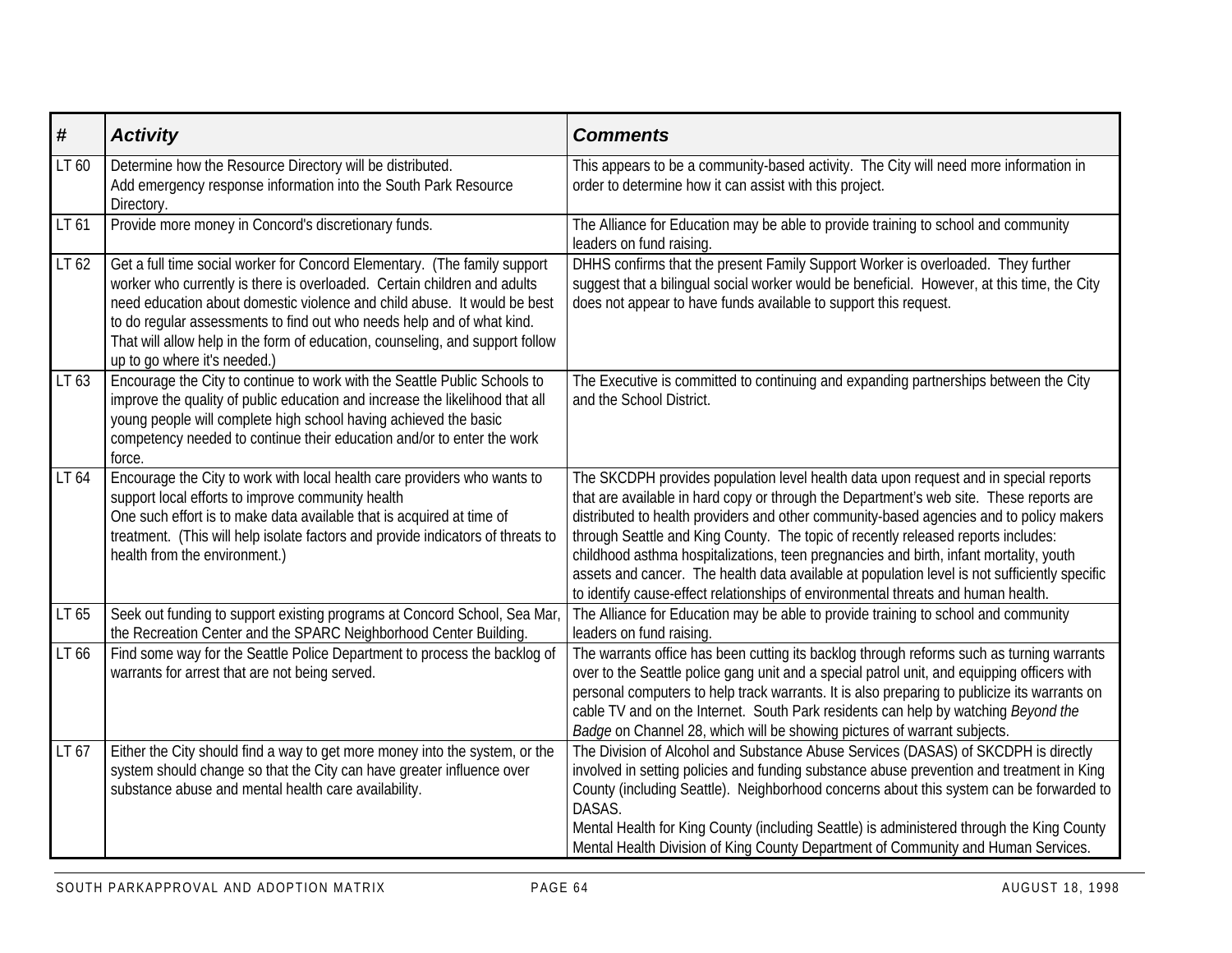| #     | <b>Activity</b>                                                                                                                                                                                                                                                                                                                                                                                                                                                                                                                                                                                                                                                                                                                                                                                                                                           | <b>Comments</b>                                                                                                                                                                                                                                                                                         |
|-------|-----------------------------------------------------------------------------------------------------------------------------------------------------------------------------------------------------------------------------------------------------------------------------------------------------------------------------------------------------------------------------------------------------------------------------------------------------------------------------------------------------------------------------------------------------------------------------------------------------------------------------------------------------------------------------------------------------------------------------------------------------------------------------------------------------------------------------------------------------------|---------------------------------------------------------------------------------------------------------------------------------------------------------------------------------------------------------------------------------------------------------------------------------------------------------|
|       |                                                                                                                                                                                                                                                                                                                                                                                                                                                                                                                                                                                                                                                                                                                                                                                                                                                           | The City is currently not equipped to expand its influence in these areas.                                                                                                                                                                                                                              |
| LT 68 | Promote business partnerships with community youth for clean ups, etc.,<br>with pay for the work done.                                                                                                                                                                                                                                                                                                                                                                                                                                                                                                                                                                                                                                                                                                                                                    | The neighborhood may be interested in exploring how DHHS's Summer Youth<br>Employment Program can be better advertised in South Park.                                                                                                                                                                   |
| LT 69 | Encourage the City to assemble a catalog of resolutions and ordinances<br>currently in effect related to specific housing operational and resource<br>allocation policies, beyond the general policies contained in the<br>Comprehensive Plan. This is intended to provide an ongoing, updated,<br>single-point source of information for the public regarding policies adopted<br>by the City Council.                                                                                                                                                                                                                                                                                                                                                                                                                                                   | DHHS is willing to work with both the neighborhood planning group and other City<br>departments to determine what specifically is intended to be accomplished with this<br>activity. Assistance could be provided to help catalogue housing-related policies,<br>ordinances and resolutions, as needed. |
| LT 70 | Encourage the City to provide information about the various boards,<br>commissions, and advisory committees so that South Park residents are<br>better able to participate. (All opportunities for volunteerism need to be<br>included.)                                                                                                                                                                                                                                                                                                                                                                                                                                                                                                                                                                                                                  | See NT 20.                                                                                                                                                                                                                                                                                              |
| LT 71 | Enhance voter registration.                                                                                                                                                                                                                                                                                                                                                                                                                                                                                                                                                                                                                                                                                                                                                                                                                               | The Department of Neighborhoods can assist the neighborhood with this activity.                                                                                                                                                                                                                         |
| LT 72 | Create a Culture Commission within South Park to:<br>Hold a great big multicultural celebration.<br>Encourage all ethnic populations within South Park to have celebrations like<br>Fiestas Patrias.<br>Sponsor a Diversity Day.<br>Continue to promote existing neighborhood festivals.<br>Create an Ethnic Crafts and Food Fair.<br>Start a Cultural Awareness Night where people can meet and make friends.<br>Encourage groups to come together and create new festivals.                                                                                                                                                                                                                                                                                                                                                                             | A Neighborhood Matching Fund may be used to support some of these activities.                                                                                                                                                                                                                           |
| LT 73 | Encourage intergenerational activities within South Park.<br>Use the existing Seniors Nutrition Programs at SPARC Neighborhood<br>Center Building and SEA MAR as a way for young and old to meet.<br>Use the Community Garden as a way for young and old to meet.<br>Create an Intergenerational Activity Day.<br>Get the Concord School Drama Department to put on shows at the SEA<br>MAR Nursing home.<br>Encourage the senior citizens to contribute to developing public art at some<br>of the sites identified by the South Park Arts Council.<br>Encourage the senior citizens to help create a museum in South Park that<br>has a history section so that the youth can learn about the roots of the<br>community and have a stronger sense of place as to where they live.<br>Encourage oral histories and documentary films about our district. | See NT 21                                                                                                                                                                                                                                                                                               |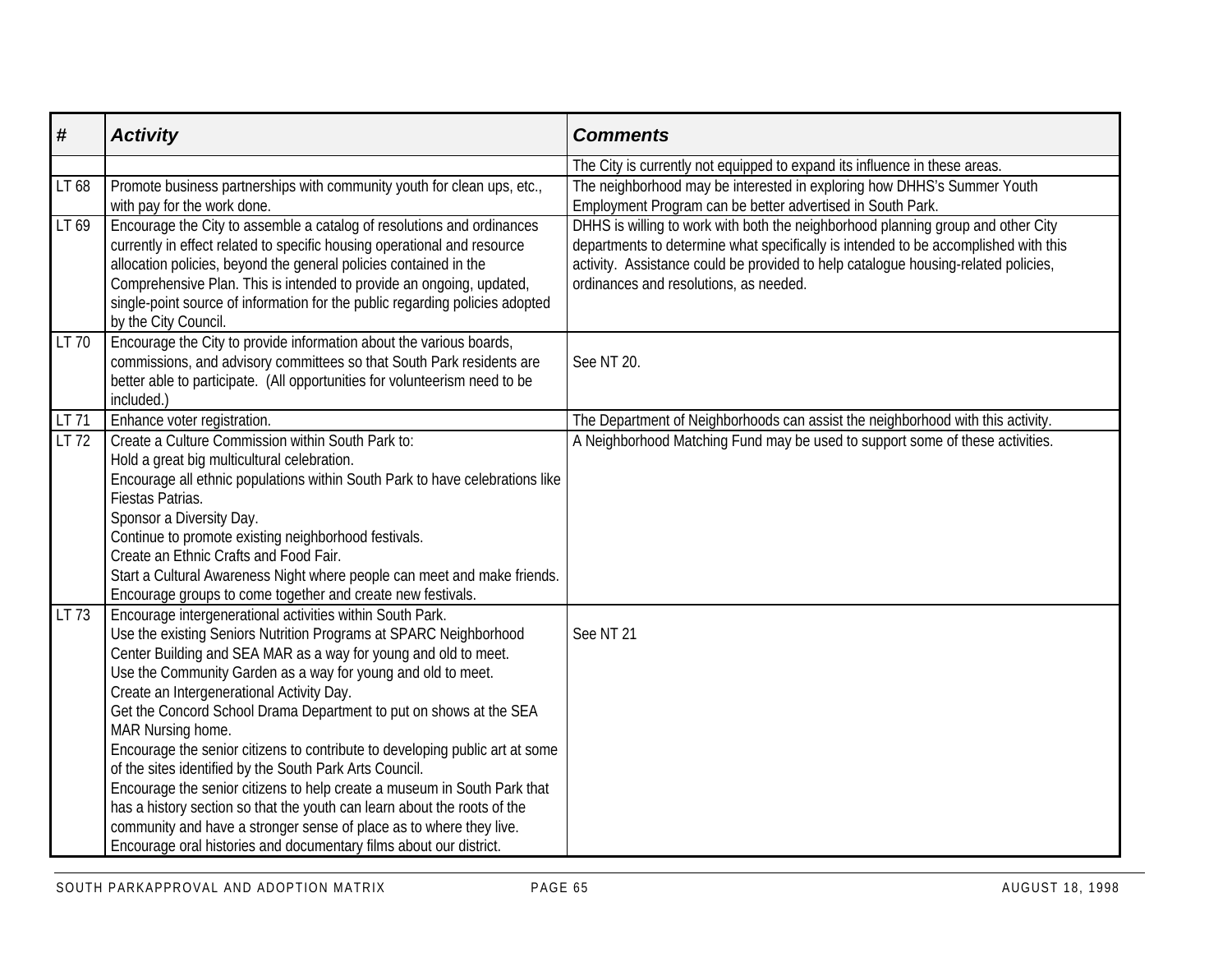| #     | <b>Activity</b>                                                                                                                                                                                                                                                                                                                                                                                                                                                                                                                                                                                                                                                                                                                                                                                                                                                                                                                                                                                                                                                                                                                                                                                                                                                                                                                                                                                                                              | <b>Comments</b>                                                                     |
|-------|----------------------------------------------------------------------------------------------------------------------------------------------------------------------------------------------------------------------------------------------------------------------------------------------------------------------------------------------------------------------------------------------------------------------------------------------------------------------------------------------------------------------------------------------------------------------------------------------------------------------------------------------------------------------------------------------------------------------------------------------------------------------------------------------------------------------------------------------------------------------------------------------------------------------------------------------------------------------------------------------------------------------------------------------------------------------------------------------------------------------------------------------------------------------------------------------------------------------------------------------------------------------------------------------------------------------------------------------------------------------------------------------------------------------------------------------|-------------------------------------------------------------------------------------|
|       | Provide a clearinghouse for historical information on area. (Possibly linked<br>with Kiosks or in conjunction with Art spaces or in the new library or<br>school).                                                                                                                                                                                                                                                                                                                                                                                                                                                                                                                                                                                                                                                                                                                                                                                                                                                                                                                                                                                                                                                                                                                                                                                                                                                                           |                                                                                     |
| LT 74 | Promote South Park as a positive place.<br>Create a South Park Calendar.<br>Start a South Park Barbecue Day at the park on the river.<br>Develop lists of interesting places in and around South Park (possible arrow<br>signs similar to those in Fremont). These could include, among others, the<br>brew pubs (we have 2), the winery, hula instruction, the gearworks fountain<br>and massive neon sign, 2nd Use Seattle- Building supplies, Kellogg Island<br>Hamm Creek, and Native American sites. Include this list in the Resource<br>Directory.                                                                                                                                                                                                                                                                                                                                                                                                                                                                                                                                                                                                                                                                                                                                                                                                                                                                                    | This appears to be a community-based activity.                                      |
| LT 75 | Promote civic activities<br>Strengthen the existing Block Watch Night Out.<br>Create a program called "Plant a flower in your neighbors garden".<br>Start a new program through Concord School that encourages children to<br>get involved in community groups. Let the children help design the program<br>and give it a name.<br>Get a Junior Achievement program going at Concord Elementary.<br>Form a Boy Scout Troop in South Park.<br>Form a Four-H Club in South Park.<br>Create a Teen Council.<br>Promote the PTA.<br>Create opportunities for social involvement like community dances and<br>dance classes.<br>Create a "Nova Night's," an outdoor theater like the one in Fremont where<br>they show movies or educational pieces projected against the wall of a<br>building.<br>Create a Health and Fitness Day with Sporting Events for Families like<br>volleyball that includes Nutrition Education.<br>Continue to hold the five-kilometer run. (1997 was the first year for the run,<br>which was held in conjunction with the Fiestas Patrias and the opening of<br>Cesar Chavez Park. The run route can also serve as a jogging circuit.)<br>Recruit more volunteers for our neighborhood police drop in center.<br>Develop a less obtrusive screening process. The existing background<br>check system invades people's privacy too much and the time commitment<br>being asked isn't flexible to people's schedules. | Many of these activities may be appropriate for a Neighborhood Matching Fund grant. |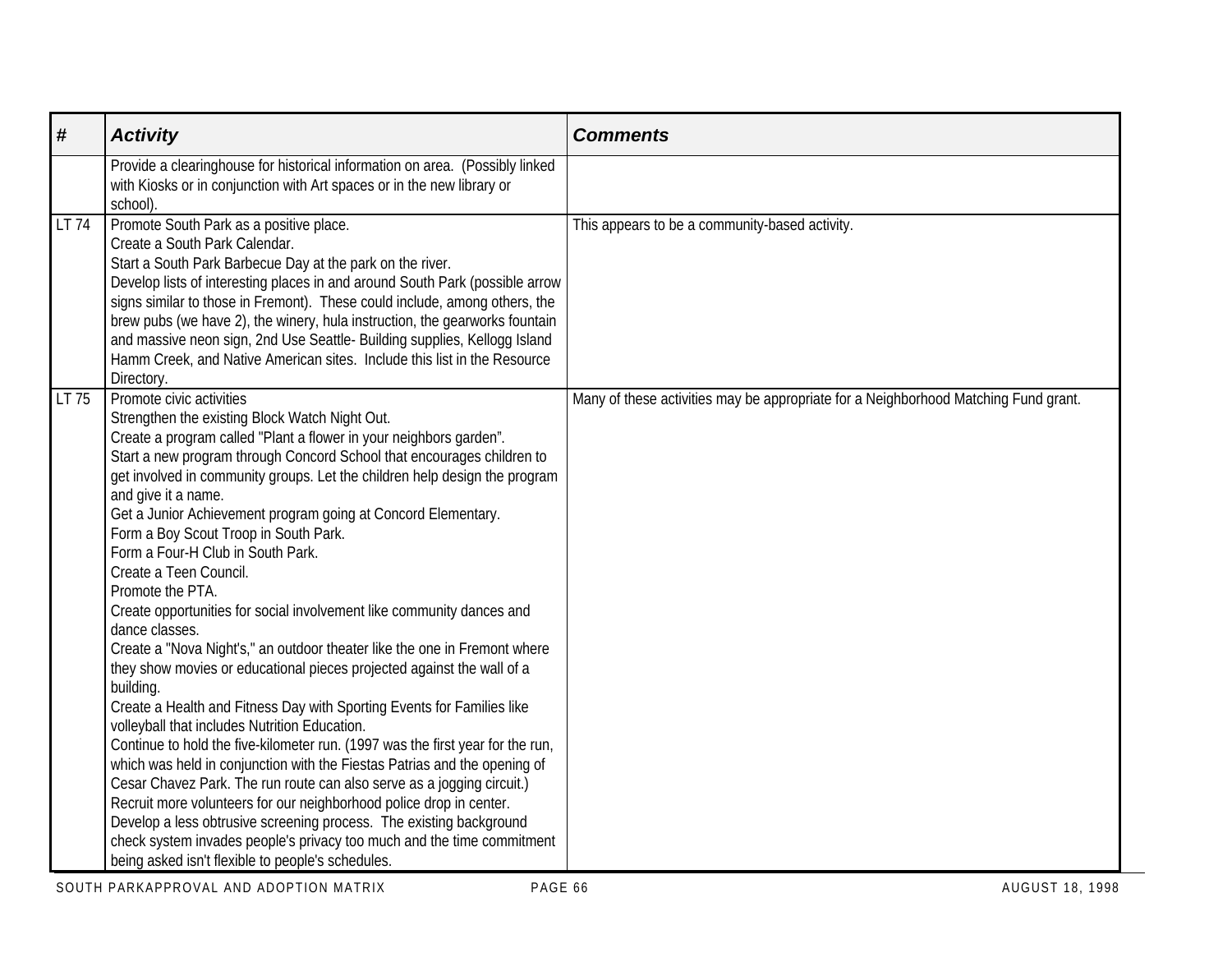| $\pmb{\#}$ | <b>Activity</b>                                                                                                                                                                                                                                                                                                                                                                                                                                                                                                                                                                                                                                                                                                                                                                                                                                                                                                                                                                                                                                                                                                                                                                                                                                                                                                                                                                                                                                                                                                                                               | <b>Comments</b>                                                                                                                                                                                                                                                                                                                                                                                                                                                                                                                                                                                                                                                                                                                                                                                                                                                                                                                                                                                                                                                                                                                                                                                                                                                                                                                                                                                                                                                                                                                                                                                                                                                                                                                                                                                                                                                                                   |
|------------|---------------------------------------------------------------------------------------------------------------------------------------------------------------------------------------------------------------------------------------------------------------------------------------------------------------------------------------------------------------------------------------------------------------------------------------------------------------------------------------------------------------------------------------------------------------------------------------------------------------------------------------------------------------------------------------------------------------------------------------------------------------------------------------------------------------------------------------------------------------------------------------------------------------------------------------------------------------------------------------------------------------------------------------------------------------------------------------------------------------------------------------------------------------------------------------------------------------------------------------------------------------------------------------------------------------------------------------------------------------------------------------------------------------------------------------------------------------------------------------------------------------------------------------------------------------|---------------------------------------------------------------------------------------------------------------------------------------------------------------------------------------------------------------------------------------------------------------------------------------------------------------------------------------------------------------------------------------------------------------------------------------------------------------------------------------------------------------------------------------------------------------------------------------------------------------------------------------------------------------------------------------------------------------------------------------------------------------------------------------------------------------------------------------------------------------------------------------------------------------------------------------------------------------------------------------------------------------------------------------------------------------------------------------------------------------------------------------------------------------------------------------------------------------------------------------------------------------------------------------------------------------------------------------------------------------------------------------------------------------------------------------------------------------------------------------------------------------------------------------------------------------------------------------------------------------------------------------------------------------------------------------------------------------------------------------------------------------------------------------------------------------------------------------------------------------------------------------------------|
|            | Strengthen existing neighborhood groups (for example the Crime Council.)<br>Spread awareness of existing neighborhood programs and services<br>through the Resource Directory and Kiosks.<br>Encourage participation in neighborhood block watches.<br>Promote the Hydroplane Museum in South Park, as it's the only Hydroplane<br>museum in the country.<br>Create a Farmers Market with lots of Ethnic Foods.                                                                                                                                                                                                                                                                                                                                                                                                                                                                                                                                                                                                                                                                                                                                                                                                                                                                                                                                                                                                                                                                                                                                               |                                                                                                                                                                                                                                                                                                                                                                                                                                                                                                                                                                                                                                                                                                                                                                                                                                                                                                                                                                                                                                                                                                                                                                                                                                                                                                                                                                                                                                                                                                                                                                                                                                                                                                                                                                                                                                                                                                   |
| LT 76      | Rejuvenate SPARC and the South Park Community Club.                                                                                                                                                                                                                                                                                                                                                                                                                                                                                                                                                                                                                                                                                                                                                                                                                                                                                                                                                                                                                                                                                                                                                                                                                                                                                                                                                                                                                                                                                                           | The Department of Neighborhoods can assist the neighborhood with this activity. It may<br>also be appropriate for a Neighborhood Matching Fund grant.                                                                                                                                                                                                                                                                                                                                                                                                                                                                                                                                                                                                                                                                                                                                                                                                                                                                                                                                                                                                                                                                                                                                                                                                                                                                                                                                                                                                                                                                                                                                                                                                                                                                                                                                             |
| LT 77      | Provide opportunities for South Park residents to help themselves.<br>Recognize doors that are closed and find ways to open them.<br>Build personal assets for kids.<br>Encourage children to become capable people.<br>Promote parenting classes and child care at SEA MAR and Concord<br>School.<br>Tackle the issues of prenatal care, alcoholism, drug abuses that are<br>affecting people's health.<br>Support the Alcoholics Anonymous program at the SPARC Neighborhood<br>Center Building.<br>Create a NA Substance Abuse program.<br>Create Income Tax Assistance Programs in many languages.<br>Strengthen the ESL and Citizenship classes at Concord School by<br>providing child-care.<br>Increase opportunities for GED Certification.<br>Expand the hours at the South Park Career Center.<br>Promote the new Computer Training at Concord Elementary and get high<br>school students involved with helping parents overcome lack of familiarity<br>with computers.<br>Encourage the City to provide more services in a wider variety of<br>languages.<br>Find the right person to run the "My Health" program and keep it funded.<br>Create an open facility for at risk youth.<br>Promote the Manana Youth Coalition.<br>Start a workshop to find new and creative ways to help parents develop<br>themselves, as they are often so busy with working more than one job, they<br>have little time for their families, let alone acquiring new skills. (Maybe we<br>could partner through the Recreation Center. To provide a facility for the | DHHS is willing to meet with the neighborhood in reviewing the literally dozens of specific<br>suggestions included under this activity to determine how department-related suggestions<br>can be moved forward together. Given the broad scope of ideas suggested here, the<br>neighborhood may want to consider the best mechanism for implementation and oversight.<br>A variety of community-based health and human service organizations have established<br>ongoing collaborative partnerships with Public Health included as an integral partners. In<br>an effort to support health service linkages the Health Department would be interested in<br>being a partner on the following activities:<br>Parenting education<br><b>Tobacco Prevention Activities</b><br><b>Nutrition Education</b><br>Reduce infant mortality through prenatal care opportunities and education, and encourage<br>families to sign up for medical coverage<br>Reduce substance use through education, diagnosis and treatment<br>Promote community partnership opportunities with SeaMar Community Health Center<br>Support City efforts to reduce violent crime and injury prevention<br>Support City efforts to provide safe housing and prevent homelessness.<br>An assessment of current community-based service site and field services in South Park is<br>the first step towards determining what level of involvement is necessary. The role of<br>Public Health would be to ensure involvement of key staff through expanded relationships<br>and collaboration with other health and human service agencies. The role of Public Health<br>would be to ensure involvement of key staff through expanded relationships and<br>collaboration with other health and human service agencies, community groups, and<br>stakeholders in establishing community driven health priorities and interventions. |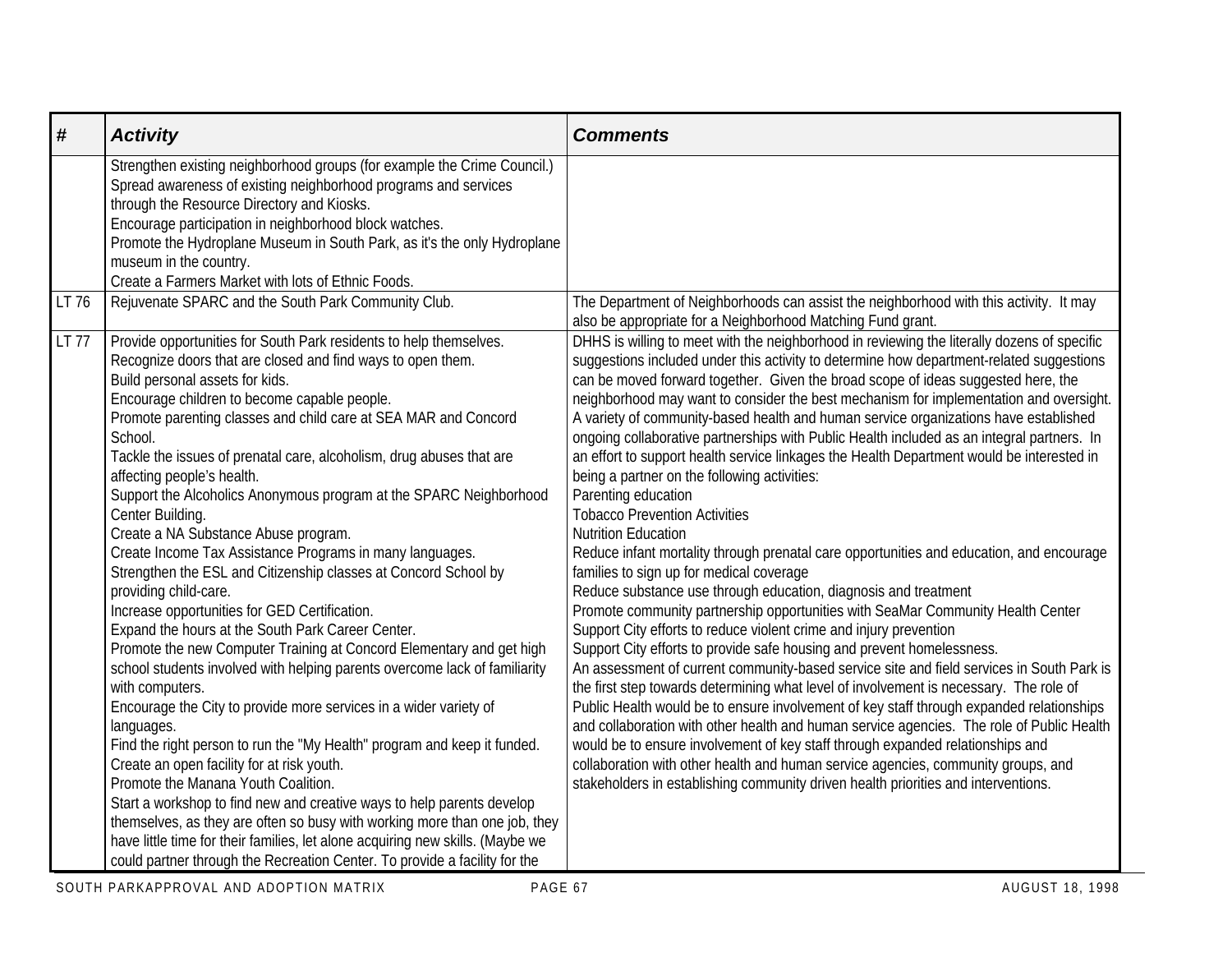| # | <b>Activity</b>                                                                                         | <b>Comments</b> |
|---|---------------------------------------------------------------------------------------------------------|-----------------|
|   | classes. Food and child care could be provided so that they can                                         |                 |
|   | concentrate on studying.)                                                                               |                 |
|   | Get the word out on existing Wednesday night classes at the Recreation                                  |                 |
|   | Center for resume and cover letter writing. People can use the Career                                   |                 |
|   | Center to get better paying jobs.                                                                       |                 |
|   | Have workshops about what education can provide for children's and                                      |                 |
|   | adult's lives                                                                                           |                 |
|   | Have awards for kids like a "Thumbs up" program. Get local businesses or                                |                 |
|   | groups to host Concord Art or some acknowledgment of children's                                         |                 |
|   | accomplishments                                                                                         |                 |
|   | Provide parenting classes.                                                                              |                 |
|   | Provide constructive thinking/problem solving classes.                                                  |                 |
|   | Provide a mentor/parent volunteer program.                                                              |                 |
|   | Have Eagle Hardware or Home Depot (for example) to support home                                         |                 |
|   | handyman and garden classes.                                                                            |                 |
|   | Create "bubble gum cards" for South Park figures                                                        |                 |
|   | Have a contest that rewards people becoming literate.                                                   |                 |
|   | Provide more English as a Second Language (ESL) tutoring and classes.<br>Provide for more school plays. |                 |
|   | Provide literacy workshops.                                                                             |                 |
|   | Start a Concord Foundation.                                                                             |                 |
|   | Provide for library field trips for South Park residents.                                               |                 |
|   | Aid with the school to work transition by providing school-apprentice-                                  |                 |
|   | employment program, union apprentice, skilled labor, trade school, show &                               |                 |
|   | tell of who does what?                                                                                  |                 |
|   | Aerobics and jazzercise classes can be held at the Recreation Center.                                   |                 |
|   | Hold group classes for Diabetes education and other illnesses bilingually.                              |                 |
|   | Provide opportunities for smoking cessation, nutrition and weight                                       |                 |
|   | management and control of hypertension for those who suffer from chronic                                |                 |
|   | illness.                                                                                                |                 |
|   | Provide anti gang education.                                                                            |                 |
|   | Reduce infant mortality through prenatal care opportunities and education.                              |                 |
|   | Reduce substance abuse and Sexually Transmitted Diseases (S.T.D's)                                      |                 |
|   | through education.                                                                                      |                 |
|   | Promote the fact that the community has a large health care provider (Sea-                              |                 |
|   | Mar) and that help is available for medical, dental, mental health, women                               |                 |
|   | and infant children support, day care, and other supplemental services.                                 |                 |